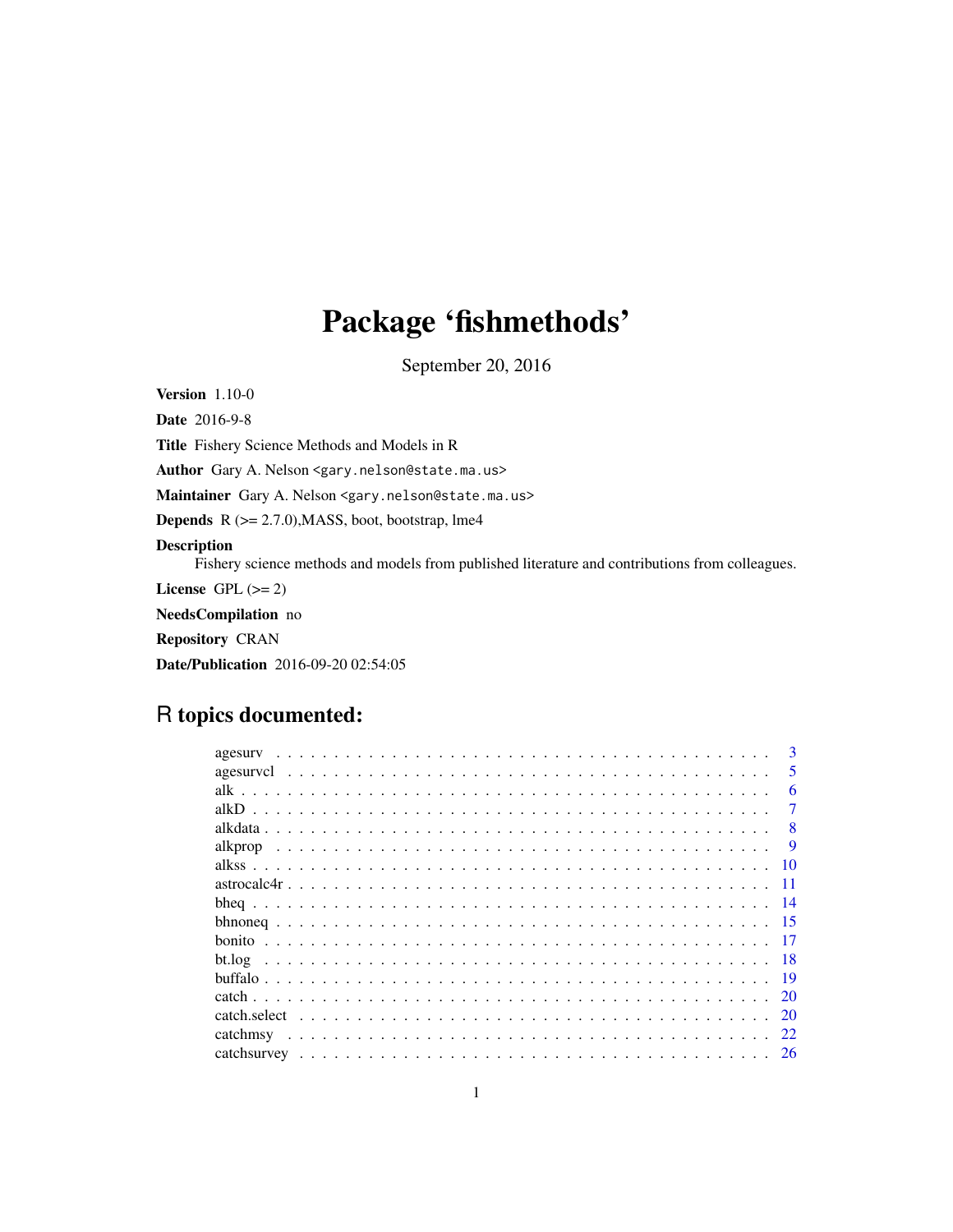|                     | 27 |
|---------------------|----|
|                     | 31 |
|                     | 32 |
|                     | 34 |
|                     | 35 |
|                     | 38 |
|                     | 40 |
|                     | 41 |
|                     | 41 |
|                     | 42 |
|                     | 43 |
|                     | 44 |
|                     | 45 |
|                     | 46 |
|                     | 46 |
|                     |    |
|                     | 47 |
|                     | 48 |
|                     | 52 |
|                     | 53 |
|                     | 55 |
|                     | 56 |
|                     | 58 |
|                     | 60 |
|                     | 61 |
|                     | 65 |
|                     | 66 |
|                     | 67 |
|                     | 67 |
|                     | 69 |
|                     | 72 |
|                     | 73 |
|                     | 75 |
|                     | 77 |
|                     | 78 |
|                     | 79 |
|                     | 79 |
|                     | 80 |
| irm h               | 83 |
| Jensen.             | 86 |
| Jiang               | 87 |
|                     | 88 |
| kappenman<br>Kimura | 88 |
|                     |    |
| lifetable           | 89 |
| lingcod             | 90 |
| M.empirical         | 90 |
| menhaden            | 92 |
| mort.al $\ldots$    | 93 |
| mrN.single          | 94 |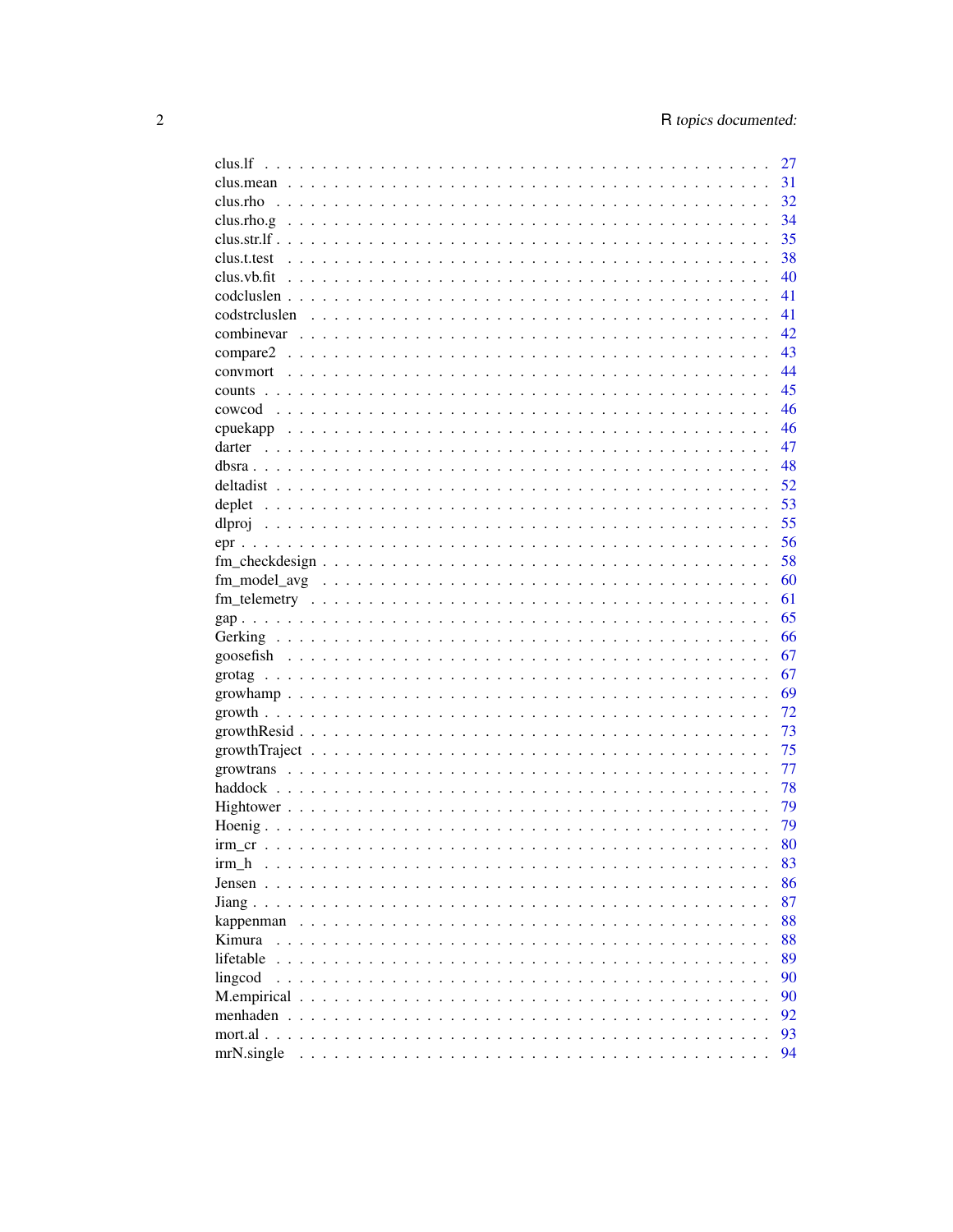#### <span id="page-2-0"></span>agesurv 3

| slca        |
|-------------|
|             |
|             |
|             |
|             |
|             |
| <b>vhfr</b> |
|             |
|             |
|             |
|             |
|             |
|             |

#### **Index** 2003 **[123](#page-122-0)**

<span id="page-2-1"></span>agesurv *Age-based Survival Estimators*

## Description

Calculates annual survival (S) and instantaneous total mortality rates (Z) from age frequency by using catch curve (ln(numbers) versus age in linear regression), Heincke, Chapman-Robson and GLMER methods.

## Usage

```
agesurv(age = NULL, full = NULL, last = NULL,
estimate = c("s", "z"), method = c("cc", "he", "cr", "crcb", "mil", "mb"))
```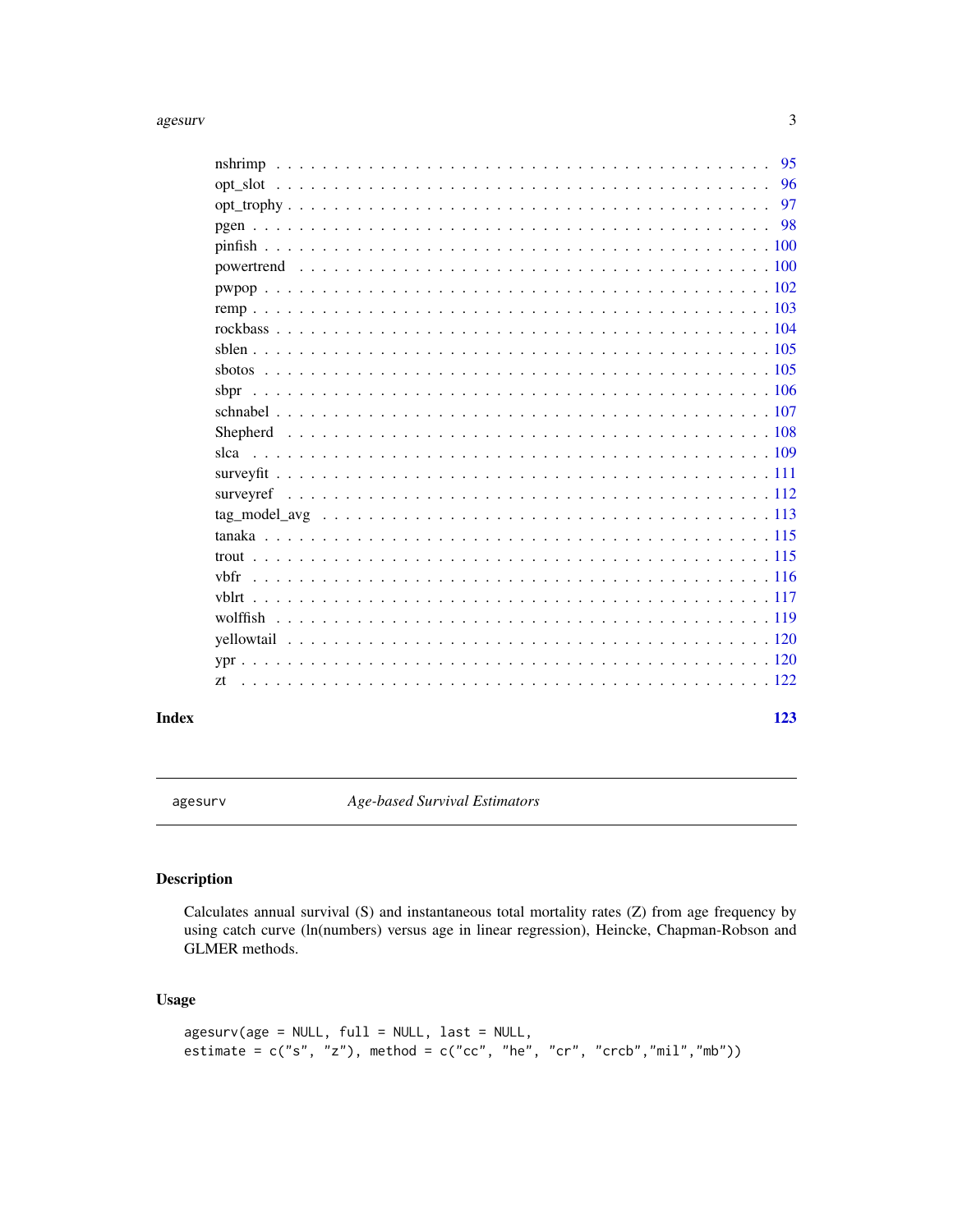#### **Arguments**

| age      | the vector of ages. Each row represents the age of an individual.                                                                                                                                                                                                                                                                                                                                       |
|----------|---------------------------------------------------------------------------------------------------------------------------------------------------------------------------------------------------------------------------------------------------------------------------------------------------------------------------------------------------------------------------------------------------------|
| full     | the fully-recruited age                                                                                                                                                                                                                                                                                                                                                                                 |
| last     | the maximum age to include in the calculation. If not specified, the oldest age is<br>used.                                                                                                                                                                                                                                                                                                             |
| estimate | argument to select estimate type: "s" for annual survival, "z" for instantaneous<br>total mortality. Default is both.                                                                                                                                                                                                                                                                                   |
| method   | argument to select the estimation method: "cc" for catch curve, "he" for Heincke,<br>"cr" for Chapman-Robson, "crcb" for Chapman-Robson Z estimate bias-correction<br>(Seber p. 418) and SEZ corrected for over-dispersion (Smith et al., 2012), "mil"<br>for Millar (2015) random-intercept poisson log-linear mixed model estimator,<br>"mb" for Maceine-Bettoli weighted regression. Default is all. |

## Details

The individual age data are tabulated and subsetted based on the full and last arguments. Most calculations follow descriptions in Seber(1982), pages 414-418. If only two ages are present, a warning message is generated and the catch curve method is not calculated. Plus groups are not allowed.

## Value

| results | list element containing table of parameters and standard errors.     |
|---------|----------------------------------------------------------------------|
| data    | list element containing the age frequency data used in the analysis. |

#### Author(s)

Gary A. Nelson, Massachusetts Division of Marine Fisheries <gary.nelson@state.ma.us>

#### References

Seber, G. A. F. 1982. The Estimation of Animal Abundance and Related Parameters, Second Edition. The Blackburn Press, Caldwell, New Jersey. 654 pages.

Maceina, M. J. and P. W. Bettoli. 1998. Variation in largemouth bass recruitment in four mainstream impoundments of the Tennessee River. N. Am. J. Fish. Manage. 18: 990-1003.

Millar, R. B. 2015. A better estimator of mortality rate from age-frequency data. Can. J. Fish. Aquat. Sci. 72: 364-375.

Quinn, T. J. and R. B. Deriso. 1999. Quantitative Fish Dynamics. Oxford University Press, New York, New York. 542 pages.

Smith, M. W. and 5 others. 2012. Recommendations for catch-curve analysis. N. Am. J. Fish. Manage. 32: 956-967.

#### Examples

```
data(rockbass)
agesurv(age=rockbass$age,full=6)
```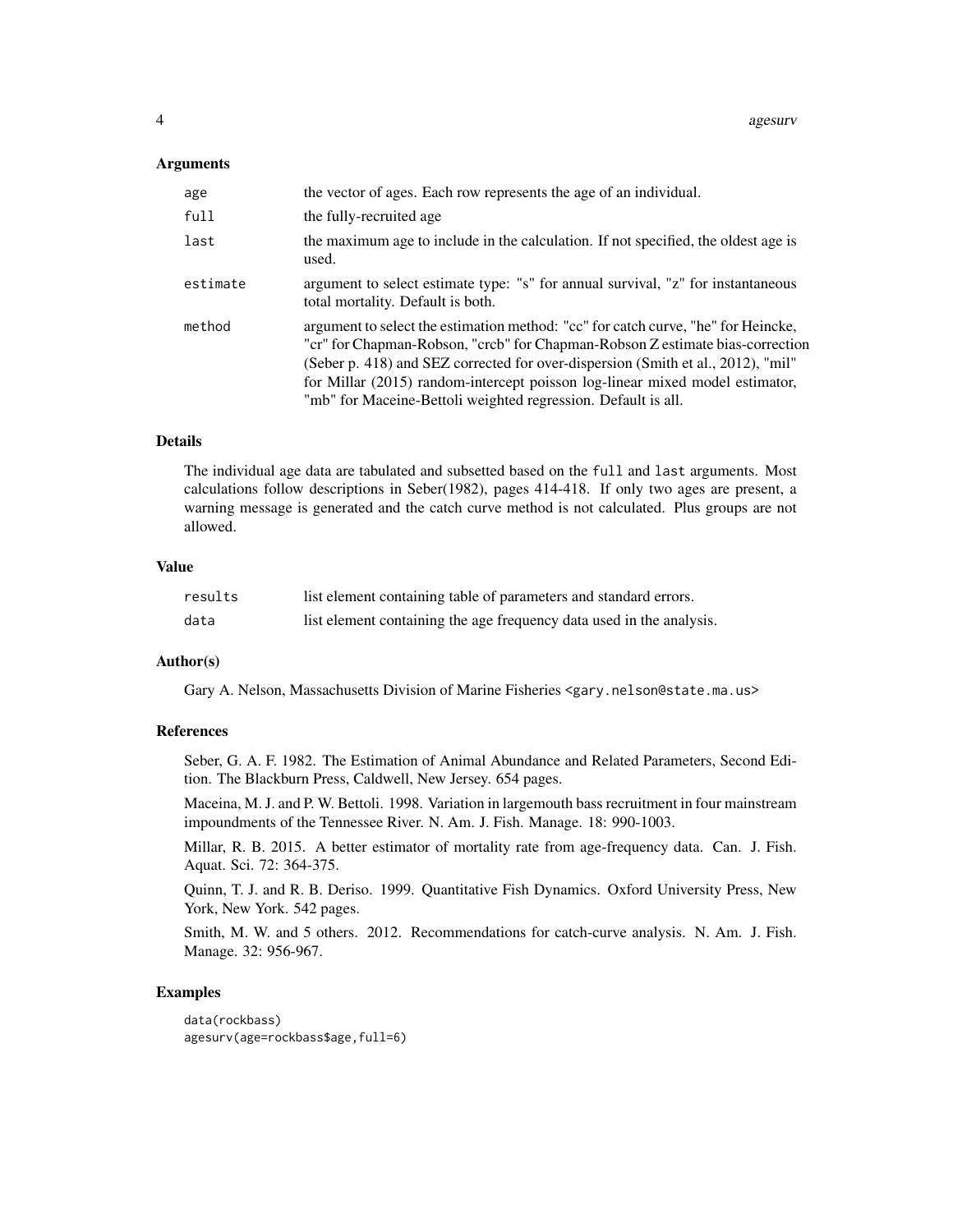<span id="page-4-0"></span>

#### Description

Calculates the survival and mortality estimators of Jensen (1996) where net hauls are treated as samples

#### Usage

agesurvcl(age = NULL, group = NULL, full = NULL, last = NULL)

## Arguments

| age   | the vector of ages. Each row represents the age of an individual.                                                          |
|-------|----------------------------------------------------------------------------------------------------------------------------|
| group | the vector containing variable used to identify the sampling unit (e.g., haul).<br>Identifier can be numeric or character. |
| full  | the fully-recruited age.                                                                                                   |
| last  | the maximum age to include in the calculation. If not specified, the oldest age is<br>used.                                |

#### Details

The individual age data are tabulated and subsetted based on full and last. The calculations follow Jensen(1996). If only two ages are present, a warning message is generated.

#### Value

Matrix containing estimates of annual mortality (a), annual survival (S), and instantaneous total mortality (Z) and associated standard errors.

#### Author(s)

Gary A. Nelson, Massachusetts Division of Marine Fisheries <gary.nelson@state.ma.us>

#### **References**

Jensen, A. L. 1996. *Ratio estimation of mortality using catch curves*. Fisheries Research 27: 61-67.

#### See Also

[agesurv](#page-2-1)

## Examples

data(Jensen) agesurvcl(age=Jensen\$age,group=Jensen\$group,full=0)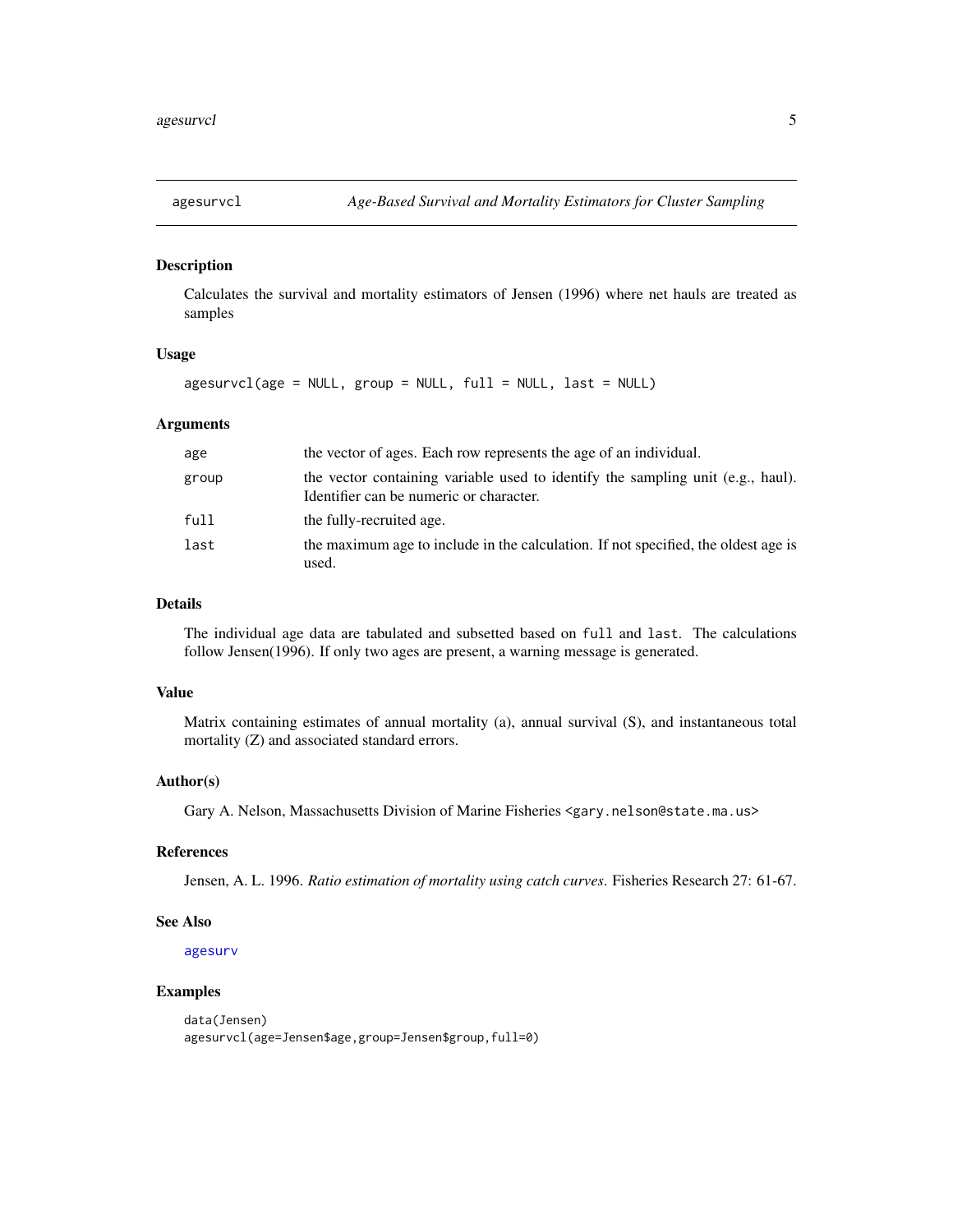## Description

Creates an age-length key in numbers or proportions-at-age per size.

## Usage

alk(age=NULL,size=NULL,binsize=NULL,type=1)

## Arguments

| age     | a vector of individual age data.                                                                                                                                                                                                 |
|---------|----------------------------------------------------------------------------------------------------------------------------------------------------------------------------------------------------------------------------------|
| size    | a vector of individual size data.                                                                                                                                                                                                |
| binsize | size of the length class (e.g., 5-cm, 10, cm, etc.) used to group size data. The<br>formula used to create bins is $trunc(size/binsize) * binsize + binsize/2$ . If<br>use of the raw length classes is desired, then binsize=0. |
| type    | If type=1, numbers-at-age per size are produced. This format is used in func-<br>tions alkprop, alkss, and alkD. If type=2, proportions-at-age per size are pro-<br>duced.                                                       |

## Details

Create age-length keys with either numbers-at-age per size class. Records with missing size values are deleted prior to calculation. Missing ages are allowed.

## Value

A table of size, total numbers at size, and numbers (or proportions)-at-age per size class.

#### Author(s)

Gary A. Nelson, Massachusetts Division of Marine Fisheries <gary.nelson@state.ma.us>

## References

Quinn, T. J. and R. B. Deriso. 1999. Quantitative Fish Dynamics. Oxford University Press, New York, New York. 542 pages

## See Also

[alkD](#page-6-1) [alkss](#page-9-1) [alkprop](#page-8-1)

<span id="page-5-0"></span>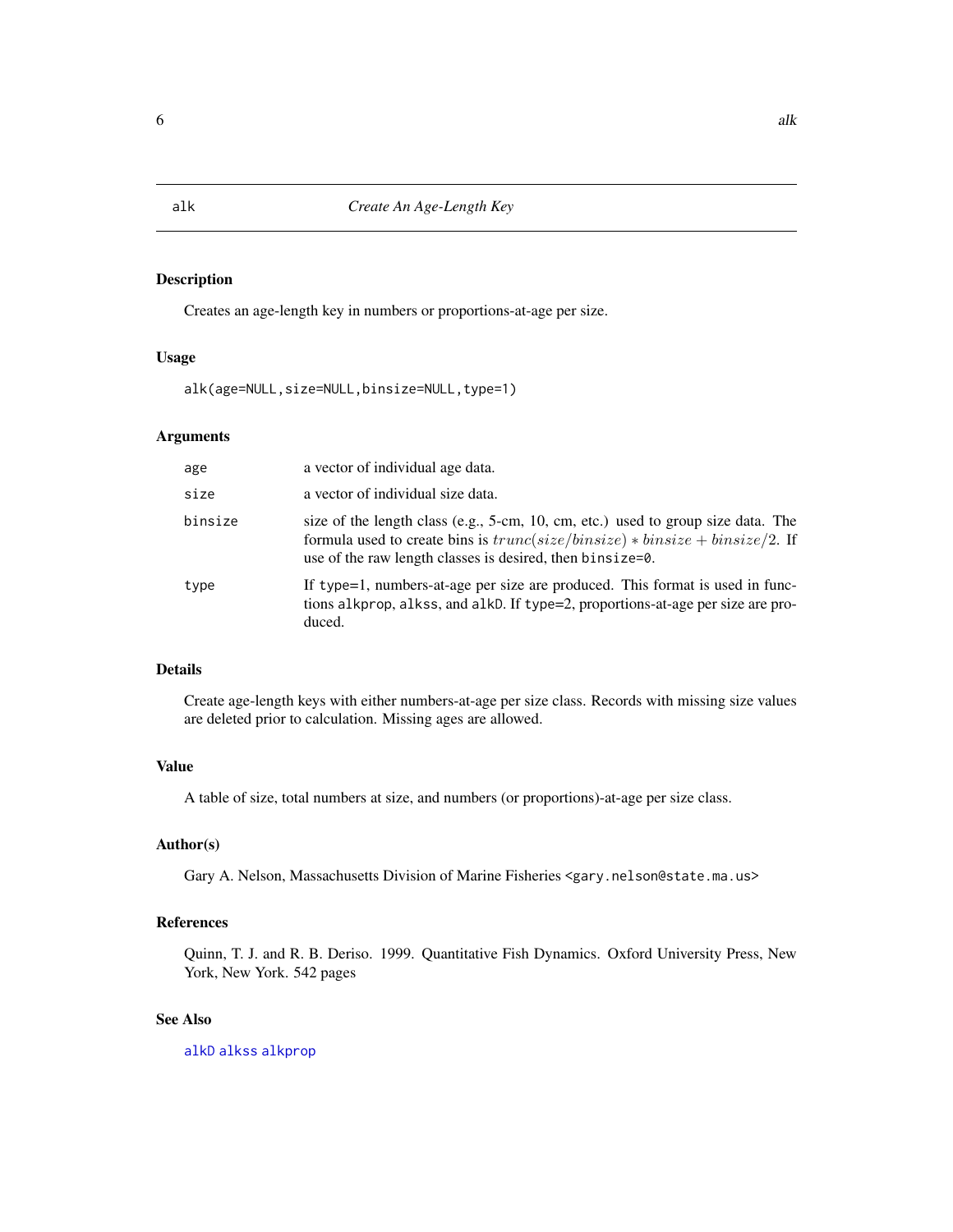#### <span id="page-6-0"></span>alkD  $\sigma$  7 and 2008  $\sigma$  7 and 2008  $\sigma$  7 and 2008  $\sigma$  7 and 2008  $\sigma$  7 and 2008  $\sigma$  7 and 2008  $\sigma$  7 and 2008  $\sigma$  7 and 2008  $\sigma$  7 and 2008  $\sigma$  7 and 2008  $\sigma$  7 and 2008  $\sigma$  7 and 2008  $\sigma$  7 and 2008  $\sigma$  7 a

## Examples

```
## Not run:
 data(pinfish)
 with(pinfish,alk(age=round(age,0),size=sl,binsize=10))
```
## End(Not run)

<span id="page-6-1"></span>

| . .<br>٠ |
|----------|
|----------|

Sample Size Determination for Age Subsampling Using the D statistic

## Description

Calculates the D statistic (sqrt of accumulated variance among ages; Lai 1987) for a range of age sample sizes using data from an age-length key. Assumes a two-stage random sampling design with proportional or fixed allocation.

#### Usage

```
alkD(x, 1ss = NULL, mins = NULL, maxss = NULL, sampint = NULL,allocate = 1)
```
#### Arguments

| x        | a data frame containing an age-length key (similar to Table 8.3 on page 307 of<br>Quinn and Deriso (1999)). The first column must contain the length intervals<br>as numeric labels (no ranges), the second column must contain the number of<br>samples within each length interval (L1 in $Q & D$ ), and the third and remaining<br>columns must contain the number of samples for each age class within each<br>length interval (one column for each age class). Column labels are not necessary<br>but are helpful. Columns 1 and A1 in Table 8.3 should not be included. Empty<br>cells must contain zeros. |
|----------|------------------------------------------------------------------------------------------------------------------------------------------------------------------------------------------------------------------------------------------------------------------------------------------------------------------------------------------------------------------------------------------------------------------------------------------------------------------------------------------------------------------------------------------------------------------------------------------------------------------|
| lss      | the sample size for length frequency                                                                                                                                                                                                                                                                                                                                                                                                                                                                                                                                                                             |
| minss    | the minimum age sample size                                                                                                                                                                                                                                                                                                                                                                                                                                                                                                                                                                                      |
| maxss    | the maximum age sample size. Value can not be larger than the sample size for<br>the length frequency $(\text{lss})$                                                                                                                                                                                                                                                                                                                                                                                                                                                                                             |
| sampint  | the sample size interval                                                                                                                                                                                                                                                                                                                                                                                                                                                                                                                                                                                         |
| allocate | the type of allocation: 1=proportional, 2=fixed.                                                                                                                                                                                                                                                                                                                                                                                                                                                                                                                                                                 |

#### Details

Following Quinn and Deriso (1999:pages 308-309), the function calculates the D statistic (sqrt of accumulated variance among ages; Lai 1987) for a range of age sample sizes defined by minss, maxss, and sampint at a given length sample size lss. The size of an age sample at a desired level of D can be obtained by the comparison. See reference to Table 8.8, p. 314 in Quinn and Deriso.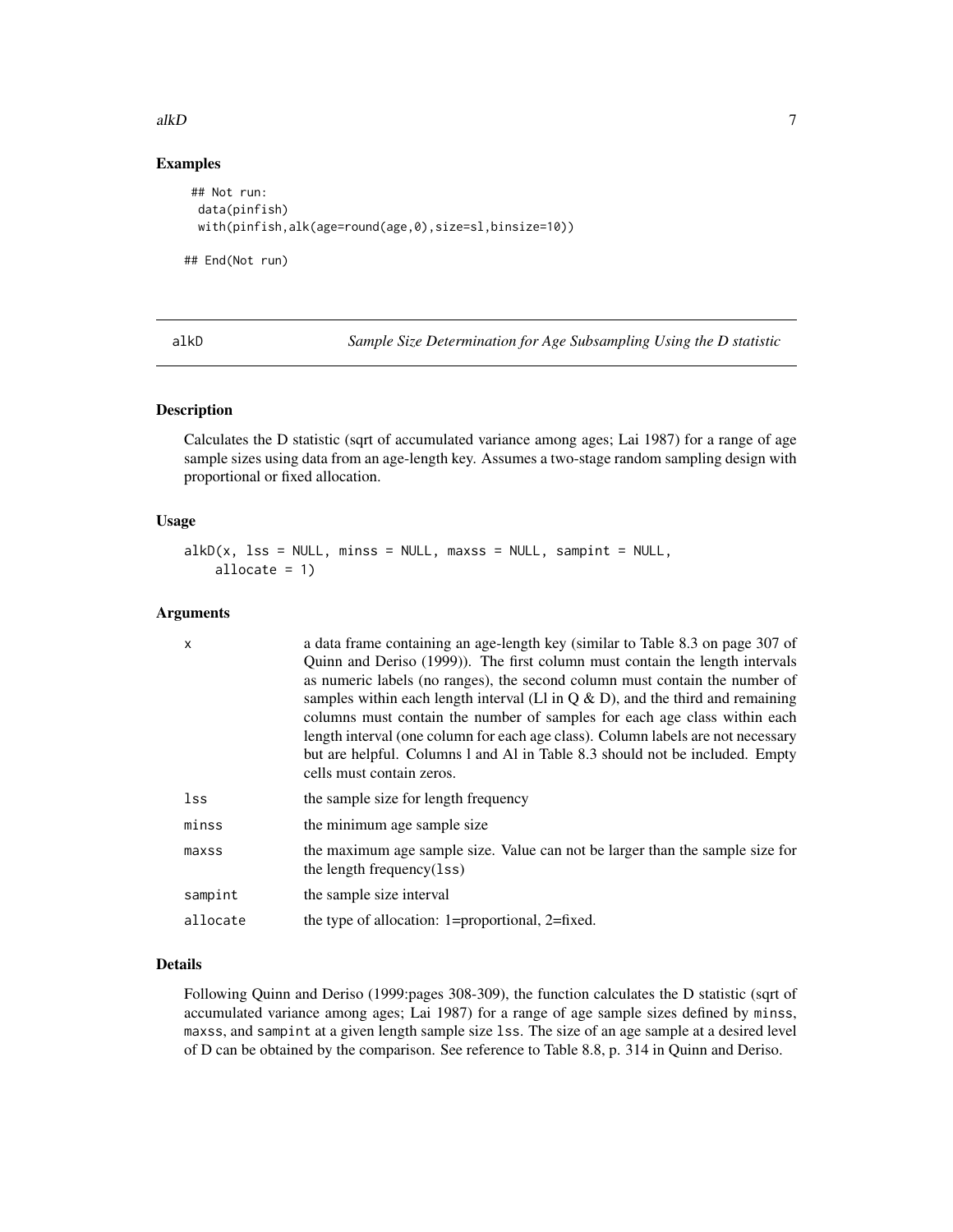## <span id="page-7-0"></span>Value

| label | list element containing the summary of input criteria                      |
|-------|----------------------------------------------------------------------------|
| comp2 | list element containing the D statistic for each age sample size given lss |

#### Author(s)

Gary A. Nelson, Massachusetts Division of Marine Fisheries <gary.nelson@state.ma.us>

#### References

Quinn, T. J. and R. B. Deriso. 1999. Quantitative Fish Dynamics. Oxford University Press, New York, New York. 542 pages

Lai, H.L. 1987. Optimum allocation for estimating age composition using age-length keys. U.S. Fish. Bull. 85:179-185

## See Also

#### [alkss](#page-9-1) [alkprop](#page-8-1)

## Examples

```
data(alkdata)
alkD(alkdata,lss=1000,minss=25,maxss=1000,sampint=20,allocate=1)
```
alkdata *Age-Length Key for Gulf of Hauraki snapper, 1992-1993*

## Description

The alkdata data frame has 39 rows and 16 columns. The age-length key for Gulf of Hauraki snapper shown in Table 8.3 of Quinn and Deriso (1999)

#### Usage

alkdata

#### Format

This data frame contains the following columns:

len length interval

nl number measured in length interval

- A3 number of fish aged in each age class 3 within each length interval
- A4 number of fish aged in each age class 4 within each length interval
- A5 number of fish aged in each age class 5 within each length interval
- A6 number of fish aged in each age class 6 within each length interval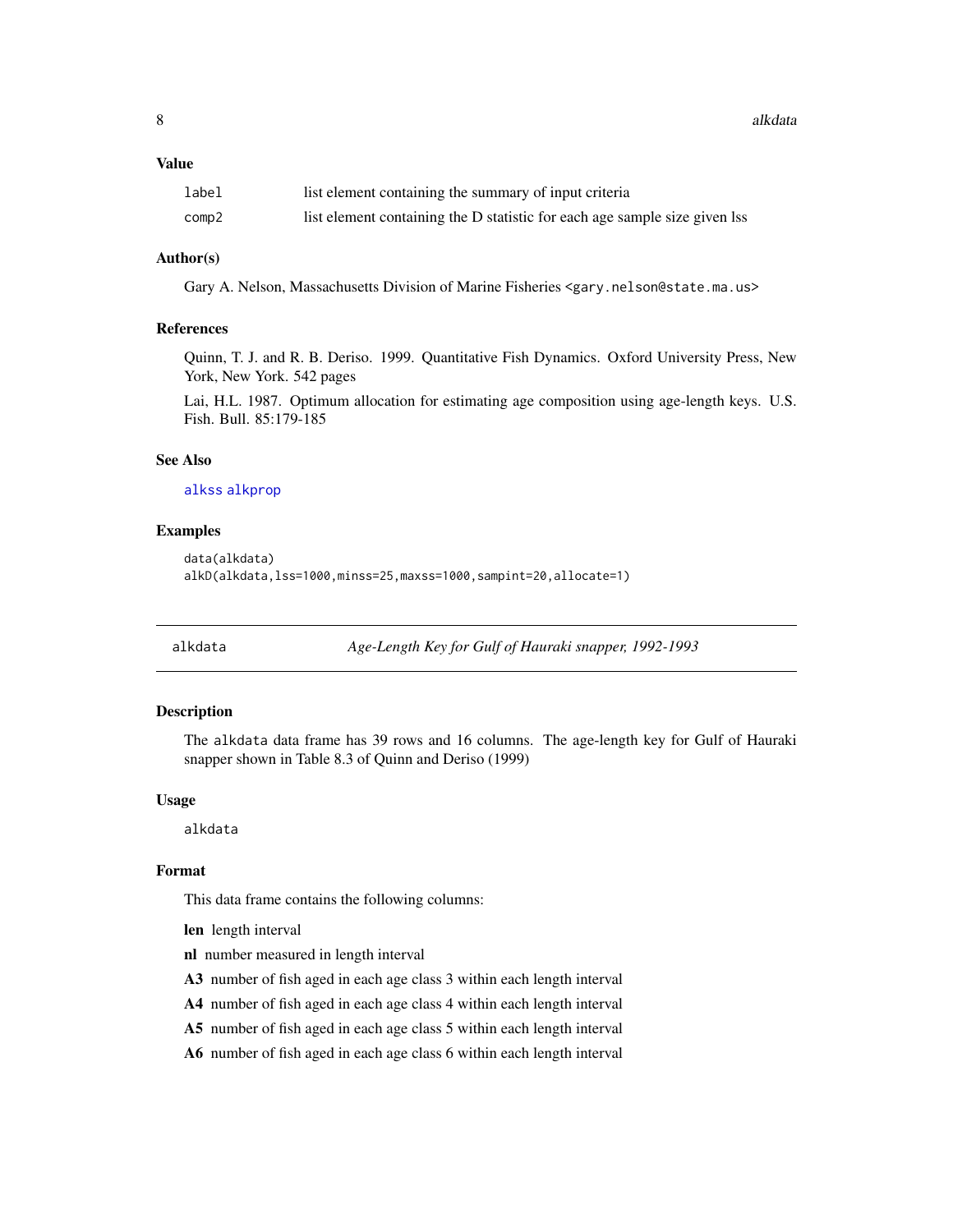#### <span id="page-8-0"></span>alkprop 30 and 200 million of the state of the state of the state of the state of the state of the state of th

A7 number of fish aged in each age class 7 within each length interval A8 number of fish aged in each age class 8 within each length interval A9 number of fish aged in each age class 9 within each length interval A10 number of fish aged in each age class 10 within each length interval A11 number of fish aged in each age class 11 within each length interval A12 number of fish aged in each age class 12 within each length interval A13 number of fish aged in each age class 13 within each length interval A14 number of fish aged in each age class 14 within each length interval A15 number of fish aged in each age class 15 within each length interval A16 number of fish aged in each age class 16 within each length interval

#### Source

Quinn, T. J. and R. B. Deriso. 1999. *Quantitative Fish Dynamics*. Oxford University Press, New York, NY. 542 p.

<span id="page-8-1"></span>alkprop *Age-Length Key Proportions-At-Age*

#### Description

Calculates proportions-at-age and standard errors from an age-length key assuming a two-stage random sampling design.

#### Usage

alkprop(x)

#### Arguments

x a data frame containing an age-length key (similar to Table 8.3 on page 307 of Quinn and Deriso (1999)). The first column must contain the length intervals as single numeric labels (no ranges), the second column must contain the number of samples within each length interval (LI in  $Q & D$ ), and the third and remaining columns must contain the number of samples for each age class within each length interval (one column for each age class). Column labels are not necessary but are helpful. Columns l and Al in Table 8.3 should not be included. Empty cells must contain zeros.

#### Details

If individual fish from catches are sampled randomly for lengths and then are further subsampled for age structures, Quinn and Deriso (1999: pages 304-305) showed that the proportions of fish in each age class and corresponding standard errors can be calculated assuming a two-stage random sampling design. See reference to Table 8.4, page 308 in Quinn and Deriso.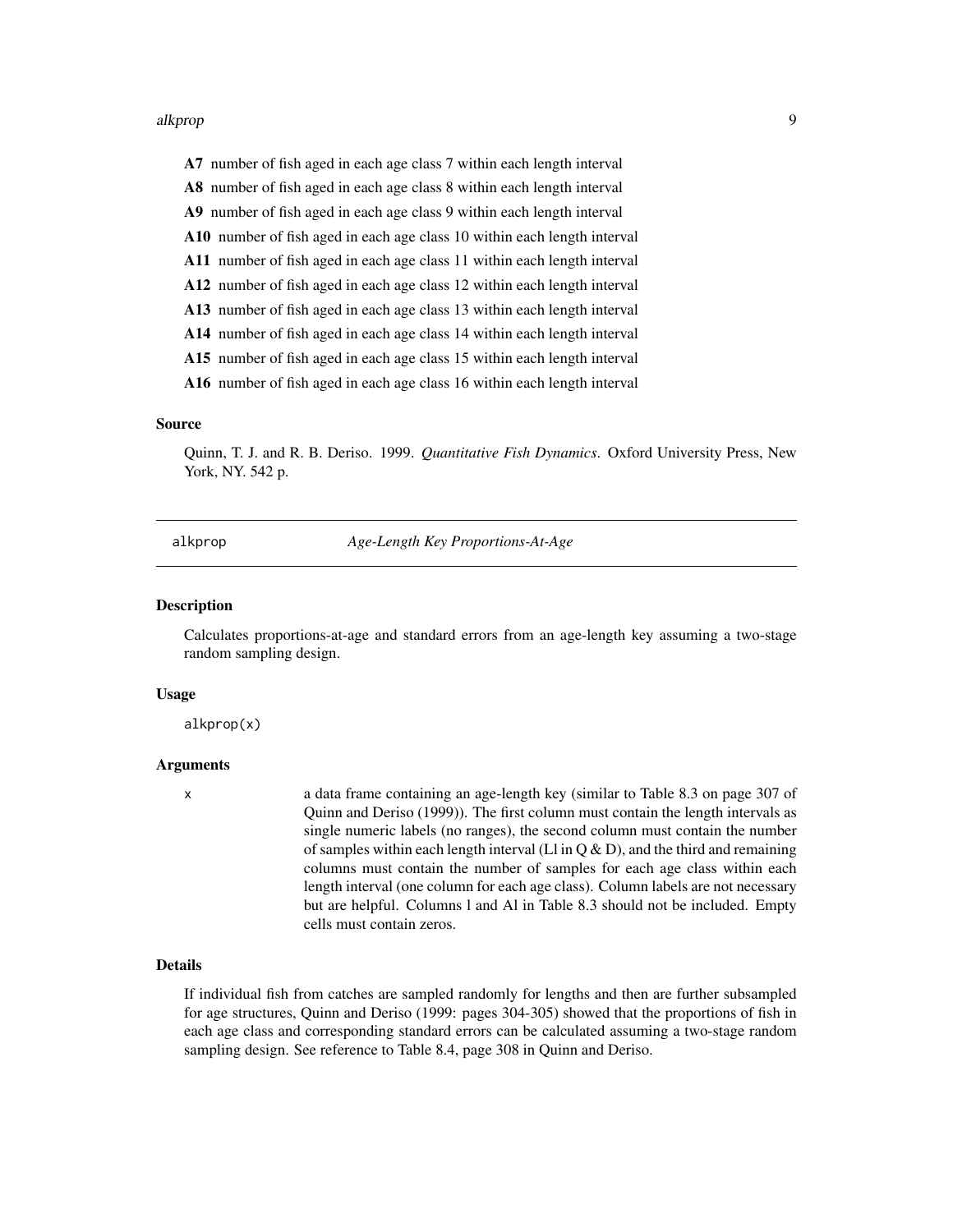## <span id="page-9-0"></span>Value

results list element containing a table of proportions, standard errors, and coefficients of variation for each age class.

## Author(s)

Gary A. Nelson, Massachusetts Division of Marine Fisheries <gary.nelson@state.ma.us>

#### References

Quinn, T. J. and R. B. Deriso. 1999. Quantitative Fish Dynamics. Oxford University Press, New York, New York. 542 pages

## See Also

[alkD](#page-6-1) [alkss](#page-9-1)

## Examples

data(alkdata) alkprop(alkdata)

<span id="page-9-1"></span>alkss *Sample Size Determination for Age Subsampling*

## Description

Calculates sample sizes for age subsampling assuming a two-stage random sampling design with proportional or fixed allocation.

#### Usage

alkss(x,  $\text{lss} = \text{NULL}, \text{cv} = \text{NULL}, \text{allocate} = 1)$ 

#### Arguments

| $\boldsymbol{\mathsf{x}}$ | a data frame containing an age-length key (similar to Table 8.3 on page 307 of    |
|---------------------------|-----------------------------------------------------------------------------------|
|                           | Quinn and Deriso (1999)). The first column must contain the length intervals      |
|                           | as numeric labels (no ranges), the second column must contain the number of       |
|                           | samples within each length interval (L1 in $Q & D$ ), and the third and remaining |
|                           | columns must contain the number of samples for each age class within each         |
|                           | length interval (one column for each age class). Column labels are not necessary  |
|                           | but are helpful. Columns 1 and A1 in Table 8.3 should not be included. Empty      |
|                           | cells must contain zeros.                                                         |
| lss                       | the sample size for length frequency                                              |
| <b>CV</b>                 | the desired coefficient of variation                                              |
| allocate                  | the type of allocation: 1=proportional, $2=fixed$ .                               |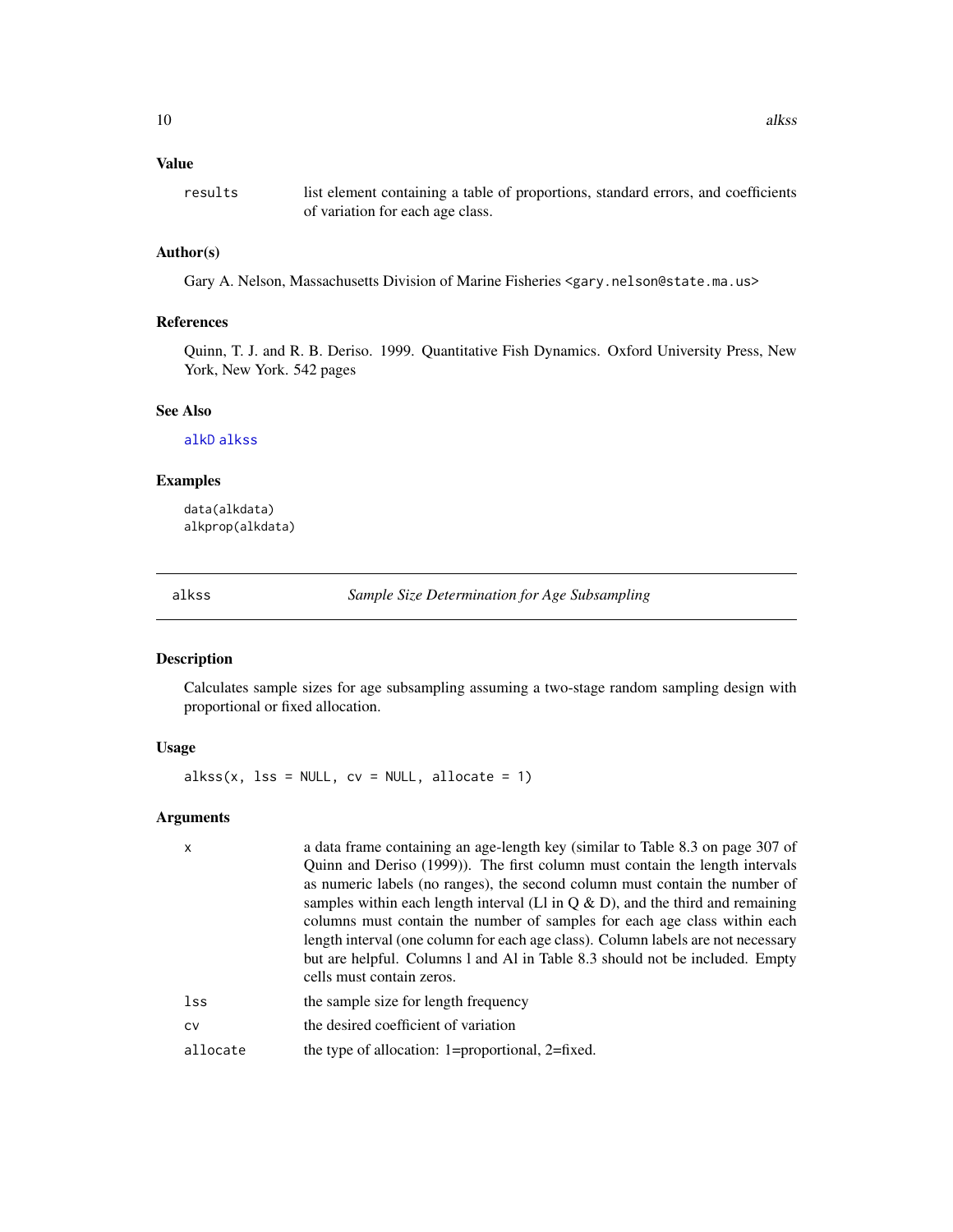#### <span id="page-10-0"></span>astrocalc4r 11

#### Details

If individual fish from catches are sampled randomly for lengths and then are further subsampled for age structures, Quinn and Deriso (1999: pages 306-309) showed that sample sizes for age structures can be determined for proportional (the number of fish aged is selected proportional to the length frequencies) and fixed (a constant number are aged per length class) allocation assuming a twostage random sampling design. Sample sizes are determined based on the length frequency sample size, a specified coefficient of variation, and proportional or fixed allocation. The number of age classes is calculated internally. See reference to Table 8.6, p. 312 in Quinn and Deriso.

#### Value

| label | list element containing the summary of input criteria          |
|-------|----------------------------------------------------------------|
|       | list element containing the sample size estimates for each age |

#### Author(s)

Gary A. Nelson, Massachusetts Division of Marine Fisheries <gary.nelson@state.ma.us>

#### References

Quinn, T. J. and R. B. Deriso. 1999. Quantitative Fish Dynamics. Oxford University Press, New York, New York. 542 pages

#### See Also

[alkD](#page-6-1) [alkprop](#page-8-1)

#### Examples

data(alkdata) alkss(alkdata,lss=1000,cv=0.25,allocate=1)

astrocalc4r *Solar zenith angles for biological research*

#### Description

This function calculates the solar zenith, azimuth and declination angles, time at sunrise, local noon and sunset, day length, and PAR (photosynthetically available radiation, 400-700 nm) under clear skies and average atmospheric conditions (marine or continental) anywhere on the surface of the earth based on date, time, and location.

## Usage

```
astrocalc4r(day, month, year, hour, timezone, lat, lon, withinput = FALSE,
seaorland = "maritime", acknowledgment = FALSE)
```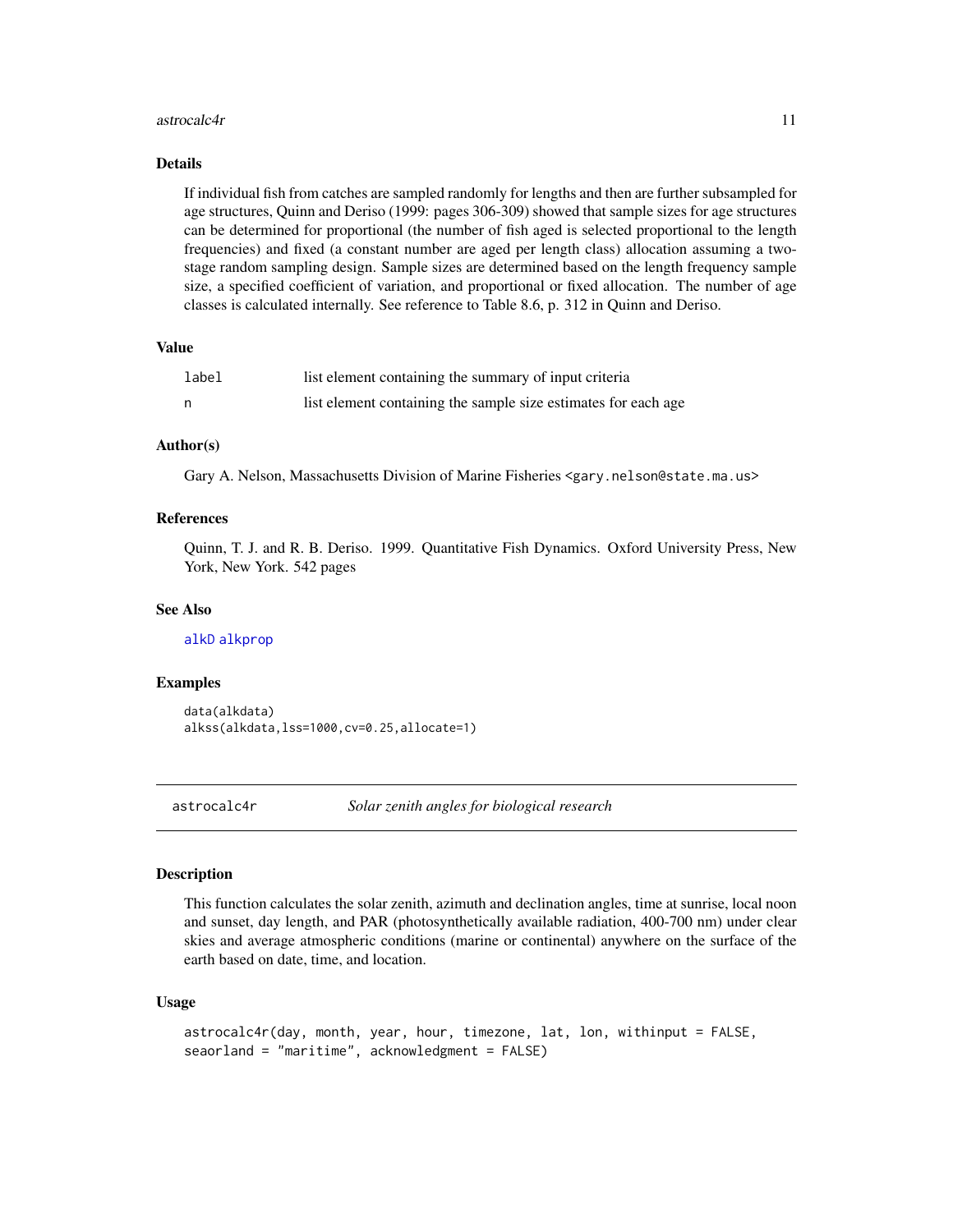#### **Arguments**

| day       | day of month in the local time zone (integers). Value is required. Multiple<br>observations should be enclosed with the c() function.                                                                                                                                                                                                 |
|-----------|---------------------------------------------------------------------------------------------------------------------------------------------------------------------------------------------------------------------------------------------------------------------------------------------------------------------------------------|
| month     | month of year in the local time zone (integers). Value is required. Multiple<br>observations should be enclosed with the c() function.                                                                                                                                                                                                |
| year      | year in the local time zone (integers). Value is required. Multiple observations<br>should be enclosed with the c() function.                                                                                                                                                                                                         |
| hour      | local time for each observation (decimal hours, e.g. 11:30 PM is 23.5, real<br>numbers). Value is required. Multiple observations should be enclosed with the<br>$c()$ function.                                                                                                                                                      |
| timezone  | local time zone in +/- hours relative to GMT to link local time and GMT. For<br>example, the difference between Eastern Standard Time and GMT is -5 hours.<br>Value is required. Multiple observations should be enclosed with the c() func-<br>tion. timezone should include any necessary adjustments for daylight savings<br>time. |
| lat       | Latitude in decimal degrees (0o to 90 o in the northern hemisphere and -90 o to<br>0 o degrees in the southern hemisphere, real numbers). For example, 42o 30'<br>N is 42.5 o and 42o 30' S is -42.5o. Value is required. Multiple observations<br>should be enclosed with the c() function.                                          |
| lon       | Longitude in decimal degrees $(-0 \circ t \circ 180 \circ t)$ in the western hemisphere and 0o<br>to 180 o in the eastern hemisphere, real numbers). For example, 110o 15' W is<br>$-110.25$ o and 110o 15' E is 110.25o. Value is required. Multiple observations<br>should be enclosed with the c() function.                       |
| withinput | logical:TRUE to return results in a dataframe with the input data; otherwise<br>FALSE returns a dataframe with just results. Default is FALSE.                                                                                                                                                                                        |
| seaorland | text: "maritime" for typical maritime conditions or "continental" for typical con-<br>tinental conditions. Users must select one option or the other based on proximity<br>to the ocean or other factors.                                                                                                                             |
|           | acknowledgment logical: use TRUE to output acknowledgement. Default is FALSE.                                                                                                                                                                                                                                                         |

## Details

Astronomical definitions are based on definitions in Meeus (2009) and Seidelmann (2006). The solar zenith angle is measured between a line drawn "straight up" from the center of the earth through the observer and a line drawn from the observer to the center of the solar disk. The zenith angle reaches its lowest daily value at local noon when the sun is highest. It reaches its maximum value at night after the sun drops below the horizon. The zenith angle and all of the solar variables calculated by astrocalc4r depend on latitude, longitude, date and time of day. For example, solar zenith angles measured at the same time of day and two different locations would differ due to differences in location. Zenith angles at the same location and two different dates or times of day also differ.

Local noon is the time of day when the sun reaches its maximum elevation and minimum solar zenith angle at the observers location. This angle occurs when the leading edge of the sun first appears above, or the trailing edge disappears below the horizon (0.83o accounts for the radius of the sun when seen from the earth and for refraction by the atmosphere). Day length is the time in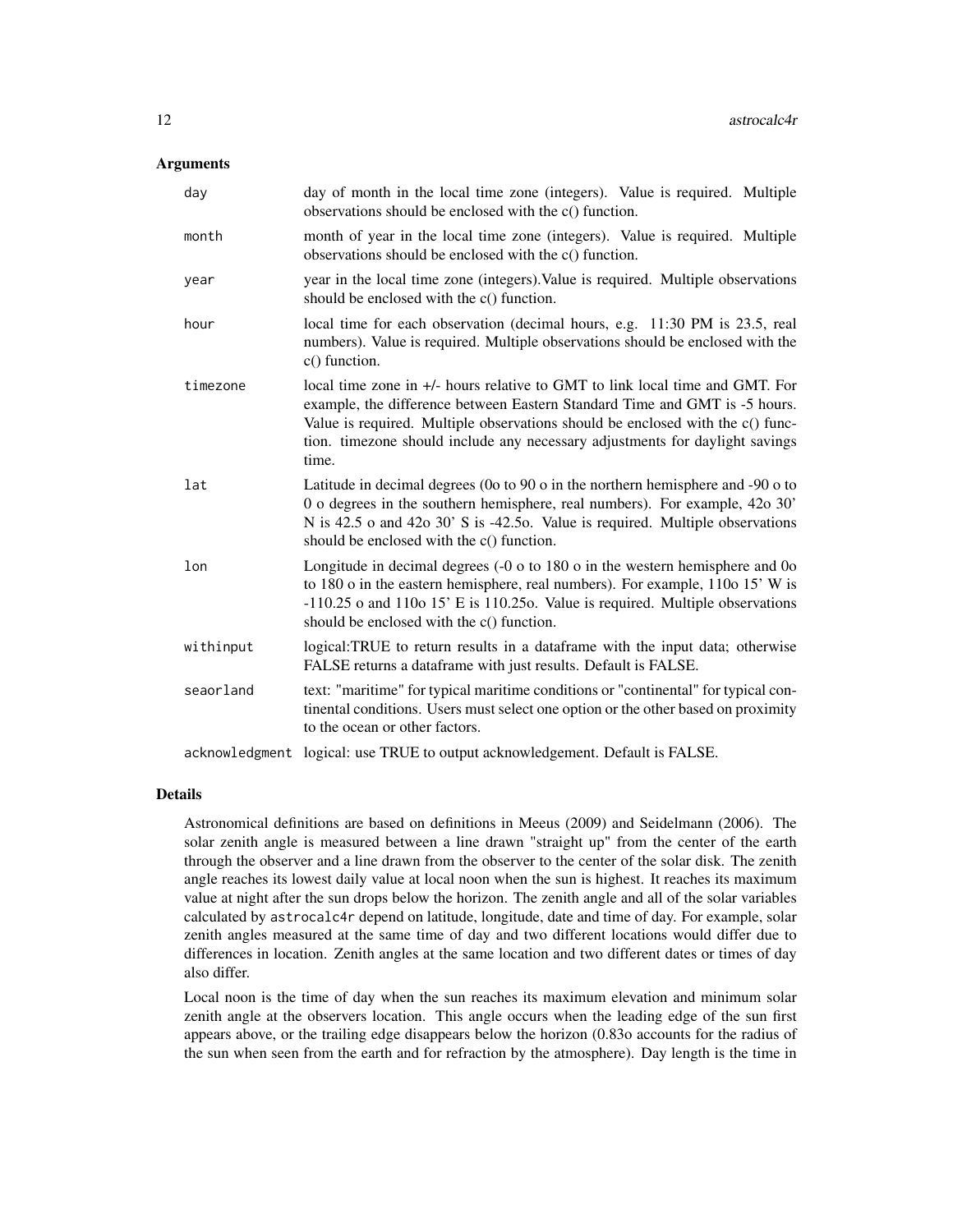#### astrocalc4r 13

hours between sunrise and sunset. Solar declination and azimuth angles describe the exact position of the sun in the sky relative to an observer based on an equatorial coordinate system (Meeus 2009). Solar declination is the angular displacement of the sun above the equatorial plane. The equation of time accounts for the relative position of the observer within the time zone and is provided because it is complicated to calculate. PAR isirradiance in lux  $(lx,$  approximately W m-2) at the surface of the earth under clear skies calculated based on the solar zenith angle and assumptions about marine or terrestrial atmospheric properties. astrocalc4r calculates PAR for wavelengths between 400-700 nm. Calculations for other wavelengths can be carried out by modifying the code to use parameters from Frouin et al. (1989). Following Frouin et al. (1989), PAR is assumed to be zero at solar zenith angles >= 90o although some sunlight may be visible in the sky when the solar zenith angle is < 108o. Angles in astrocalc4r output are in degrees although radians are used internally for calculations. Time data and results are in decimal hours (e.g.  $11:30 \text{ pm} = 23.5 \text{ h}$ ) local time but internal calculations are in Greenwich Mean Time (GMT). The user must specify the local time zone in terms of +/- hours relative to GMT to link local time and GMT. For example, the difference between Eastern Standard Time and GMT is -5 hours. The user must ensure that any adjustments for daylight savings time are included in the timezone value. For example, timezone=-6 for Eastern daylight time.

#### Value

Time of solar noon, sunrise and sunset, angles of azimuth and zenith, eqtime, declination of sun, daylight length (hours) and PAR.

#### Author(s)

Larry Jacobson, Alan Seaver, and Jiashen Tang NOAA National Marine Fisheries Service Northeast Fisheries Science Center, 166 Water St., Woods Hole, MA 02543

<Larry.Jacobson@noaa.gov>

#### References

Frouin, R., Lingner, D., Gautier, C., Baker, K. and Smith, R. 1989. A simple analytical formula to compute total and photosynthetically available solar irradiance at the ocean surface under clear skies. J. Geophys. Res. 94: 9731-9742.

L. D. Jacobson, L. C. Hendrickson, and J. Tang. 2015. Solar zenith angles for biological research and an expected catch model for diel vertical migration patterns that affect stock size estimates for longfin inshore squid (Doryteuthis pealeii). Canadian Journal of Fisheries and Aquatic Sciences 72: 1329-1338.

Meeus, J. 2009. Astronomical Algorithms, 2nd Edition. Willmann-Bell, Inc., Richmond, VA. Seidelmann, P.K. 2006. Explanatory Supplement to the Astronomical Almanac. University Science Books, Sausalito, CA.

Seidelmann, P.K. 2006. Explanatory Supplement to the Astronomical Almanac. University Science Books, Sausalito, CA. This function is an R implementation of:

Jacobson L, Seaver A, Tang J. 2011. AstroCalc4R: software to calculate solar zenith angle; time at sunrise, local noon and sunset; and photosynthetically available radiation based on date, time and location. US Dept Commer, Northeast Fish Sci Cent Ref Doc. 11-14; 10 p. Available from: National Marine Fisheries Service, 166 Water Street, Woods Hole, MA 02543-1026, or online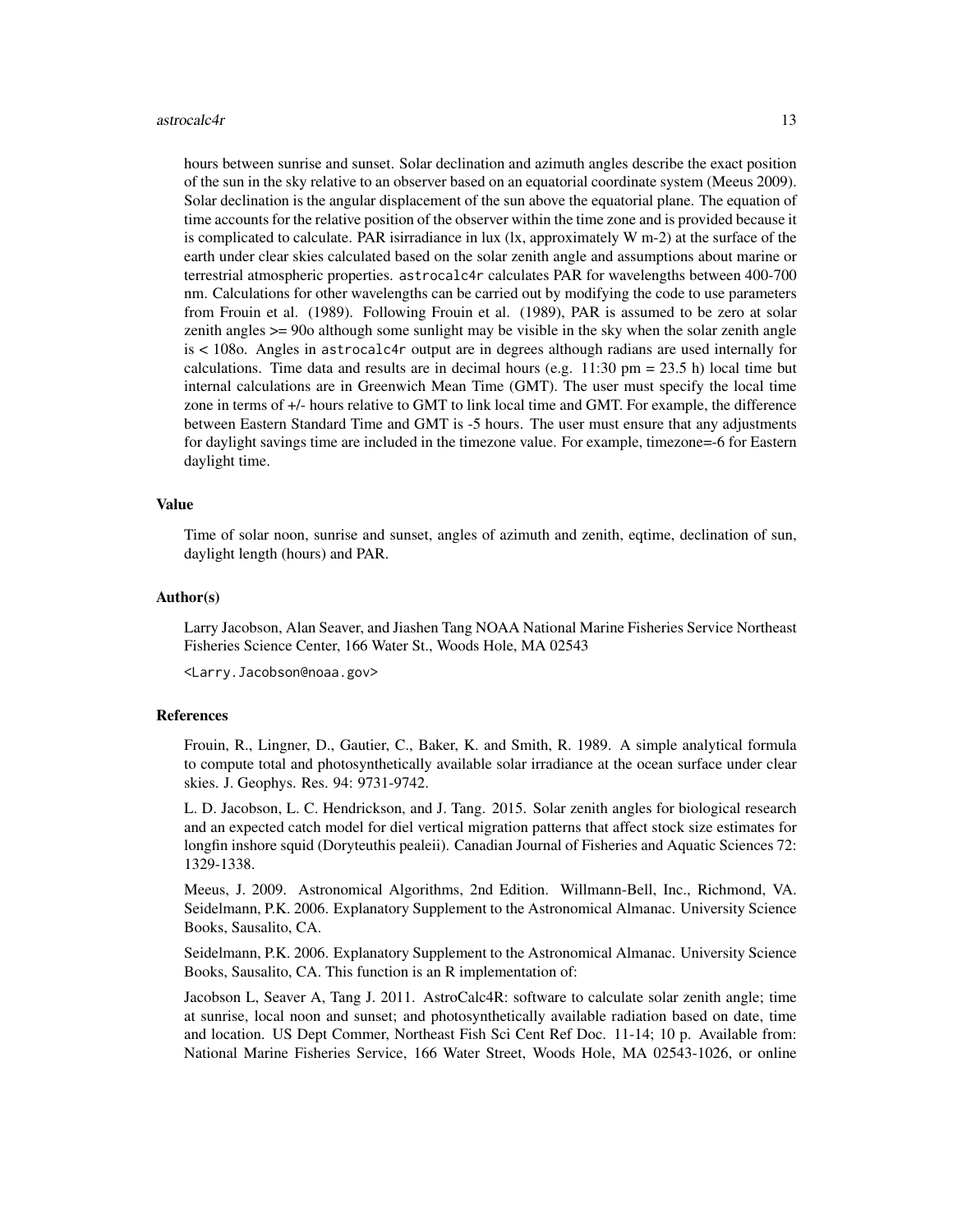at <http://www.nefsc.noaa.gov/nefsc/publications/>. Note that the documentation may be easiest to obtain at <http://www.nefsc.noaa.gov/publications/crd/crd1114/index.html>

#### Examples

astrocalc4r(day=12,month=9,year=2000,hour=12,timezone=-5,lat=40.9,lon=-110)

<span id="page-13-1"></span>

| bheg | Length-based Beverton-Holt Equilibrium Total Instantaneous Mortal- |
|------|--------------------------------------------------------------------|
|      | <i>ity Estimator</i>                                               |

#### Description

Calculate the equilibrium Beverton-Holt estimator of instantaneous total mortality (Z) from length data with bootstrapped standard errors or the same using the Ehrhardt and Ault(1992) bias-correction

#### Usage

bheq(len, type =  $c(1,2)$ , K = NULL, Linf = NULL, Lc = NULL, La = NULL, nboot = 100)

#### Arguments

| len   | the vector of length data. Each row represents one record per individual fish.                                                                 |
|-------|------------------------------------------------------------------------------------------------------------------------------------------------|
| type  | numeric indicate which estimation method to use. $1 =$ Beverton-Holt, $2 =$<br>Beverton-Holt with bias correction. Default is both, $c(1,2)$ . |
| К     | the growth coefficient from a von Bertalanffy growth model.                                                                                    |
| Linf  | the L-infinity coefficient from a von Bertalanffy growth model.                                                                                |
| Lc    | the length at first capture.                                                                                                                   |
| La    | the largest length of the largest size class.                                                                                                  |
| nboot | the number of bootstrap runs. Default=100.                                                                                                     |

#### Details

The standard Beverton-Holt equilibrium estimator of instantaneous total mortality (Z) from length data (page 365 in Quinn and Deriso (1999)) is calculated. The mean length for lengths >=Lc is calculated automatically. Missing data are removed prior to calculation. Estimates of standard error are made by bootstrapping length data >=Lc using package boot.

## Value

Dataframe of length 1 containing mean length>=Lc, sample size>=Lc, Z estimate and standard error.

#### Author(s)

Gary A. Nelson, Massachusetts Division of Marine Fisheries <gary.nelson@state.ma.us>

<span id="page-13-0"></span>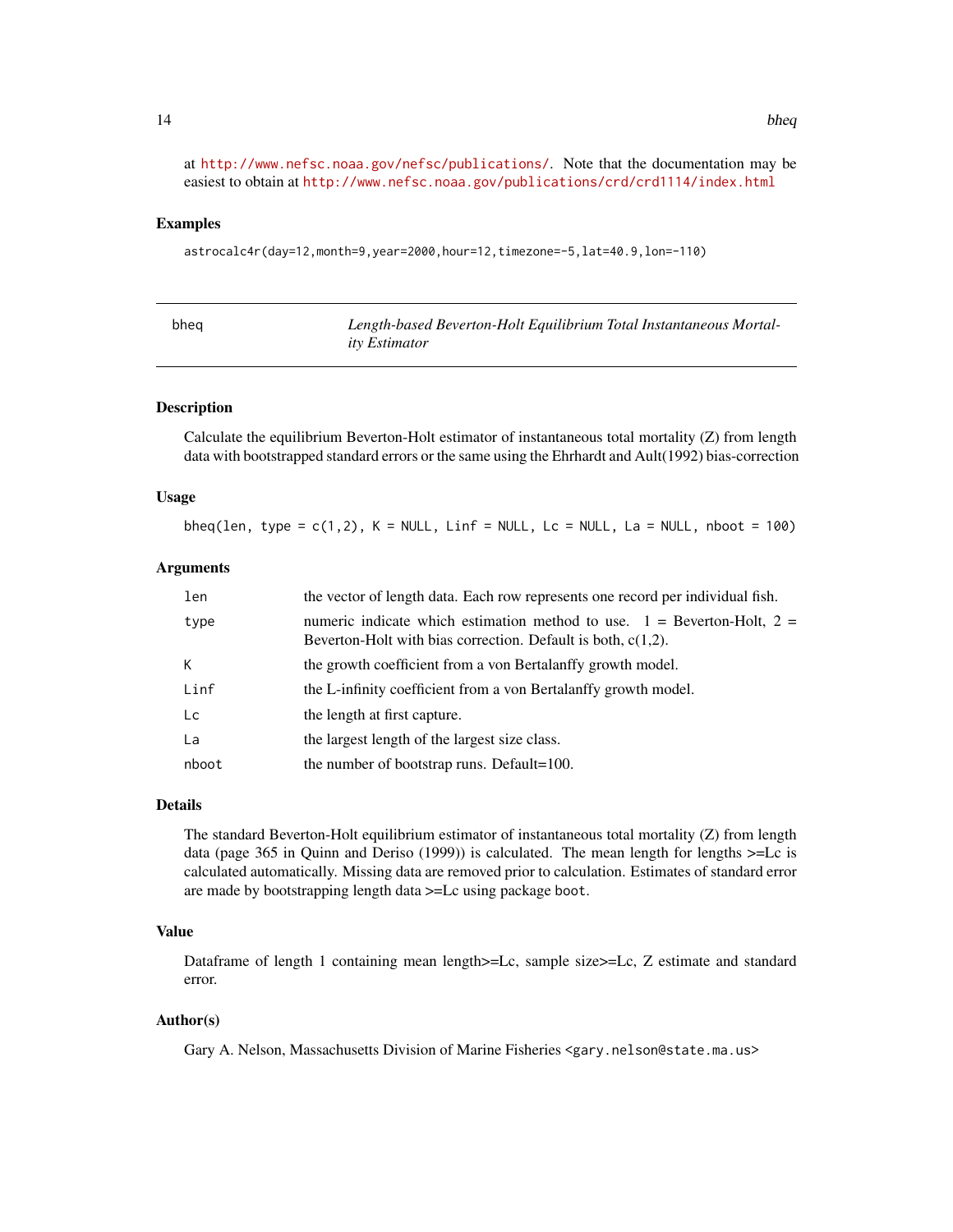#### <span id="page-14-0"></span>bhnoneq and the state of the state of the state of the state of the state of the state of the state of the state of the state of the state of the state of the state of the state of the state of the state of the state of th

## References

Ehrhardt, N. M. and J. S. Ault. 1992. Analysis of two length-based mortality models applied to bounded catch length frequencies. Trans. Am. Fish. Soc. 121:115-122.

Quinn, T. J. and R. B. Deriso. 1999. Quantitative Fish Dynamics. Oxford University Press, New York, New York. 542 pages.

## See Also

[bhnoneq](#page-14-1)

## Examples

```
data(pinfish)
bheq(pinfish$sl,type=1,K=0.33,Linf=219.9,Lc=120,nboot=200)
```
<span id="page-14-1"></span>bhnoneq *Length-based Beverton-Holt Nonequilibrium Z Estimator*

## Description

A nonequilibrium Beverton-Holt estimator of instantaneous total mortality (Z) from length data.

#### Usage

```
bhnoneq(year=NULL,mlen=NULL, ss=NULL, K = NULL, Linf = NULL,
Lc = NULL, nbreaks = NULL, styrs = NULL, stZ = NULL,
graph = TRUE)
```
## Arguments

| year    | the vector of year values associated with mean length data. The number of year<br>values must correspond to the number of length records. Include year value even<br>if mean length and numbers (see below) are missing.                                                                            |
|---------|-----------------------------------------------------------------------------------------------------------------------------------------------------------------------------------------------------------------------------------------------------------------------------------------------------|
| mlen    | the vector of mean lengths for lengths $>=$ Lc. One record for each year.                                                                                                                                                                                                                           |
| SS      | the vector of numbers of observations associated with the mean length.                                                                                                                                                                                                                              |
| K.      | the growth coefficient from a von Bertalanffy growth model.                                                                                                                                                                                                                                         |
| Linf    | the L-infinity coefficient from a von Bertalanffy growth model.                                                                                                                                                                                                                                     |
| Lc      | the length at first capture.                                                                                                                                                                                                                                                                        |
| nbreaks | the number of times (breaks) mortality is thought to change over the time series.<br>Can be 0 or greater.                                                                                                                                                                                           |
| styrs   | the starting guess(es) of the year(s) during which mortality is thought to change.<br>The number of starting guesses must match the number of mortality breaks,<br>should be separated by commas within the concatentation function and should<br>be within the range of years present in the data. |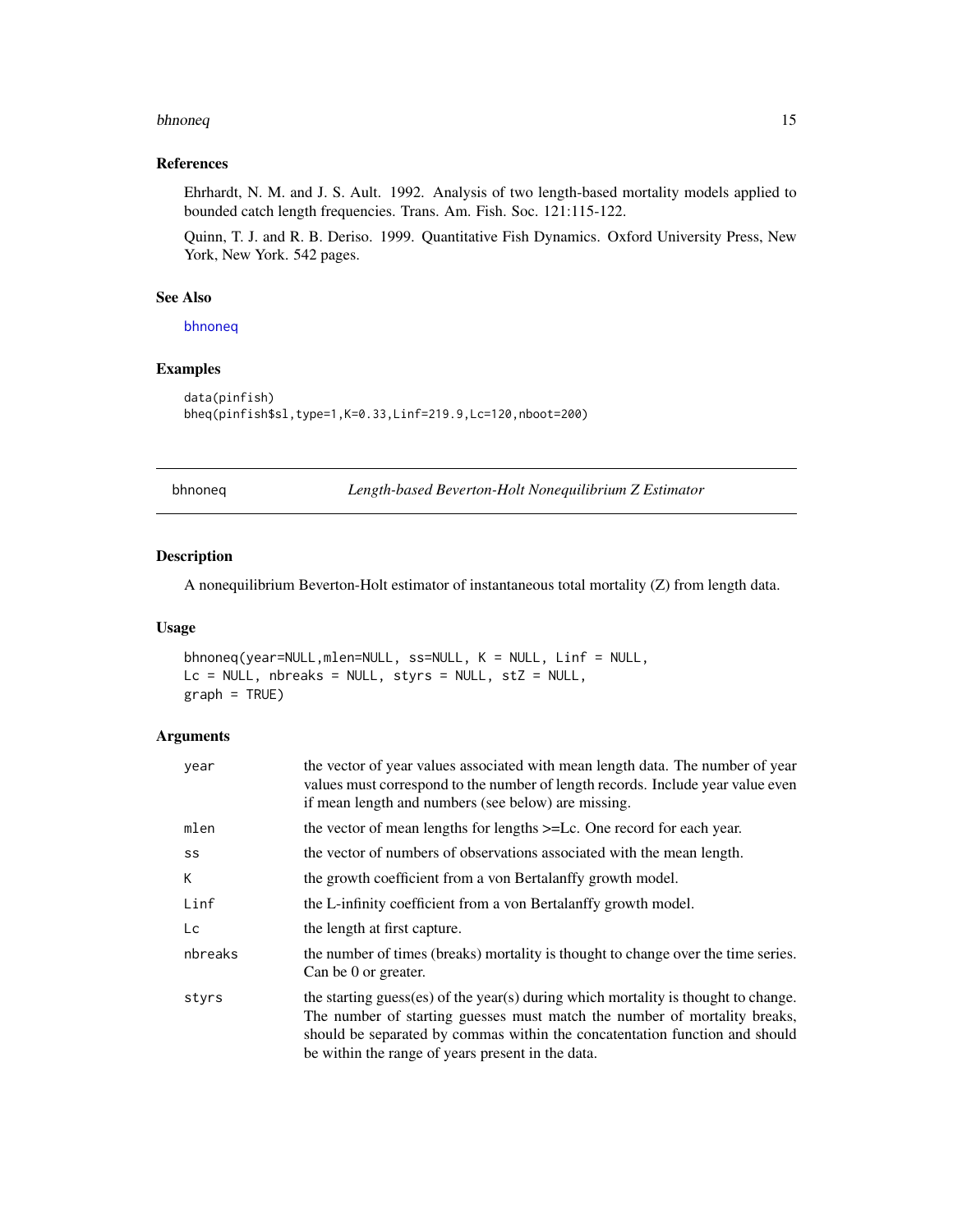16 bhnoneq

| stZ   | the starting guesses of Z values enclosed within the concatentation function.<br>There should be <i>nbreaks</i> $+1$ values provided. |
|-------|---------------------------------------------------------------------------------------------------------------------------------------|
| graph | logical indicating whether the observed vs predicted and residual plots should<br>be drawn. Default=TRUE.                             |

## Details

The mean lengths for each year for lengths>=Lc. Following Gedamke and Hoening(2006), the model estimates nbreaks+1 Z values, the year(s) in which the changes in mortality began, the standard deviation of lengths>=Lc, and standard errors of all parameters. An AIC value is produced for model comparison. The estimated parameters for the number of nbreaks is equal to 2\*nbreaks+2. Problematic parameter estimates may have extremely large t-values or extremely small standard error. Quang C. Huynh of Virginia Institute of Marine Science revised the function to make estimation more stable. Specifically, the derivative method BFGS is used in optim which allows more reliable convergence to the global minimum from a given set of starting values, a function is included to estimate Z assuming equilibrium, sigma is estimated analytically and convergence results . Use 0 nbreaks to get Z equilibrium.

#### Value

| summary     | list element containing table of parameters with estimates, standard errors, and<br>t-values.   |
|-------------|-------------------------------------------------------------------------------------------------|
| convergence | list element specifying if convergence was reached.                                             |
| hessian     | list element specifying if hessian is positive definite                                         |
| results     | list element containing, observed value, predicted values, and residuals from the<br>model fit. |

#### **Note**

Todd Gedamke provided the predicted mean length code in C++.

## Author(s)

Gary A. Nelson, Massachusetts Division of Marine Fisheries <gary.nelson@state.ma.us>

Quang C. Huynh of Virginia Institute of Marine Science

#### References

Gedamke, T. and J. M. Hoenig. 2006. Estimating mortality from mean length data in nonequilibrium situations, with application to the assessment of goosefish. Trans. Am. Fish. Soc. 135:476- 487

## See Also

[bheq](#page-13-1)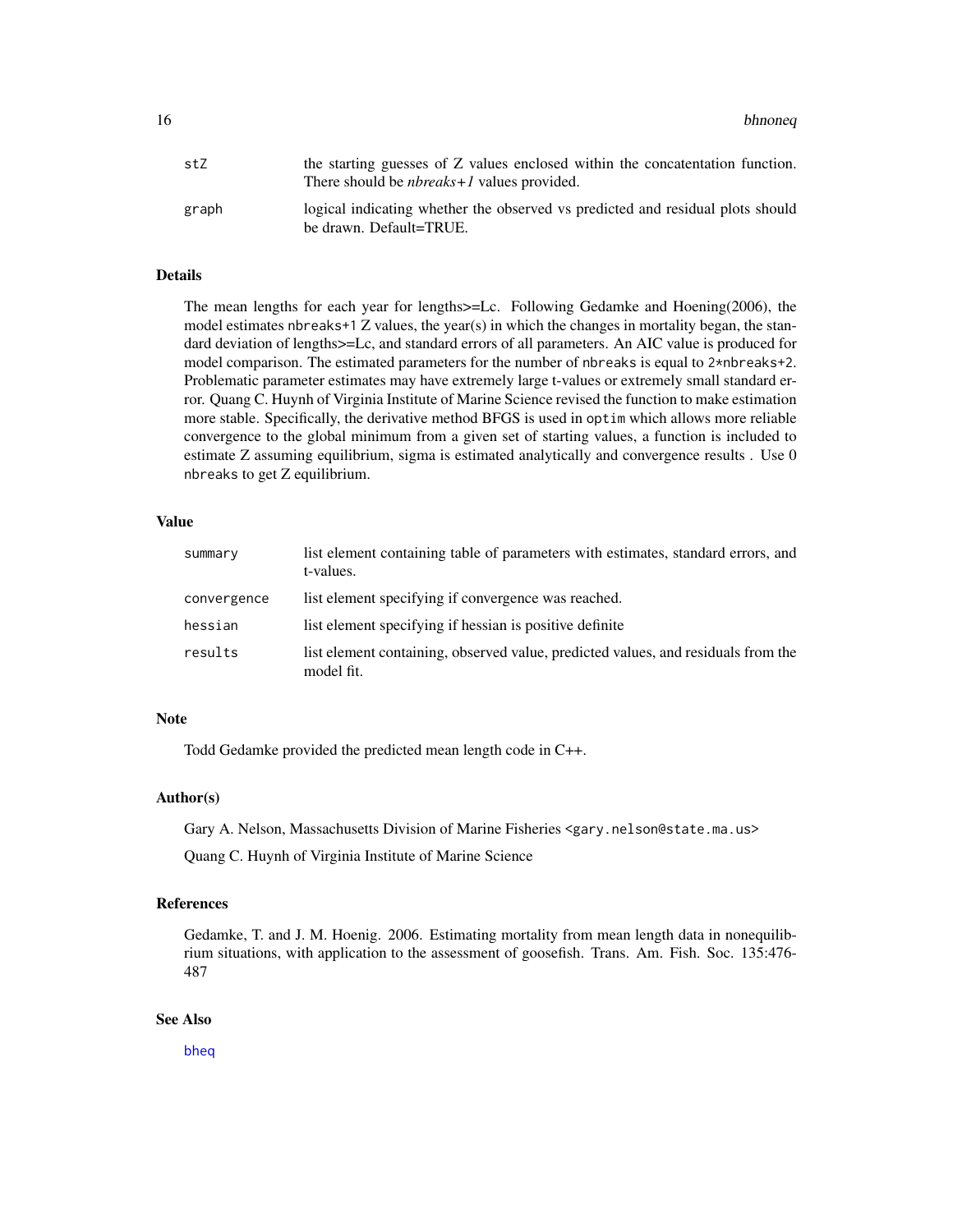#### <span id="page-16-0"></span>bonito and the contract of the contract of the contract of the contract of the contract of the contract of the contract of the contract of the contract of the contract of the contract of the contract of the contract of the

#### Examples

```
data(goosefish)
bhnoneq(year=goosefish$year,mlen=goosefish$mlen, ss=goosefish$ss,
K=0.108,Linf=126,Lc=30,nbreaks=1,styrs=c(1982),stZ=c(0.1,0.3))
```
bonito *Data from an age and growth study of the pacific bonito.*

#### Description

Growth increment data derived from tagging experiments on Pacific bonito (Sarda chiliensis) used to illustrate Francis's maximum likelihood method estimation of growth and growth variability (1988).

#### Usage

bonito

## Format

A data frame with 138 observations on the following 4 variables.

- T1 a numeric vector describing the release date
- T2 a numeric vector describing the recovery date
- L1 a numeric vector describing the length at release in cenitmeters
- L2 a numeric vector describing the length at recapture in centimeters

#### Details

Note that Francis (1988) has discarded several records from the original dataset collected by Campbell et al. (1975).

#### Source

- 1 Francis, R.I.C.C., 1988. Maximum likelihood estimation of growth and growth variability from tagging data. New Zealand Journal of Marine and Freshwater Research, 22, p.42–51.
- 2 Campbell, G. & Collins, R., 1975. The age and growth of the Pacific bonito, Sarda chiliensis, in the eastern north Pacific. Calif. Dept. Fish Game, 61(4), p.181-200.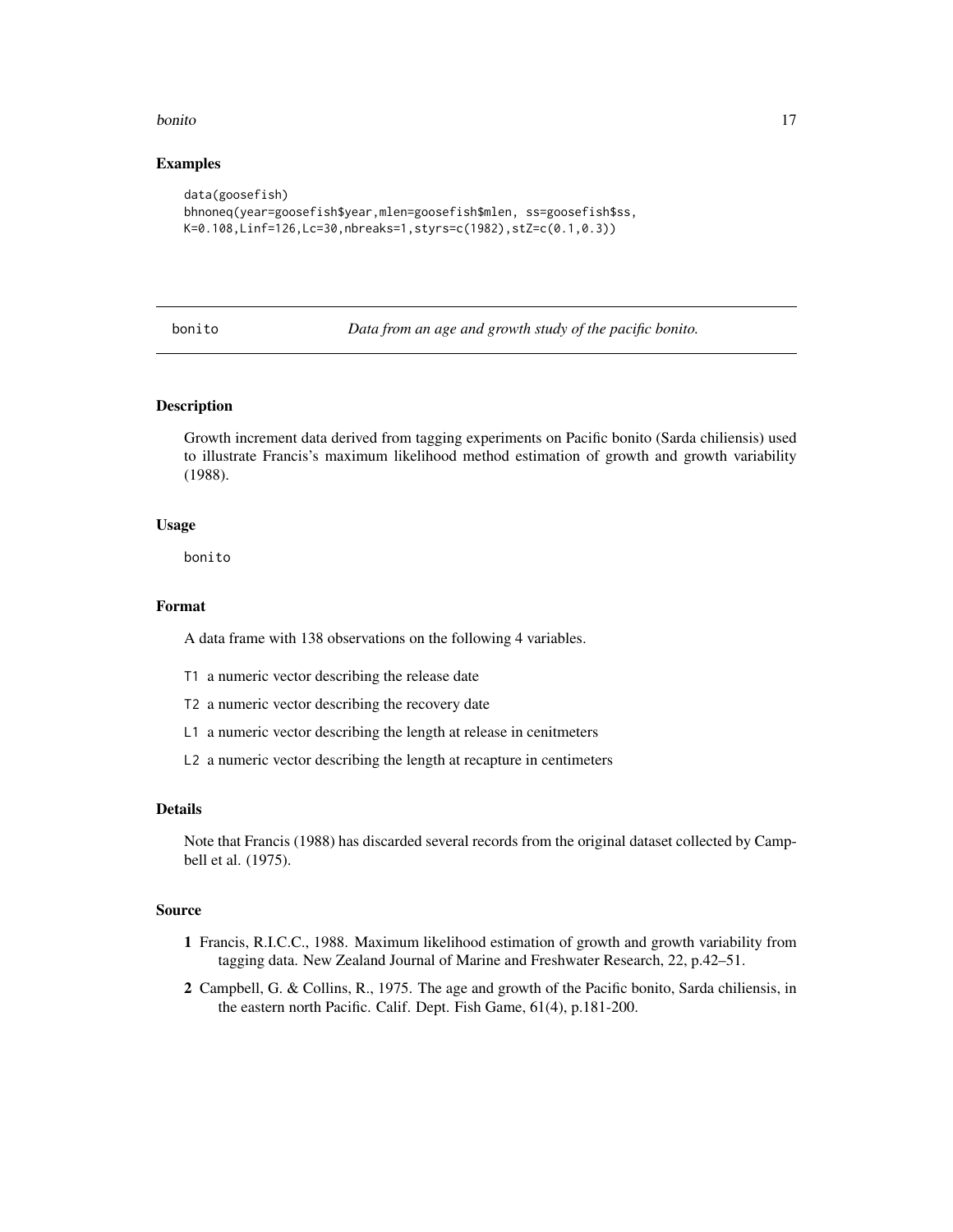<span id="page-17-0"></span>

## Description

Converts a log-mean and log-variance to the original scale and calculates confidence intervals

#### Usage

```
bt.log(meanlog = NULL, sdlog = NULL, n = NULL, alpha = 0.05)
```
#### Arguments

| meanlog | sample mean of natural log-transformed values               |
|---------|-------------------------------------------------------------|
| sdlog   | sample standard deviation of natural log-transformed values |
| n       | sample size                                                 |
| alpha   | alpha-level used to estimate confidence intervals           |

## Details

There are two methods of calcuating the bias-corrected mean on the original scale. The bt.mean is calculated following equation 14 (the infinite series estimation) in Finney (1941). approx.bt.mean is calculated using the commonly known approximation from Finney (1941):

*mean=exp(meanlog+sdlog^2/2)*. The variance is *var=exp(2\*meanlog)\*(Gn(2\*sdlog^2)-Gn((n-2)/(n-1)\*sdlog^2)* and standard deviation is *sqrt(var)* where Gn is the infinite series function (equation 10). The variance and standard deviation of the back-transformed mean are *var.mean=var/n; sd.mean=sqrt(var.mean)*. The median is calculated as *exp(meanlog)*. Confidence intervals for the back-transformed mean are from the Cox method (Zhou and Gao, 1997) modified by substituting the z distribution with the t distribution as recommended by Olsson (2005):

 $LCI=exp(meanlog+sdlog^2/2-t(df,1-alpha/2)*sqrt((sdlog^2/n)+(sdlog^4/(2*(n-1))))$  and

*UCI=exp(meanlog+sdlog^2/2+t(df,1-alpha/2)\*sqrt((sdlog^2/n)+(sdlog^4/(2\*(n-1))))*

where *df=n-1*.

#### Value

A vector containing bt.mean, approx.bt.mean,var, sd, var.mean,sd.mean, median, LCI (lower confidence interval), and UCI (upper confidence interval).

#### Author(s)

Gary A. Nelson, Massachusetts Division of Marine Fisheries <gary.nelson@state.ma.us>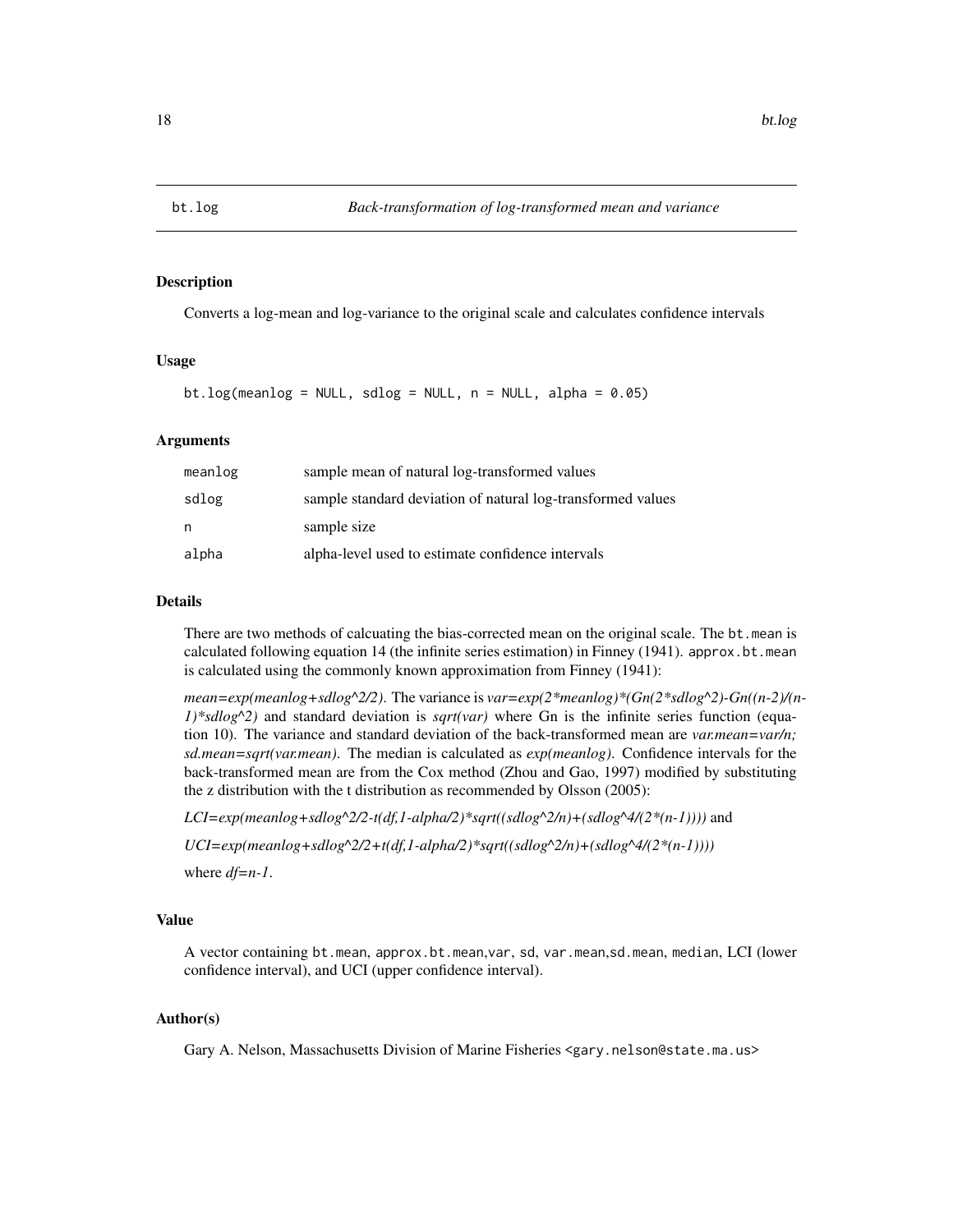#### <span id="page-18-0"></span>buffalo and the contract of the contract of the contract of the contract of the contract of the contract of the contract of the contract of the contract of the contract of the contract of the contract of the contract of th

#### References

Finney, D. J. 1941. On the distribution of a variate whose logarithm is normally distributed. Journal of the Royal Statistical Society Supplement 7: 155-161.

Zhou, X-H., and Gao, S. 1997. Confidence intervals for the log-normal mean. Statistics in Medicine 16:783-790.

Olsson, F. 2005. Confidence intervals for the mean of a log-normal distribution. Journal of Statistics Education 13(1). www.amstat.org/publications/jse/v13n1/olsson.html

#### Examples

```
## The example below shows accuracy of the back-transformation
y<-rlnorm(100,meanlog=0.7,sdlog=0.2)
known<-unlist(list(known.mean=mean(y),var=var(y),sd=sd(y),
  var.mean=var(y)/length(y),sd.mean=sqrt(var(y)/length(y))))
est <-bt.log(meanlog=mean(log(y)),sdlog=sd(log(y)),n=length(y))[c(1,3,4,5,6)]
known;est
```
buffalo *Life Table Data for African Buffalo*

## **Description**

The buffalo data frame has 20 rows and 3 columns. Cohort size and deaths for African buffalo from Sinclair (1977) as reported by Krebs (1989) in Table 12.1, page 415.

#### Usage

buffalo

#### Format

This data frame contains the following columns:

age age interval

nx number alive at start of each age interval

 $dx$  number dying between age interval X and  $X+1$ 

#### Source

Krebs, C. J. 1989. *Ecological Methodologies*. Harper and Row, New York, NY. 654 p.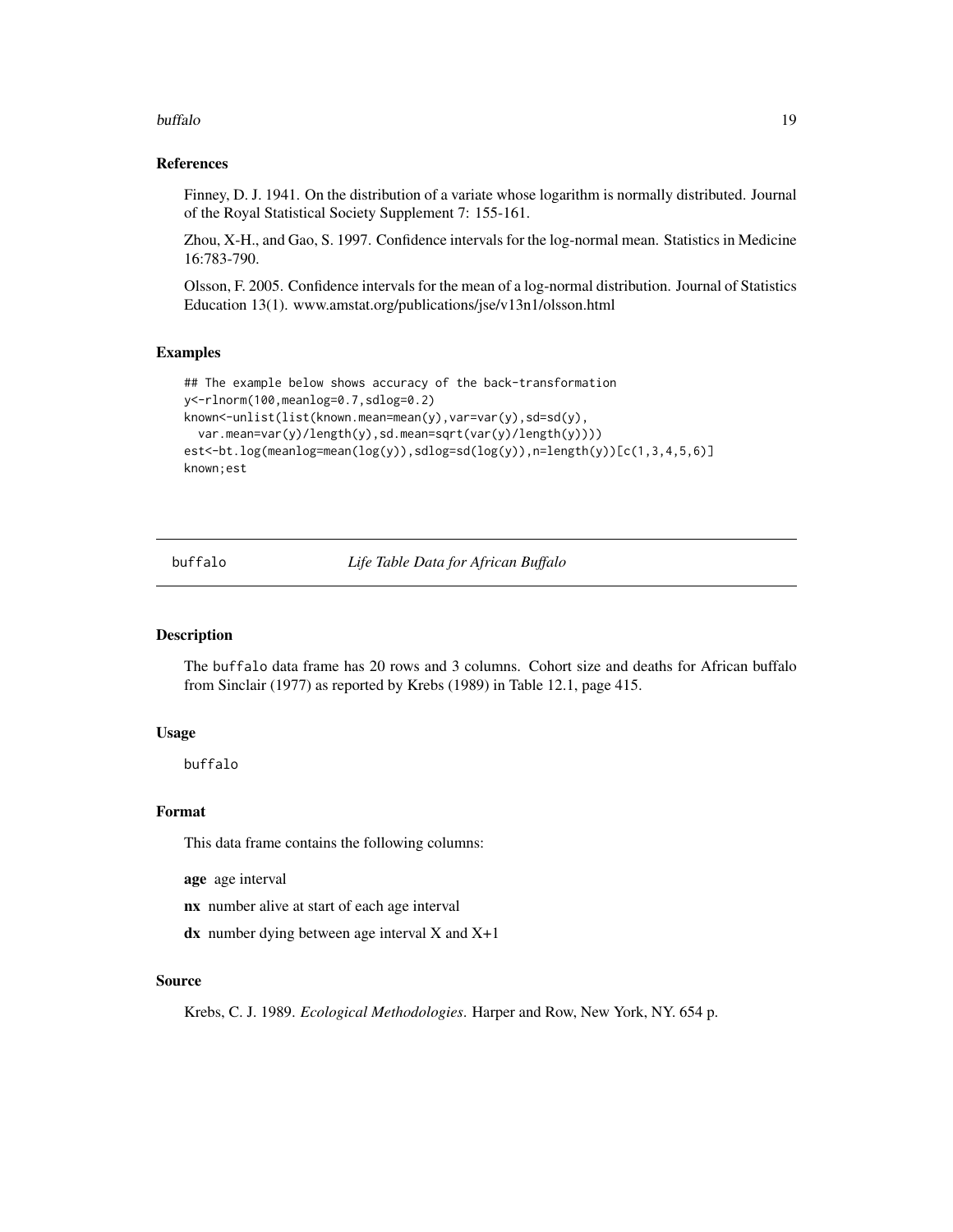<span id="page-19-0"></span>

## Description

The catch data frame has 10 rows and 1 column.

## Usage

catch

## Format

This data frame contains the following columns:

value catch data

## Source

Massachusetts Division of Marine Fisheries

catch.select *Selectivity Ogive from a Catch Curve*

## Description

Estimates selectivity-at-length from catch lengths and von Bertalanffy growth parameters.

#### Usage

catch.select(len = NULL, lenmin = NULL, binsize = NULL,  $peakplus = 1$ ,  $Linf = NULL$ ,  $K = NULL$ ,  $t0 = NULL$ , subobs =  $FALSE$ )

## Arguments

| len      | vector of lengths. One row per individual.                                                                                                                                                                                                                                                        |
|----------|---------------------------------------------------------------------------------------------------------------------------------------------------------------------------------------------------------------------------------------------------------------------------------------------------|
| lenmin   | the starting length from which to construct length intervals.                                                                                                                                                                                                                                     |
| binsize  | the length interval width. Must be $>0$ . This is used to create the lower length of<br>intervals starting from lenmin to the maximum observed in len.                                                                                                                                            |
| peakplus | numeric. Allows user to specify the number of length intervals following the<br>length interval at the peak log(catch/deltat) to use as the start length interval in<br>the catch curve analysis. Default $= 1$ based on standard catch curve analysis<br>recommendations of Smith et al. (2012). |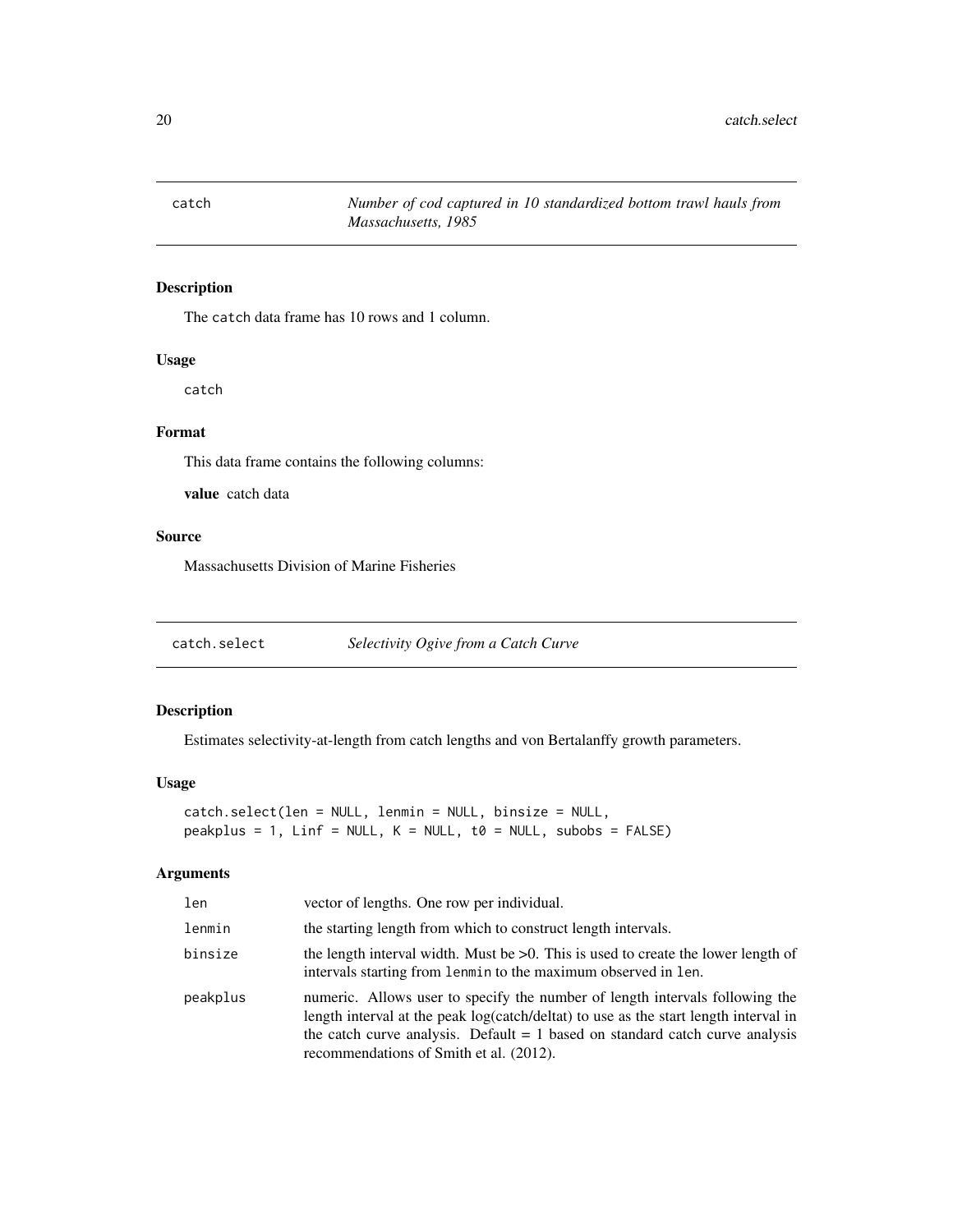| Linf   | numeric. The L-infinity value from a von Bertalanffy growth equation. This is<br>a required value.                                                                                                                                                                                       |
|--------|------------------------------------------------------------------------------------------------------------------------------------------------------------------------------------------------------------------------------------------------------------------------------------------|
| К      | numeric. The growth coefficient from a von Bertalanffy growth equation. This<br>is a required value.                                                                                                                                                                                     |
| t0     | numeric. The t-subzero value from a von Bertalanffy growth equation. This is a<br>required value.                                                                                                                                                                                        |
| subobs | logical. If the "observed" selectivity for those under-represented length intervals<br>not used in the catch curve analysis is equal to 1, the inverse logit (used in fit<br>of selectivity ogive) can not be calculated. If subobs is set to TRUE, 1 will be<br>substituted with 0.9999 |

#### Details

This function applies the method of Pauly (1984) for calculating the selectivity-at-length from catch lengths and parameters from a von Bertalanffy growth curve. See Sparre and Venema(1998) for a detailed example of the application.

Length intervals are constructed based on the lenmin and binsize specified, and the maximum length observed in the data vector. Catch-at-length is tabularized using the lower and upper intervals and the data vector of lengths. The inclusion of a length in an interval is determined by lower interval>=length<upper interval. The age corresponding to the interval midpoint (t) is determined using the von Bertalanffy equation applied to the lower and upper bounds of each interval, summing the ages and dividing by 2. deltat is calculated for each interval using the equation:  $(1/k)^*log((\text{Linf-L1})/(\text{Linf-L2}))$  where L1 and L2 are the lower and upper bounds of the length interval. log(catch/deltat) is the dependent variable and t is the predictor used in linear regression to estimate Z. Using the parameters from the catch curve analysis, "observed" selectivities (stobs) for the length intervals not included in the catch curve analysis are calculated using the equation: stobs=catch/(deltat\*exp(a-Z\*t)) where a and Z are the intercept and slope from the linear regression. The stobs values are transformed using an inverse logit (log(1/stobs-1)) and are regressed against t to obtain parameter estimates for the selectivity ogive. The estimated selectivity ogive (stest) is then calculated as stest= $1/(1+\exp(T1-T2^*t))$  where T1 and T2 are the intercept and slope from the log(1/stobs-1) versus t regression.

#### Value

list containing a dataframe with the lower and upper length intervals, the mid-point length interval, age corresponding to the interval mid-point, catch of the length interval, log(catch/deltat), the predicted log(catch/deltat) from the catch curve model fit (only for the peakplus interval and greater), the observed selectivities and the estimated selectivity, and two dataframes containing the parameters and their standard errors from the linear regressions for catch curve analysis and the selectivity ogive.

#### Author(s)

Gary A. Nelson, Massachusetts Division of Marine Fisheries <gary.nelson@state.ma.us>

#### References

Pauly, D. 1984. Length-converted catch curves. A powerful tool for fisheries research in the tropics (Part III). ICLARM Fishbyte 2(1): 17-19.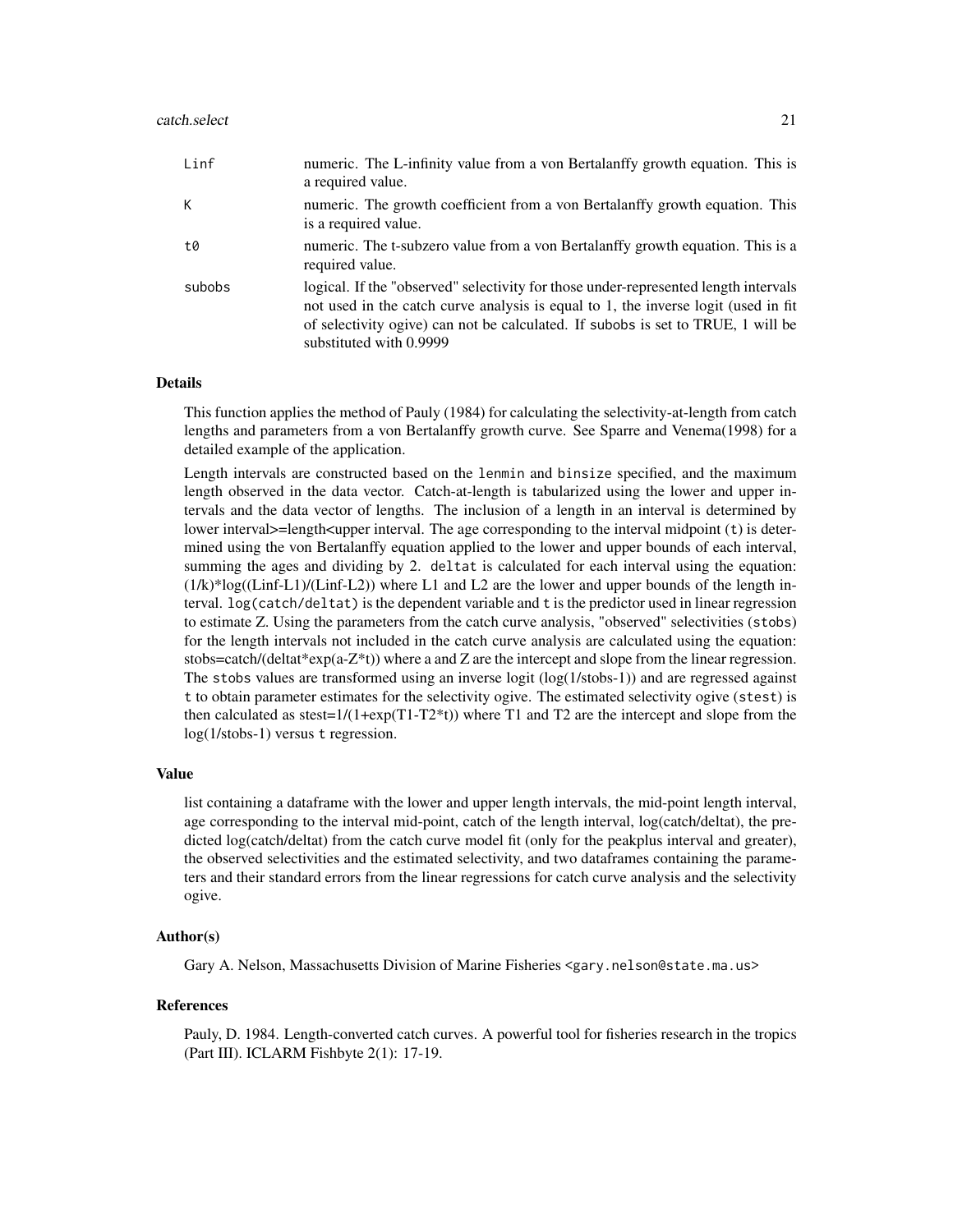Smith, M. W. and 5 others. 2012. Recommendations for catch-curve analysis. N. Am. J. Fish. Manage. 32: 956-967.

Sparre, P. and S. C. Venema. 1998. Introduction to tropical fish stock assessment. Part 1. Manual. FAO Fisheries Technical Paper, No. 206.1, Rev. 2. Rome. 407 p. Available on the world-wide web.

#### Examples

```
data(sblen)
catch.select(len=sblen$len_inches,binsize=2,lenmin=10,peakplus=1,Linf=47.5,K=0.15,
t0=-0.3
```
catchmsy *Estimating MSY from catch and resilience*

#### Description

This function estimates MSY following Martell and Froese(2012).

#### Usage

```
catchmsy(year = NULL, catch = NULL, catchCV = NULL,
catargs = list(dist = "none", low = \theta, up = Inf, unit = "MT").
10 = list(low = 0, up = 1, step = 0), It = list(low = 0, up = 1,refyr = NULL,
sigv = 0, k = list(dist = "unif", low = 0, up = 1, mean = 0, sd = 0),
r = list(dist = "unif", low = 0, up = 1, mean = 0, sd = 0),M = list(dist = "unif", low = 0.2, up = 0.2, mean = 0, sd = 0),nsims = 10000, catchout = 0, grout = 1,
graphs = c(1, 2, 3, 4, 5, 6, 7, 8, 9, 10, 11),
grargs = list(lwd = 1, pch = 16, cex = 1, nclasses = 20, main = "",cex.main = 1,
cex.axis = 1, cex.lab = 1),
pstats = list(ol = 1, mlty = 1, mlwd = 1.5, llty = 3, llwd = 1, ulty = 3,
ulwd = 1,
grtif = list(zoom = 4, width = 11, height = 13, pointsize = 10))
```
#### Arguments

| year    | vector containing the time series of numeric year labels.                                                                                                                                                                                       |
|---------|-------------------------------------------------------------------------------------------------------------------------------------------------------------------------------------------------------------------------------------------------|
| catch   | vector containing the time series of catch data (in weight). Missing values are<br>not allowed.                                                                                                                                                 |
| catchCV | vector containing the time series of coefficients of variation associated with<br>catch if resampling of catch is desired; otherwise, catch $CV = NULL$ .                                                                                       |
| catargs | list arguments associated with resampling of catch. dist is the specification<br>of the resampling distribution to use ("none" = no resampling, "unif"=uniform,<br>"norm" = normal, and "lnorm" = log-normal). If "lnorm" is selected, catch is |

<span id="page-21-0"></span>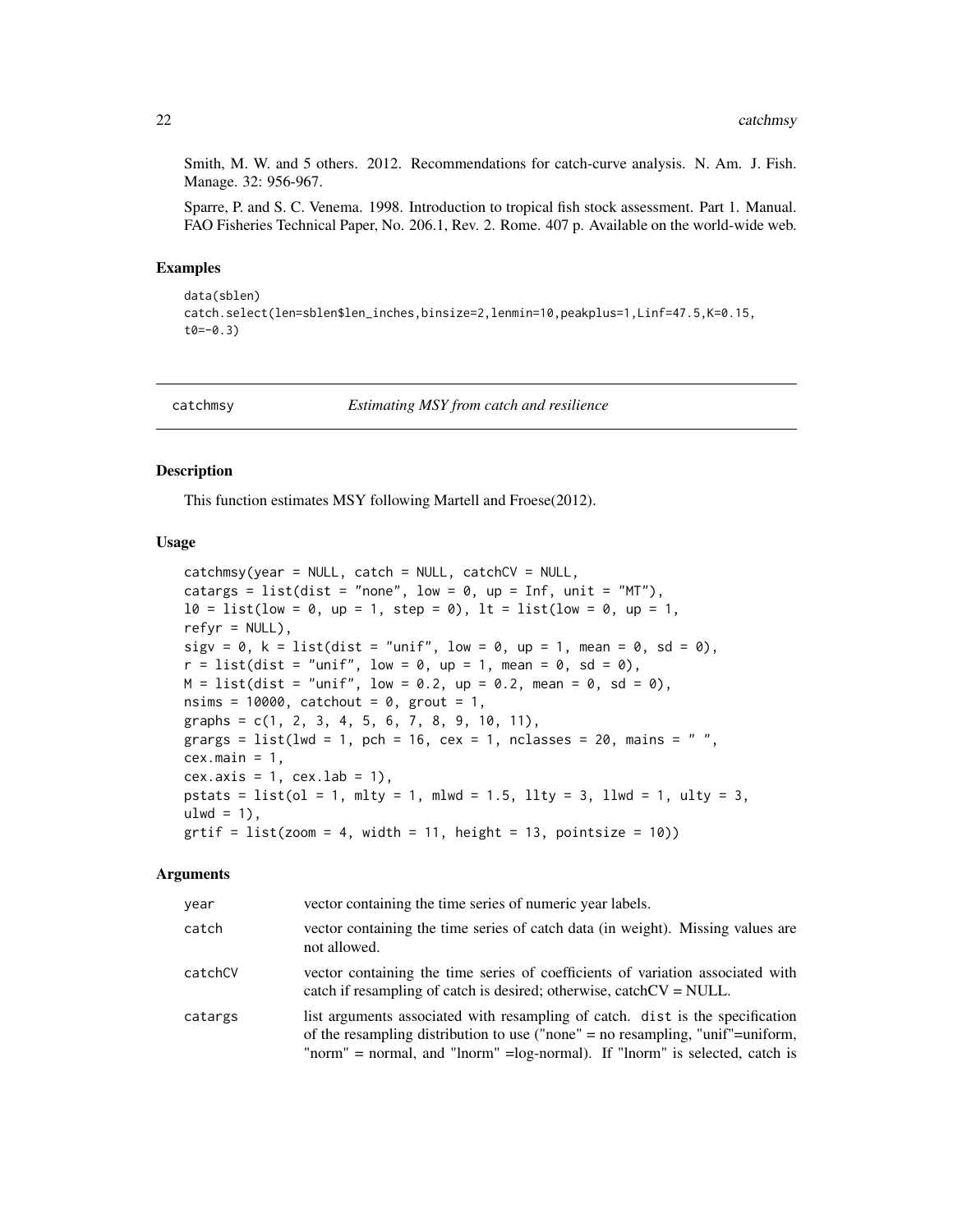|          | log transformed and standard deviation on the log scale is calculated from the<br>specified CVs using the relationship sdlog=sqrt( $log(CV^2+1)$ ). low and up are<br>the lower and upper limit of distribution (if truncation is desired). unit is the<br>weight unit of catch (used in graph labels; default="MT"). If "unif", the catch<br>must be incorporated in low and up arguments. For instance, if the lower limit<br>to sample is the value of catch, specify low=catch. If some maximum above<br>catch will be the upper limit, specify up=50*catch. The limits for each year will<br>be applied to catch internally.                                                                                                                                    |
|----------|----------------------------------------------------------------------------------------------------------------------------------------------------------------------------------------------------------------------------------------------------------------------------------------------------------------------------------------------------------------------------------------------------------------------------------------------------------------------------------------------------------------------------------------------------------------------------------------------------------------------------------------------------------------------------------------------------------------------------------------------------------------------|
| 10       | list arguments for the relative biomass in year 1. low and up are the lower and<br>upper bounds of the starting value of relative biomass (in relation to k) in year 1.<br>step is the step increment to examine. If step=0, then 10 is randomly selected<br>from a uniform distribution using the lower and upper starting values. If step>0,<br>then step increments are used (in this case, the number of simulations (nsims)<br>are used for each increment).                                                                                                                                                                                                                                                                                                    |
| 1t       | list arguments for the depletion level in the selected reference year (refyr). low<br>and up are the lower and upper bounds of depletion level in refyr. refyr can<br>range from the first year to the year after the last year of catch $(t+1)$ .                                                                                                                                                                                                                                                                                                                                                                                                                                                                                                                   |
| sigv     | standard deviation of the log-normal random process error. $signv = 0$ for no<br>process error.                                                                                                                                                                                                                                                                                                                                                                                                                                                                                                                                                                                                                                                                      |
| k        | list arguments for the carrying capacity. dist is the statistical distribution name<br>from which to sample k. low and up are the lower and upper bounds of k in<br>the selected distribution. mean and sd are the mean and standard deviation for<br>selected distributions. The following are valid distributions: "none", "unif" -<br>uniform, "norm" - normal, "lnorm" - log-normal, "gamma" - gamma, and "beta"<br>- beta distributions. "unif" requires non-missing values for low and up. "norm",<br>"lnorm", "gamma" and "beta", require non-missing values for low, up, mean and<br>sd. If "lnorm" is used, mean and sd must be on the natural log scale (keep low<br>and up on the original scale). If $dist = "none",$ the mean is used as a fixed value. |
| r        | list arguments for the intrinsic growth rate. dist is the statistical distribution<br>name from which to sample r. low and up are the lower and upper bounds of r<br>in the selected distribution. mean and sd are the mean and standard deviation for<br>selected distributions. Valid distributions are the same as in $k$ . If $dist = "none",$<br>the mean is used as a fixed value.                                                                                                                                                                                                                                                                                                                                                                             |
| M        | list arguments for natural mortality. dist is the statistical distribution name<br>from which to sample M. low and up are the lower and upper bounds of M in<br>the selected distribution. mean and sd are the mean and standard deviation for<br>selected distributions. Valid distributions are the same as in k. M is used to<br>determine exploitation rate (Umsy) at MSY. If $dist = "none",$ the mean is used<br>as a fixed value.                                                                                                                                                                                                                                                                                                                             |
| nsims    | number of Monte Carlos samples.                                                                                                                                                                                                                                                                                                                                                                                                                                                                                                                                                                                                                                                                                                                                      |
| catchout | If resampling catch, save catch trajectories from each Monte Carlos simulation<br>$-0 = No$ (default), $1 = Yes$ .                                                                                                                                                                                                                                                                                                                                                                                                                                                                                                                                                                                                                                                   |
| grout    | numeric argument specifying whether graphs should be printed to console only<br>$(1)$ or to both the console and TIF graph files $(2)$ . Use setwd before running<br>function to direct .tif files to a specific directory. Each name of each file is<br>automatically determined.                                                                                                                                                                                                                                                                                                                                                                                                                                                                                   |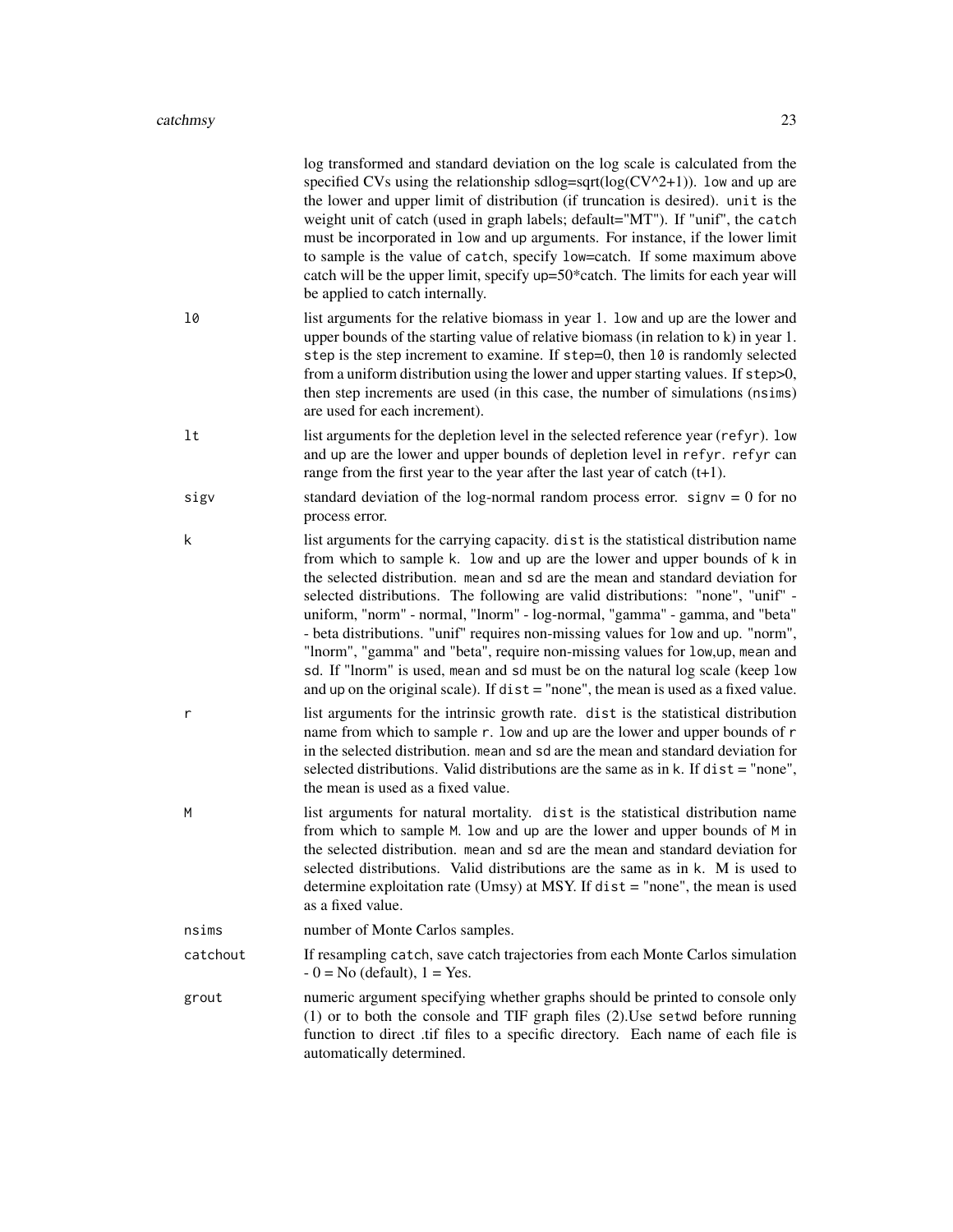| graphs | vector specifying which graphs should be produced. $1 =$ line plot of observed<br>catch versus year, $2 =$ point plot of plausible k versus r values, $3 =$ histogram<br>of plausible r values, $4 =$ histogram of plausible k values, $5 =$ histogram of M<br>values, $6 =$ histogram of MSY from plausible values of $10, k, r$ , and Bmsy/k, $7 =$<br>histogram of Bmsy from plausible values of $10, k, r$ , and Bmsy/k, $8 =$ histogram of<br>Fmsy from plausible values of $10, k, r$ , and Bmsy/k, $9 =$ histogram of Umsy val-<br>ues from Fmsy and M, $10 =$ histogram of overfishing limit (OFL) in last year+1<br>values from Umsys, and $11 =$ line plots of accepted and rejected biomass trajec-<br>tores with median and 2.5th and 97.5th percentiles (in red). Any combinations<br>of graphs can be selected within c(). Default is all. |
|--------|----------------------------------------------------------------------------------------------------------------------------------------------------------------------------------------------------------------------------------------------------------------------------------------------------------------------------------------------------------------------------------------------------------------------------------------------------------------------------------------------------------------------------------------------------------------------------------------------------------------------------------------------------------------------------------------------------------------------------------------------------------------------------------------------------------------------------------------------------------|
| grargs | list control arguments for plotting functions. 1wd is the line width for graph $= 1$<br>and 11, pch and cex are the symbol character and character expansion value used<br>in graph $= 2$ , nclasses is the nclass argument for the histogram plots (graphs<br>3-11), mains and cex. main are the titles and character expansion values for<br>the graphs, cex. axis is the character expansion value(s) for the x and y-axis<br>tick labels and cex. Lab is the character expansion value(s) for the x and y-<br>axis labels. Single values of nclasses, mains, cex. main, cex. axis, cex. lab<br>are applied to all graphs. To change arguments for specific graphs, enclose<br>arguments within c() in order of the number specified in graphs.                                                                                                       |
| pstats | list control arguments for plotting the mean and 95 and management quantities<br>on respective graphs. $o1 = 0$ , do not overlay values on plots, $1 =$ overlay values<br>on plots. mlty and mlwd are the line type and line width of the mean value; llty<br>and 11wd are the line type and line wdith of the 2.5 u1wd are the line type and<br>line width of the 97.5                                                                                                                                                                                                                                                                                                                                                                                                                                                                                  |
| grtif  | list arguments for the .TIF graph files. See tiff help file in R.                                                                                                                                                                                                                                                                                                                                                                                                                                                                                                                                                                                                                                                                                                                                                                                        |

## Details

The method of Martell and Froese (2012) is used to produce estimates of MSY where only catch and information on resilience is known.

The Schaefer production model is

 $B[t+1] < -B[t]+r*B[t]^*(1-B[t]/k)$ -catch[t]

where B is biomass in year t, r is the instrince rate of increase, k is the carrying capacity and catch is the catch in year t. Biomass is the first year is calculated by  $B[1]=k*10$ . For sigv>0, the production equation is multiplied by  $exp(norm(1,0,sigy))$  if process error is desired. The maximum sustainable yield (MSY) is calculated as

 $MSY=r*k/4$ 

Biomass at MSY is calculated as

Bmsy=k/2

Fishing mortality at MSY is calculated as

Fmsy=r/2

Exploitation rate at MSY is calculated as

 $Umsy=(Fmsy/(Fmsy+M))*(1-exp(-Fmsy-M))$ 

The overfishing limit in last year+1 is calculated as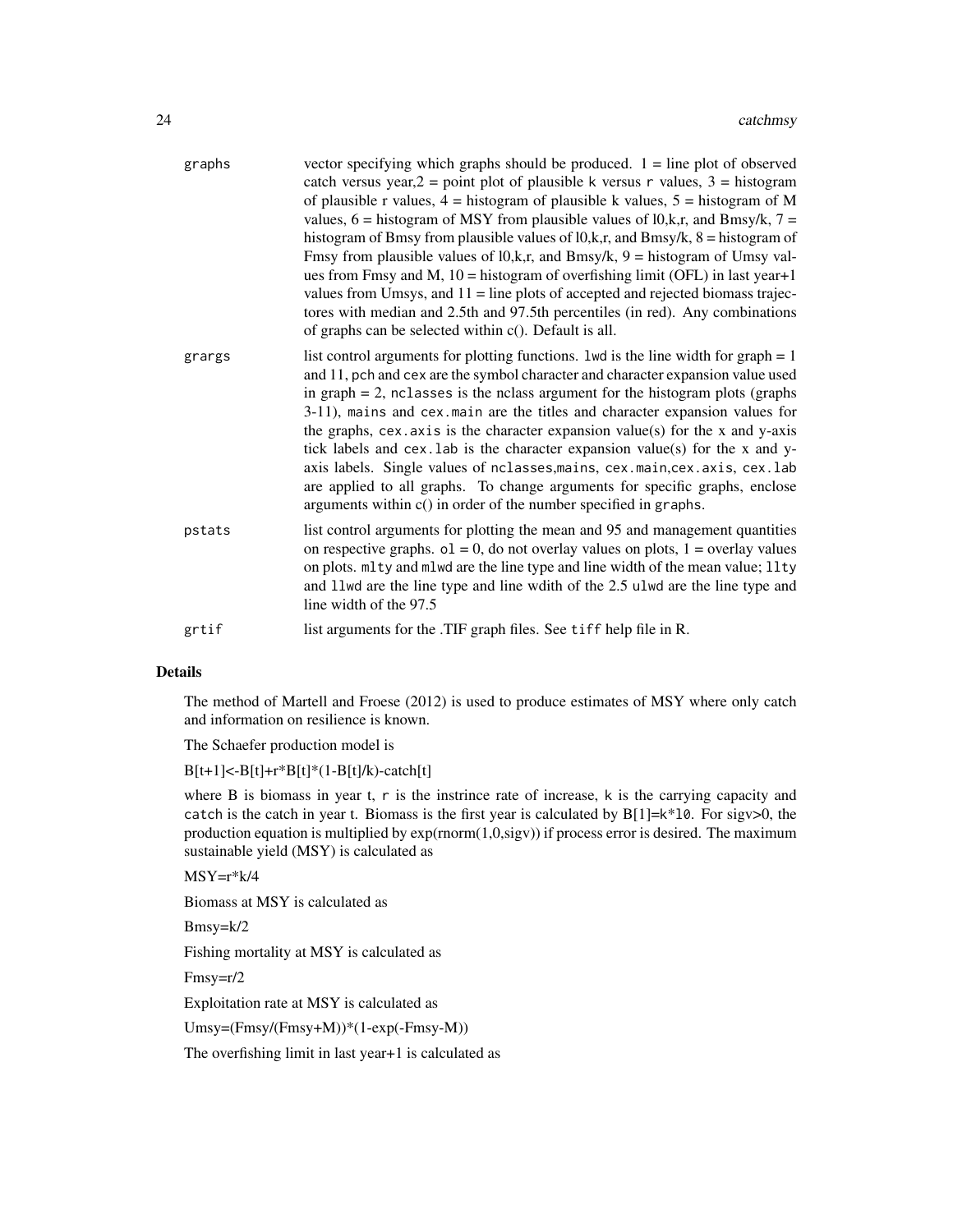#### catchmsy 25

OFL=B[last year +1]\*Umsy length(year)+1 biomass estimates are made for each run. If using the R Gui (not Rstudio), run graphics.off() windows(width=10, height=12,record=TRUE) .SavedPlots <- NULL before running the catchmsy function to recall plots.

#### Value

| Initial    | dataframe containing the initial values for each explored parameter.                                                                                       |
|------------|------------------------------------------------------------------------------------------------------------------------------------------------------------|
| Parameters | data frame containing the mean, median, 2.5th and 97.5 plausible (likelihood=1)<br>parameters.                                                             |
| Estimates  | data frame containing the mean, median, 2.5th and 97.5 of the management<br>quantities (i.e., MSY, Bmsy, etc.) for the plausible parameters (likelihood=1) |
| Values     | data frame containing the values of $10$ , k, r, Bmsy/k, M and associated manage-<br>ment quantities for all (likelihood=0 and likelihood=1) random draws. |
| end1yr     | value of the last year of catch data $+1$ for use in function dlproj.                                                                                      |
| type       | designates the output object as a catching object for use in function dlproj.                                                                              |

The biomass estimates from each simulation are not stored in memory but are automatically saved to a .csv file named "Biotraj-cmsy.csv". Yearly values for each simulation are stored across columns. The first column holds the likelihood values for each simulation  $(1=$  accepted,  $0=$  rejected). The number of rows equals the number of simulations (nsims). This file is loaded to plot graph 11 and it must be present in the default or setwd() directory.

When catchout=1, catch values randomly selected are saved to a .csv file named "Catchtrajcmsy.csv". Yearly values for each simulation are stored across columns. The first column holds the likelihood values  $(1=$  accepted,  $0=$  rejected). The number of rows equals the number of simulations (nsims).

Use setwd() before running the function to change the directory where .csv files are stored.

#### Note

The random distribution function was adapted from Nadarajah, S and S. Kotz. 2006. R programs for computing truncated distributions. Journal of Statistical Software 16, code snippet 2.

#### Author(s)

Gary A. Nelson, Massachusetts Division of Marine Fisheries <gary.nelson@state.ma.us>

#### References

Martell, S. and R. Froese. 2012. A simple method for estimating MSY from catch and resilience. Fish and Fisheries 14:504-514.

## See Also

[dbsra](#page-47-1) [dlproj](#page-54-1)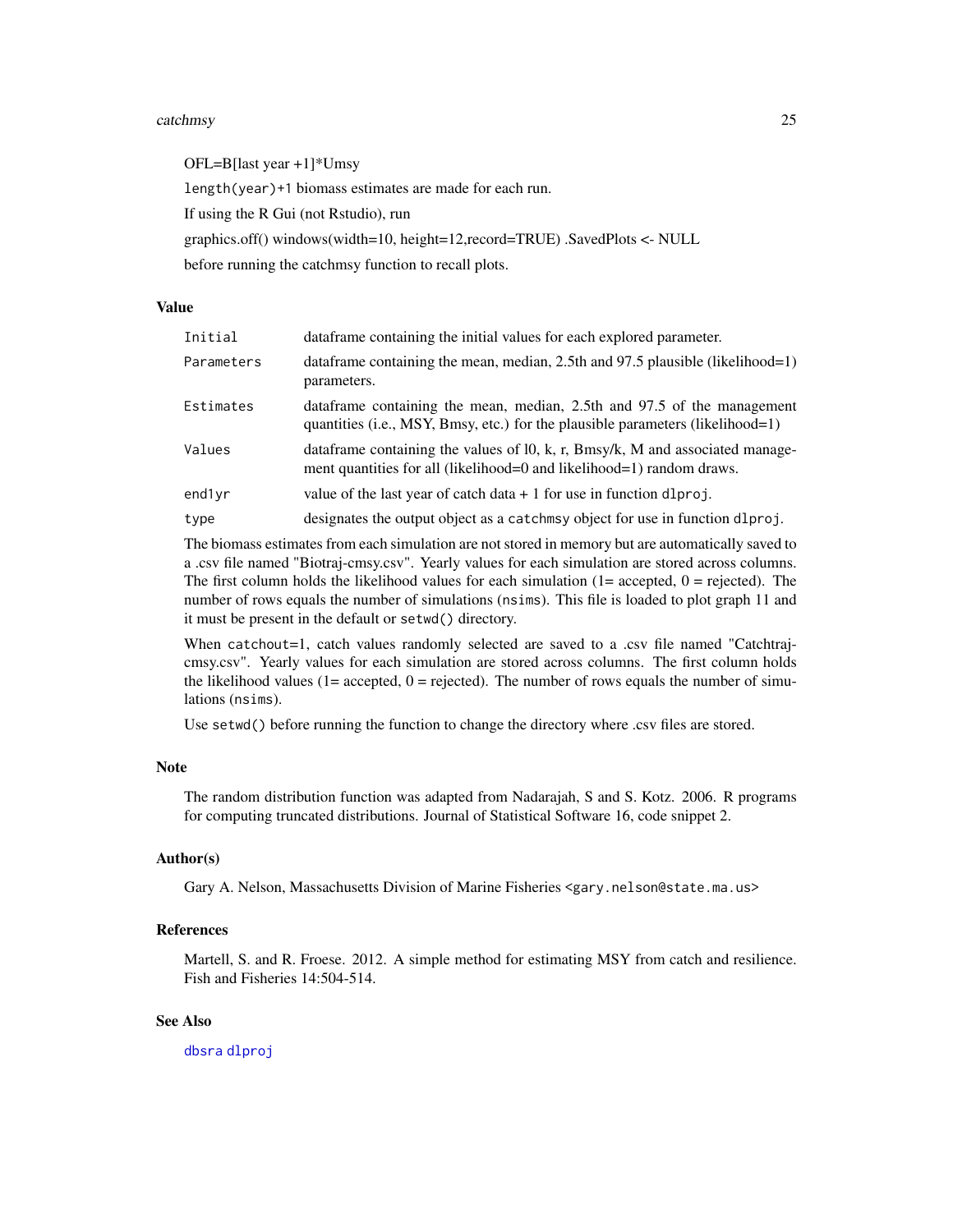## Examples

```
## Not run:
data(lingcod)
outpt<-catchmsy(year=lingcod$year,
  catch=lingcod$catch,catchCV=NULL,
  catargs=list(dist="none",low=0,up=Inf,unit="MT"),
 l0=list(low=0.8,up=0.8,step=0),
 lt=list(low=0.01,up=0.25,refyr=2002),sigv=0,
 k=list(dist="unif",low=4333,up=433300,mean=0,sd=0),
  r=list(dist="unif",low=0.015,up=0.1,mean=0,sd=0),
 M=list(dist="unif",low=0.18,up=0.18,mean=0.00,sd=0.00),
 nsims=30000)
```
## End(Not run)

catchsurvey *Catch-Survey Analysis*

## Description

This function applies the catch-survey analysis method of Collie and Kruse (1998) for estimating abundance from catch and survey indices of relative abundance

## Usage

catchsurvey(year = NULL, catch = NULL, recr = NULL, post = NULL, M = NULL,  $T = NULL$ , phi = NULL,  $w = 1$ , initial =  $c(NA, NA, NA)$ , uprn = NA, graph = TRUE)

#### Arguments

| year         | vector containing the time series of numeric year labels.                                                                                                          |
|--------------|--------------------------------------------------------------------------------------------------------------------------------------------------------------------|
| catch        | vector containing the time series of catch (landings) data.                                                                                                        |
| recr         | vector containing the time series of survey indices for recruit individuals.                                                                                       |
| post         | vector containing the time series of survey indices for post-recruit individuals.                                                                                  |
| M            | instantaneous natural mortality rate. Assumed constant throughout time series                                                                                      |
| $\mathsf{T}$ | proportion of year between survey and fishery.                                                                                                                     |
| phi          | relative recruit catchability.                                                                                                                                     |
| W            | recruit sum of squares weight.                                                                                                                                     |
| initial      | initial recruit estimate, initial postrecruit estimate in year 1, and initial catchabil-<br>ity estimate.                                                          |
| uprn         | the upper bound for the recruit and postrecruit estimates.                                                                                                         |
| graph        | logical indicating whether observed versus predicted recruit and post-recruit in-<br>dices, total abundance and fishing mortality should be plotted. Default=TRUE. |

<span id="page-25-0"></span>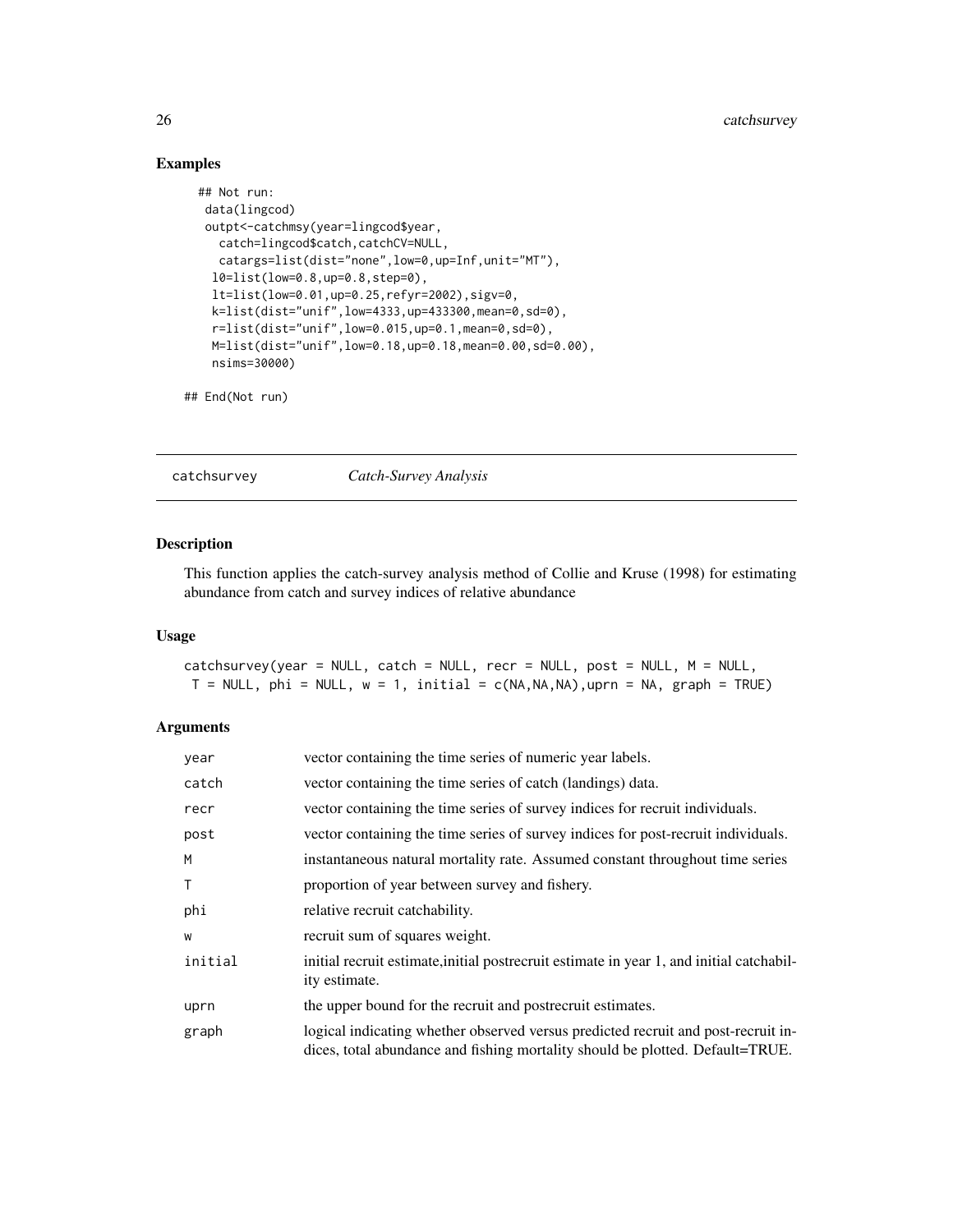#### <span id="page-26-0"></span> $\frac{1}{27}$  clus. If  $\frac{27}{27}$

## Details

Details of the model are given in Collie and Kruse (1998).

## Value

List containing the estimate of catchability, predicted recruit index by year (rest), estimate of recruit abundance (R), predicted post-recruit index by year (nest), post-recruit abundance (N), total abundance (TA: R+N), total instantaneous mortality (Z), and fishing mortality (Fmort)

## Author(s)

Gary A. Nelson, Massachusetts Division of Marine Fisheries <gary.nelson@state.ma.us>

#### References

Collie JS and GH Kruse 1998. Estimating king crab (Paralithodes camtschaticus) abundance from commercial catch and research survey data. In: Jamieson GS, Campbell A, eds. Proceedings of the North Pacific Symposium on Invertebrate Stock Assessment and Management. Can Spec Publ Fish Aquat Sci. 125; p 73-83.

See also Collie JS and MP Sissenwine. 1983. Estimating population size from relative abundance data measured with error. Can J Fish Aquat Sci. 40:1871-1879.

#### Examples

```
## Example takes a bit of time to run
 ## Not run:
  data(nshrimp)
  catchsurvey(year=nshrimp$year,catch=nshrimp$C,recr=nshrimp$r,post=nshrimp$n,M=0.25,
  T=0.5,phi=0.9,w=1,initial=c(500,500,0.7),uprn=10000)
## End(Not run)
```
<span id="page-26-1"></span>clus.lf *Statistical Comparison of Length Frequencies from Simple Random Cluster Sampling*

## Description

Statistical comparison of length frequencies is performed using the two-sample Kolmogorov & Smirnov test. Randomization procedures are used to derive the null probability distribution.

#### Usage

```
clus.lf(group = NULL, haul = NULL, len = NULL, number= NULL,
binsize = NULL, resamples = 100)
```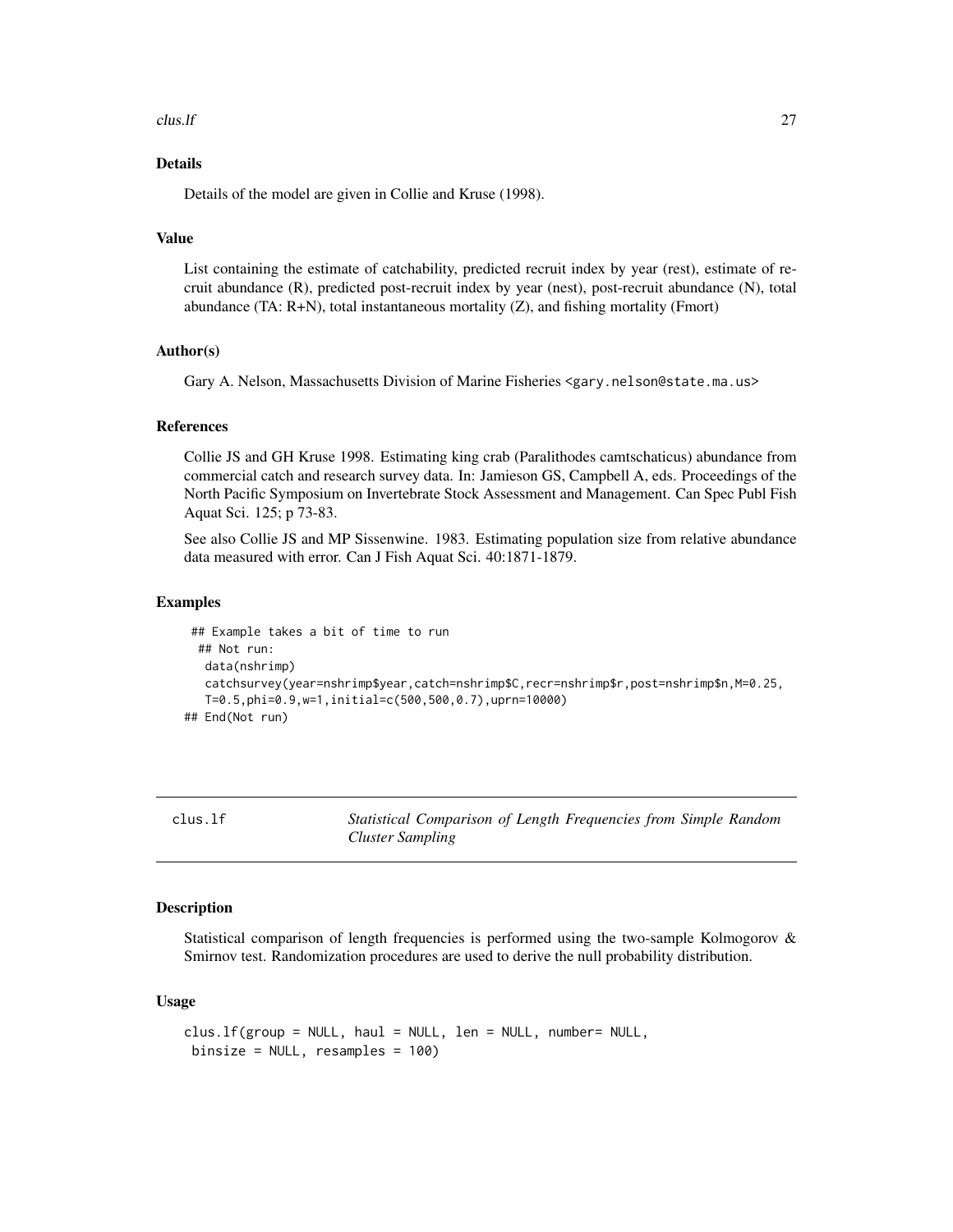#### Arguments

| group     | vector containing the identifier used for group membership of length data. This<br>variable is used to determine the number of groups and comparisons. Identifier<br>can be numeric or character.                                                                                   |
|-----------|-------------------------------------------------------------------------------------------------------------------------------------------------------------------------------------------------------------------------------------------------------------------------------------|
| haul      | vector containing the variable used to identify the sampling unit (e.g., haul) of<br>length data. Identifier can be numeric or character.                                                                                                                                           |
| len       | vector containing the length class data. There should be one record for each<br>length class by group and haul.                                                                                                                                                                     |
| number    | vector containing the numbers of fish in each length class.                                                                                                                                                                                                                         |
| binsize   | size of the length class (e.g., 5-cm, 10, cm, etc.) used to construct the cumula-<br>tive length frequency from raw length data. The formula used to create bins is<br>$trunc(len/binsize) * binsize + binsize/2$ . If use of the raw length classes is<br>desired, then binsize=0. |
| resamples | number of randomizations. Default $= 100$ .                                                                                                                                                                                                                                         |

#### Details

Length frequency distributions of fishes are commonly tested for differences among groups (e.g., regions, sexes, etc.) using a two-sample Kolmogov-Smirnov test (K-S). Like most statistical tests, the K-S test requires that observations are collected at random and are independent of each other to satisfy assumptions. These basic assumptions are violated when gears (e.g., trawls, haul seines, gillnets, etc.) are used to sample fish because individuals are collected in clusters . In this case, the "haul", not the individual fish, is the primary sampling unit and statistical comparisons must take this into account.

To test for difference between length frequency distributions from simple random cluster sampling, a randomization test that uses "hauls" as the primary sampling unit can be used to generate the null probability distribution. In a randomization test, an observed test statistic is compared to an empirical probability density distribution of a test statistic under the null hypothesis of no difference. The observed test statistic used here is the Kolmogorov-Smirnov statistic (Ds) under a two-tailed test:

$$
Ds = max|S1(X) - S2(X)|
$$

where  $S1(X)$  and  $S2(X)$  are the observed cumulative length frequency distributions of group 1 and group 2 in the paired comparisons.  $S1(X)$  and  $S2(X)$  are calculated such that  $S(X)=K/n$  where K is the number of scores equal to or less than X and n is the total number of length observations (Seigel, 1956).

To generate the empirical probability density function (pdf), haul data are randomly assigned without replacement to the two groups with samples sizes equal to the original number of hauls in each group under comparison. The K-S statistic is calculated from the cumulative length frequency distributions of the two groups of randomized data. The randomization procedure is repeated resamples times to obtain the pdf of D. To estimate the significance of Ds, the proportion of all randomized D values that were greater than or equal to Ds is calculated.

It is assumed all fish caught are measured. If subsampling occurs, the number at length (measured) must be expanded to the total caught.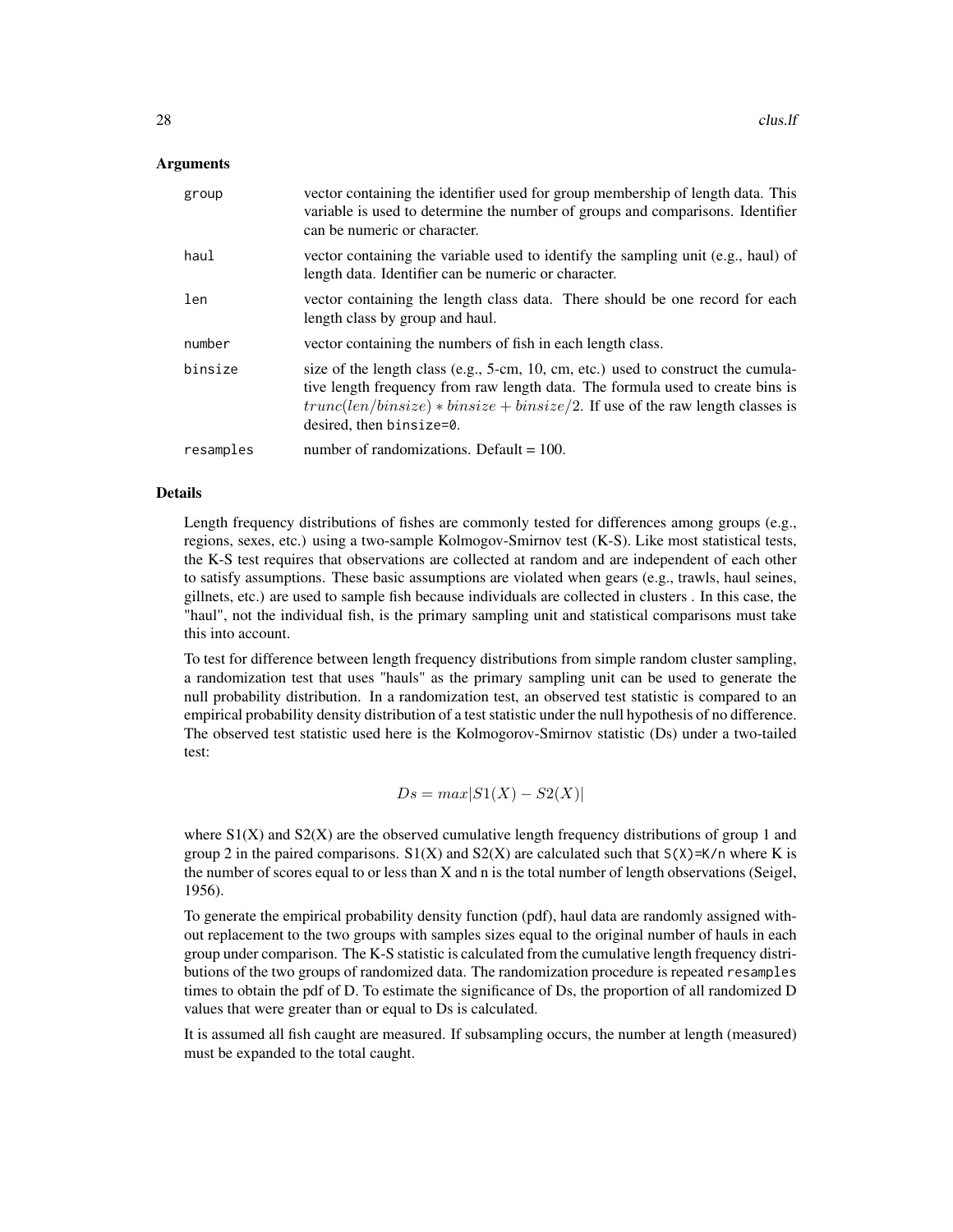#### $\frac{1}{2}$  clus. If  $\frac{29}{2}$

Data vectors described in arguments should be aggregated so that each record contains the number of fish in each length class by group and haul identifier. For example,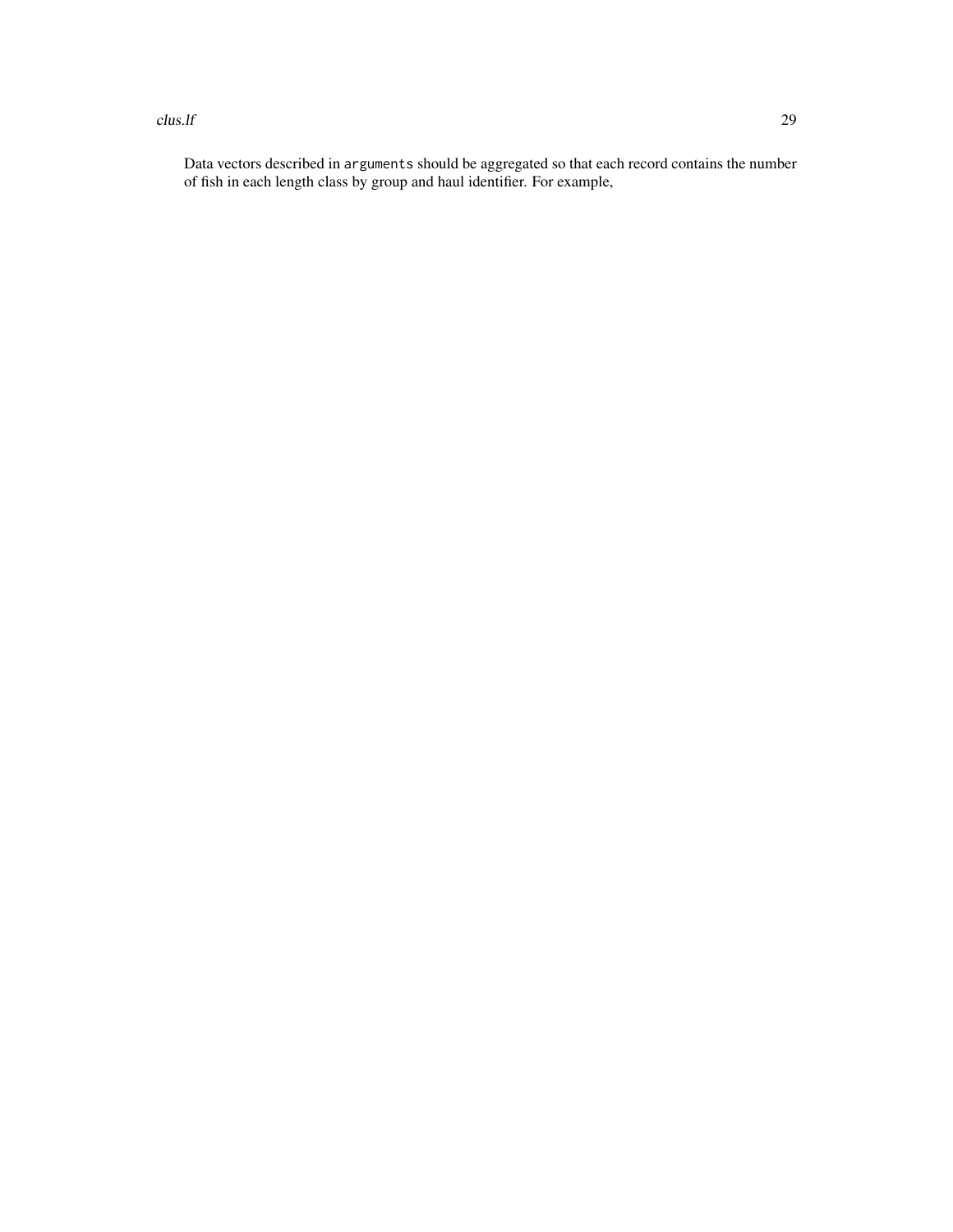| group | tow            | length | number |
|-------|----------------|--------|--------|
|       |                |        |        |
| North | 1              | 10     | 2      |
| North | 1              | 12     | 5      |
| North | 2              | 11     | 3      |
| North | 1              | 10     | 17     |
| North | $\mathfrak{D}$ | 14     | 21     |
|       |                |        |        |
|       |                |        |        |
| South |                | 12     | 34     |
| South |                | 14     | 3      |

#### Value

| results  | list element containing the Ds statistics from the observed data comparisons and<br>significance probabilities. |
|----------|-----------------------------------------------------------------------------------------------------------------|
| obs_prop | list element containing the observed cumulative proportions for each group.                                     |
| Drandom  | list element containing the D statistics from randomization for each comparison.                                |

## Author(s)

Gary A. Nelson, Massachusetts Division of Marine Fisheries <gary.nelson@state.ma.us>

## References

Manly, B. F. J. 1997. Randomization, Bootstrap and Monte Carlos Methods in Biology. Chapman and Hall, New York, NY, 399 pp.

Seigel, S. 1956. Nonparametric Statistics for Behavioral Sciences. McGraw-Hill, New York, NY. 312 p.

## See Also

[clus.str.lf](#page-34-1)

## Examples

```
data(codcluslen)
clus.lf(group=codcluslen$region,haul=c(paste("ST-",codcluslen$tow,sep="")),
len=codcluslen$length, number=codcluslen$number,
binsize=5,resamples=100)
```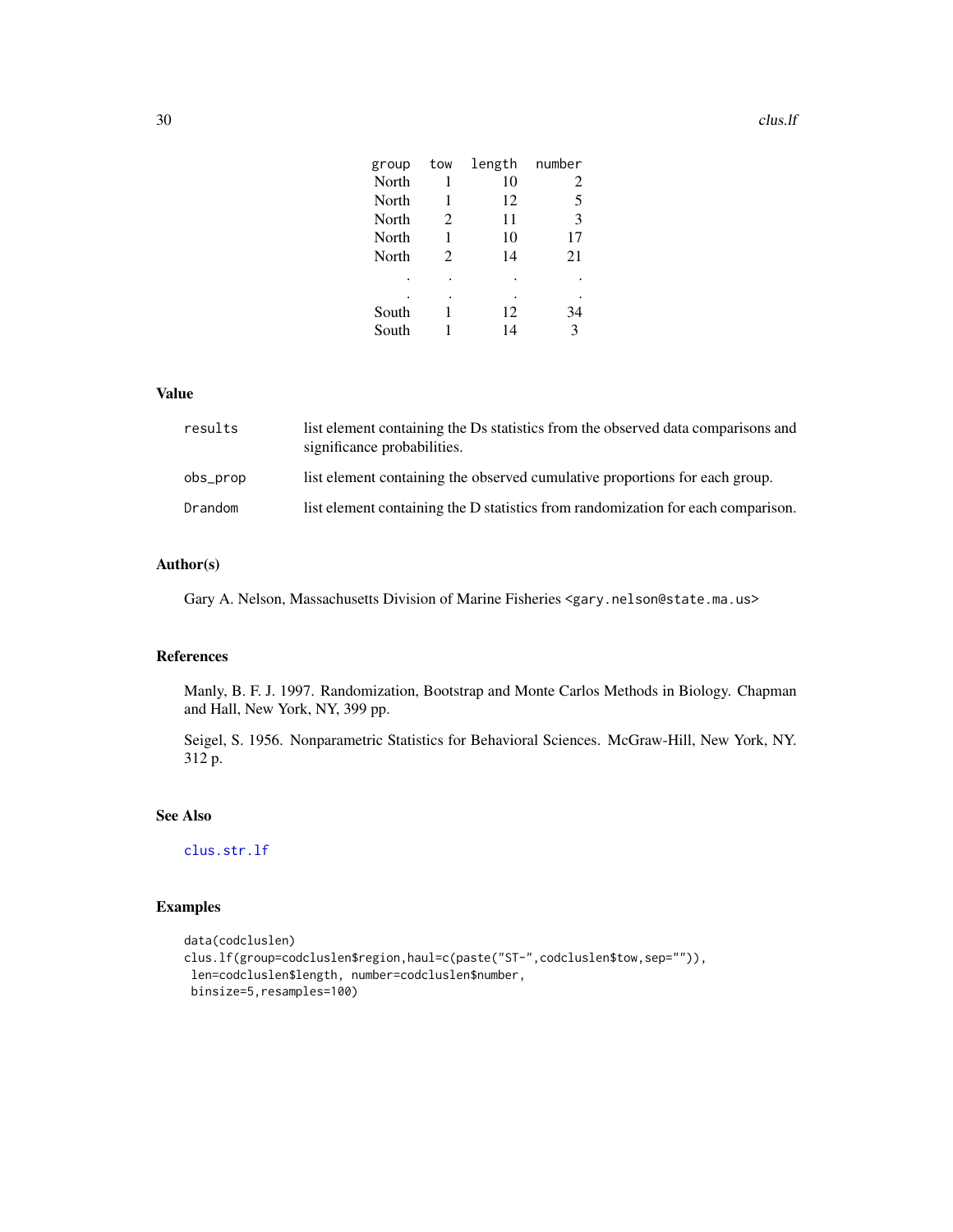<span id="page-30-1"></span><span id="page-30-0"></span>clus.mean *Estimation of Population Attributes and Effective Sample Size for Fishes Collected Via Cluster Sampling*

#### **Description**

Calculates mean attribute, variance, effective sample size, and degrees of freedom for samples collected by simple random cluster sampling.

#### Usage

```
clus.mean(popchar = NULL, cluster = NULL, clustotal = NULL, rho = NULL,
nboot = 1000
```
## Arguments

| popchar   | vector of population characteristic measurements (e.g., length, weight, etc.).<br>One row represents the measurement for an individual. |
|-----------|-----------------------------------------------------------------------------------------------------------------------------------------|
| cluster   | vector of numeric or character codes identifying individual clusters (or hauls).                                                        |
| clustotal | vector of total number of fish caught per cluster.                                                                                      |
| rho       | intracluster correlation coefficient for data. If NULL, degrees of freedom are<br>not calculated.                                       |
| nboot     | number of bootstrap samples for calculation of bootstrap variance. Default =<br>1000                                                    |

#### Details

In fisheries, gears (e.g., trawls, haul seines, gillnets, etc.) are used to collect fishes. Often, estimates of mean population attributes (e.g., mean length) are desired. The samples of individual fish are not random samples, but cluster samples because the "haul" is the primary sampling unit. Correct estimation of mean attributes requires the use of cluster sampling formulae. Estimation of the general mean attribute and usual variance approximation follows Pennington et al. (2002). Variance of the mean is also estimated using the jackknife and bootstrap methods (Pennington and Volstad, 1994; Pennington et al., 2002). In addition, the effective sample size (the number of fish that would need to be sampled randomly to obtained the same precision as the mean estimate from cluster sampling) is also calculated for the three variance estimates. The total number of fish caught in a cluster (clustotal) allows correct computation for one- and two-stage sampling of individuals from each cluster (haul). In addition, if rho is specified, degrees of freedom are calculated by using Hedges (2007) for unequal cluster sizes (p. 166-167).

#### Value

Matrix table of total number of clusters (n), total number of samples (M), total number of samples measured (m), the mean attribute (R), usual variance approximation (varU), jackknife variance (varJ), bootstrap variance (varB), variance of population attribute ( $s2x$ ), usual variance effective sample size (meffU), jackknife variance effective sample size, (meffJ), bootstrap variance effective sample size (meffB) and degrees of freedom (df) if applicable.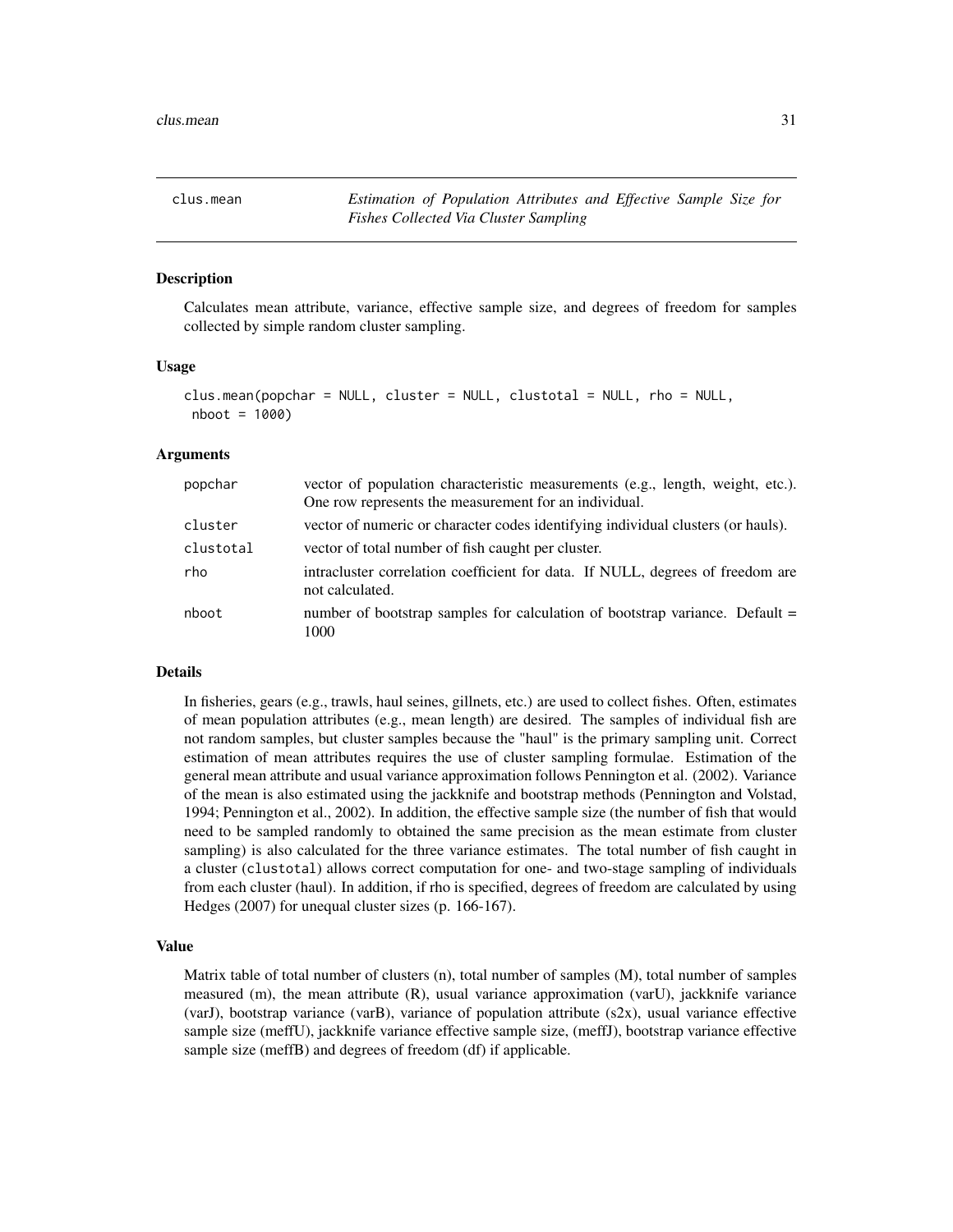#### <span id="page-31-0"></span>Author(s)

Gary A. Nelson, Massachusetts Division of Marine Fisheries <gary.nelson@state.ma.us>

#### References

Hedges,L.V. 2007. Correcting a significance test for clustering. Journal of Educational and Behavioral Statistics. 32: 151-179.

Pennington, M. and J. J. Volstad. 1994. Assessing the effect of intra-haul correlation and variable density on estimates of population characteristics from marine surveys. Biometrics 50: 725-732.

Pennington, M. , L. Burmeister, and V. Hjellvik. 2002. Assessing the precision of frequency distributions estimated from trawl-survey samples. Fish. Bull. 100:74-80.

## Examples

```
data(codcluslen)
temp<-codcluslen[codcluslen$region=="NorthCape" & codcluslen$number>0,]
temp$station<-c(paste(temp$region,"-",temp$tow,sep=""))
total<-aggregate(temp$number,list(temp$station),sum)
names(total)<-c("station","total")
temp<-merge(temp,total,by.x="station",by.y="station")
newdata<-data.frame(NULL)
for(i in 1:as.numeric(length(temp[,1]))){
 for(j in 1:temp$number[i]){
   newdata<-rbind(newdata,temp[i,])
 }
}
clus.mean(popchar=newdata$length,cluster=newdata$station,
         clustotal=newdata$total)
```
clus.rho *Intracluster Correlation Coefficients for Clustered Data*

#### **Description**

Calculates the intracluster correlation coefficients according to Lohr (1999) and Donner (1986) for a single group

#### Usage

```
clus.rho(popchar=NULL, cluster = NULL, type = c(1,2,3), est = 0, nboot = 500)
```
#### Arguments

| popchar | vector containing containing the population characteristic (e.g., length, weight,<br>etc.). One line per individual. |
|---------|----------------------------------------------------------------------------------------------------------------------|
| cluster | vector containing the variable used to identify the cluster. Identifier can be nu-<br>meric or character.            |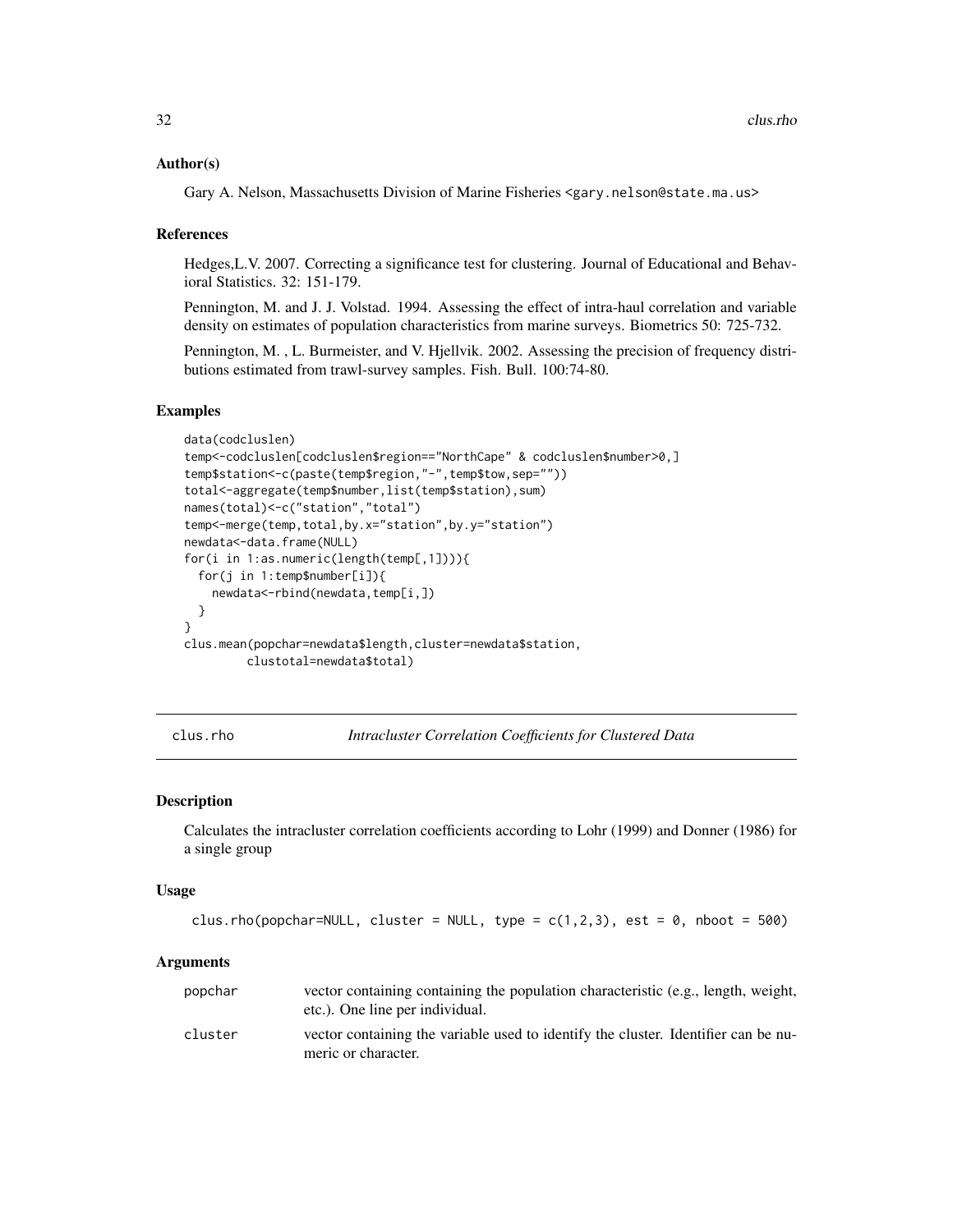| type  | method of intracluster correlation calculation. $1 =$ Equation 5.8 of Lohr (1999),<br>2 = Equation 5.10 in Lohr (1999) and 3 = ANOVA. Default = $c(1,2,3)$ . |
|-------|--------------------------------------------------------------------------------------------------------------------------------------------------------------|
| est   | estimate variance and percentiles of intracluster correlation coefficients via boos-<br>trapping. $0 = No$ estimation (Default), $1 = Estimate$ .            |
| nboot | number of boostrap replicates for estimation of variance. $n$ hoot = 500 (Default).                                                                          |

#### Details

The intracluster correlation coefficient (rho) provides a measure of similarity within clusters. *type*  $= 1$  is defined to be the Pearson correlation coefficient for NM(M-1)pairs (yij,yik) for i between 1 and N and  $i \le k$  (see Lohr (1999: p. 139). The average cluster size is used as the equal cluster size quantity in Equation 5.8 of Lohr (1999). If the clusters are perfectly homogeneous (total variation is all between-cluster variability), then ICC=1.

*type* = 2 is the adjusted r-square, an alternative quantity following Equation 5.10 in Lohr (1999). It is the relative amount of variability in the population explained by the cluster means, adjusted for the number of degrees of freedom. If the clusters are homogeneous, then the cluster means are highly variable relative to variation within clusters, and the r-square will be high.

*type* = 3 is calculated using one-way random effects models (Donner, 1986). The formula is

 $rho = (BMS-WMS)/(BMS+(m-1)*WMS)$ 

where BMS is the mean square between clusters, WMS is the mean square within clusters and m is the adjusted mean cluster size for clusters with unequal sample size. All clusters with zero elementary units should be deleted before calculation. *type* = 3 can be used with binary data (Ridout et al. 1999)

If *est*=1, the boostrap mean (value), variance of the mean and 0.025 and 0.975 percentiles are outputted.

#### Value

rho values, associated statistics, and bootstrap replicates

#### Author(s)

Gary A. Nelson, Massachusetts Division of Marine Fisheries <gary.nelson@state.ma.us>

#### References

Donner, A. 1986. A review of inference procedures for the intraclass correlation coefficient in the one-way random effects model. International Statistical Review. 54: 67-82.

Lohr, S. L. Sampling: design and analysis. Duxbury Press,New York, NY. 494 p.

Ridout, M. S., C. G. B. Demetrio, and D. Firth. 1999. Estimating intraclass correlation for binary data. Biometrics 55: 137-148.

## See Also

[clus.lf](#page-26-1) [clus.str.lf](#page-34-1) [clus.mean](#page-30-1)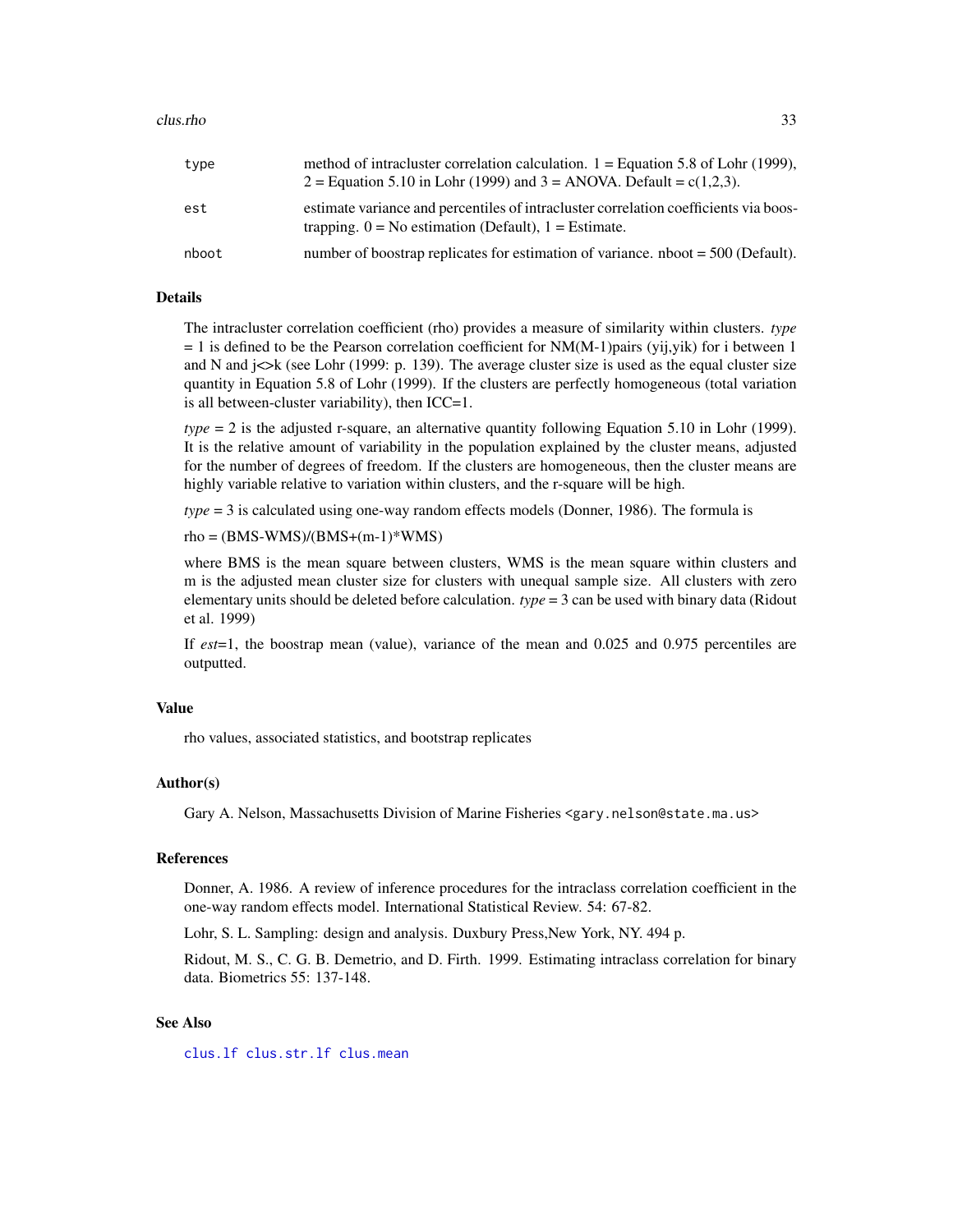## Examples

```
data(codcluslen)
tem<-codcluslen[codcluslen[,1]=="NorthCape" & codcluslen[,3]>0,]
outs<-data.frame(tow=NA,len=NA)
cnt<-0
for(i in 1:as.numeric(length(tem$number))){
  for(j in 1:tem$number[i]){
   cnt<-cnt+1
   outs[cnt,1]<-tem$tow[i]
    outs[cnt,2]<-tem$length[i]
 }
}
clus.rho(popchar=outs$len,cluster=outs$tow)
```
clus.rho.g *Calculate A Common Intracluster Correlation Coefficient Among Groups*

## Description

Calculates a common intracluster correlation coefficients according to Donner (1986: 77-79) for two or more groups with unequal cluster sizes, and tests for homogeneity of residual error among groups and a common coefficient among groups.

#### Usage

```
clus.rho.g(popchar=NULL, cluster = NULL, group = NULL)
```
#### Arguments

| popchar | vector containing containing the population characteristic (e.g., length, weight,<br>etc.). One line per individual.                                                              |
|---------|-----------------------------------------------------------------------------------------------------------------------------------------------------------------------------------|
| cluster | vector containing the variable used to identify the cluster. Identifier can be nu-<br>meric or character.                                                                         |
| group   | vector containing the identifier used for group membership of length data. This<br>variable is used to determine the number of groups. Identifier can be numeric or<br>character. |

## Details

The intracluster correlation coefficient (rho) provides a measure of similarity within clusters. rho is calculated using a one-way nested random effects model (Donner, 1986: 77-79). The formula is

 $rho = (BMS-WMS)/(BMS+(m-1)*WMS)$ 

where BMS is the mean square among clusters within groups, WMS is the mean square within clusters and m is the adjusted mean cluster size for clusters with unequal sample sizes. All clusters with zero elementary units should be deleted before calculation. In addition, approximate 95 are generated and a significance test is performed.

<span id="page-33-0"></span>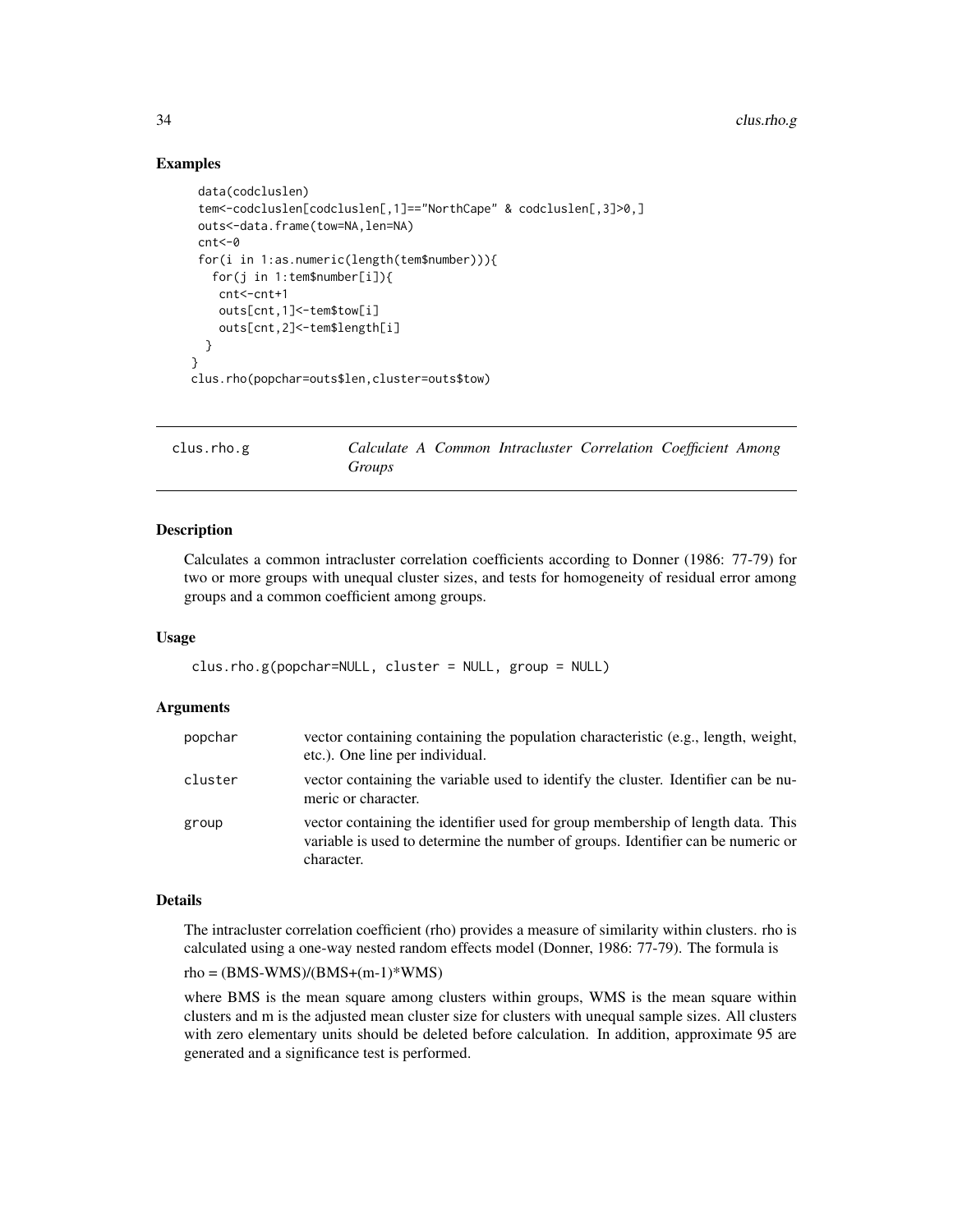#### <span id="page-34-0"></span> $\frac{1}{35}$  clus.str.lf  $\frac{35}{35}$

Bartlett's test is used to determine if mean square errors are constant among groups. If Bartlett's test is not significant, the test for a common correlation coefficient among groups is valid.

#### Value

rho value and associate statistics

## Author(s)

Gary A. Nelson, Massachusetts Division of Marine Fisheries <gary.nelson@state.ma.us>

## References

Donner, A. 1986. A review of inference procedures for the intraclass correlation coefficient in the one-way random effects model. International Statistical Review. 54: 67-82.

#### See Also

[clus.str.lf](#page-34-1) [clus.lf](#page-26-1) [clus.mean](#page-30-1)

## Examples

```
data(codcluslen)
 temp<-codcluslen[codcluslen$number>0,]
  temp$station<-c(paste(temp$region,"-",temp$tow,sep=""))
  total<-aggregate(temp$number,list(temp$station),sum)
 names(total)<-c("station","total")
  temp<-merge(temp,total,by.x="station",by.y="station")
 newdata<-data.frame(NULL)
  for(i in 1:as.numeric(length(temp[,1]))){
  for(j in 1:temp$number[i]){
   newdata<-rbind(newdata,temp[i,])
   }
}
newdata<-newdata[,-c(5)]
clus.rho.g(popchar=newdata$length,cluster=newdata$station,group=newdata$region)
```
<span id="page-34-1"></span>clus.str.lf *Statistical Comparison of Length Frequencies from Stratified Random Cluster Sampling*

#### Description

Statistical comparison of length frequencies is performed using the two-sample Kolmogorov & Smirnov test. Randomization procedures are used to derive the null probability distribution.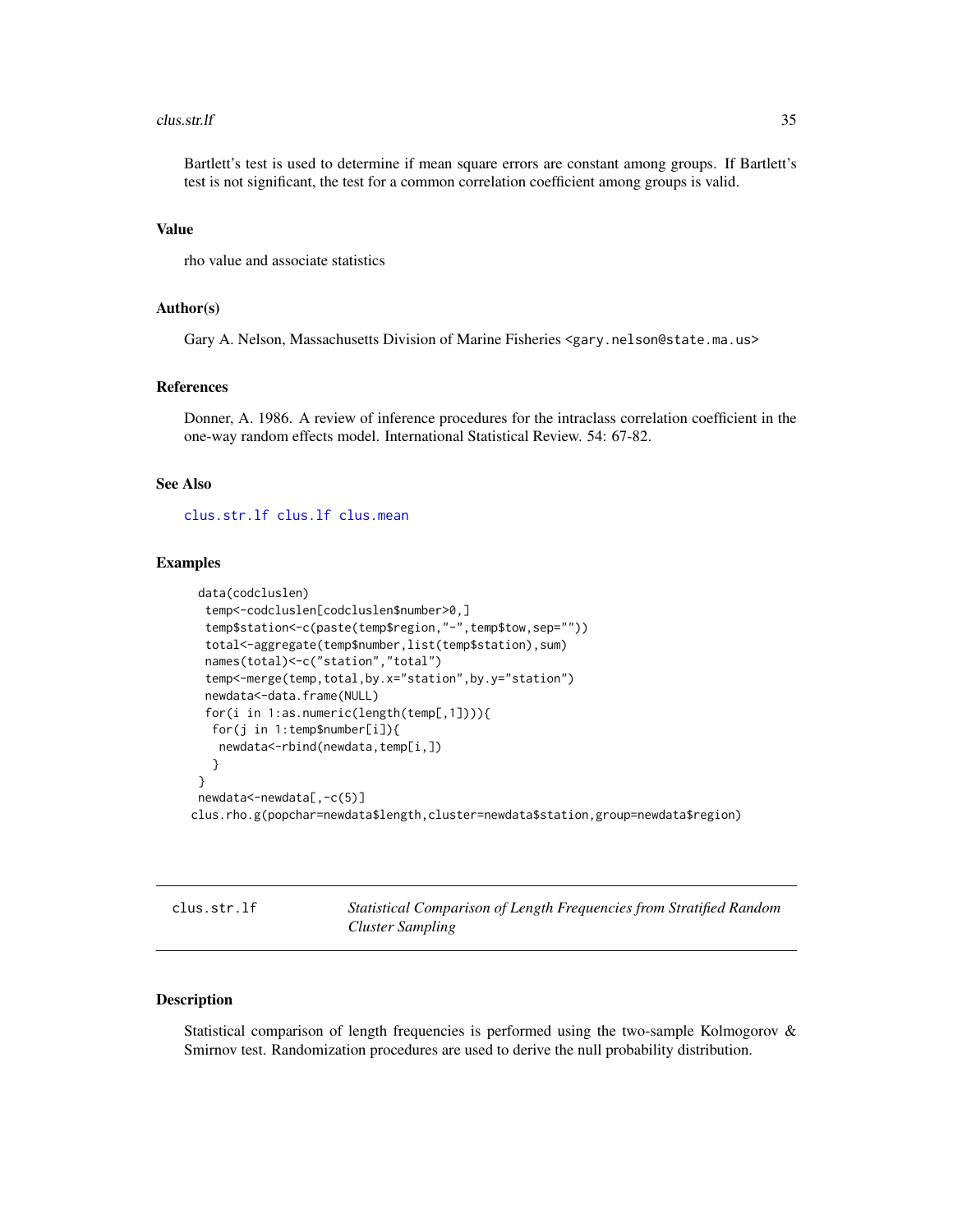#### Usage

```
clus.str.lf(group = NULL, strata = NULL, weights = NULL,
haul = NULL, len = NULL, number = NULL, binsize = NULL,
resamples = 100)
```
#### Arguments

| group     | vector containing the identifier used for group membership of length data. This<br>variable is used to determine the number of groups and comparisons. Identifier<br>can be numeric or character.                                                                                   |
|-----------|-------------------------------------------------------------------------------------------------------------------------------------------------------------------------------------------------------------------------------------------------------------------------------------|
| strata    | vector containing the numeric identifier used for strata membership of length<br>data. There must be a unique identifier for each stratum regardless of group<br>membership.                                                                                                        |
| weights   | vector containing the strata weights (e.g., area, size, etc.) used to calculate the<br>stratified mean length for a group.                                                                                                                                                          |
| haul      | vector containing the variable used to identify the sampling unit (e.g., haul) of<br>length data. Identifier can be numeric or character.                                                                                                                                           |
| len       | vector containing the length class. Each length class record must have associated<br>group, strata, weights, and haul identifiers.                                                                                                                                                  |
| number    | vector containing the number of fish in each length class.                                                                                                                                                                                                                          |
| binsize   | size of the length class (e.g., 5-cm, 10, cm, etc.) used to construct the cumula-<br>tive length frequency from raw length data. The formula used to create bins is<br>$trunc(len/binsize) * binsize + binsize/2$ . If use of the raw length classes is<br>desired, then binsize=0. |
| resamples | number of randomizations. Default $= 100$ .                                                                                                                                                                                                                                         |

#### Details

Length frequency distributions of fishes are commonly tested for differences among groups (e.g., regions, sexes, etc.) using a two-sample Kolmogov-Smirnov test (K-S). Like most statistical tests, the K-S test requires that observations are collected at random and are independent of each other to satisfy assumptions. These basic assumptions are violated when gears (e.g., trawls, haul seines, gillnets, etc.) are used to sample fish because individuals are collected in clusters . In this case, the "haul", not the individual fish, is the primary sampling unit and statistical comparisons must take this into account.

To test for difference between length frequency distributions from stratified random cluster sampling, a randomization test that uses "hauls" as the primary sampling unit can be used to generate the null probability distribution. In a randomization test, an observed test statistic is compared to an empirical probability density distribution of a test statistic under the null hypothesis of no difference. The observed test statistic used here is the Kolmogorov-Smirnov statistic (Ds) under a two-tailed test:

$$
Ds = max|S1(X) - S2(X)|
$$

where  $S1(X)$  and  $S2(X)$  are the observed cumulative proportions at length for group 1 and group 2 in the paired comparisons.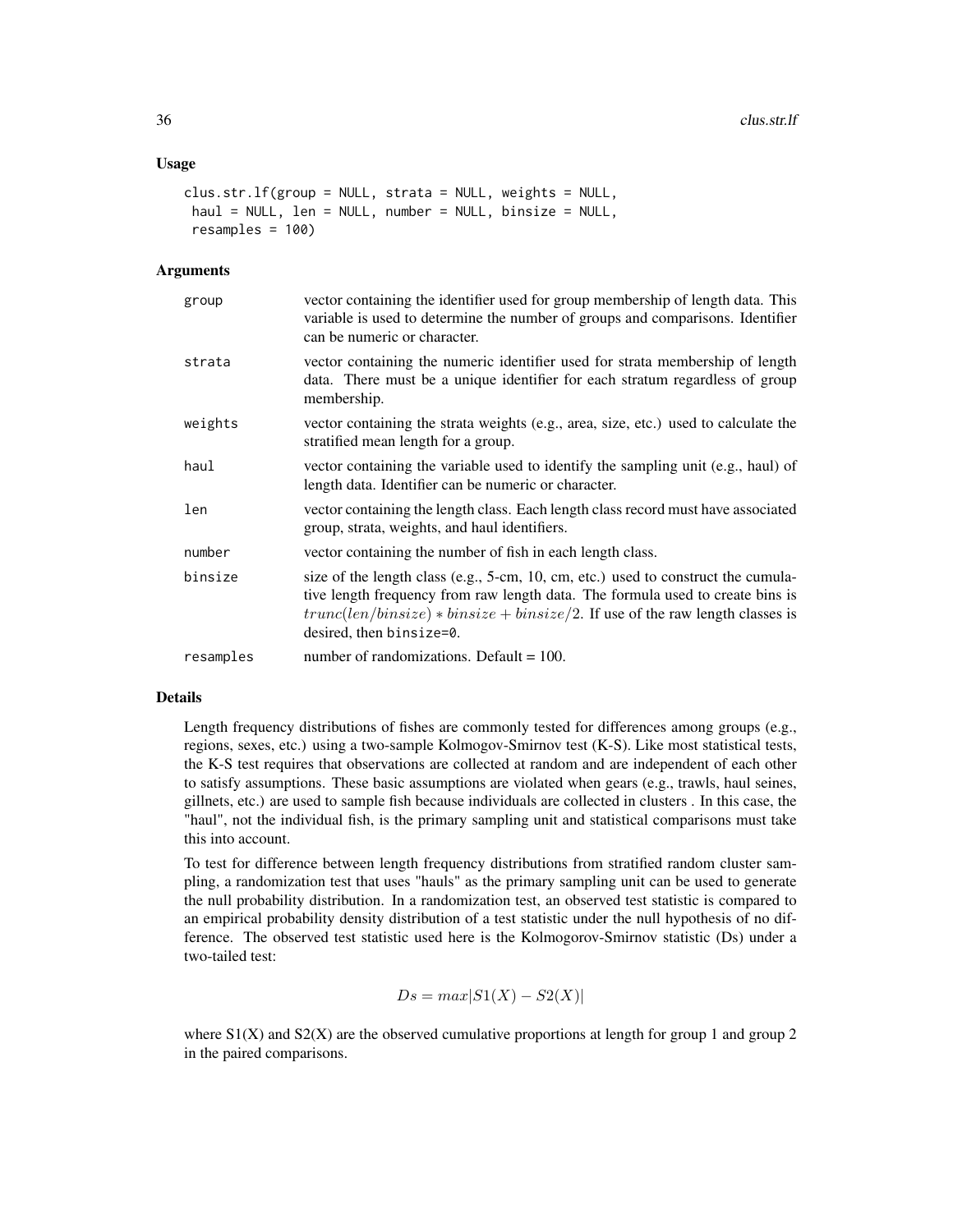#### $\frac{1}{37}$  clus.str.lf  $\frac{37}{37}$

Proportion of fish of length class j in strata-set (group variable) used to derive Ds is calculated as

$$
p_j = \frac{\sum A_k \bar{X}_{jk}}{\sum A_k \bar{X}_k}
$$

where  $A_k$  is the weight of stratum k,  $\bar{X}_{jk}$  is the mean number per haul of length class j in stratum k, and  $\bar{X}_k$  is the mean number per haul in stratum k. The numerator and denominator are summed over all k. Before calculation of cumulative proportions, the length class distributions for each group are corrected for missing lengths and are constructed so that the range and intervals of each distribution match.

It is assumed all fish caught are measured. If subsampling occurs, the numbers at length (measured) must be expanded to the total caught.

To generate the empirical probability density function (pdf), length data of hauls from all strata are pooled and then hauls are randomly assigned without replacement to each stratum with haul sizes equal to the original number of stratum hauls. Cumulative proportions are then calculated as described above. The K-S statistic is calculated from the cumulative length frequency distributions of the two groups of randomized data. The randomization procedure is repeated resamples times to obtain the pdf of D. To estimate the significance of Ds, the proportion of all randomized D values that were greater than or equal to Ds is calculated (Manly, 1997).

Data vectors described in arguments should be aggregated so that each record contains the number of fish in each length class by group, strata, weights, and haul identifier. For example,

| group | stratum | weights | tow | length | number |
|-------|---------|---------|-----|--------|--------|
| North | 10      | 88      |     | 10     | 2      |
| North | 10      | 88      |     | 12     | 5      |
| North | 10      | 88      | 2   | 11     | 3      |
| North | 11      | 103     |     | 10     | 17     |
| North | 11      | 103     | 2   | 14     | 21     |
|       | ٠       |         |     | ٠      |        |
|       | ٠       | ٠       |     | ٠      |        |
| South | 31      | 43      |     | 12     | 34     |
| South | 31      | 43      |     | 14     | 3      |

To correctly calculate the stratified mean number per haul, zero tows must be included in the dataset. To designate records for zero tows, fill the length class and number at length with zeros. The first line in the following table shows the appropriate coding for zero tows:

| group | stratum | weights | tow            | length | number |
|-------|---------|---------|----------------|--------|--------|
| North | 10      | 88      |                | 0      | 0      |
| North | 10      | 88      |                | 11     | 3      |
| North | 11      | 103     |                | 10     | 17     |
| North | 11      | 103     | $\mathfrak{D}$ | 14     | 21     |
|       | ٠       | ٠       | ٠              |        |        |
|       | ٠       |         | ٠              |        |        |
| South | 31      | 43      |                | 12     | 34     |
| South | 31      | 43      |                | 14     | 3      |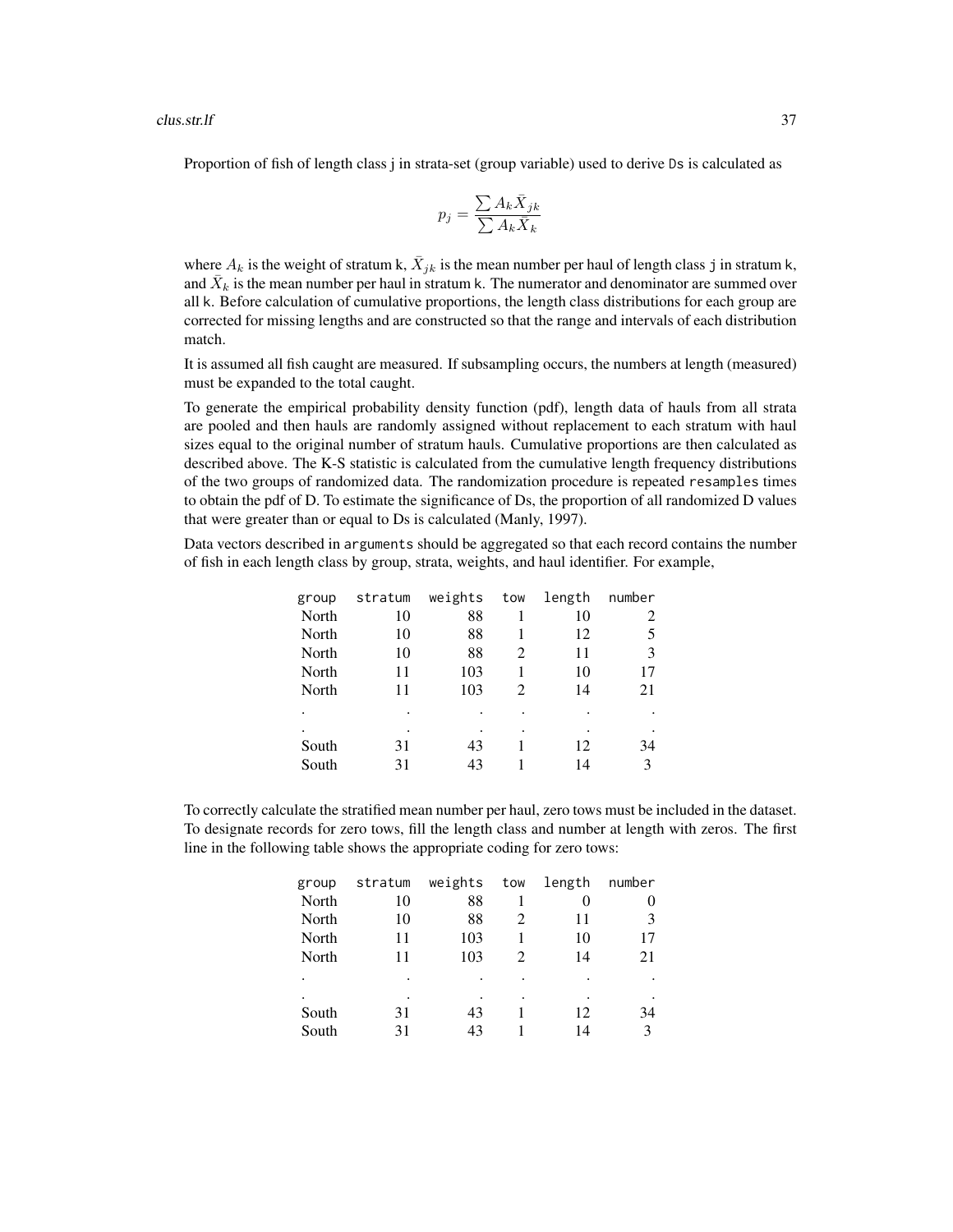## Value

| results  | list element containing the Ds statistics from the observed data comparisons and<br>significance probabilities. |
|----------|-----------------------------------------------------------------------------------------------------------------|
| obs_prop | list element containing the cumulative proportions from each group.                                             |
| Drandom  | list element containing the D statistics from randomization for each comparison.                                |

# Author(s)

Gary A. Nelson, Massachusetts Division of Marine Fisheries <gary.nelson@state.ma.us>

## References

Manly, B. F. J. 1997. Randomization, Bootstrap and Monte Carlos Methods in Biology. Chapman and Hall, New York, NY, 399 pp.

Seigel, S. 1956. Nonparametric Statistics for Behavioral Sciences. McGraw-Hill, New York, NY. 312 p.

# See Also

[clus.lf](#page-26-0)

# Examples

```
data(codstrcluslen)
clus.str.lf(
group=codstrcluslen$region,strata=codstrcluslen$stratum,
weights=codstrcluslen$weights,haul=codstrcluslen$tow,
len=codstrcluslen$length,number=codstrcluslen$number,
binsize=5,resamples=100)
```
clus.t.test *Correcting a Two-Sample Test for Clustering*

#### Description

Calculates Hedges (2007) t-statistic adjustment and degrees of freedom for a t-test assuming unequal variances and clustered data with clusters of unequal size.

# Usage

```
clus.t.test(popchar = NULL, cluster = NULL, group = NULL,
      rho = NULL, alpha = 0.05, alternative = c("two.sided"))
```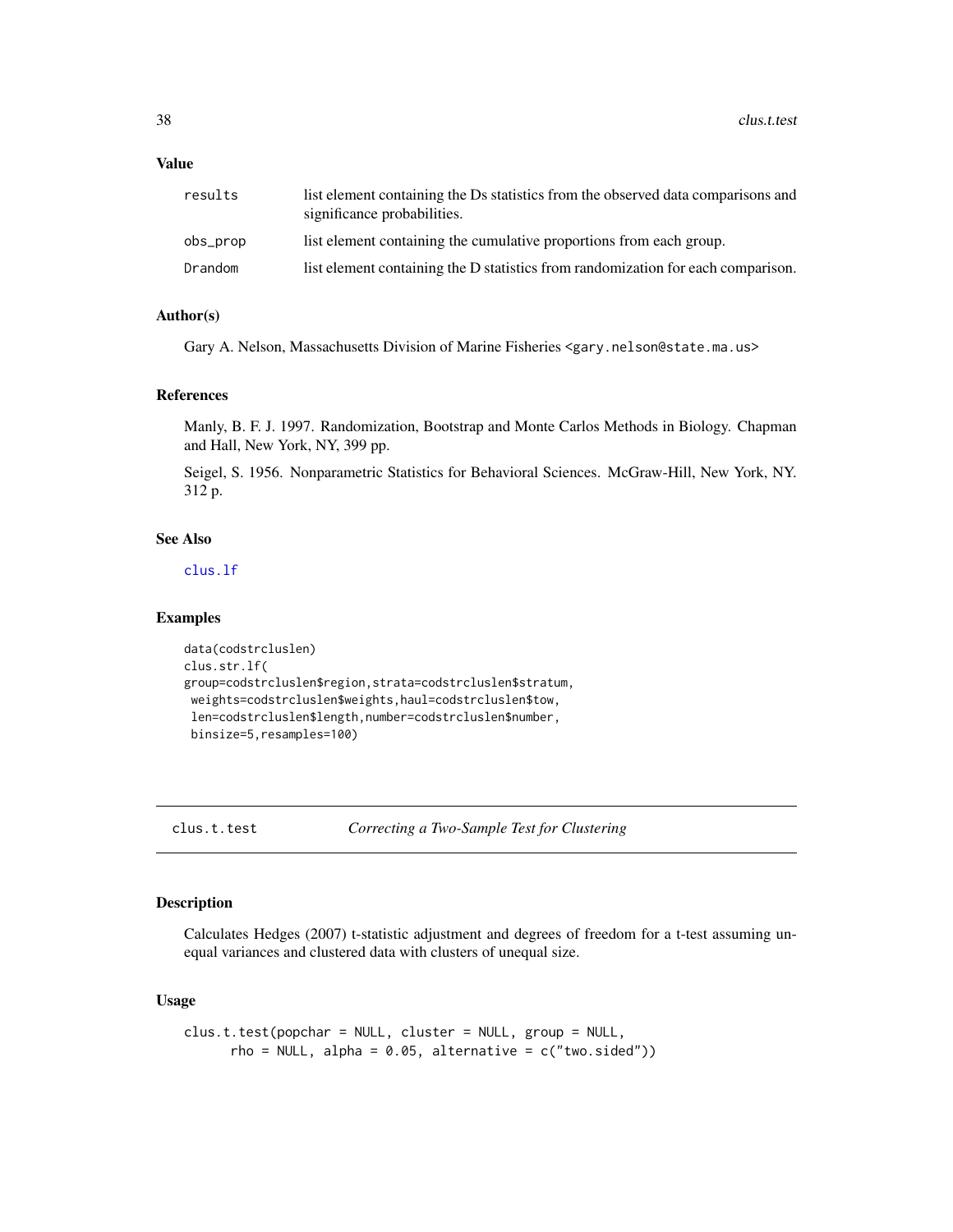#### clus.t.test 39

#### Arguments

| popchar     | vector of population characteristic measurements (e.g., length, weight, etc.).<br>One row represents the measurement for an individual. |
|-------------|-----------------------------------------------------------------------------------------------------------------------------------------|
| cluster     | vector of numeric or character codes identifying individual clusters (or hauls).                                                        |
| group       | vector of group membership identifiers.                                                                                                 |
| rho         | common intra-cluster correlation for groups.                                                                                            |
| alpha       | alpha level used to calculate t critical value. Default=0.05                                                                            |
| alternative | a character string specifying the alternative hypothesis, must be one of "two sided"<br>(default), "greater" or "less".                 |

#### Details

A two-sample t-test with unequal variances (Sokal and Rohlf, 1995) is performed on clustered data. The t-statistic and degrees of freedom are corrected for clustering according to Hedges (2007).

#### Value

List with null hypothesis of test and matrix table with mean of each group, rho, ntilda (Equation 14 of Hedges 2007), nu (Equation 15), degrees of freedom (Equation 16), uncorrected t-statistic, cu (Equation 18), the t-statistic adjusted for clustering, critical t value for degrees of freedom and alpha, and probability of significance.

# Author(s)

Gary A. Nelson, Massachusetts Division of Marine Fisheries <gary.nelson@state.ma.us>

#### References

Sokal,R.R.and F.J.Rohlf. 1995. Biometry, 3rd Edition. W.H. Freeman and Company, New York, NY. 887 p.

Hedges,L.V. 2007. Correcting a significance test for clustering. Journal of Educational and Behavioral Statistics. 32: 151-179.

#### Examples

```
data(codcluslen)
  temp<-codcluslen[codcluslen$number>0,]
  temp$station<-c(paste(temp$region,"-",temp$tow,sep=""))
  total<-aggregate(temp$number,list(temp$station),sum)
 names(total)<-c("station","total")
  temp<-merge(temp,total,by.x="station",by.y="station")
 newdata<-data.frame(NULL)
  for(i in 1:as.numeric(length(temp[,1]))){
  for(j in 1:temp$number[i]){
   newdata<-rbind(newdata,temp[i,])
   }
}
newdata<-newdata[,-c(5)]
```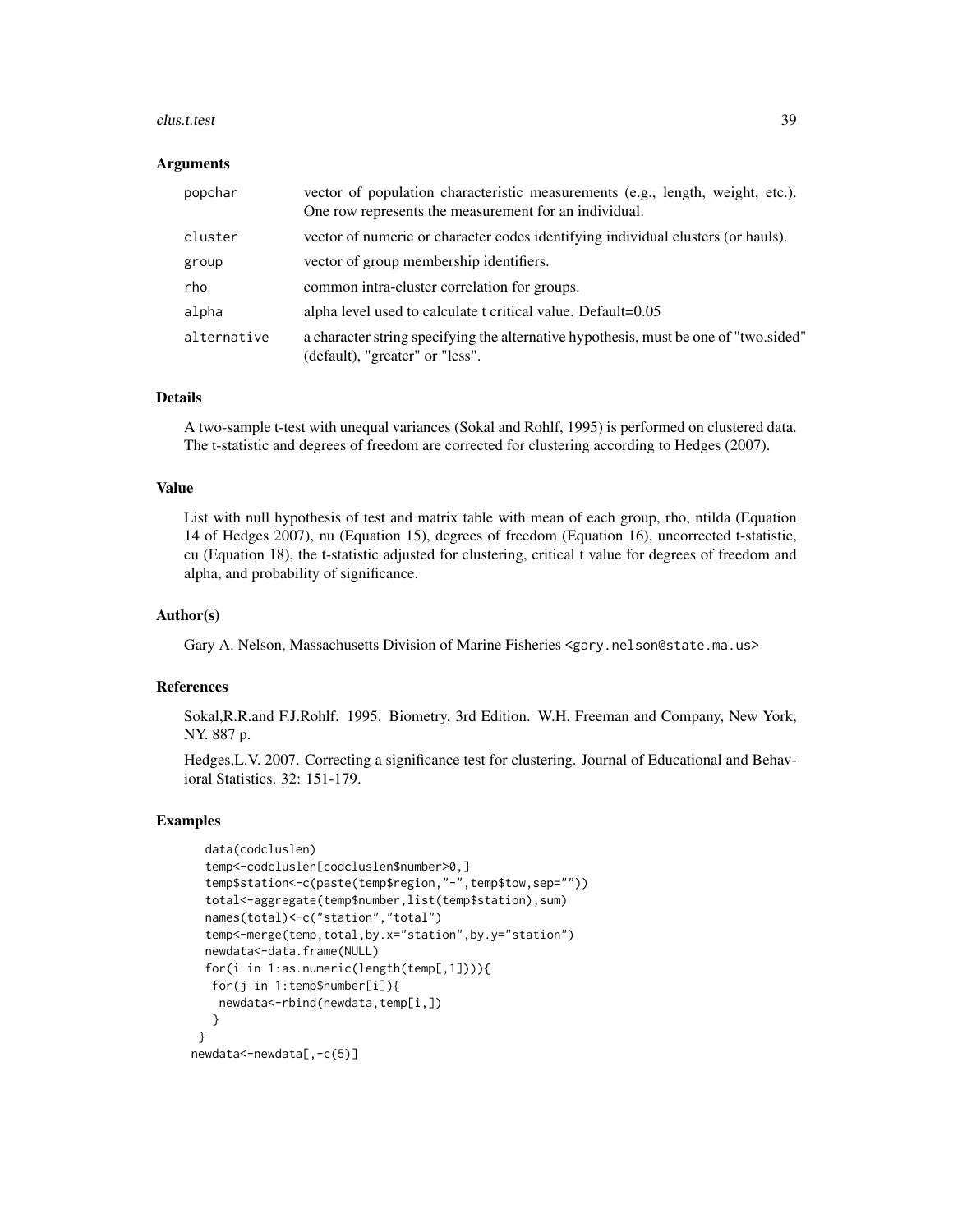```
clus.t.test(popchar=newdata$length,cluster=newdata$station,
           group=newdata$region,rho=0.72,
           alpha=0.05,alternative="two.sided")
```
clus.vb.fit *Fit a Von Bertalanffy growth equation to clustered data via bootstrapping*

# Description

Fits the von Bertalanffy growth equation to clustered length and age by using nonlinear least-squares and by bootstrapping clusters

#### Usage

```
clus.vb.fit(len=NULL,age=NULL,cluster=NULL,nboot=1000,
                    control=list(maxiter=10000,
                    minFactor=1/1024,tol=1e-5))
```
## Arguments

| len     | vector of lengths of individual fish    |
|---------|-----------------------------------------|
| age     | vector of ages of individual fish       |
| cluster | haul or cluster membership identifier   |
| nboot   | number of bootstrap samples             |
| control | see control under function <i>nls</i> . |

#### Details

A standard von Bertalanffy growth curve is fitted to length-at-age data of each *nboot* sample of clusters using nonlinear least-squares (function *nls*). The estimated parameters and their associated standard deviations are calculated as the mean and variance of the estimates from all bootstrap fits. The average parameter correlation matrix from all bootstrap fits is provided as well.

## Value

List containing a summary of successful model fits and parameter estimates, standard deviation and 95 percent confidence intervals, and the average correlation matrix.

#### Author(s)

Gary A. Nelson, Massachusetts Division of Marine Fisheries <gary.nelson@state.ma.us>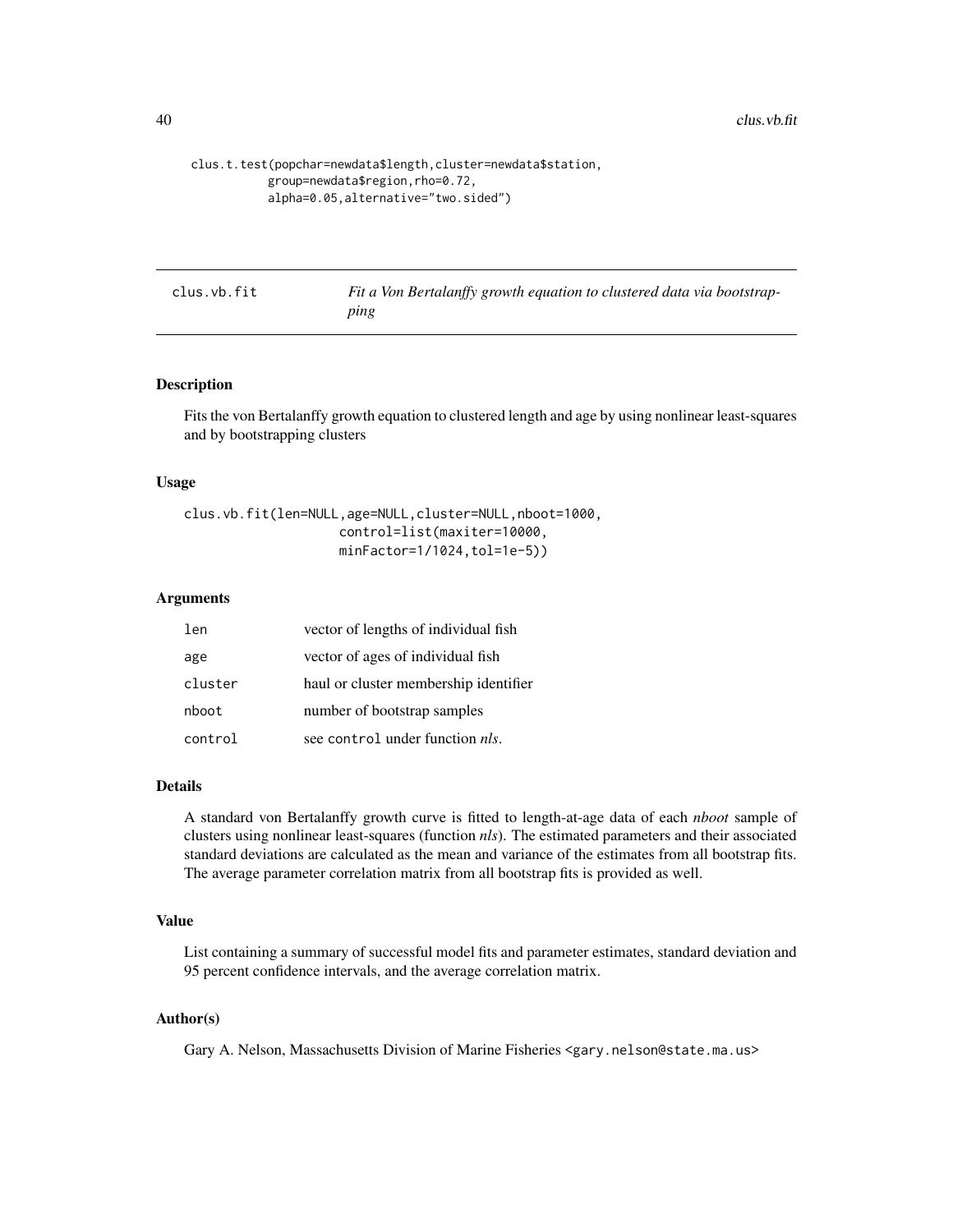#### codcluslen 41

# Examples

```
## Not run:
data(pinfish)
with(pinfish,clus.vb.fit(len=sl,age=age,cluster=field_no,nboot=100))
## End(Not run)
```

| codcluslen | Lengths of Atlantic cod caught during Massachusetts Division of Ma- |
|------------|---------------------------------------------------------------------|
|            | rine Fisheries bottom trawl survey, spring 1985.                    |

# Description

The codcluslen data frame has 334 rows and 4 columns.

# Usage

codcluslen

# Format

This data frame contains the following columns:

region NorthCape = North of Cape Cod; SouthCape =South of Cape Cod

tow Tow number

length Length class (total length, cm)

number Number in length class

# Source

Massachusetts Division of Marine Fisheries

| codstrcluslen | Lengths of Atlantic cod caught during Massachusetts Division of Ma- |
|---------------|---------------------------------------------------------------------|
|               | rine Fisheries stratified random bottom trawl survey, spring 1985.  |

# Description

The codstrcluslen data frame has 334 rows and 6 columns.

# Usage

codstrcluslen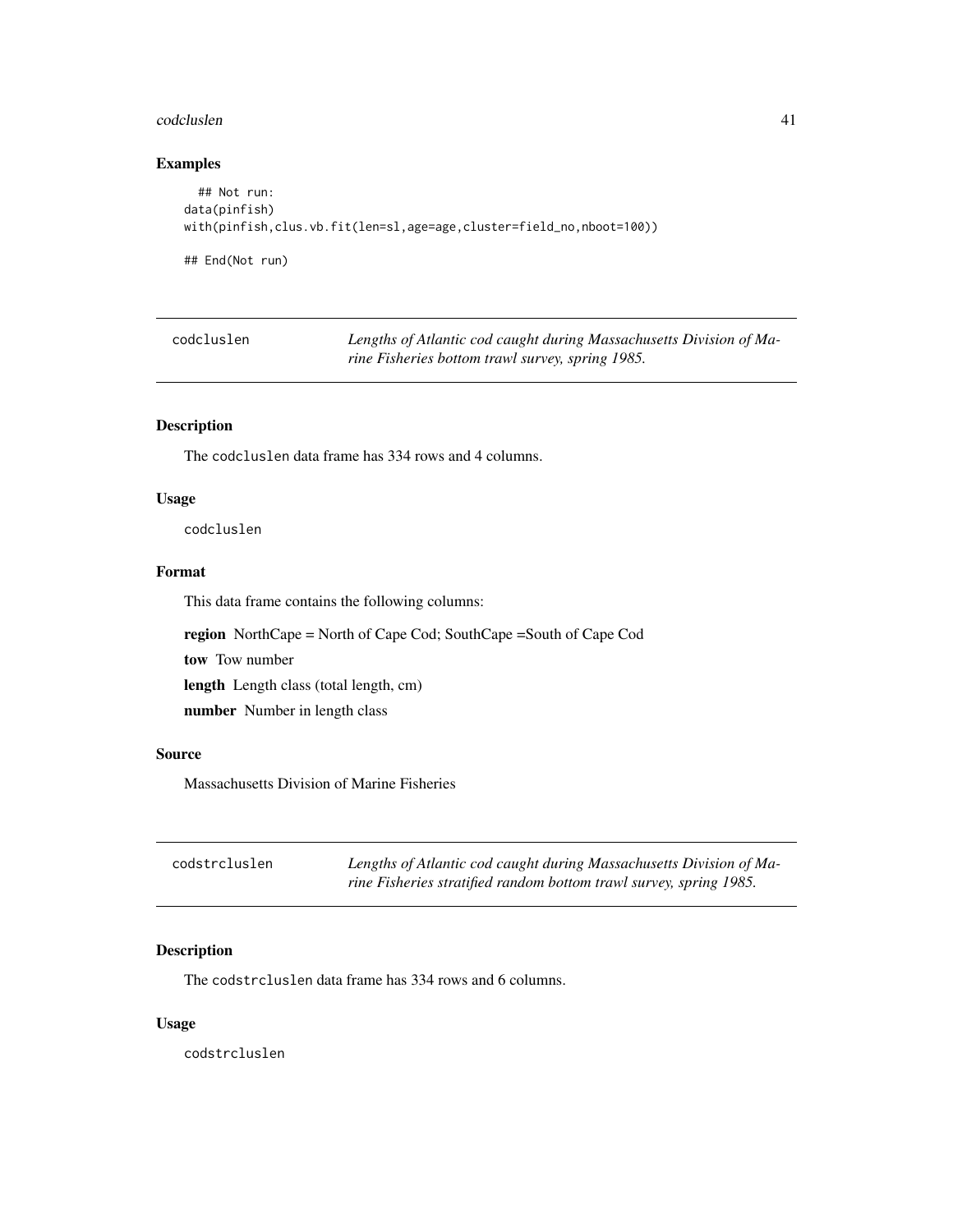#### 42 combinevar

# Format

This data frame contains the following columns:

region NorthCape = North of Cape Cod; SouthCape = South of Cape Cod

stratum Stratum number

tow Tow number

weights Stratum area (square nautical-miles)

length Length class (total length cm)

number Number in length class

# Source

Massachusetts Division of Marine Fisheries, 30 Emerson Avenue, Gloucester, MA 01930

| combinevar |  |  |
|------------|--|--|
|            |  |  |
|            |  |  |

**Combining Mean and Variances from Multiple Samples** 

## Description

This function takes multiple mean and sample variance estimates and combines them.

# Usage

 $combinevar(xbar = NULL, s_square = NULL, n = NULL)$ 

## Arguments

| xbar      | vector of means                  |
|-----------|----------------------------------|
| s_squared | vector of sample variances       |
| n         | vector of number of observations |

# Details

If a Monte Carlo simulation is run over 1000 loops and then again over another 1000 loops, one may wish to update the mean and variance from the first 1000 loops with the second set of simulation results.

# Value

Vector containing the combined mean and sample variance.

# Author(s)

John M. Hoenig, Virginia Institute of Marine Science <hoenig@vims.edu>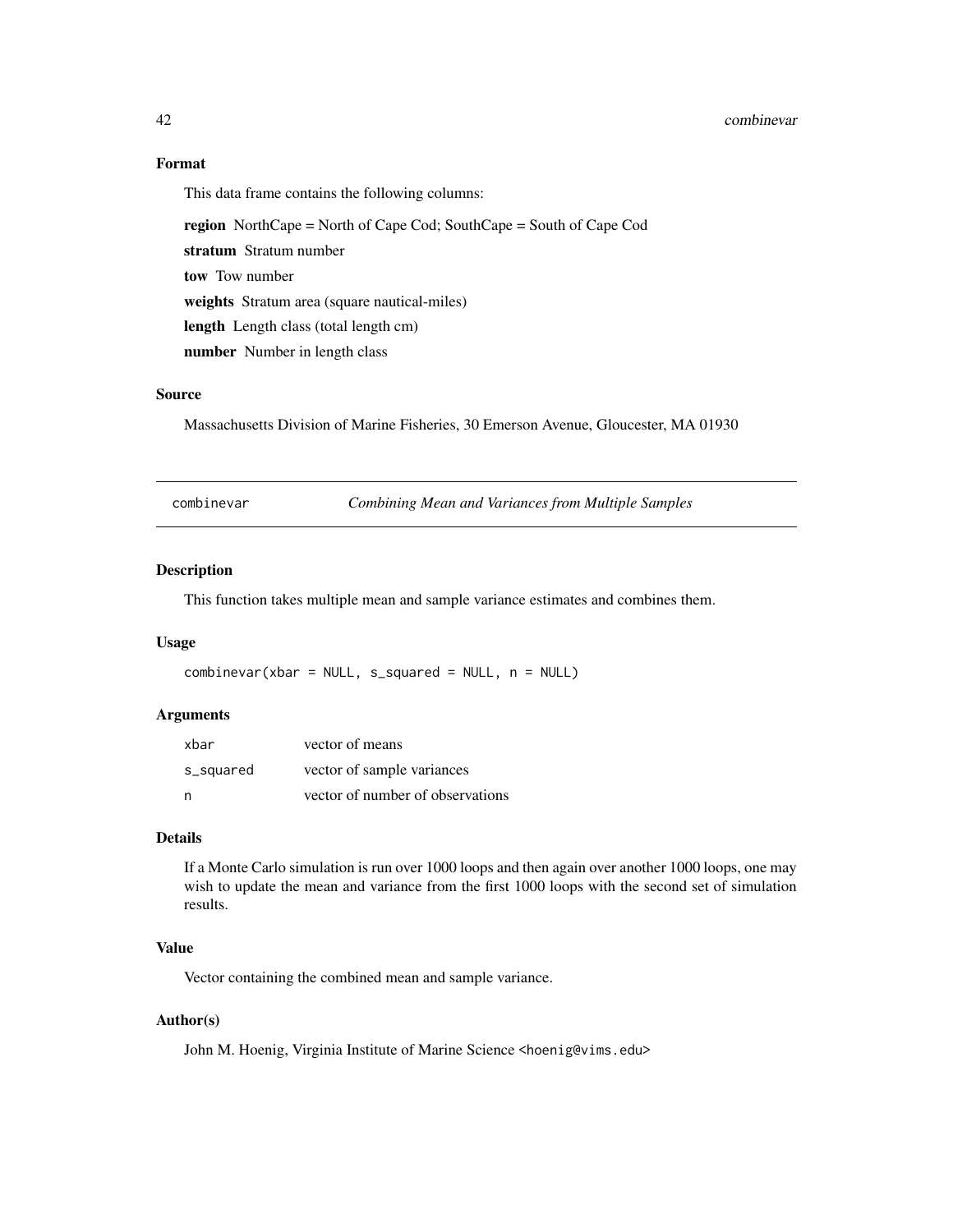#### compare2 43

# Examples

```
xbar < c(5,5)s < -c(2, 4)n < c(10,10)combinevar(xbar,s,n)
```
compare2 *Comparisons of two age readers or two aging methods*

# Description

Function compares graphically the readings of two age readers and calculates 2 chi-square statistics for tests of symmetry.

# Usage

```
compare2(readings, usecols = c(1,2), twovsone = TRUE, plot.summary = TRUE,
barplot = TRUE, chi = TRUE, pool.criterion = 1, cont.cor = TRUE,
correct = "Yates", first.name = "Reader A",second.name = "Reader B")
```
# Arguments

| readings     | data frame or matrix containing the readings by Reader 1 and those by Reader 2.                                                 |
|--------------|---------------------------------------------------------------------------------------------------------------------------------|
| usecols      | columns of the dataframe or matrix corresponding to the readings of Reader 1<br>and those of Reader 2. Default= $c(1,2)$ .      |
| twovsone     | logical for whether first type of graph is produced.                                                                            |
| plot.summary | logical for whether summary table is put on first graph.                                                                        |
| barplot      | logical for whether barplot of frequency of disagreements is drawn.                                                             |
| chi          | logical for whether 2 chi-square tests are performed.                                                                           |
|              | $pool.criterion$ used to collapse pairs where the expected number of observations is $\lt$ pooling<br>criterion (default is 1). |
| cont.cor     | logical for whether a continuity correction should be used in 1st chisquare test.                                               |
| correct      | character for whether "Yates" or "Edwards" continuity correction should be done<br>(if cont.cor=TRUE).                          |
| first.name   | character string describing the first reader or the first aging method. The default<br>is to specify "Reader A".                |
| second.name  | character string describing the second reader or the second aging method. The<br>default is to specify "Reader B".              |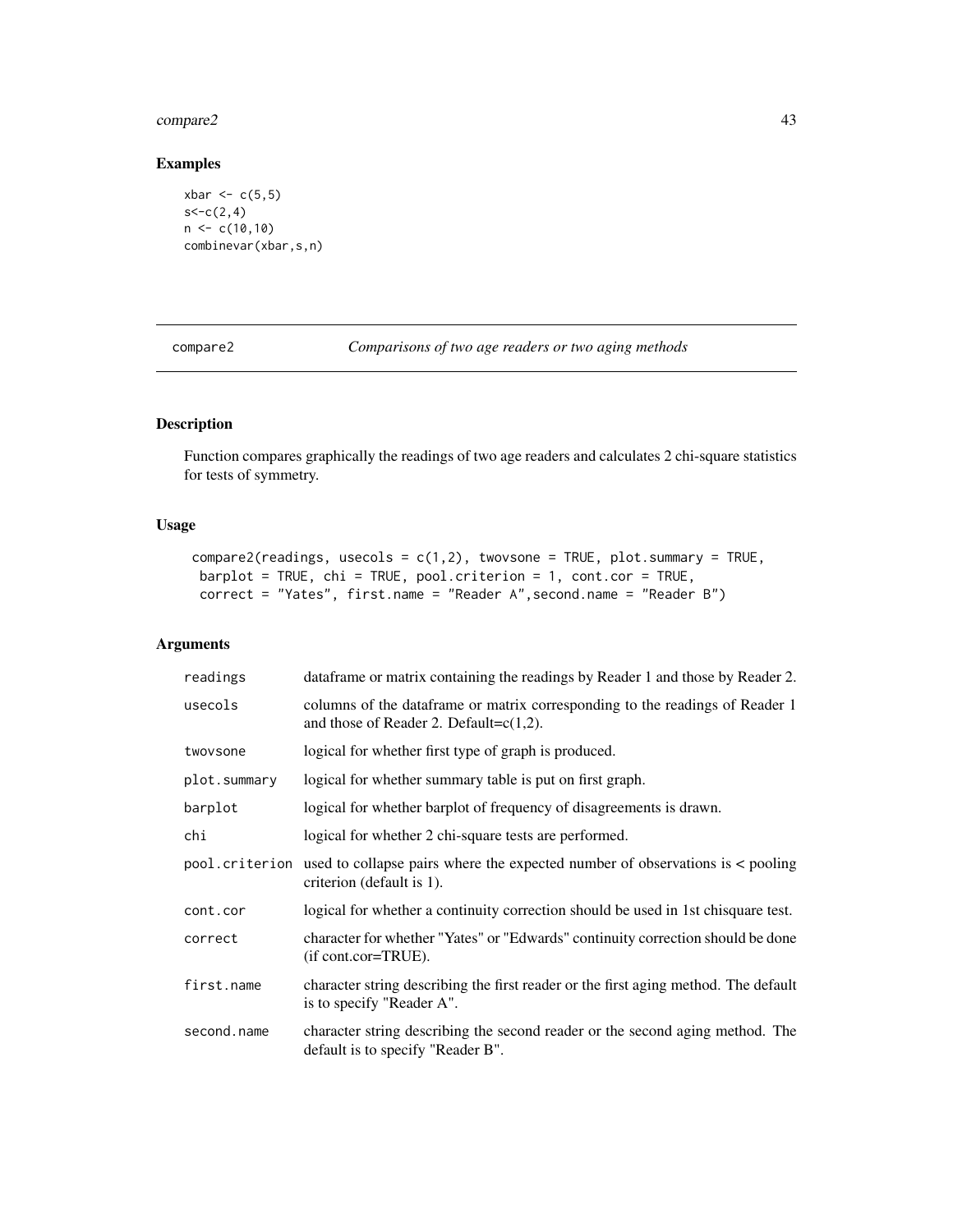## Details

This function can plot the number of readings of age j by reader 2 versus the number of readings of age i by reader 1 (if twovsone=TRUE). Optionally, it will add the number of readings above, on, and below the 45 degree line (if plot.summary=TRUE). The function can make a histogram of the differences in readings (if barplot=TRUE). Finally, the program can calculate 2 chi-square test statistics for tests of the null hypothesis that the two readers are interchangeable vs the alternative that there are systematic differences between readers (if chi=TRUE). The tests are tests of symmetry (Evans and Hoenig, 1998). If cont.cor=T, then correction for continuity is applied to the McNemarlike chi-square test statistic; the default is to apply the Yates correction but if correct="Edwards" is specified then the correction for continuity is 1.0 instead of 0.5.

#### Value

Separate lists with tables of various statistics associated with the method.

#### Author(s)

John Hoenig, Virginia Institute of Marine Science, 18 December 2012. <hoenig@vims.edu>

# References

Evans, G.T. and J.M. Hoenig. 1998. Viewing and Testing Symmetry in Contingency Tables, with Application to Fish Ages. Biometrics 54:620-629.).

#### Examples

```
data(sbotos)
compare2(readings=sbotos,usecols=c(1,2),twovsone=TRUE,plot.summary=TRUE,
barplot=FALSE,chi=TRUE,pool.criterion=1,cont.cor=TRUE,correct="Yates",
first.name="Reader A",second.name="Reader B")
```
convmort *Conversion of Mortality Rates*

#### **Description**

Convert instantaneous fishing mortality rate (F) to annual exploitation rate (mu) and vice versa for Type I and II fisheries.

#### Usage

 $convmort(value = NULL, from to = 1, type = 2, M = NULL)$ 

#### Arguments

| value  | mortality rate                                                              |
|--------|-----------------------------------------------------------------------------|
| fromto | conversion direction: 1=from F to mu; $2 =$ from mu to F. Default is 1.     |
| type   | type of fishery following Ricker (1975): 1=Type I; 2=Type II. Default is 2. |
| M      | natural mortality rate (for Type II fishery)                                |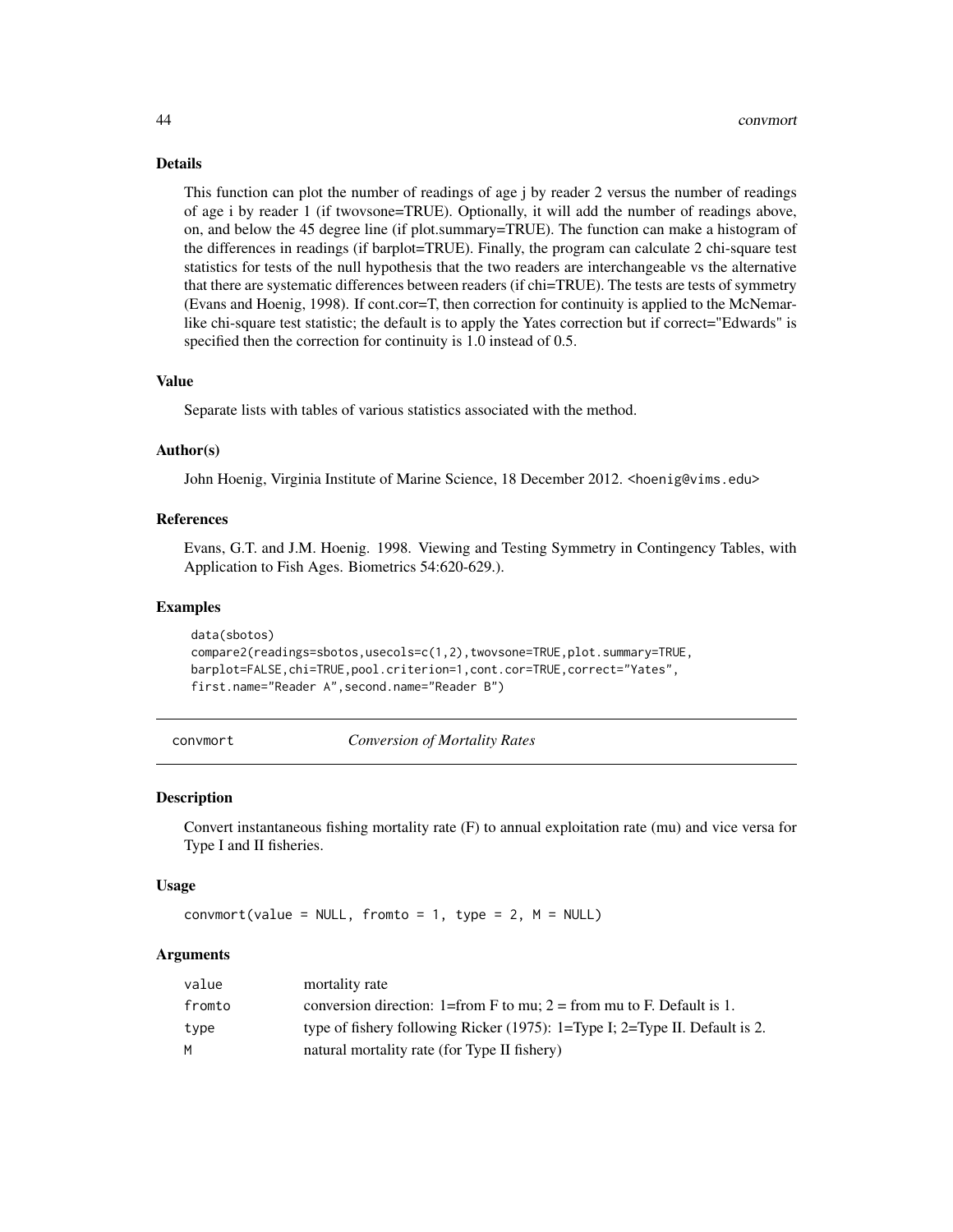#### counts and the counts of the counts of the counts of the counts of the counts of the counts of the counts of the counts of the counts of the counts of the counts of the counts of the counts of the counts of the counts of t

# Details

Equations 1.6 and 1.11 of Ricker (1975) are used.

# Value

A vector of the same length as value containing the converted values.

# Author(s)

Gary A. Nelson, Massachusetts Division of Marine Fisheries <gary.nelson@state.ma.us>

# References

Ricker, W. E. 1975. Computation and interpretation of biological statistics of fish populations. Bull. Fish. Res. Board. Can. 191: 382 p.

#### Examples

convmort(0.3,fromto=1,type=2,M=0.15)

counts *Run size data for alewife (*Alosa pseudoharengus*)*

## Description

The counts data frame has 31 rows and 2 columns. Run size data of alewife (*Alosa pseudoharengus*) in Herring River, MA from 1980-2010

#### Usage

counts

# Format

This data frame contains the following columns:

year vector of run year

number vector of run counts in number of fish

# Source

Massachusetts Division of Marine Fisheries, 30 Emerson Avenue, Gloucester, MA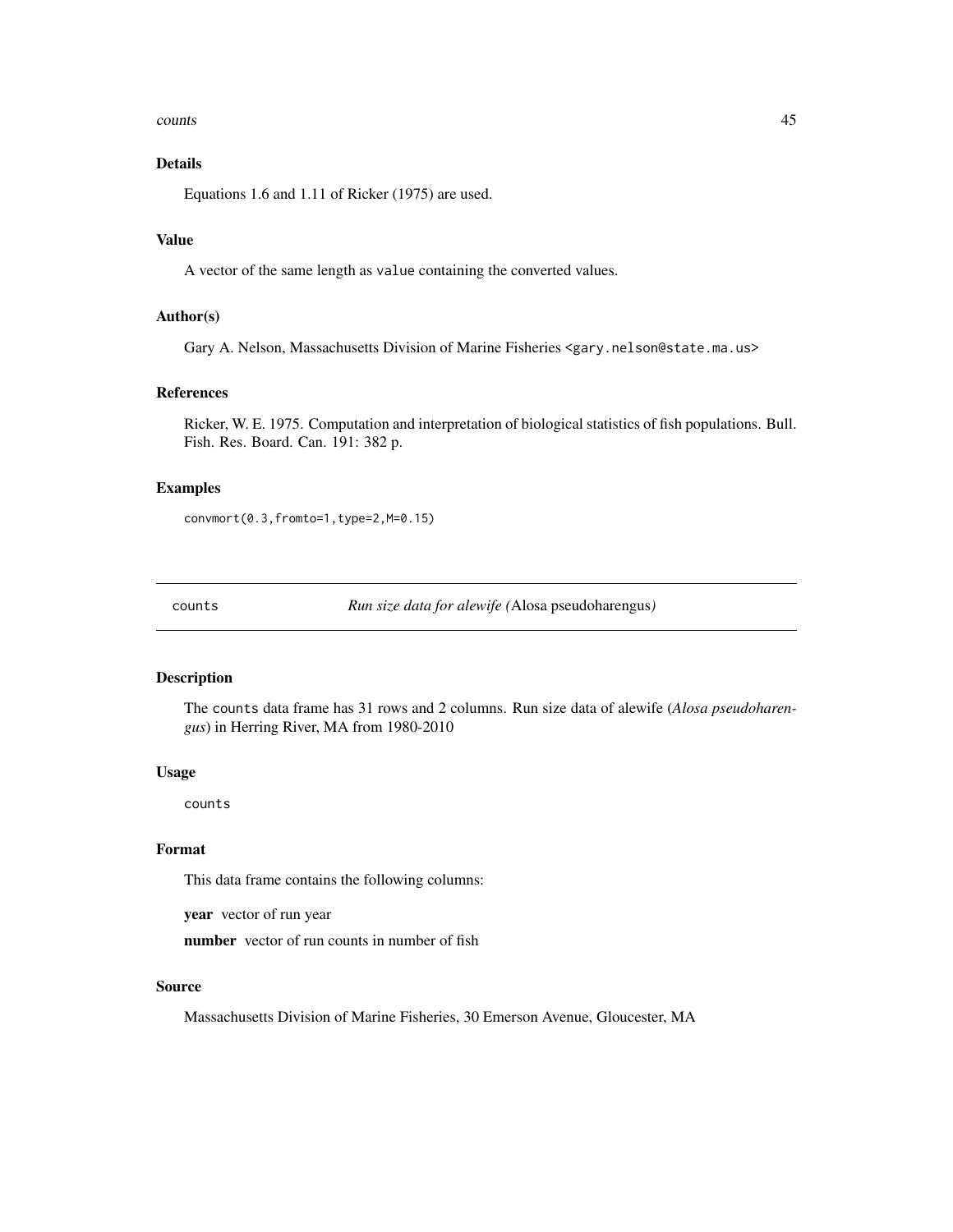## Description

Cowcod catch data from literature sources in Martell and Froese (2012).

# Usage

cowcod

# Format

A data frame with 109 observations on the following 2 variables.

year a numeric vector describing the year of catch

catch a numeric vector describing the annual catch in metric tons

| cpuekapp | Trawl survey based abundance estimation using data sets with unusu- |
|----------|---------------------------------------------------------------------|
|          | ally large catches                                                  |

# Description

Calculates the mean cpue after replacing unusually large catches with expected values using the method of Kappenman (1999)

## Usage

 $c$ puekapp(x = NULL, nlarge = NULL, absdif = 0.001)

# Arguments

| $\mathsf{x}$ | vector of non-zero trawl catch data.             |
|--------------|--------------------------------------------------|
| nlarge       | the number of values considered unusually large. |
| absdif       | convergence tolerance                            |

# Details

Use function gap to choose the number of unusually large values.

## Value

| kappmean     | list element containing new arithmetic mean.                                                 |
|--------------|----------------------------------------------------------------------------------------------|
| expectations | list element containing the original observation(s) and expected order statis-<br>$tic(s)$ . |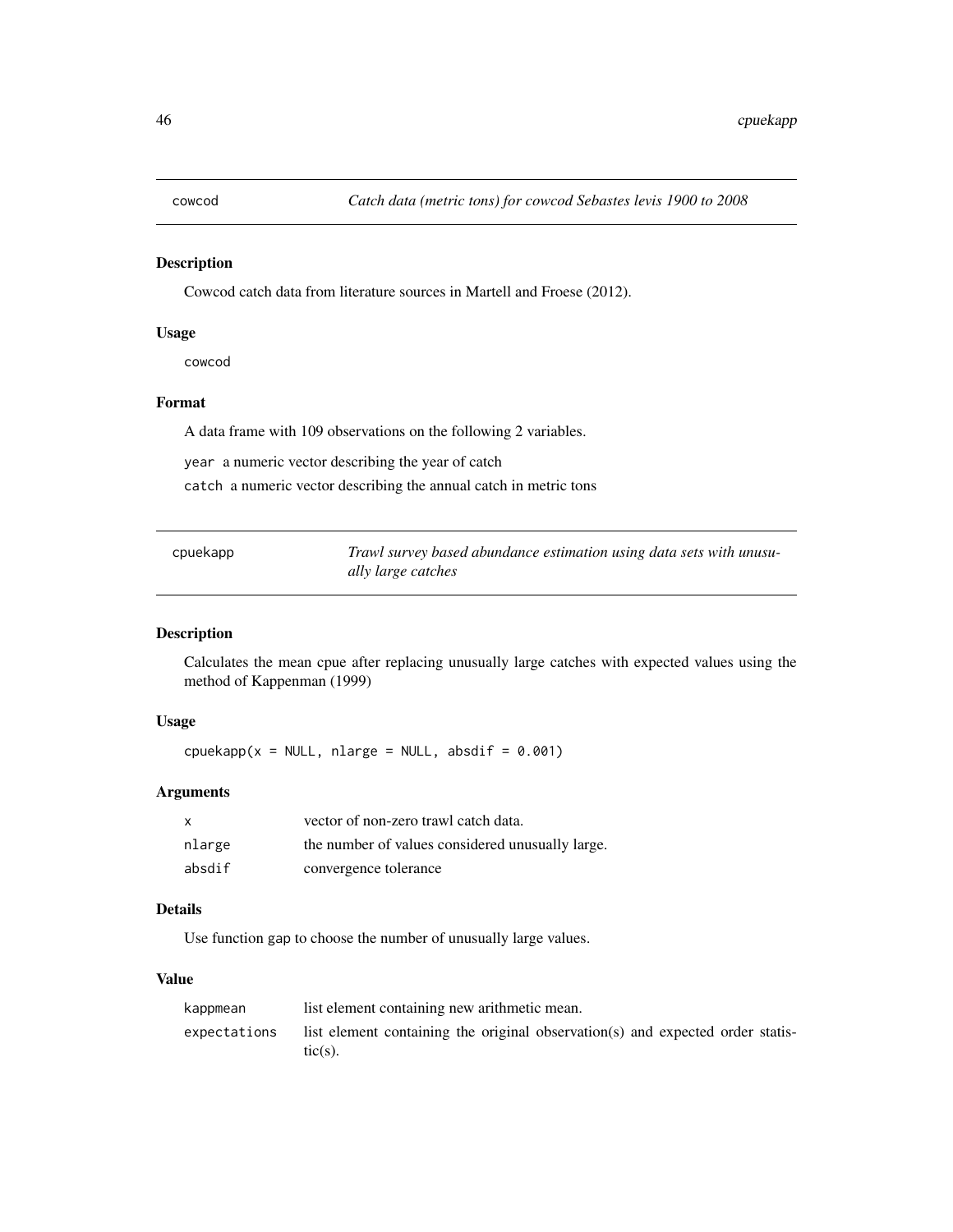darter and the control of the control of the control of the control of the control of the control of the control of the control of the control of the control of the control of the control of the control of the control of t

## Author(s)

Gary A. Nelson, Massachusetts Division of Marine Fisheries <gary.nelson@state.ma.us>

#### References

Kappenman, R. F. 1999. Trawl survey based abundance estimation using data sets with unusually large catches. ICES Journal of Marine Science. 56: 28-35.

# See Also

[gap](#page-64-0)

# Examples

```
## Not run:
 ## Data from Table 1 in Kappenman (1999)
 data(kappenman)
 cpuekapp(kappenman$cpue,1)
```
## End(Not run)

darter *Catch Removal Data For Fantail Darter*

## Description

The darter data frame has 7 rows and 2 columns. Sequence of catch data for the faintail darter from removal experiments by Mahon as reported by White et al.(1982). This dataset is often use to test new depletion estimators because the actual abundance is known (N=1151).

# Usage

darter

# Format

This data frame contains the following columns:

catch catch data

effort constant effort data

# Source

White, G. C., D. R. Anderson, K. P. Burnham, and D. L. Otis. 1982. *Capture-recapture and Removal Methods for Sampling Closed Populations*. Los Alamos National Laboratory LA-8787- NERP. 235 p.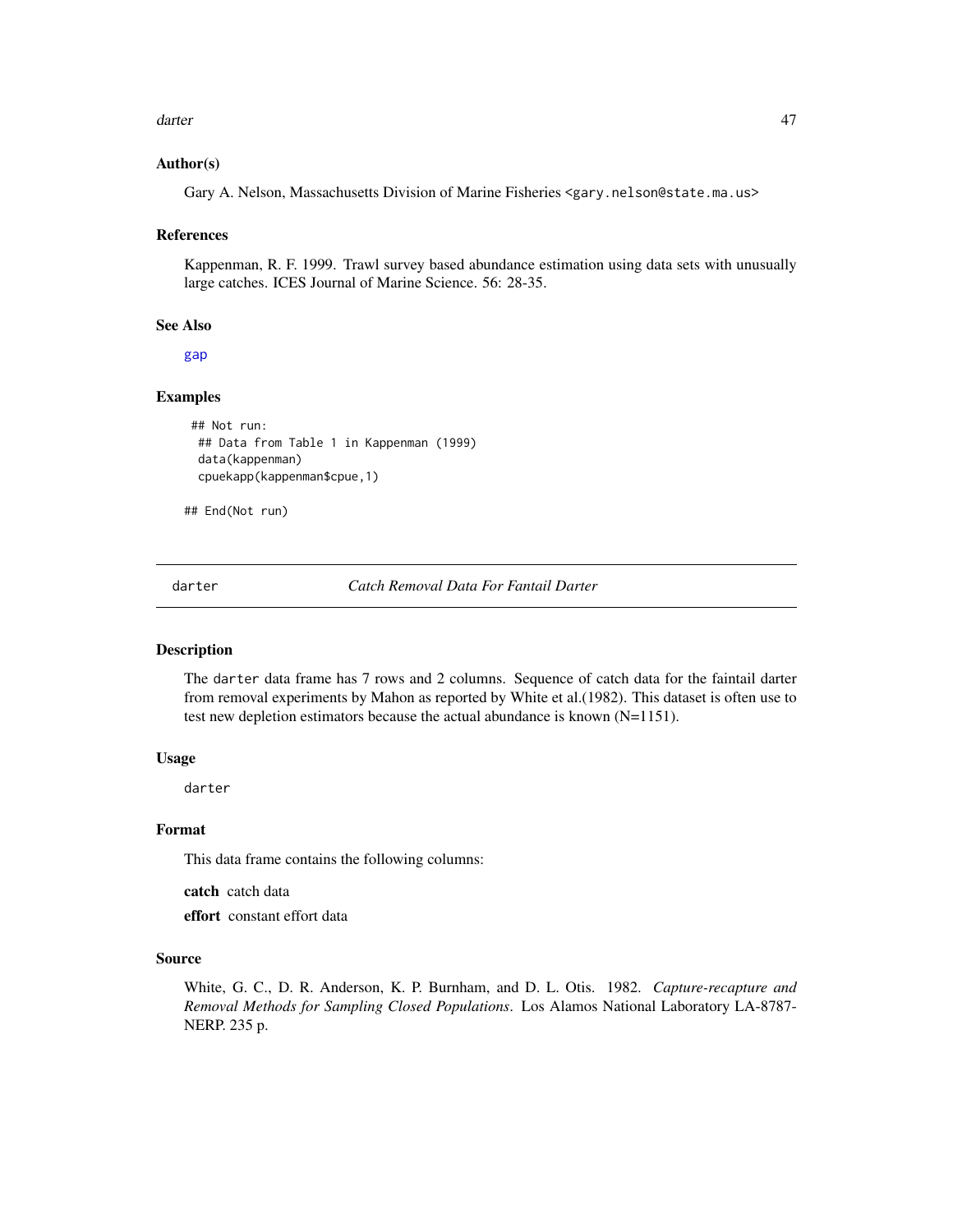#### <span id="page-47-0"></span>Description

This function estimates MSY from catch following Dick and MAcCall (2011).

# Usage

```
dbsra(year = NULL, catch = NULL, catchCV = NULL,catargs = list(dist = "none", low = 0, up = Inf, unit = "MT"),agemat = NULL, k = list(low = 0, up = NULL, tol = 0.01, permax = 1000),
btk = list(dist = "unif", low = 0, up = 1, mean = 0, sd = 0, refyr = NULL),
fmsym = list(dist = "unif", low = 0, up = 1, mean = 0, sd = 0),
bmsyk = list(dist = "unif", low = \theta, up = 1, mean = \theta, sd = \theta),
M = list(dist = "unif", low = 0, up = 1, mean = 0, sd = 0), nsims = 10000,catchout = 0, grout = 1,
graphs = c(1, 2, 3, 4, 5, 6, 7, 8, 9, 10, 11, 12, 13, 14),
grargs = list(lwd = 1, cex = 1, nclasses = 20, mains = " ", cex.main = 1,
cex. axis = 1,cex.lab = 1), pstats = list(ol = 1, mlty = 1, mlwd = 1.5, llty = 3, llwd = 1,
ulty = 3, ulwd = 1),
grti f = list(zoom = 4, width = 11, height = 13, pointsize = 10)
```
## Arguments

| year    | vector containing the time series of numeric year labels.                                                                                                                                                                                                                                                                                                                                                                                                                                                                                                                                                                                                                                                                                                                                                                                                                                |
|---------|------------------------------------------------------------------------------------------------------------------------------------------------------------------------------------------------------------------------------------------------------------------------------------------------------------------------------------------------------------------------------------------------------------------------------------------------------------------------------------------------------------------------------------------------------------------------------------------------------------------------------------------------------------------------------------------------------------------------------------------------------------------------------------------------------------------------------------------------------------------------------------------|
| catch   | vector containing the time series of catch data (in weight). Missing values are<br>not allowed.                                                                                                                                                                                                                                                                                                                                                                                                                                                                                                                                                                                                                                                                                                                                                                                          |
| catchCV | vector containing the time series of coefficients of variation associated with<br>catch if resampling of catch is desired; otherwise, catch $CV = NULL$ .                                                                                                                                                                                                                                                                                                                                                                                                                                                                                                                                                                                                                                                                                                                                |
| catargs | list arguments associated with resampling of catch. dist is the specification<br>of the resampling distribution to use ("none" = no resampling, "unif"=uniform,<br>"norm" = normal, and "lnorm" = log-normal). If "lnorm" is selected, catch is<br>log transformed and standard deviation on the log scale is calculated from the<br>specificed CVs using the relationship sdlog=sqrt( $log(CV^2+1)$ ). low and up are<br>the lower and upper limit of distribution (if truncation is desired). unit is the<br>weight unit of catch (used in graph labels; default="MT"). If "unif", the catch<br>must be incorporated in low and up arguments. For instance, if the lower limit<br>to sample is the value of catch, specify low=catch. If some maximum above<br>catch will be the upper limit, specify $up=50$ *catch. The limits for each year will<br>be applied to catch internally. |
| agemat  | median age at entry to the reproductive biomass.                                                                                                                                                                                                                                                                                                                                                                                                                                                                                                                                                                                                                                                                                                                                                                                                                                         |
| k       | list arguments for estimation of k (carrying capacity). low and up are the lower                                                                                                                                                                                                                                                                                                                                                                                                                                                                                                                                                                                                                                                                                                                                                                                                         |

and upper bounds of the minimization routine and tol is the tolerance level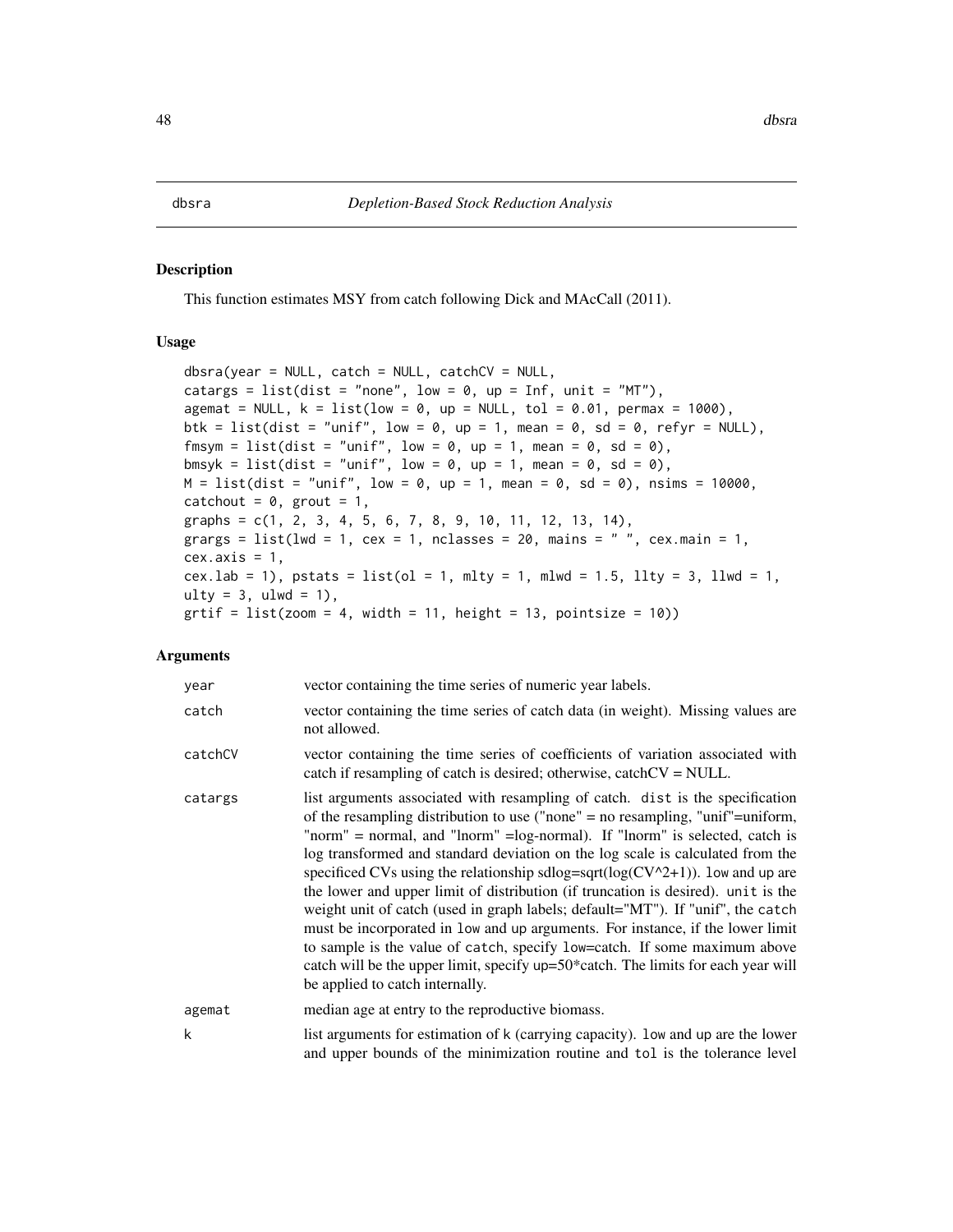for minimization. A simple equation  $((btk)-(b[refyr]/k))^2$  is used as the objective function. R function optimize is used to find k. btk is described below. permax is the absolute percent difference between the maximum biomass estimate and k that should not be exceeded in the rule for accepting a run (see details).

- btk list arguments for Bt/K, the relative depletive level in a specific reference year (refyr). dist is the statistical distribution name from which to sample btk. low and up are the lower and upper bounds of btk in the selected distribution. mean and sd are the mean and standard deviation for selected distributions. The following are valid distributions: "none", "unif" - uniform, "norm" - normal, "lnorm" - log-normal, "gamma" - gamma, and "beta" - beta distributions. "unif" requires non-missing values for low and up. "norm", "lnorm", "gamma" and "beta" require non-missing values for low,up, mean and sd. If "lnorm" is used, mean and sd must be on the natural log scale (keep low and up on the original scale). If dist= "none", the mean is used as a fixed constant. refyr is the selected terminal year and can range from the first year to the year after the last year of catch (t+1).
- fmsym list arguments for Fmsy/M. dist is the statistical distribution name from which to sample Fmsy/M. low and up are the lower and upper bounds of Fmsy/M in the selected distribution. mean and sd are the mean and standard deviation for selected distributions. Valid distributions are the same as in btk. If dist= "none", the mean is used as a fixed constant.
- bmsyk list arguments for Bmsy/k. dist is the statistical distribution name from which to sample Bmsy/k. low and up are the lower and upper bounds of Bmsy/k in the selected distribution. mean and sd are the mean and standard deviation for selected distributions. Valid distributions are the same as in  $btk$ . If  $dist="none"$ , the mean is used as a fixed constant.
- M list arguments for natural mortality. dist is the statistical distribution name from which to sample M. low and up are the lower and upper bounds of M in the selected distribution. mean and sd are the mean and standard deviation for selected distributions. Valid distributions are the same as in btk. If dist= "none", the mean is used as a fixed constant. M is used to determine exploitation rate (Umsy) at MSY.
- nsims number of Monte Carlos samples.
- catchout if catch is resampled, output the time series from every MC sample to a .csv file.  $0 = no$  (default),  $1 = yes$ .
- grout numeric argument specifying whether graphs should be printed to console only (1) or to both the console and TIF graph files (2).Use setwd before running function to direct .tif files to a specific directory. Each name of each file is automatically determined.
- graphs vector specifying which graphs should be produced. 1 = line plot of observed catch versus year,  $2 =$  histogram of plausible (accepted) k values,  $3 =$  histogram of plausible Bmsy values,  $4 =$  histogram of plausible MSY values,  $5 =$  histogram of plausible Fmsy values,  $6 =$  histogram of Umsy values,  $7 =$  histogram of plausible Cmsy,  $8 =$  histogram of Bmsy from plausible M,  $9 =$  histogram of plausible Bt/k values,  $10 =$  histogram of plausible Fmsy/M values,  $11 =$  histogram of plausible Bmsy/k values and  $12$  = histogram of plausible biomasses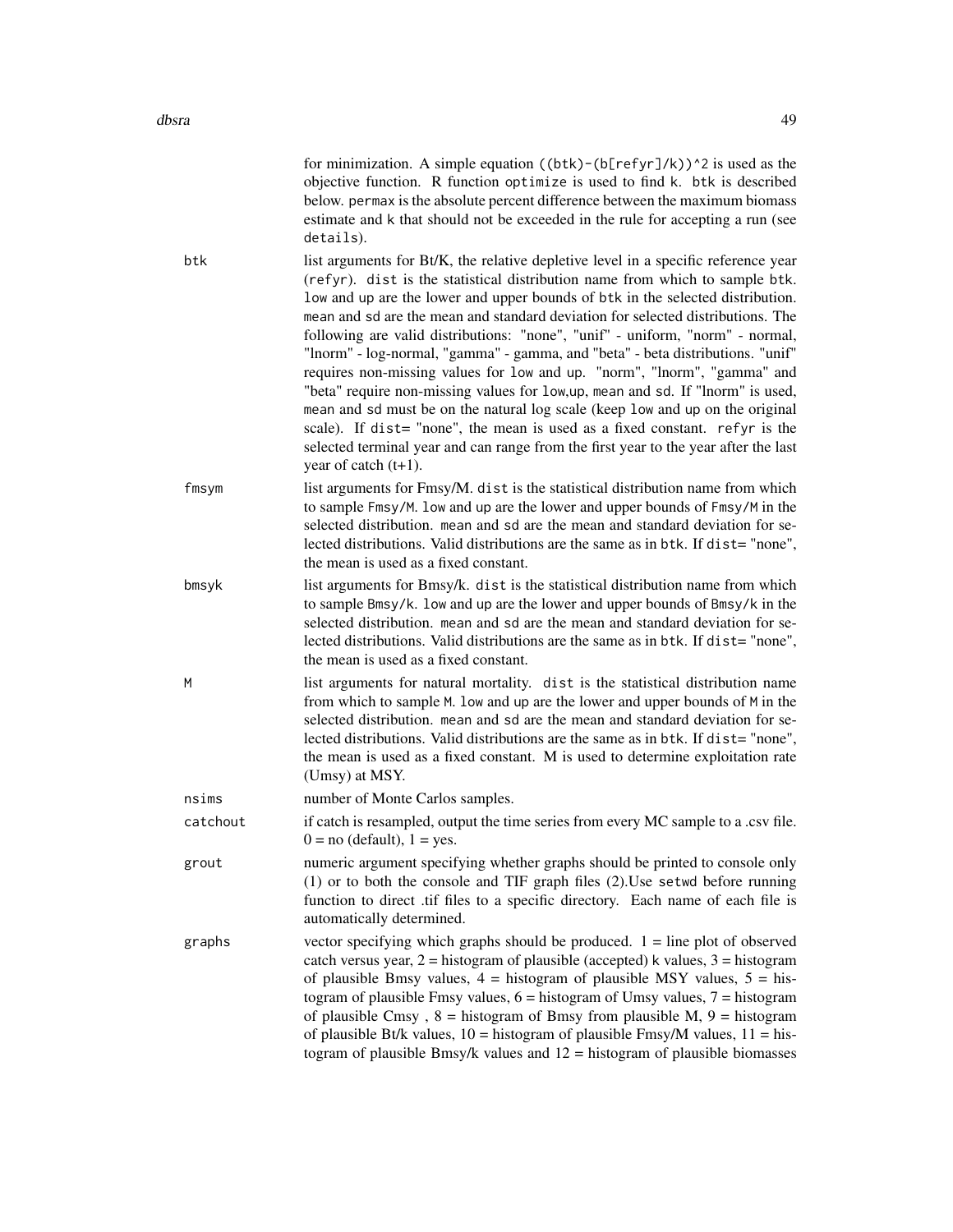|        | in termyr, $13$ = line plots of accepted and rejected biomass trajectores with me-<br>dian and 2.5th and 97.5th percentiles (in red) and $14$ = stacked histograms of<br>accepted and rejected values for each input parameter and resulting estimates<br>and if grout=2, tif files are saved with "AR" suffix. Any combination of graphs<br>can be selected within $c()$ . Default is all.                                                                                                                                                                                                                                                                     |
|--------|-----------------------------------------------------------------------------------------------------------------------------------------------------------------------------------------------------------------------------------------------------------------------------------------------------------------------------------------------------------------------------------------------------------------------------------------------------------------------------------------------------------------------------------------------------------------------------------------------------------------------------------------------------------------|
| grargs | list control arguments for plotting functions. 1wd is the line width for graph $=$<br>1 and 13, nclasses is the nclass argument for the histogram plots (graphs 2-<br>$12,14$ ), mains and cex. main are the titles and character expansion values for<br>the graphs, cex. axis is the character expansion value(s) for the x and y-axis<br>tick labels and cex. Lab is the character expansion value(s) for the x and y-<br>axis labels. Single values of nclasses, mains, cex. main, cex. axis, cex. lab<br>are applied to all graphs. To change arguments for specific graphs, enclose<br>arguments within $c()$ in order of the number specified in graphs. |
| pstats | list control arguments for plotting the median and 2.5 and management quanti-<br>ties on respective graphs. $ol = 0$ , do not overlay values on plots, $l =$ overlay<br>values on plots. mlty and mlwd are the line type and line width of the median<br>value; 11ty and 11wd are the line type and line width of the 2.5 ulwd are the line<br>type and line width of the 97.5                                                                                                                                                                                                                                                                                  |
| grtif  | list arguments for the .TIF graph files. See tiff help file in R.                                                                                                                                                                                                                                                                                                                                                                                                                                                                                                                                                                                               |

#### Details

The method of Dick and MAcCall (2011) is used to produce estimates of MSY where only catch and information on resilience and current relative depletion is known.

The delay-difference model is used to propogate biomass:

B[t+1]<-B[t]+P[Bt-a]-C[t]

where  $B[t]$  is biomass in year t,  $P[Bt-a]$  is latent annual production based on parental biomass agemat years earlier and  $C[t]$  is the catch in year t. Biomass in the first year is assumed equal to k.

If Bmsy/k $>=0.5$ , then P[t] is calculated as

P[t]<-g\*MSY\*(B[t-agemat]/k)-g\*MSY\*(B[t-agemat]/k)^n

where MSY is k\*Bmsy/k\*Umsy, n is solved iteratively using the equation, Bmsy/k=n^(1/(1-n)), and g is  $(n^{(n-1)})/(n-1)$ . Fmsy is calculated as Fmsy=Fmsy/M\*M and Umsy is calculated as  $(Fmsy/(Fmsy+M))*(1-exp(-Fmsy-M)).$ 

If Bsmy/k < 0.5, Bjoin is calculated based on linear rules: If Bmsy/k<0.3, Bjoin=0.5\*Bmsy/k\*k If Bmsy/k>0.3 and Bmsy/k<0.5, Bjoin=(0.75\*Bmsy/k-0.075)\*k

If any B[t-a]<Bjoin, then the Schaefer model is used to calculated P:

P[Bt-agematt<Bjoin]<-B[t-agemat]\*(P(Bjoin)/Bjoin+c(B[t-agemat]-Bjoin))

where  $c = (1-n)*g*MSY*Bjoin^(n-2)*K^(-n)$ 

Biomass at MSY is calculated as: Bmsy=(Bmsy/k)\*k

The overfishing limit (OFL) is Umsy\*B[termyr].

length(year)+1 biomass estimates are made for each run.

The rule for accepting a run is: if(min(B) $>0$  && max(B) $\leq$ =k &&

(objective function minimum <= tol^2) && abs( $((max(B)-k)/k)*(100)$  <= permax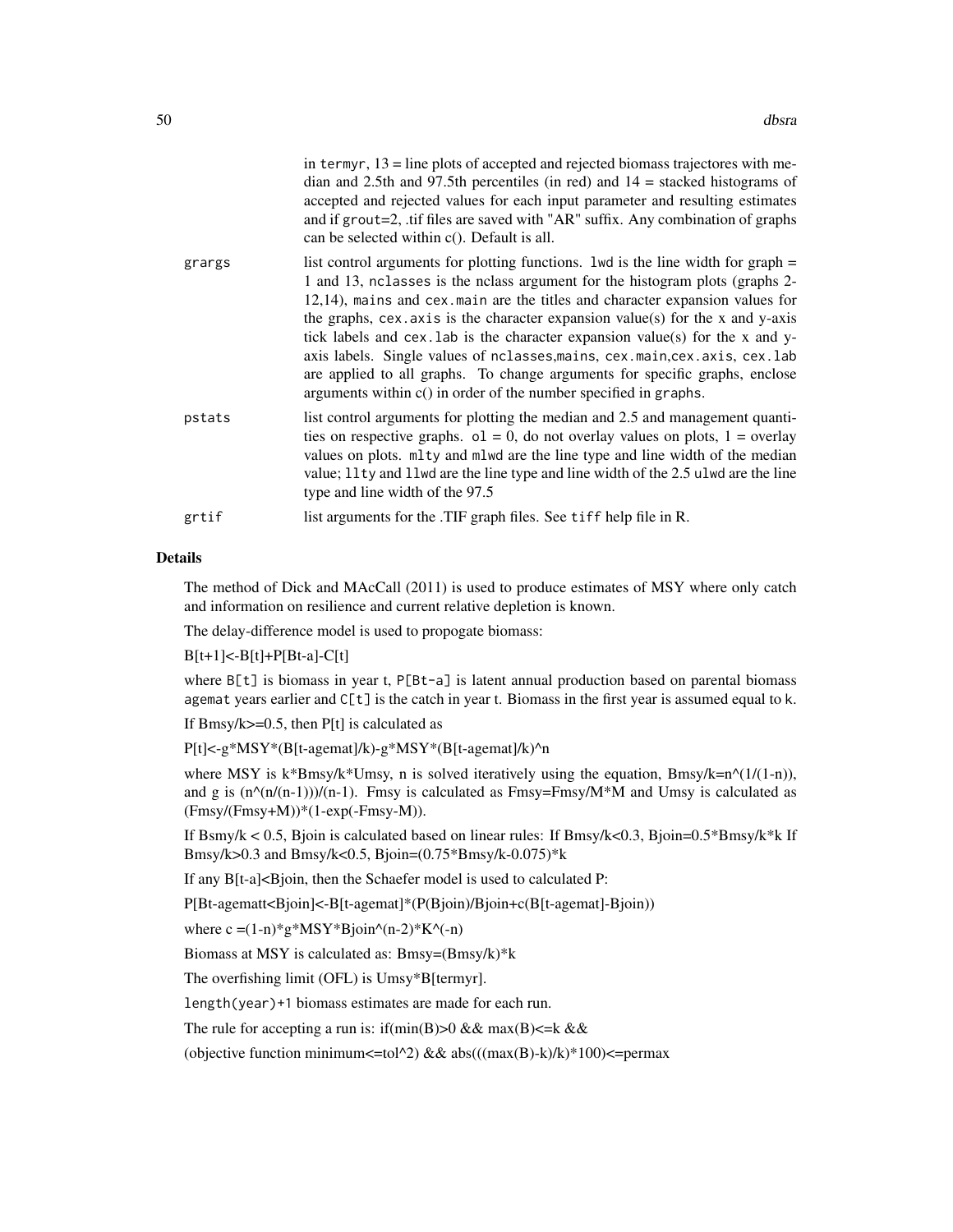#### dbsra 51

If using the R Gui (not Rstudio), run

graphics.off() windows(width=10, height=12,record=TRUE) .SavedPlots <- NULL before running the dbsra function to recall plots.

## Value

| Initial    | dataframe containing the descriptive statistics for each explored parameter.                                                                                     |
|------------|------------------------------------------------------------------------------------------------------------------------------------------------------------------|
| Parameters | data frame containing the mean, median, 2.5th and 97.5 of the plausible (ac-<br>cepted: likelihood $(11)=1$ ) parameters.                                        |
| Estimates  | data frame containing the mean, median, 2.5th and 97.5 of the management<br>quantities (i.e., MSY, Bmsy, etc.) from the plausible parameters (likelihood=1)      |
| Values     | data frame containing the values of likelihood, k, Bt/k, Bmsy/k, M and associated<br>management quantities for all (likelihood=0 and likelihood=1) random draws. |
| agemat     | agemat for use in function dlproj.                                                                                                                               |
| end1vr     | value of the last year of catch data $+1$ for use in function dlproj.                                                                                            |
| type       | designates the output object as a catching object for use in function dlproj.                                                                                    |

The biomass estimates from each simulation are not stored in memory but are automatically saved to a .csv file named "Biotraj-dbsra.csv". Yearly values for each simulation are stored across columns. The first column holds the likelihood values for each simulation  $(1=$  accepted,  $0=$  rejected). The number of rows equals the number of simulations (nsims). This file is loaded to plot graph 13 and it must be present in the default or setwd() directory.

When catchout=1, catch values randomly selected are saved to a .csv file named "Catchtrajdbsra.csv". Yearly values for each simulation are stored across columns. The first column holds the likelihood values (1= accepted,  $0 =$  rejected). The number of rows equals the number of simulations (nsims).

Use setwd() before running the function to change the directory where .csv files are stored.

#### Note

The random distribution function was adapted from Nadarajah, S and S. Kotz. 2006. R programs for computing truncated distributions. Journal of Statistical Software 16, code snippet 2.

#### Author(s)

Gary A. Nelson, Massachusetts Division of Marine Fisheries <gary.nelson@state.ma.us>

#### References

Dick, E. J. and A. D. MacCall. 2011. Depletion-based stock reduction analysis: a catch-based method for determining sustainable yield for data-poor fish stocks. Fisheries Research 110: 331- 341.

# See Also

[catchmsy](#page-21-0) [dlproj](#page-54-0)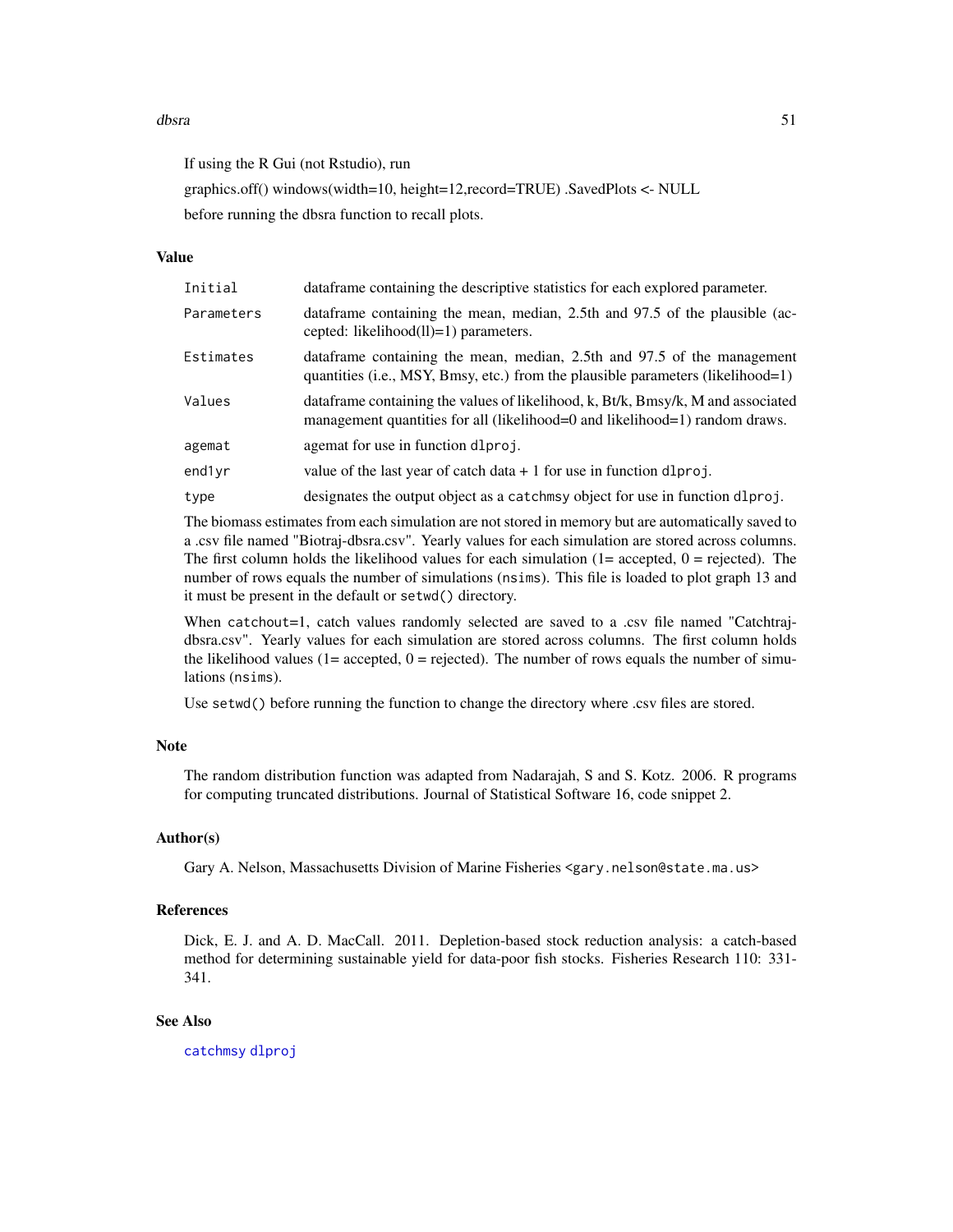# Examples

```
## Not run:
 data(cowcod)
 dbsra(year =cowcod$year, catch = cowcod$catch, catchCV = NULL,
   catargs = list(dist="none",low=0,up=Inf,unit="MT"),
   agemat=11, k = list(low=100,up=15000,tol=0.01,permax=1000),
   btk = list(dist="beta",low=0.01,up=0.99,mean=0.1,sd=0.1,refyr=2009),
   fmsym = list(dist="lnorm",low=0.1,up=2,mean=-0.223,sd=0.2),
   bmsyk = list(dist="beta",low=0.05,up=0.95,mean=0.4,sd=0.05),
   M = list(dist="Inorm", low=0.001, up=1, mean=-2.90, sd=0.4),nsims = 10000)
```
## End(Not run)

deltadist *Delta Distribution Mean and Variance Estimators*

# **Description**

Calculates the mean and variance of a catch series based on the delta distribution described in Pennington (1983).

## Usage

 $deltaist(x = NULL)$ 

#### Arguments

x vector of catch values, one record for each haul. Include zero and nonzero catches. Missing values are deleted prior to estimation.

#### Details

Data from marine resources surveys usually contain a large proportion of hauls with no catches. Use of the delta-distribution can lead to more efficient estimators of the mean and variance because zeros are treated separately. The methods used here to calculate the delta distribution mean and variance are given in Pennington (1983).

# Value

vector containing the delta mean and associated variance.

### Author(s)

Gary A. Nelson, Massachusetts Division of Marine Fisheries <gary.nelson@state.ma.us>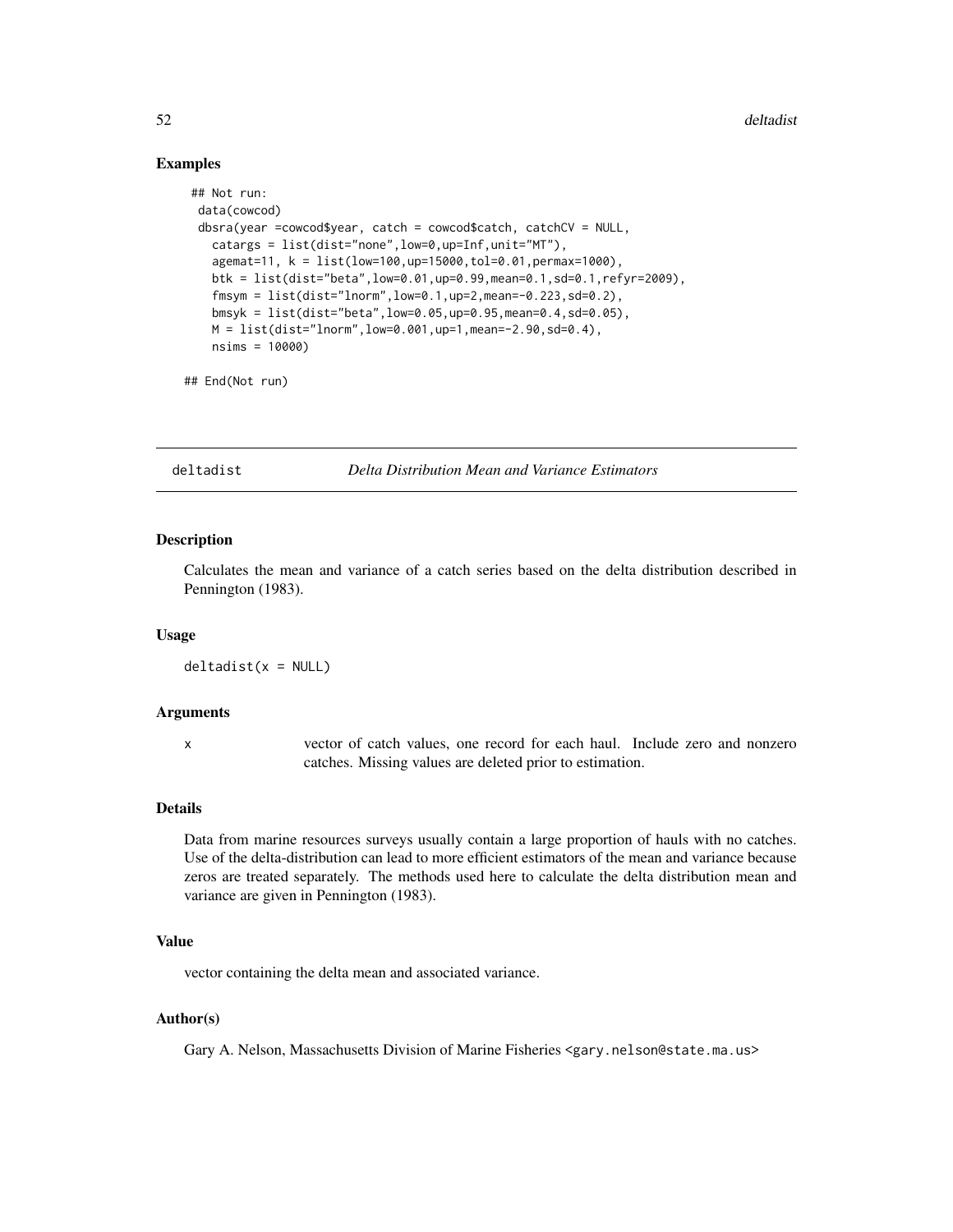#### deplet 53

# References

Pennington, M. 1983. Efficient estimators of abundance for fish and plankton surveys. Biometrics 39: 281-286.

## Examples

```
data(catch)
deltadist(catch$value)
```
deplet *Catch-Effort Depletion Methods For a Closed Population*

# Description

Variable and constant effort models for the estimation of abundance from catch-effort depletion data assuming a closed population.

## Usage

```
deplet(catch = NULL, effort = NULL, method = c("l", "d", "ml","hosc", "hesc", "hemqle", "wh"), kwh=NULL, nboot = 500)
```
#### Arguments

| catch  | the vector containing catches for each removal period (in sequential order).                                                                                                                                                                                                                                                                                                                                                                                                                                                                                              |
|--------|---------------------------------------------------------------------------------------------------------------------------------------------------------------------------------------------------------------------------------------------------------------------------------------------------------------------------------------------------------------------------------------------------------------------------------------------------------------------------------------------------------------------------------------------------------------------------|
| effort | the vector containing effort associated with catch for each removal period. Rows<br>must match those of catch.                                                                                                                                                                                                                                                                                                                                                                                                                                                            |
| method | the depletion method. <i>Variable Effort Models</i> : $l =$ Leslie estimator, $d =$ effort<br>corrected Delury estimator, ml= maximum likelihood estimator of Gould and<br>Pollock (1997), hosc= sampling coverage estimator for homogeneous model of<br>Chao and Chang (1999), hesc= sampling coverage estimator for heterogeneous<br>model of Chao and Chang (1999), and hemqle = maximum quasi likelihood es-<br>timator for heterogeneous model of Chao and Chang (1999). Constant Effort<br><i>Model</i> : wh= the generalized removal method of Otis et al. (1978). |
| kwh    | the number of capture parameters (p) to fit in method wh. NULL for all possible<br>capture parameters.                                                                                                                                                                                                                                                                                                                                                                                                                                                                    |
| nboot  | the number of bootstrap resamples for estimation of standard errors in the ml,<br>hosc, hesc, and hemole methods                                                                                                                                                                                                                                                                                                                                                                                                                                                          |

# Details

The variable effort models include the Leslie-Davis (l) estimator (Leslie and Davis, 1939), the effort-corrected Delury (d) estimator (Delury,1947; Braaten, 1969), the maximum likelihood (ml) method of Gould and Pollock (1997), sample coverage estimator for the homogeneous model (hosc) of Chao and Chang (1999), sample coverage estimator for the heterogeneous model (hesc) of Chao and Chang (1999), and the maximum quasi-likelihood estimator for the heterogeneous model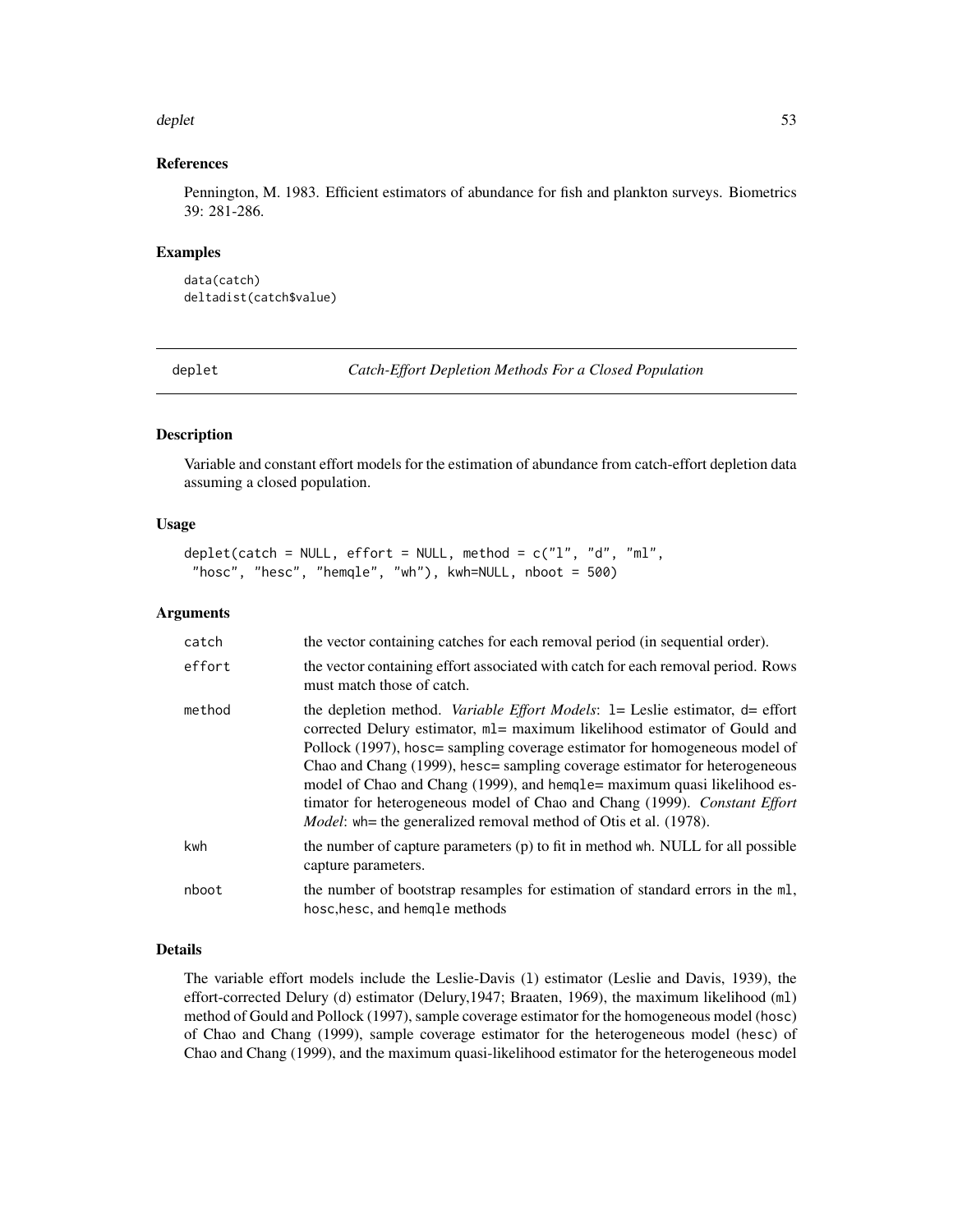(hemqle) of Chao and Chang (1999). The variable effort models can be applied to constant effort data by simply filling the effort vector with 1s. Three removals are required to use the Leslie, Delury, and Gould and Pollock methods.

The constant effort model is the generalized removal method of Otis et al. 1978 reviewed in White et al. (1982: 109-114). If only two removals, the two-pass estimator of N in White et al. (1982:105) and the variance estimator of Otis et al. (1978: 108) are used.

Note: Calculation of the standard error using the ml method may take considerable time.

For the Delury method, zero catch values are not allowed because the log-transform is used.

For the generalized removal models, if standard errors appear as NAs but parameter estimates are provided, the inversion of the Hessian failed. If parameter estimates and standard errors appear as NAs, then model fitting failed.

For the Chao and Chang models, if the last catch value is zero, it is deleted from the data. Zero values between positive values are permitted.

#### Value

Separate output lists with the method name and extension .out are created for each method and contain tables of various statistics associated with the method.

## Author(s)

Gary A. Nelson, Massachusetts Division of Marine Fisheries <gary.nelson@state.ma.us>

#### References

Braaten, D. O. 1969. Robustness of the Delury population estimator. J. Fish. Res. Board Can. 26: 339-355.

Chao, A. and S. Chang. 1999. An estimating function approach to the inference of catch-effort models. Environ. Ecol. Stat. 6: 313-334.

Delury, D. B. 1947. On the estimation of biological populations. Biometrics 3: 145-167.

Gould, W. R. and K. H. Pollock. 1997. Catch-effort maximum likelihood estimation of important population parameters. Can. J. Fish. Aquat. Sci 54: 890-897.

Leslie, P. H. and D. H.S. Davis. 1939. An attempt to determine the absolute number of rats on a given area. J. Anim. Ecol. 9: 94-113.

Otis, D. L., K. P. Burnham, G. C. White, and D. R. Anderson. 1978. Statistical inference from capture data on closed animal populations. Wildl. Monogr. 62: 1-135.

White, G. C., D. R. Anderson, K. P. Burnham, and D. L. Otis. 1982. Capture-recapture and Removal Methods for Sampling Closed Populations. Los Alamos National Laboratory LA-8787-NERP. 235 p.

#### Examples

```
data(darter)
deplet(catch=darter$catch,effort=darter$effort,method="hosc")
hosc.out
```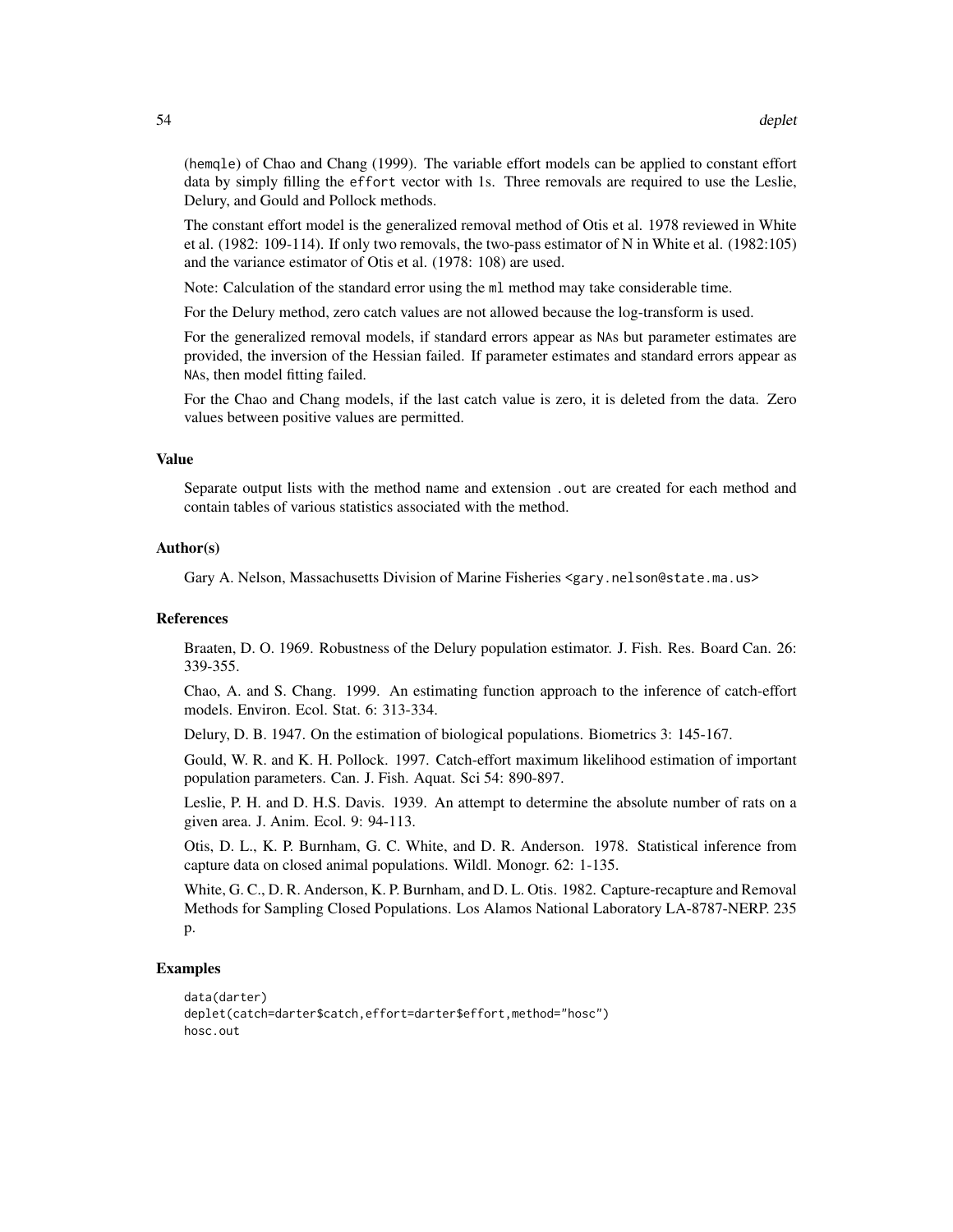<span id="page-54-0"></span>

## Description

Make biomass projections by using inputted catch and results of dbsra or catchmsy functions

# Usage

```
dlproj(dlobj = NULL, projyears = NULL, projtype = 1, projcatch = NULL,grout = 1, grargs = list(lwd = 1, unit = "MT", main = " ", cex.mainloop = 1,cex.axis = 1, cex.lab = 1), grti f = list(zoom = 4, width = 11, height = 13,pointsize = 10))
```
# Arguments

| dlobj     | function dbsra or catchmsy output object                                                                                                                                                                                                                                                                                                                                                                                                                                     |
|-----------|------------------------------------------------------------------------------------------------------------------------------------------------------------------------------------------------------------------------------------------------------------------------------------------------------------------------------------------------------------------------------------------------------------------------------------------------------------------------------|
| projyears | the number of years for projection. The first year will be the last year of catch<br>data plus one in the original dbsra or catchmsy run.                                                                                                                                                                                                                                                                                                                                    |
| projtype  | the type of catch input. $0 =$ use median MSY from dbsra or catchmay object, 1<br>$=$ use mean MSY from dbsra or catchmsy object, $2 =$ user-inputted catch                                                                                                                                                                                                                                                                                                                  |
| projcatch | if projtype $= 2$ , a single catch value used over all projection years or a vector of<br>catch values (length is equal to projyears).                                                                                                                                                                                                                                                                                                                                       |
| grout     | numeric argument specifying whether projection graph should be shown on the<br>console only (grout= $=$ 1) or shown on the console and exported to a TIF graph<br>file (grout==2). No graph (grout== $0$ ). If plotted, the median (solid line), mean<br>(dashed line), and 2.5th and 97.5 percentiles (dotted lines) are displayed. Use<br>setwd before running function to direct .tif file to a specific directory. The name<br>of .tif file is automatically determined. |
| grargs    | list control arguments for plotting functions. 1wd is the line width, unit is the<br>biomass unit for the y-axis label, mains and cex. main are the title and character<br>expansion value for the graph, cex. axis is the character expansion value for the<br>x and y-axis tick labels and cex. Lab is the character expansion value(s) for the<br>x and y-axis labels.                                                                                                    |
| grtif     | list control arguments for the .TIF graph file. See tiff help file in R.                                                                                                                                                                                                                                                                                                                                                                                                     |

#### Details

The biomass estimate of the last year+1 is used as the starting biomass (year 1 in projections) and leading parameters from each plausible (accepted) run are used to project biomass ahead projyears years using either the MSY estimate (median or mean) from all plausible runs or inputted catch values. The biomass estimates are loaded from either the "Biotraj-dbsra.csv" or "Biotroj-cmsy.csv" files that were automatically saved in functions "dbsra" and "catchmsy".

Use setwd() before running the function to change the directory where .csv files are stored.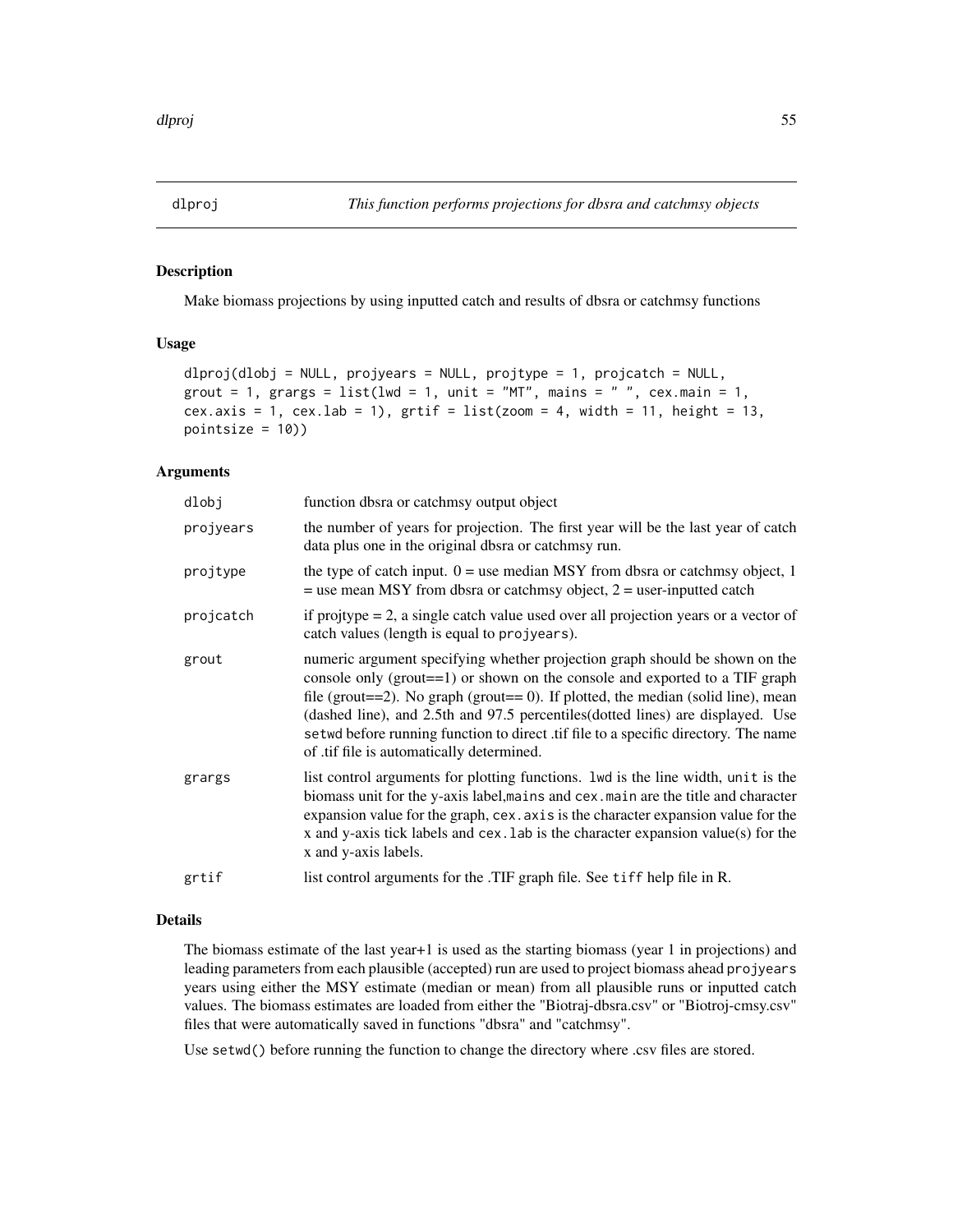# Value

| type    | object projection type                                  |
|---------|---------------------------------------------------------|
| ProjBio | dataframe of biomass projections for each plausible run |

# Author(s)

Gary A. Nelson, Massachusetts Division of Marine Fisheries <gary.nelson@state.ma.us>

## References

Martell, S. and R. Froese. 2012. A simple method for estimating MSY from catch and resilience. Fish and Fisheries 14:504-514.

Dick, E. J. and A. D. MacCall. 2011. Depletion-based stock reduction analysis: a catch-based method for determining sustainable yield for data-poor fish stocks. Fisheries Research 110: 331- 341.

## See Also

[catchmsy](#page-21-0) [dbsra](#page-47-0)

## Examples

```
## Not run:
 data(lingcod)
  outs<-catchmsy(year=lingcod$year,
   catch=lingcod$catch,catchCV=NULL,
   catargs=list(dist="none",low=0,up=Inf,unit="MT"),
   l0=list(low=0.8,up=0.8,step=0),
   lt=list(low=0.01,up=0.25,refyr=2002),sigv=0,
    k=list(dist="unif",low=4333,up=433300,mean=0,sd=0),
    r=list(dist="unif",low=0.015,up=0.5,mean=0,sd=0),
   bk=list(dist="unif",low=0.5,up=0.5,mean=0,sd=0),
   M=list(dist="unif",low=0.24,up=0.24,mean=0.00,sd=0.00),
   nsims=30000)
   outbio \text{-}dlproj(dlobj = outs, projyears = 20, projtype = 0, grout = 1)
```

```
## End(Not run)
```
epr *Eggs-Per-Recruit Analysis*

## **Description**

Eggs-per-recruit(EPR) analysis is conducted following Gabriel et al. (1989) except fecundity-atage is substituted for weight-at-age. Reference points of F and EPR for percentage of maximum spawning potential are calculated.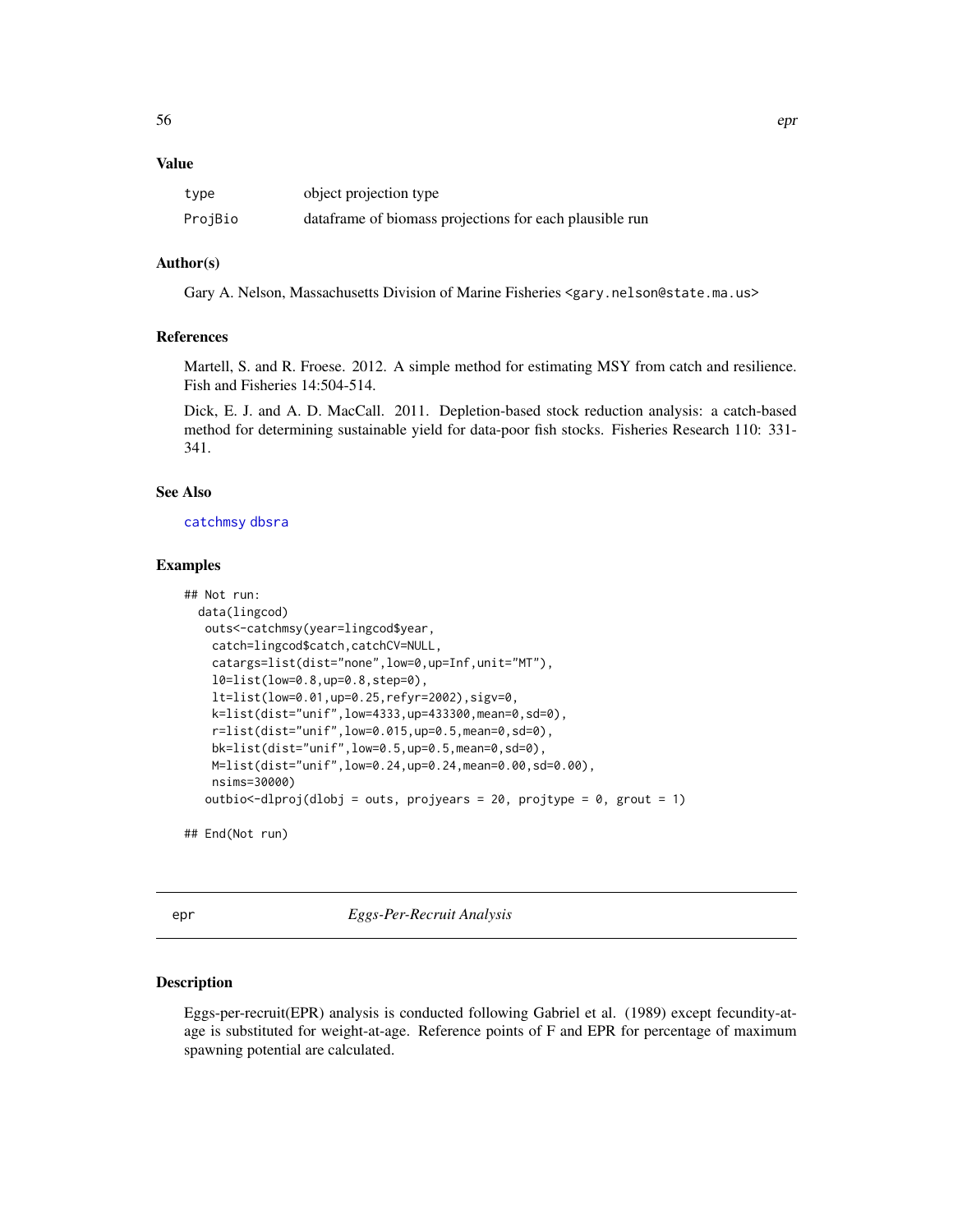# Usage

```
epr(age = NULL, fecund = NULL, partial = NULL, pmat = pmat,
M = NULL, pF = NULL, pM = NULL, MSP = 40, plus = FALSE,
oldest = NULL, maxF = 2, incrF = 1e-04)
```
# Arguments

| age     | vector of cohort ages. If the last age is a plus group, do not add a "+" to the age.                                                                                                                            |
|---------|-----------------------------------------------------------------------------------------------------------------------------------------------------------------------------------------------------------------|
| fecund  | vector of fecundity (number of eggs per individual) for each age. Length of<br>vector must correspond to the length of the age vector.                                                                          |
| partial | partial recruitment vector applied to fishing mortality (F) to obtain partial F-at-<br>age. Length of this vector must match length of the age vector.                                                          |
| pmat    | proportion of mature fish at each age. Length of this vector must match the<br>length of the age vector.                                                                                                        |
| M       | vector containing a single natural mortality $(M)$ rate if M is assumed constant<br>over all ages, or a vector of Ms, one for each age. If the latter, the vector length<br>match the length of the age vector. |
| рF      | the proportion of fishing mortality that occurs before spawning.                                                                                                                                                |
| рM      | the proportion of natural mortality that occurs before spawning.                                                                                                                                                |
| MSP     | the percentage of maximum spawning potential (percent MSP reference point)<br>for which F and SBPR should be calculated.                                                                                        |
| plus    | a logical value indicating whether the last age is a plus-group. Default is FALSE.                                                                                                                              |
| oldest  | if plus=TRUE, a numeric value indicating the oldest age in the plus group.                                                                                                                                      |
| maxF    | the maximum value of F range over which SBPR will be calculated. SBPR is<br>calculated for $F = 0$ to maxF.                                                                                                     |
| incrF   | F increment for SBPR calculation.                                                                                                                                                                               |
|         |                                                                                                                                                                                                                 |

# Details

Eggs-per-recruit analysis is conducted following Gabriel et al. (1989). The F and EPR for the percentage maximum spawning potential reference point are calculated. If the last age is a plusgroup, the cohort is expanded to the oldest age and the fecund, partial, pmat, and M values for the plus age are applied to the expanded cohort ages.

# Value

| Reference Points |                                              |
|------------------|----------------------------------------------|
|                  | F and EPR values for the percentage MSP      |
| EPR vs F         | Eggs-per-recruit values for each F increment |

# Author(s)

Gary A. Nelson, Massachusetts Division of Marine Fisheries <gary.nelson@state.ma.us>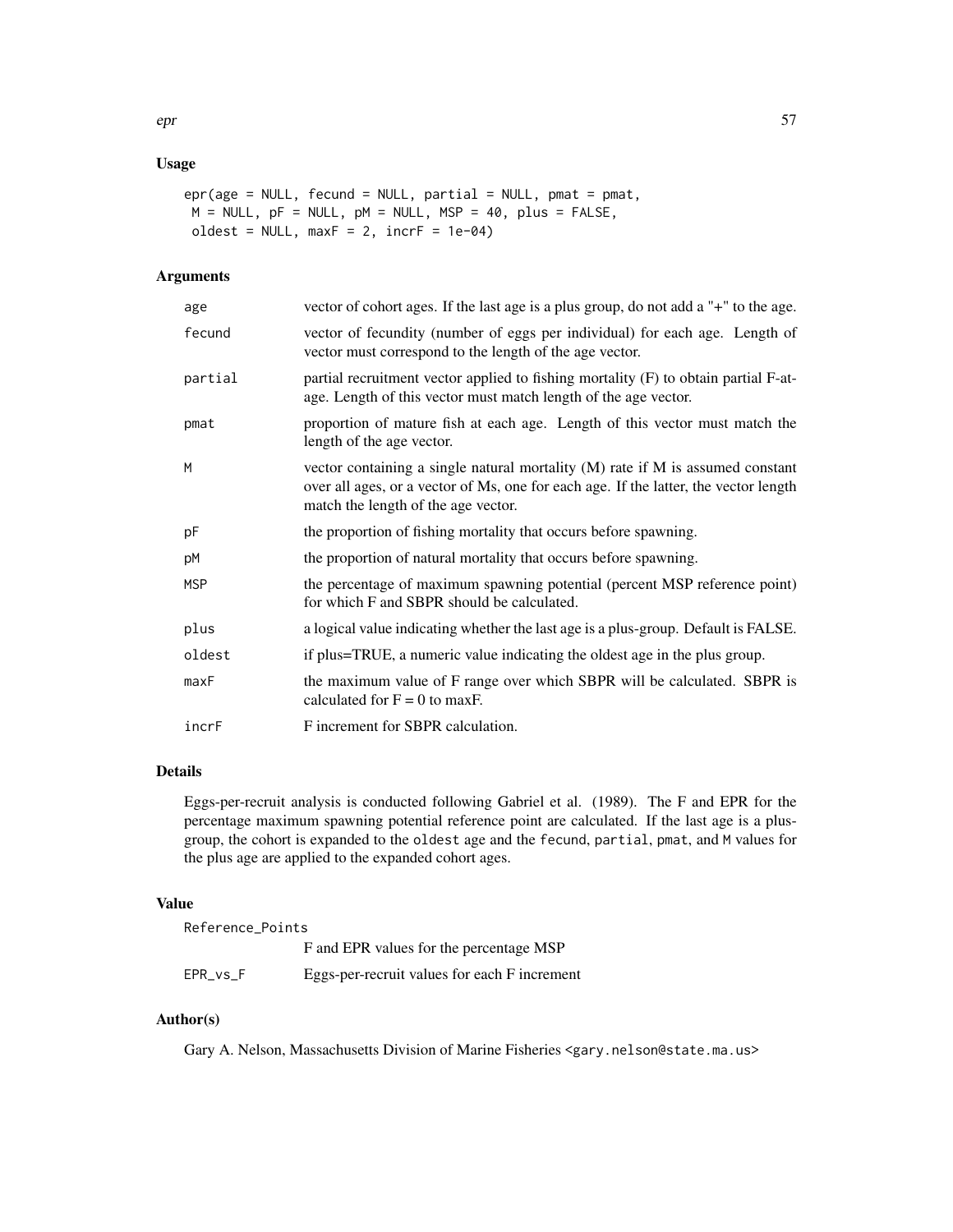## References

Gabriel, W. L., M. P. Sissenwine, and W. J. Overholtz. 1989. Analysis of spawning stock biomass per recruit: an example for Georges Bank haddock. North American Journal of Fisheries Management 9: 383-391.

# See Also

[ypr](#page-119-0) [sbpr](#page-105-0)

# Examples

```
data(menhaden)
epr(age=menhaden$age,fecund=menhaden$fecundity,partial=menhaden$partial,
pmat=menhaden$pmat,M=menhaden$M,pF=0,pM=0,MSP=40,plus=TRUE,maxF=4,incrF=0.01,oldest=10)
```
fm\_checkdesign *Check parameter structure of Hightower et al. (2001) models*

## Description

Check design of parameter structure before use in function fm\_telemetry.

#### Usage

```
fm_checkdesign(occasions = NULL, design = NULL, type = "F" )
```
#### Arguments

| occasions | total number of occasions that will be modeled in data                                                                                                             |
|-----------|--------------------------------------------------------------------------------------------------------------------------------------------------------------------|
| design    | vector of characters specifying the occasion parameter structure (see details).                                                                                    |
| type      | character type of parameter to which design will be applied: $F =$ fishing mortal-<br>ity, $M$ = natural mortality, and P = probability of detection. Default = F. |

# Details

The program allows the configuration of different parameter structure for the estimation of fishing and natural mortalities, and detection probabilities. These structures are specified in design. Consider the following examples:

# *Example 1*

Tags are relocated over seven occasions. One model structure might be constant fishing mortality estimates over occasions 1-3 and 4-6. To specify this model structure: design is  $c("1", "4").$ 

Note: The structures of design must always contain the first occasion for fishing mortality and natural mortality, whereas the structure for the probability of detection must not contain the first occasion.

*Example 2*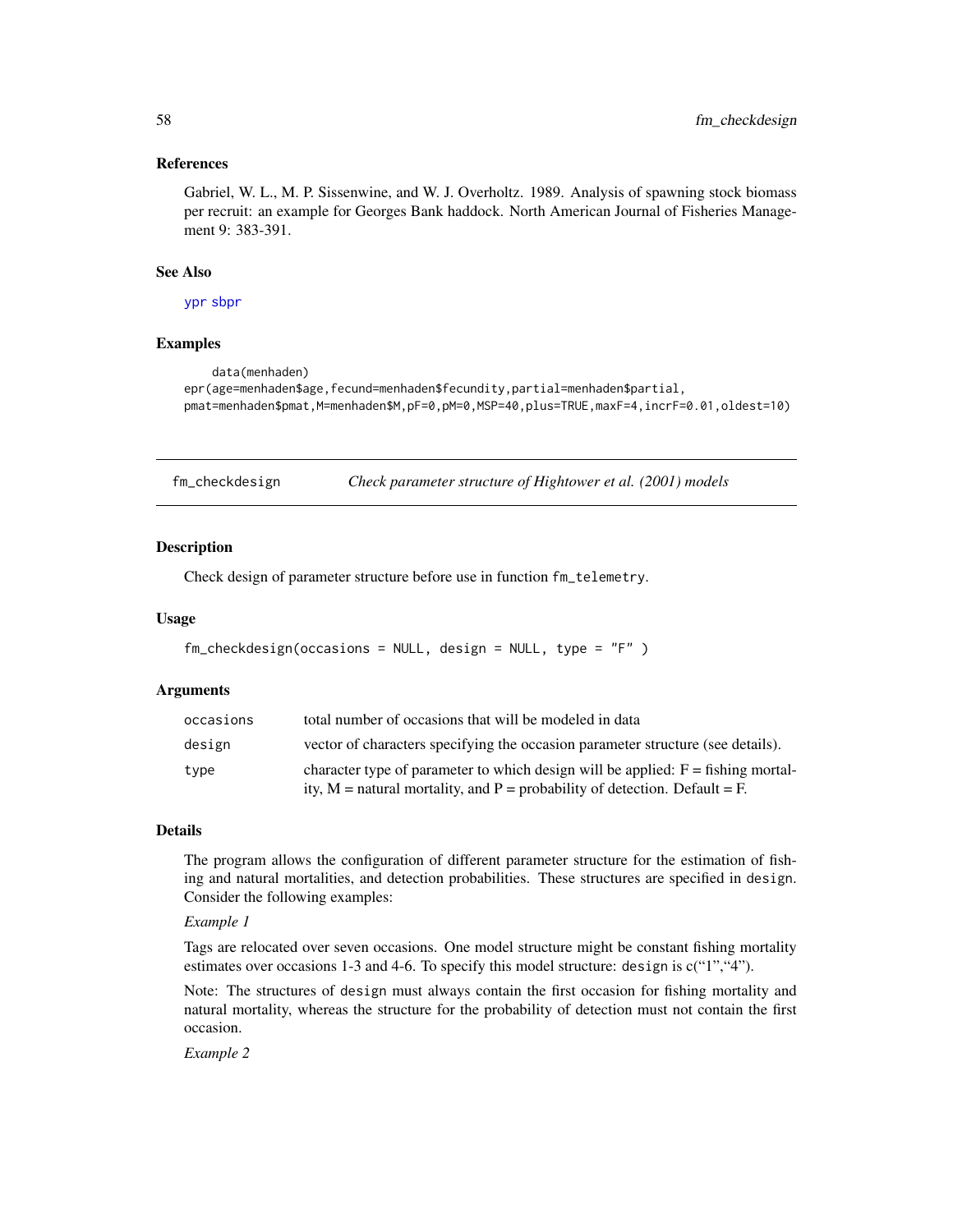# fm\_checkdesign 59

Tags are relocated over six occasions. One model structure might be separate fishing mortality estimates for occasion 1-3 and the same parameter estimates for occasions 4-6. The design is c("1:3\*4:6").

Note: The structures of Fdesign and Mdesign must always start with the first occasion, whereas the structure for Pdesign must always start with the second occasion.

Use the multiplication sign to specify occasions whose estimates of F, M or P will be taken from values of other occasions.

#### *Example 3*

Specification of model 3 listed in Table 1 of Hightower et al. (2001) is shown. Each occasion represented a quarter of the year. The quarter design for F specifies that quarterly estimates are the same in both years. design is c("1\*14", "4\*17", "7\*20", "11\*24").

#### *Example 4*

In Hightower et al. (2001), the quarter and year design specifies that estimates are made for each quarter but are different for each year. design is

 $c("1", "4", "7", "11", "14", "17", "20", "24".$ 

If the number of occasions to be assigned parameters from other occasions are less than the number of original parameters (e.g.,  $c("11:13*24:25")$ , then only the beginning sequence of original parameters equal to the number of occasions are used. For instance, in c("11:13\*24:25"), only parameters 11 and 12 would be assigned to occasions 24 and 25.

If the number of occasions to be assigned parameters from other occasions are greater than the number of original parameters (e.g., c("11:12\*24:26")), then the last original parameter is re-cycled. In the example c("11:12\*24:26"), the parameter for occasion 12 is assigned to occasions 25 *and* 26.

## Value

dataframe containing the parameter order by occasion.

#### Author(s)

Gary A. Nelson, Massachusetts Division of Marine Fisheries <gary.nelson@state.ma.us>

#### See Also

[fm\\_telemetry](#page-60-0)

# Examples

```
fm_checkdesign(occasions=27, design=c("1*14","4*17","7*20","11*24"),type="F")
```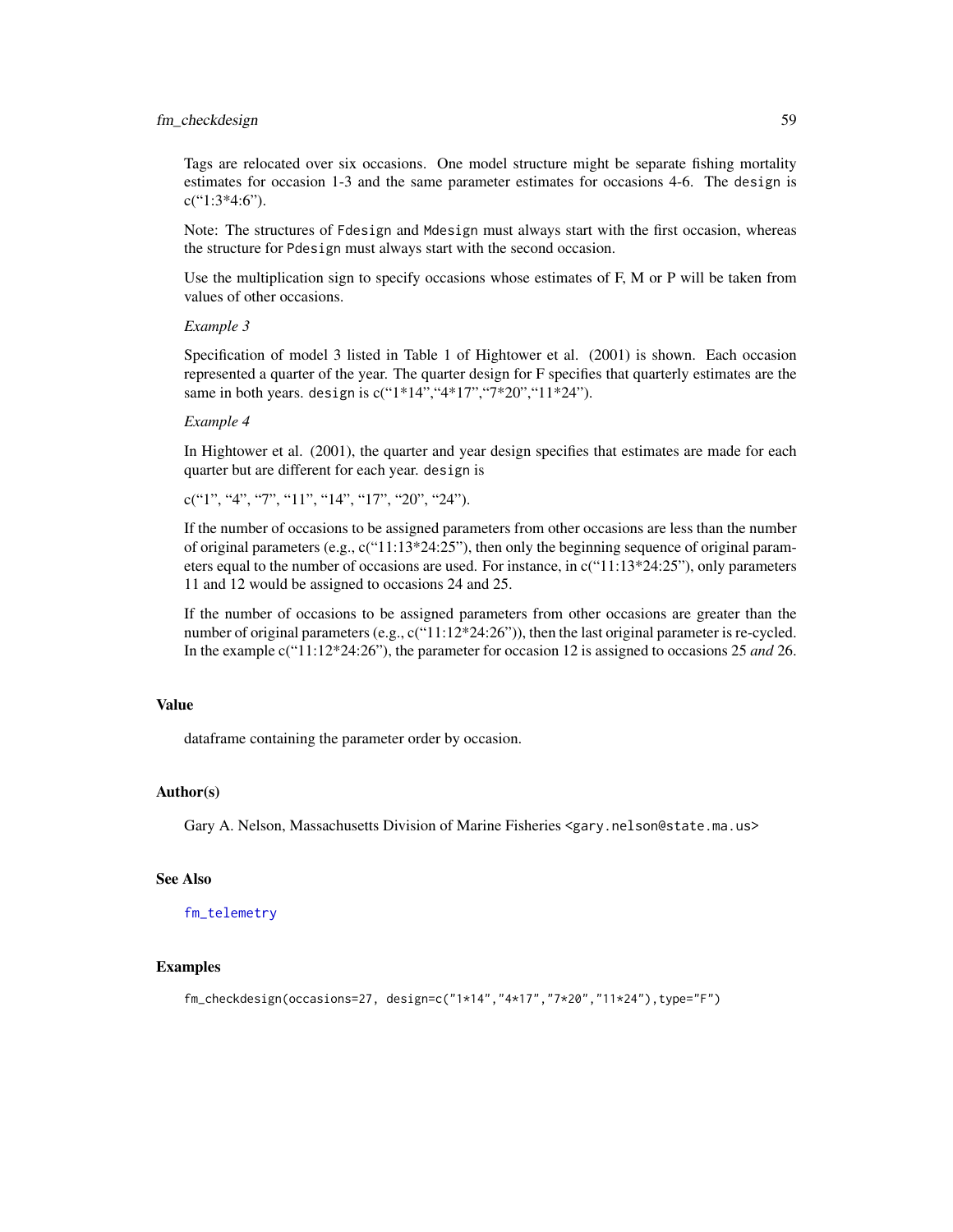#### Description

Calculates model averaged estimates of instantaneous fishing, natural and probability of detection for telemetry models of Hightower et al. (2001).

## Usage

 $fm_{model\_avg(..., global = NULL, chat = 1)$ 

#### Arguments

| $\ddotsc$ | model object names separated by commas                                                                                                                 |
|-----------|--------------------------------------------------------------------------------------------------------------------------------------------------------|
| global    | specify global model name in quotes. If the global model is the first model<br>included in the list of candidate models, this argument can be ignored. |
| chat      | chat for the global model.                                                                                                                             |

#### Details

Model estimates are generated from function fm\_telemetry. Averaging of model estimates follows the procedures in Burnham and Anderson (2002). Variances of parameters are adjusted for overdispersion using the c-hat estimate from the global model : sqrt(var\*c-hat). If c-hat of the global model is <1, then c-hat is set to 1. The c-hat is used to calculate the quasi-likelihood AIC and AICc metrics for each model (see page 69 in Burnham and Anderson(2002)). QAICc differences among models are calculated by subtracting the QAICc of each model from the model with the smallest QAICc value. These differences are used to calculate the Akaike weights for each model following the formula on page 75 of Burnham and Anderson (2002). The Akaike weights are used to calculate the weighted average and standard error of parameter estimates by summing the product of the model-specific Akaike weight and parameter estimate across all models. An unconditional standard error is also calculated by sqrt(sum(QAICc wgt of model i \* (var of est of model i + (est of model  $i$  - avg of all est)^2))).

#### Value

List containing model summary statistics, model-averaged estimates of fishing, natural and probability of detections and their weighted and uncondtional standard errors .

## Author(s)

Gary A. Nelson, Massachusetts Division of Marine Fisheries <gary.nelson@state.ma.us>

## References

Burnham, K. P. and D. R. Anderson. 2002. Model selection and multimodel inference : A Practical Information-Theorectic Approach, 2nd edition. Spriner-Verlag, New York, NY. 488 p.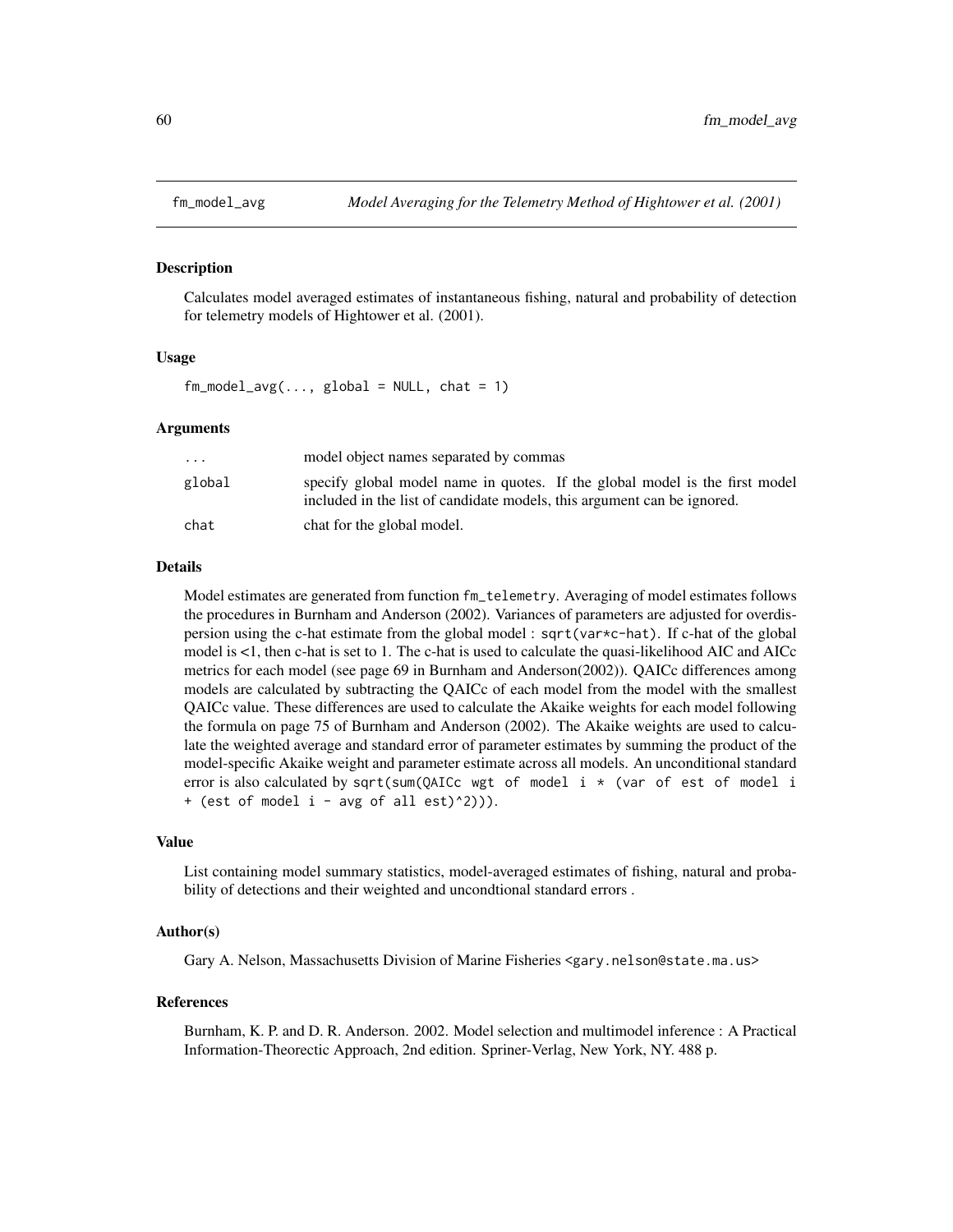# fm\_telemetry 61

# See Also

[fm\\_telemetry](#page-60-0)

## Examples

```
## This is a typical specification, not a working example
## Not run:
fm_model_avg(model1,model2,model3,model4,model5,model6,model7,global="model7")
## End(Not run)
```
<span id="page-60-0"></span>fm\_telemetry *Estimation of Fishing and Natural Mortality from Telemetry Data*

# Description

The method of Hightower et al. (2001) is implemented to estimate fishing mortality, natural mortality and probability of detection from telemetry data.

# Usage

```
fm_telemetry(filetype = c(1), caphistory = NULL, Fdesign = NULL, Mdesign = NULL,
Pdesign = NULL, whichlivecells = NULL,
whichdeadcells = NULL, constant = 1e-14, initial = NULL,
invtol = 1e-44, control = list(reltol=1e-8,maxit=1000000))
```
# Arguments

| filetype   | type of file to read. $1 = R$ character vector with individual capture histories (1)<br>history per row), or $2 =$ an external text file with individual capture histories.<br>If filetype=2, then the capture histories in the file should not be enclosed in<br>quotes and there should not be a column name.                                                                                                                                                                                                                                                                                                                                           |
|------------|-----------------------------------------------------------------------------------------------------------------------------------------------------------------------------------------------------------------------------------------------------------------------------------------------------------------------------------------------------------------------------------------------------------------------------------------------------------------------------------------------------------------------------------------------------------------------------------------------------------------------------------------------------------|
| caphistory | File or R object with capture histories. If filetype=2, location and filename of<br>text file enclosed in quotes (e.g., "C:/temp/data.txt").                                                                                                                                                                                                                                                                                                                                                                                                                                                                                                              |
| Fdesign    | vector of characters specifying the occasion parameter structure for fishing mor-<br>tality (F). See details.                                                                                                                                                                                                                                                                                                                                                                                                                                                                                                                                             |
| Mdesign    | vector of characters specifying the occasion parameter structure for natural mor-<br>tality $(M)$ . See details.                                                                                                                                                                                                                                                                                                                                                                                                                                                                                                                                          |
| Pdesign    | vector of characters specifying the occasion parameter structure for the proba-<br>bility of detection (P). See details.                                                                                                                                                                                                                                                                                                                                                                                                                                                                                                                                  |
|            | which live cells list containing the structure of occasion live cells to use in each release dur-<br>ing the estimation process. Multiple ranges may be specified. For each range,<br>specify the first release, last release, and number of observed occasions (cells)<br>enclosed within c(). For example, to use the first 4 cells of releases 1-5, specify<br>$c(1, 5, 4)$ . which live cells is a list object of all ranges (e.g., which live cells<br>$=$ list(c(1,5,4),c(6,26,6))). Specify whichlivecells=NULL to use all cells. The<br>Hightower et al. $(2001)$ specification is whichlivecells= $list(c(1,5,4), c(6,6,5))$ ,<br>$c(7,26,4)$ ). |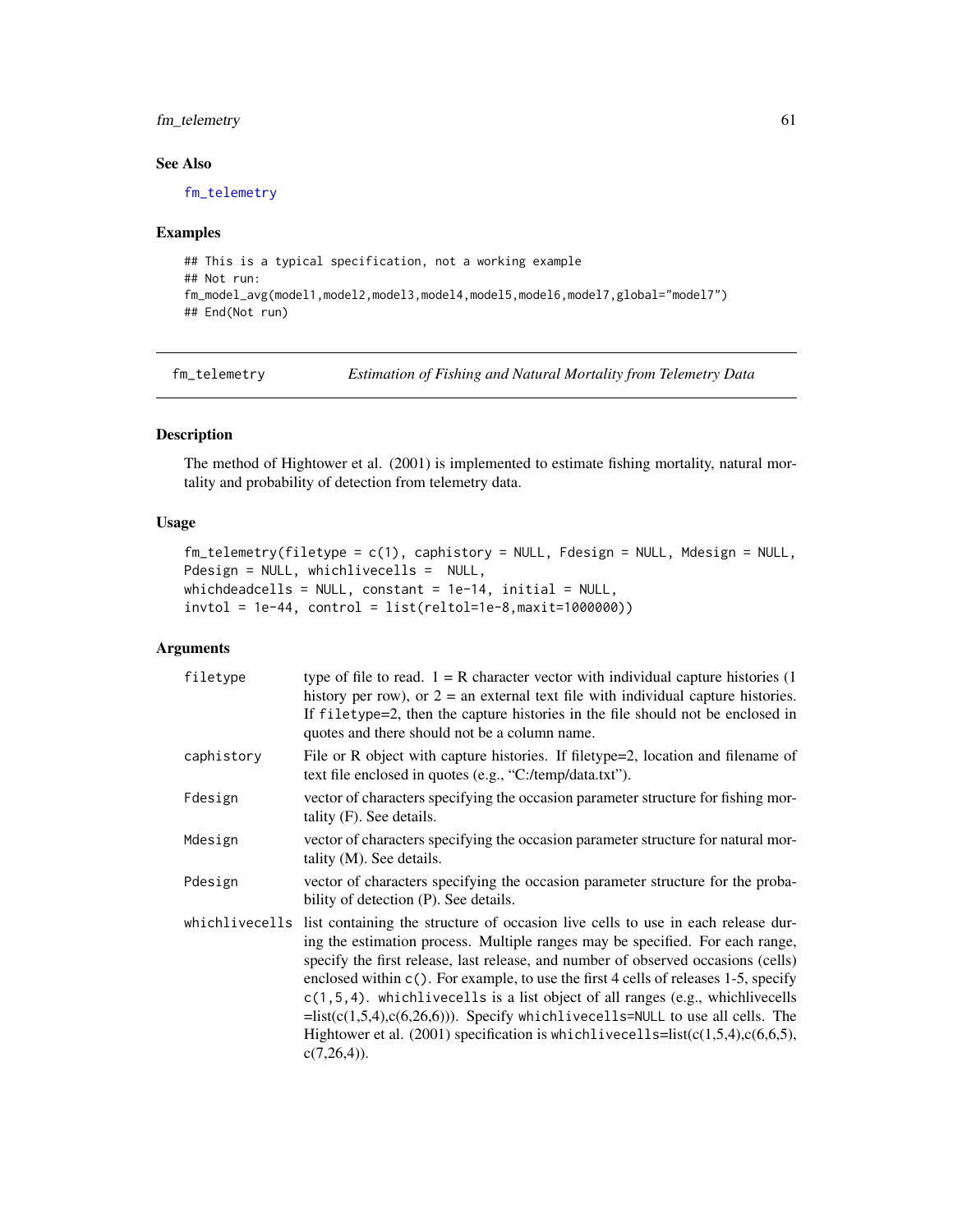|          | whichdead cells list containing the structure of occasion dead cells to used in each release during<br>the estimation process. Same as whichlivecells. The Hightower et al. (2001)<br>specification is whichdeadcells= $list(c(1,5,4), c(6,6,6), c(7,26,4))$                                     |
|----------|--------------------------------------------------------------------------------------------------------------------------------------------------------------------------------------------------------------------------------------------------------------------------------------------------|
| constant | A small number to use in the multinomial log-likelihood (Obs $*$ log(max(constant,<br>Expected Prob $($ ) $)$ to avoid errors if any probability is 0. If the number is too<br>large, it may affect the minimization of the likelihood. Default is 1e-14.                                        |
| initial  | vector of starting values for fishing and natural mortality, and the probability of<br>detection. First position is the starting value for all Fs, the second position is<br>the starting value for all Ms, and the third position is the starting value for all Ps<br>(e.g., c(0.1, 0.2, 0.8)). |
| invtol   | the tolerance for detecting linear dependencies in the columns of a in solve (the<br>function used to invert the hessian matrix). Adjust this value if errors about<br>tolerance limits arise.                                                                                                   |
| control  | A list of control parameters for optim. See function optim for details.                                                                                                                                                                                                                          |

# Details

The telemetry method of Hightower et al. (2001) is implemented. Individual capture histories are used in the function. The function uses complete capture histories (Burnham et al., 1987) and it is the presence of specific codes in the individual capture histories that split the capture histories into live and dead arrays. F and M estimates are needed for occasions 1 to the total number of occasions minus 1 and P estimates are needed for occasions 2 to the total number of occasions.

Capture histories are coded following Burnham et al.  $(1987)(i.e., 0 = not$  relocated, and  $1 =$  relocated) with the following exceptions:

All live relocations are coded with 1. If a fish is relocated and is dead, then D is used. For example,

101011 - fish released on occasion 1 is relocated alive on occasions 3,5 and 6

10111D - fish released on occasion 1 is relocated alive on occasions 3,4,and 5 but is relocated dead on occasion 6.

New releases are allowed to occur on multiple occasions. The capture history of newly-released individuals should be coded with a zero (0) for the occasions before their release.

100110 - fish released on occasion 1 is relocated live on occasion 4 and 5

101000 - fish released on occasion 1 is relocated live on occasion 3

010111 - fish released on occasion 2 is relocated live on occasion 4, 5 and 6

011000 - fish released on occasion 2 is relocated live on occasion 3

001101 - fish released on occasion 3 is relocated live on occasion 4 and 6

00100D - fish released on occasion 3 is relocated dead on occasion 6.

To censor fish from the analyses, specify E after the last live encounter. For example,

10111E000 - fish released on occasion 1 is relocated alive on occasions 3,4,and 5 but is believed to have emigrated from the area by occasion 6. The capture history before the E will be used, but the fish is not included in the virtual release in occasion 6.

All life histories are summarized to reduced m-arrays (Burnham et al. (1987: page 47, Table 1.15).

The function optim is used to find F, M and P parameters that minimize the negative log-likelihood. Only cells specified in whichlivecells and whichdeadcells are used in parameter estimation.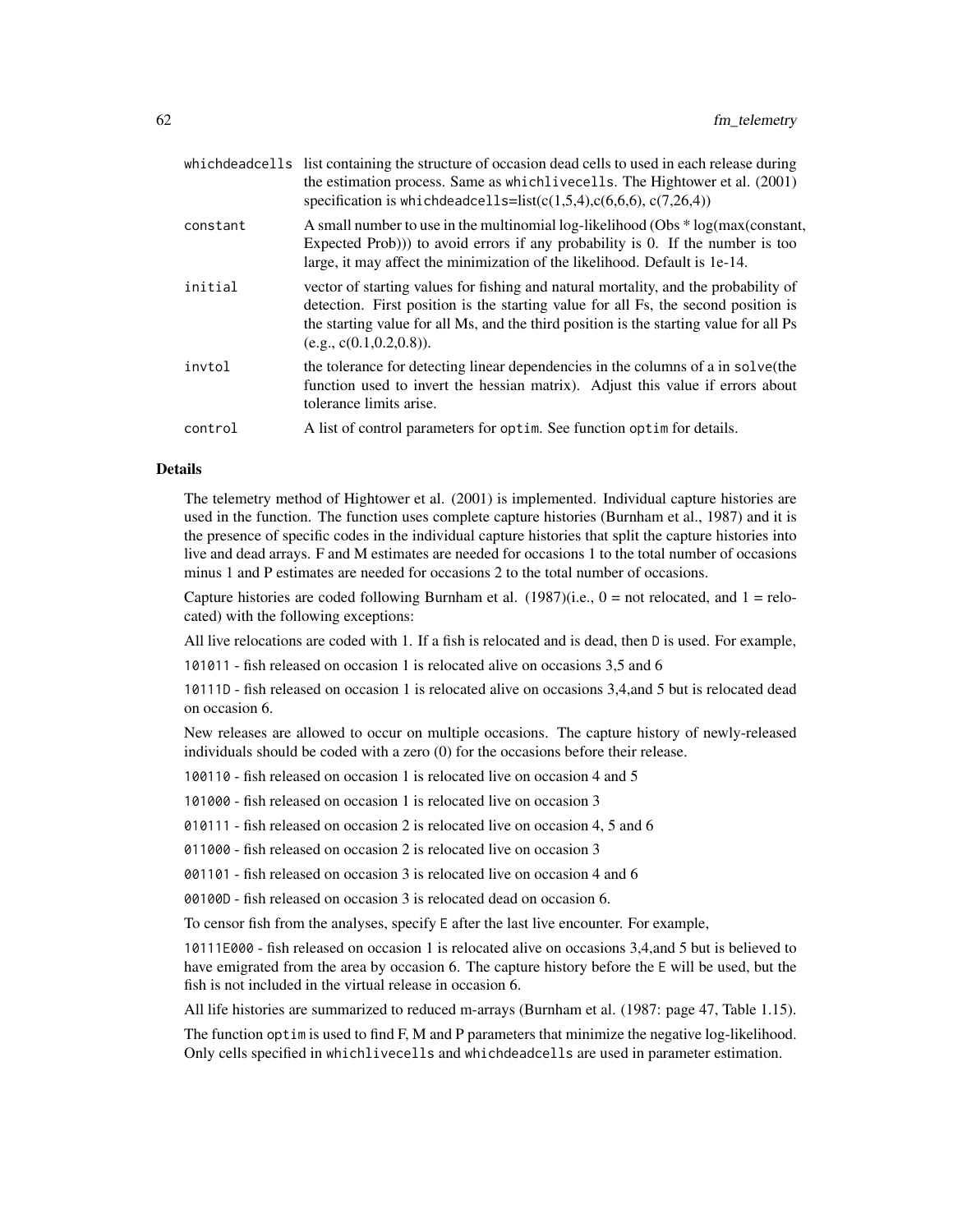The logit transformation is used in the estimation process to constrain values between 0 and 1. Logit-scale estimated parameters are used to calculate  $Sf=1/(1+exp(-B))$ ,  $Sm=1/(1+exp(-C))$  and  $P=1/(1+exp-(D))$ . F and M are obtained by  $-log(Sf)$  and  $-log(Sm)$ .

The standard error of Sfs, Sm, P, F and M are obtained by the delta method:

 $SE(Sf)=sqrt((var(B)*exp(2*B))/(1+exp(B))^24),$ 

 $SE(Sm) = sqrt((var(C)*exp(2*C))/(1+exp(C))^24),$ 

 $SE(P)=sqrt((var(D)*exp(2*D))/(1+exp(D))^24),$ 

SE(F)=sqrt(SE(Sf)^2/Sf^2),

 $SE(M)=sqrt(SE(Sm)^2/Sm^2).$ 

All summary statistics follow Burnham and Anderson (2002). Model degrees of freedom are calculated as nlive+ndead+nnever-nreleases-1-npar where nlive is the number of whichlivecells cells, ndead is the number of whichdeadcells cells, nnever is the number of never-seen cells, nreleases is the number of releases and npar is the number of estimated parameters. Total chi-square is calculated by summing the cell chi-square values.

The program allows the configuration of different model structures (biological realistic models) for the estimation of fishing and natural mortalities, and detection probabilities. These structures are specified in Fdesign, Mdesign and Pdesign. Consider the following examples:

#### *Example 1*

Tags are relocated over seven occasions. One model structure might be constant fishing mortality estimates over occasions 1-3 and 4-6, one constant estimate of natural mortality for the entire sampling period, and one estimate of probability of detection for each occasion. To specify this model structure: Fdesign is  $c("1", "4")$ , Mdesign is  $c("1")$  and the Pdesign is  $c("2:2")$ .

Note: The structures of Fdesign and Mdesign must always start with the first occasion, whereas the structure for Pdesign must always start with the second occasion.

Use the multiplication sign to specify occasions whose estimates of F, M or P will be taken from values of other occasions.

# *Example 2*

Tags are relocated over six occasions. One model structure might be separate fishing mortality estimates for occasions 1-3 but assign the same parameter estimates to occasions 4-6, one constant estimate of natural mortality for occasions 1-5 and 6, and one constant probability of detection over all occasions. The Fdesign is  $c("1:3*4:6")$ , the Mdesign is  $c("1", 6")$  and the Pdesign is  $c("2")$ .

## *Example 3*

Specification of model 18 listed in Table 1 of Hightower et al. (2001) is shown. Each occasion represented a quarter of the year. The quarter-year design for F, M and P specifies that quarterly estimates are made in each year. Fdesign is c("1","4","7","11","14","17", "20","24"). Mdesign is  $c("1", "4", "7", "11", "14", "17", "20", "24")$  and the Pdesign is  $c("2", "4", "7", "11", "14", "17", "20", "24").$ 

If the number of occasions to be assigned parameters from other occasions are less than the number of original parameters (e.g., c("11:13\*24:25"), then only the beginning sequence of original parameters equal to the number of occasions are used. For instance, in  $c("11:13*24:25")$ , only parameters 11 and 12 would be assigned to occasions 24 and 25.

If the number of occasions to be assigned parameters from other occasions are greater than the number of original parameters (e.g., c("11:12\*24:26")), then the last original parameter is re-cycled. In the example c("11:12\*24:26"), the parameter for occasion 12 is assigned to occasions 25 *and* 26.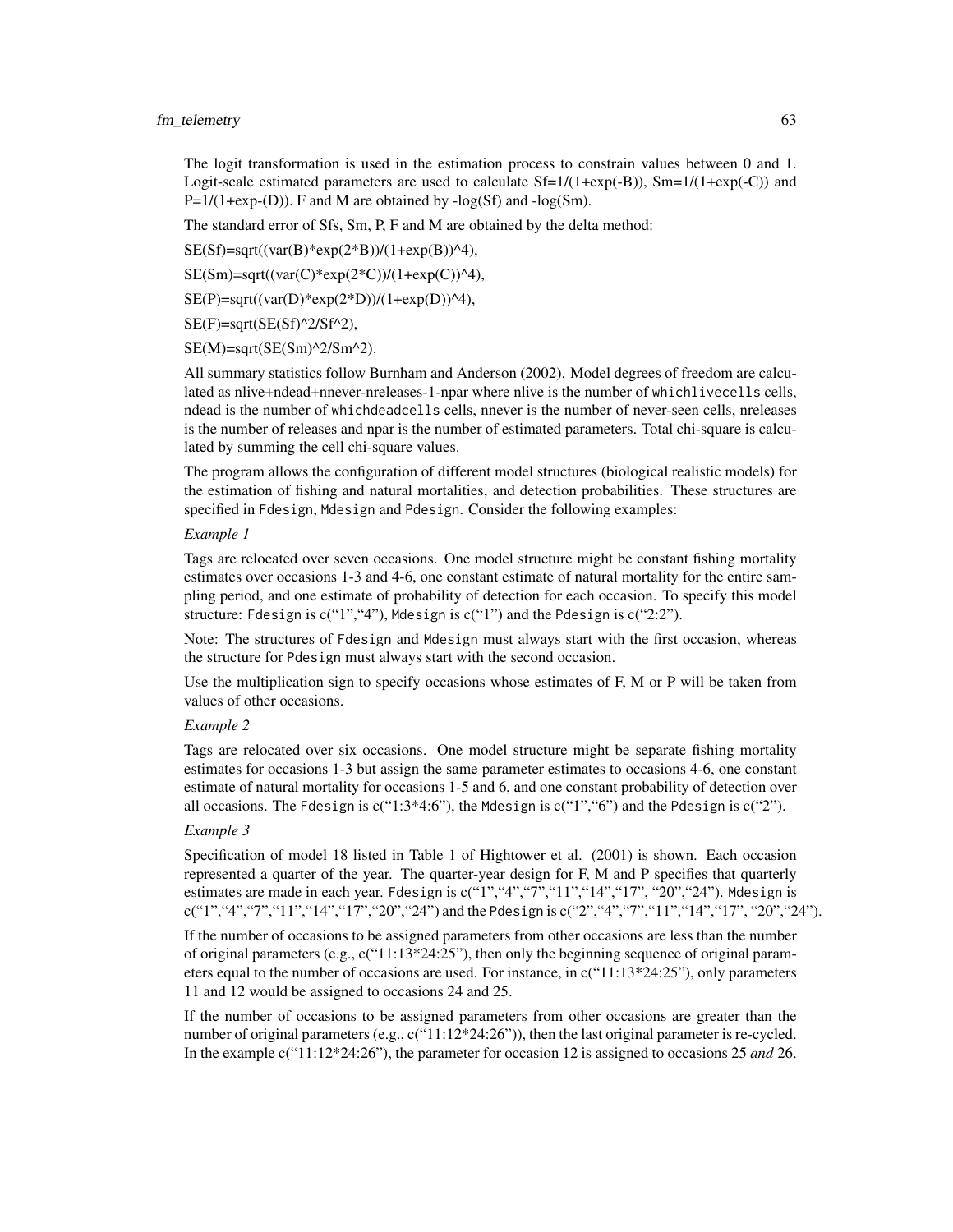To assist with the parameter structures, function fm\_checkdesign may be used to check the desired design before use in this function.

If values of standard error are NA in the output, the hessian matrix used to claculate the variancecovariance matrix could not be inverted. If this occurs, try adjusting the reltol argument (for more information, see function optim).

In this function, the never-seen expected number is calculated by summing the live and dead probabilities, subtracting the number from 1, and then multiplying it by the number of releases. No rounding occurs in this function.

The multinomial likelihood includes the binomial coefficient.

Model averaging of model can be accomplished using the function fm\_model\_avg.

Note: In Hightower et al.'s original analysis, the cell probability code in SURVIV for the dead relocation in release occasion 6 had an error. The corrected analysis changed the estimates for occasions 11-13 compared to the original published values.

#### Value

List containing summary statistics for the model fit, model convergence status, parameter estimates estimates of fishing mortality, natural mortality, and probabilties of detection and standard errors by occasion, the parameter structure (Fdeisgn, Mdesign and Pdesign), the m-arrays, the expected (predicted) number of live and dead relocations, cell chi-square and Pearson values for live and dead relocations, matrices with the probability of being relocated alive and dead by occasion, the whichlivecells and whichdeadcells structures, and configuration label (type) used in the fm\_model\_avg function.

# Author(s)

Gary A. Nelson, Massachusetts Division of Marine Fisheries <gary.nelson@state.ma.us>

#### References

Burnham, K. P. and D. R. Anderson. 2002. Model selection and multimodel inference : A Practical Information-Theorectic Approach, 2nd edition. Spriner-Verlag, New York, NY. 488 p.

Burnham, K. P. D. R. Anderson, G. C. White, C. Brownie, and K. H. Pollock. 1987. Design and analysis methods for fish survival experiments based on release-recapture. American FIsheries Society Monograph 5, Bethesda, Maryland.

Hightower, J. E., J. R. Jackson, and K. H. Pollock. 2001. Use of telemetry methods to estimate natural and fishing mortality of striped bass in Lake Gaston, North Carolina. Transactions of the American Fisheries Society 130: 557-567.

# See Also

fm\_model\_avg,fm\_checkdesign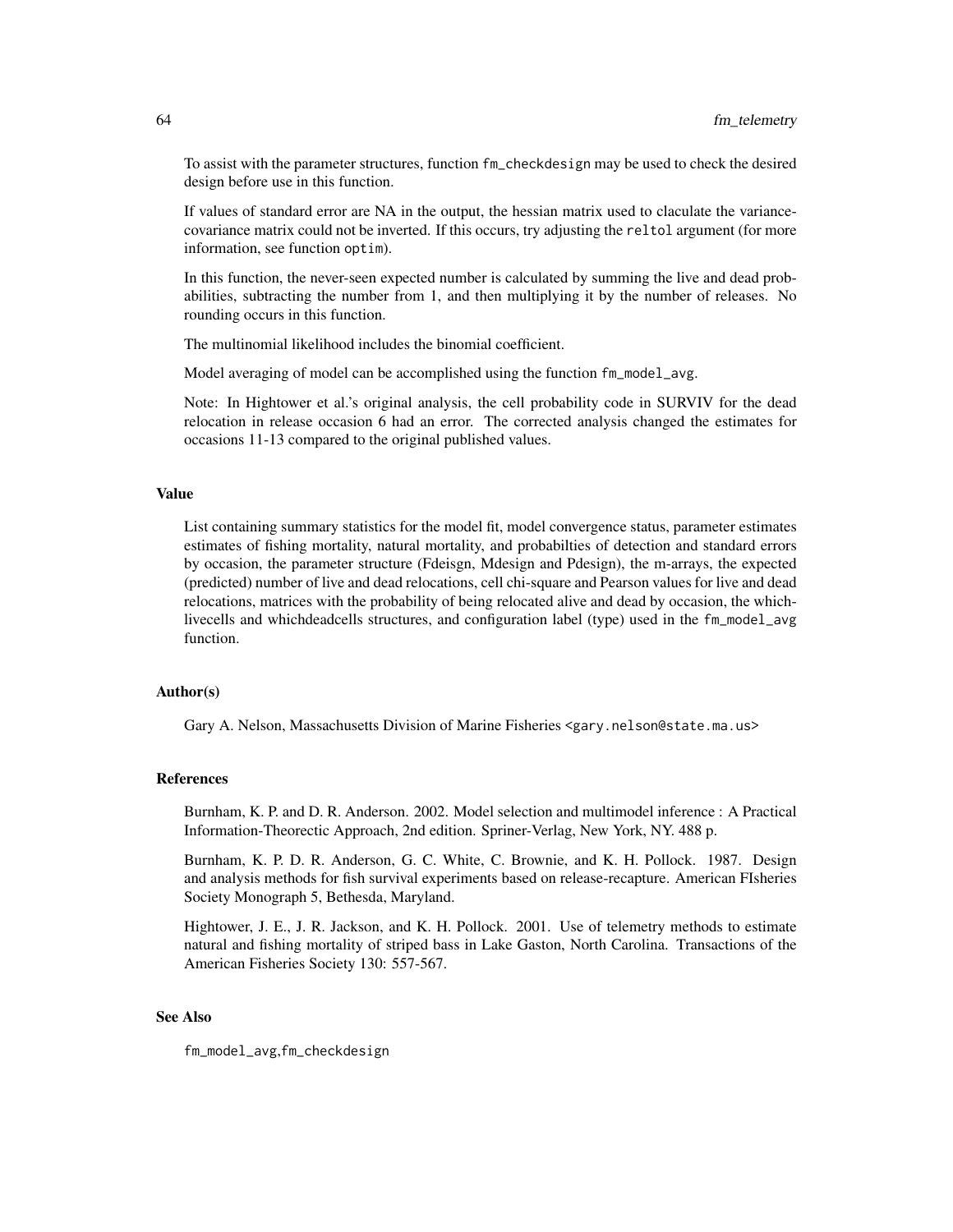## Examples

```
## Not run:
# Set up for Full model of Hightower et al.(2001)
data(Hightower)
fm_telemetry(filetype=1,caphistory=Hightower$caphistory, Fdesign=c("1:26"),
Mdesign=c("1:26"),Pdesign = c("2:25"),
whichlivecells=list(c(1,5,4), c(6,6,5),
 c(7, 26, 4),
whichdeadcells=list(c(1,5,4), c(6,6,6),
 c(7, 26, 4),
initial=c(0.05,0.02,0.8),
control=list(reltol=1e-5,maxit=1000000))
#Set up for best model F(Qtr,yr), M constant, Pocc
fm_telemetry(filetype=1,caphistory=Hightower$caphistory, Fdesign=c("1", "4", "7", "11",
"14", "17", "20", "24"),
Mdesign=c("1"), Pdesign = c("2:27"),
whichlivecells=list(c(1,5,4), c(6,6,5),
 c(7, 26, 4),
whichdeadcells=list(c(1,5,4), c(6,6,6),
 c(7, 26, 4),
initial=c(0.05,0.02,0.8),
 control=list(reltol=1e-8,maxit=1000000))
```
## End(Not run)

<span id="page-64-0"></span>

gap *Tukey's Gapping*

#### Description

This function finds unusual spaces or gaps in a vector of random samples

## Usage

 $gap(x = NULL)$ 

## Arguments

```
x vector of values
```
# Details

Values (x) are sorted from smallest to largest. Then Z values are calculated as follows: Zn $i+1=[i*(n-i)(Xn-i+1 - Xn-i)]$ <sup>^0.5</sup>

where n is the sample size

for  $i = 2,...,n$  calulate the 25 percent trimmed mean and divide into Z. This standardizes the distribution of the weighted gaps around a middle value of one. Suspiciously large observations should correspond to large standardized weighted gaps.

gap 65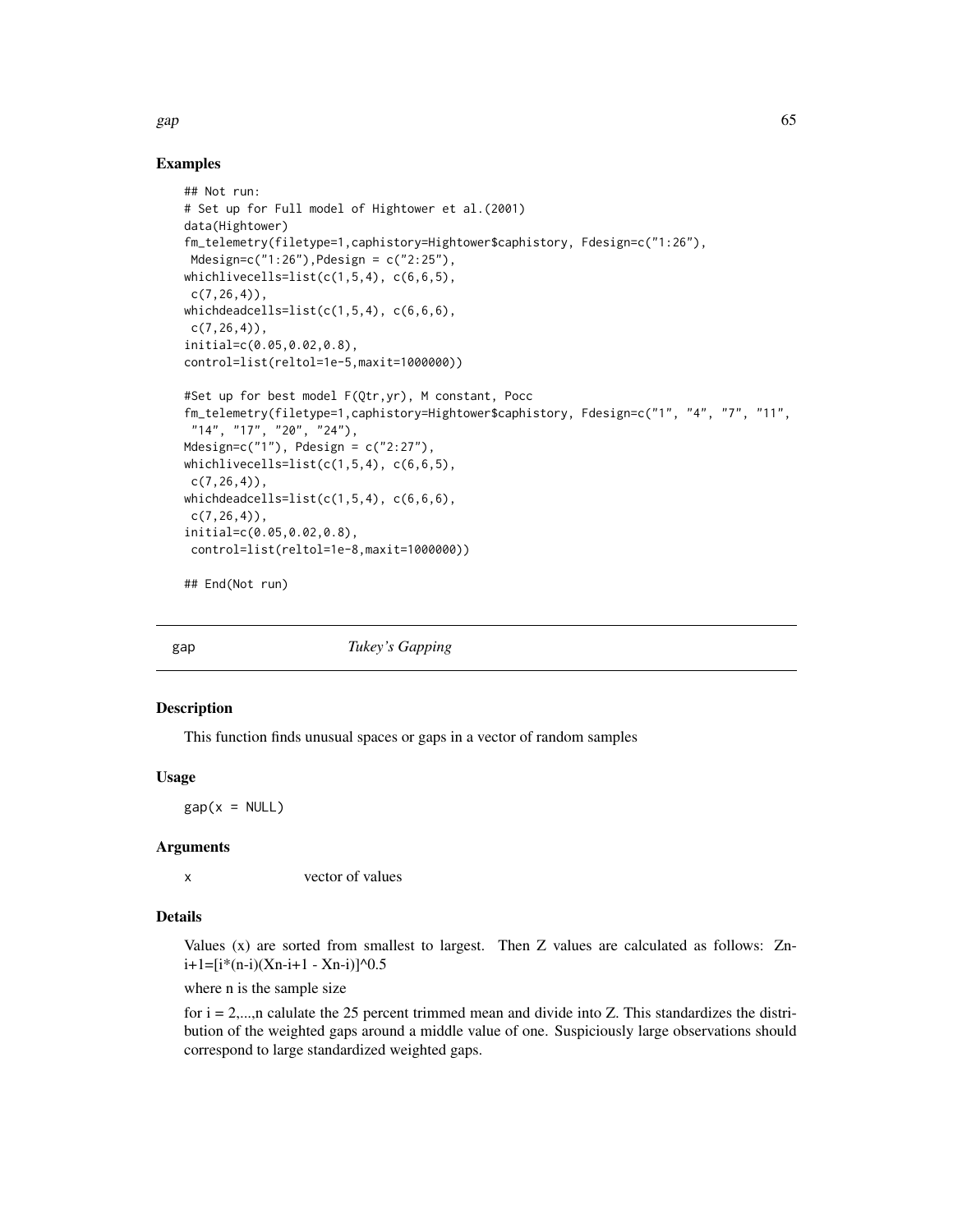# Value

vector of standardized weighted gaps

# Author(s)

Gary A. Nelson, Massachusetts Division of Marine Fisheries <gary.nelson@state.ma.us>

# References

Tukey, J. W. 1971. Exploratory data analysis. Addison-Wesley, Reading, MA. 431 pp.

#### Examples

```
y<-c(rnorm(10,10,2),1000)
gap(y)
```
Gerking *Mark-Recapture Data for Sunfish in an Indiana Lake*

## Description

The Gerking data frame has 14 rows and 3 columns. Marked and released sunfish in an Indiana lake for 14 days by Gerking (1953) as reported by Krebs (1989, Table 2.1).

#### Usage

Gerking

# Format

This data frame contains the following columns:

C column of number of captures (column names is unnecessary).

R column of number of recaptures (column name is unnecessary).

nM column of number of newly marked animal (column name is unnecessary).

#### Source

Krebs, C. J. 1989. *Ecological Methodologies*. Harper and Row, New York, NY. 654 p.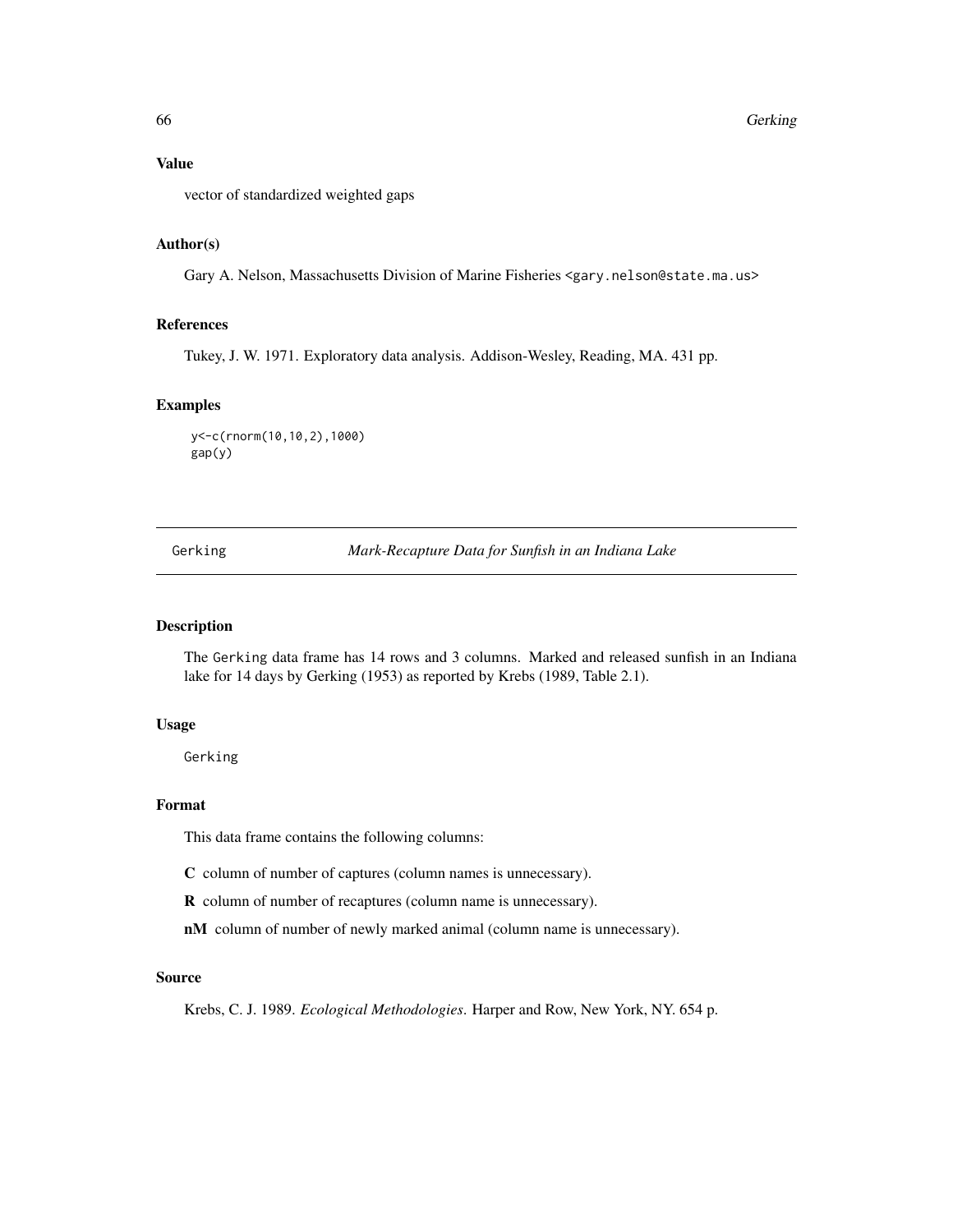## **Description**

The goosefish data frame has 40 rows and 3 columns. The mean lengths (mlen) by year and number (ss) of observations for length>=smallest length at first capture (Lc) for northern goosefish used in Gedamke and Hoenig (2006)

#### Usage

goosefish

## Format

This data frame contains the following columns:

year year code

mlen mean length of goosefish, total length (cm)

ss number of samples used to calculate mean length

## Source

Gedamke, T. and J. M. Hoenig. 2006. Estimating mortality from mean length data in nonequilibrium situations, with application to the assessment of goosefish. Trans. Am. Fish. Soc. 135:476- 487

| grotag | Maximum likelihood estimation of growth and growth variability from |
|--------|---------------------------------------------------------------------|
|        | tagging data - Francis (1988)                                       |

#### Description

This function estimates parameters of Francis (1988)'s growth model using tagging data. The data are fitted using a constrained maximum likelihood optimization performed by optim using the "L-BFGS-B" method.

#### Usage

 $grotag(L1 = NULL, L2 = NULL, T1 = NULL, T2 = NULL, alpha = NULL, beta = NULL,$ design = list(nu =  $0$ , m =  $0$ , p =  $0$ , sea =  $0$ ), stvalue = list(sigma = 0.9, nu = 0.4, m = -1, p = 0.01, u = 0.4, w = 0.4), upper = list(sigma = 5, nu = 1, m = 2, p = 1, u = 1, w = 1), lower = list(sigma = 0, nu = 0, m = -2, p = 0, u = 0, w = 0), gestimate = TRUE, st.ga = NULL, st.gb = NULL, st.galow = NULL, st.gaup = NULL, st.gblow = NULL,  $st.gbup = NULL$ , control = list(maxit = 10000))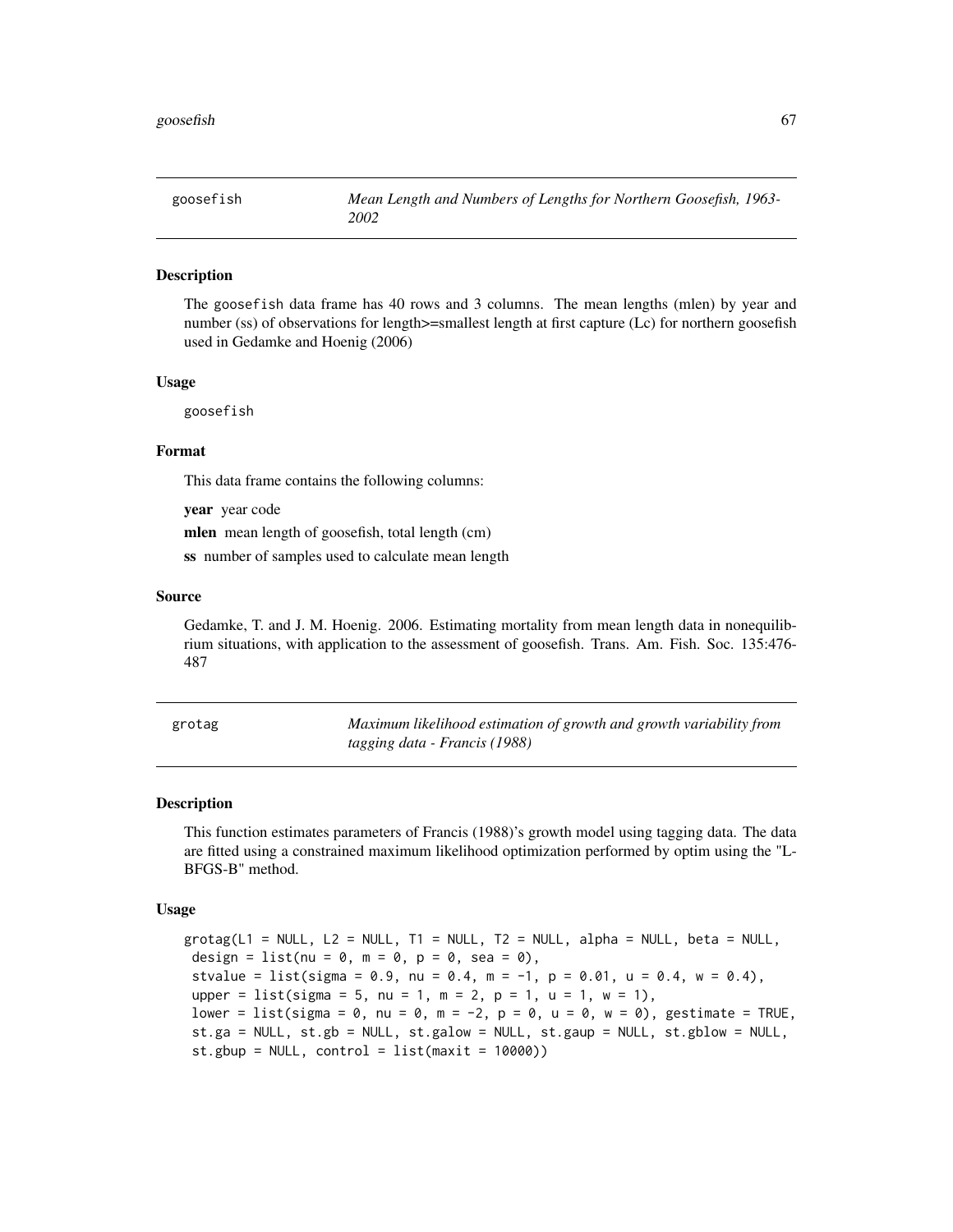# Arguments

| L1             | Vector of length at release of tagged fish                                                                                                                                                                                                                                                                                                                                                                         |
|----------------|--------------------------------------------------------------------------------------------------------------------------------------------------------------------------------------------------------------------------------------------------------------------------------------------------------------------------------------------------------------------------------------------------------------------|
| L2             | Vector of length at recovery of tagged fish                                                                                                                                                                                                                                                                                                                                                                        |
| T1             | Vector of julian time at release of tagged fish                                                                                                                                                                                                                                                                                                                                                                    |
| T <sub>2</sub> | Vector of julian time at recovery of tagged fish                                                                                                                                                                                                                                                                                                                                                                   |
| alpha          | Numeric value giving an arbitrary length alpha                                                                                                                                                                                                                                                                                                                                                                     |
| beta           | Numeric value giving an arbitrary length beta (beta > alpha)                                                                                                                                                                                                                                                                                                                                                       |
| design         | List specifying the design of the model to estimate. Use 1 to designate whether<br>a parameter(s) should be estimated. Type of parameters are: nu=growth vari-<br>ability (1 parameter), m=bias parameter of measurement error (1 parameter),<br>p=outlier probability (1 parameter), and sea=seasonal variation (2 parameters: u<br>and w). Model 1 of Francis is the default settings of 0 for nu, m, p and sea. |
| stvalue        | Starting values of sigma (s) and depending on the design argument, nu, m, p, u,<br>and w used as input in the nonlinear estimation (function $option$ ) routine.                                                                                                                                                                                                                                                   |
| upper          | Upper limit of the model parameters' (nu, m, p, u, and w) region to be investi-<br>gated.                                                                                                                                                                                                                                                                                                                          |
| lower          | Lower limit of the model parameters' (nu, m, p, u, and w) region to be investi-<br>gated.                                                                                                                                                                                                                                                                                                                          |
| gestimate      | Logical specifying whether starting values of ga and gb (growth increments of<br>alpha and beta) should be estimated automatically. Default = TRUE.                                                                                                                                                                                                                                                                |
| st.ga          | If gestimate=FALSE, user-specified starting value for ga.                                                                                                                                                                                                                                                                                                                                                          |
| st.gb          | If gestimate=FALSE, user-specified starting value for gb.                                                                                                                                                                                                                                                                                                                                                          |
| st.galow       | If gestimate=FALSE, user-specified lower limit for st.ga used in optimization.                                                                                                                                                                                                                                                                                                                                     |
| st.gaup        | If gestimate=FALSE, user-specified upper limit for st.ga used in optimization.                                                                                                                                                                                                                                                                                                                                     |
| st.gblow       | If gestimate=FALSE, user-specified lower limit for st.gb used in optimization.                                                                                                                                                                                                                                                                                                                                     |
| st.gbup        | If gestimate=FALSE, user-specified upper limit for st.gb used in optimization.                                                                                                                                                                                                                                                                                                                                     |
| control        | Additional controls passed to the optimization function optim.                                                                                                                                                                                                                                                                                                                                                     |

# Details

The methods of Francis (1988) are used on tagging data to the estimate of growth and growth variability. The estimation of all models discussed is allowed. The growth variability defined by equation 5 in the reference is used throughout.

# Value

| table       | list element containing the model output similar to Table 3 of Francis (1988).<br>The Akaike's Information Criterion (AIC) is also added to the output. |
|-------------|---------------------------------------------------------------------------------------------------------------------------------------------------------|
| VBparms     | list element containing the conventional paramaters of the von Bertalanffy model<br>(Linf and $K$ ).                                                    |
| correlation | list element containing the parameter correlation matrix.                                                                                               |
| predicted   | list element containing the predicted values from the model.                                                                                            |
| residuals   | list element containing the residuals of the model fit.                                                                                                 |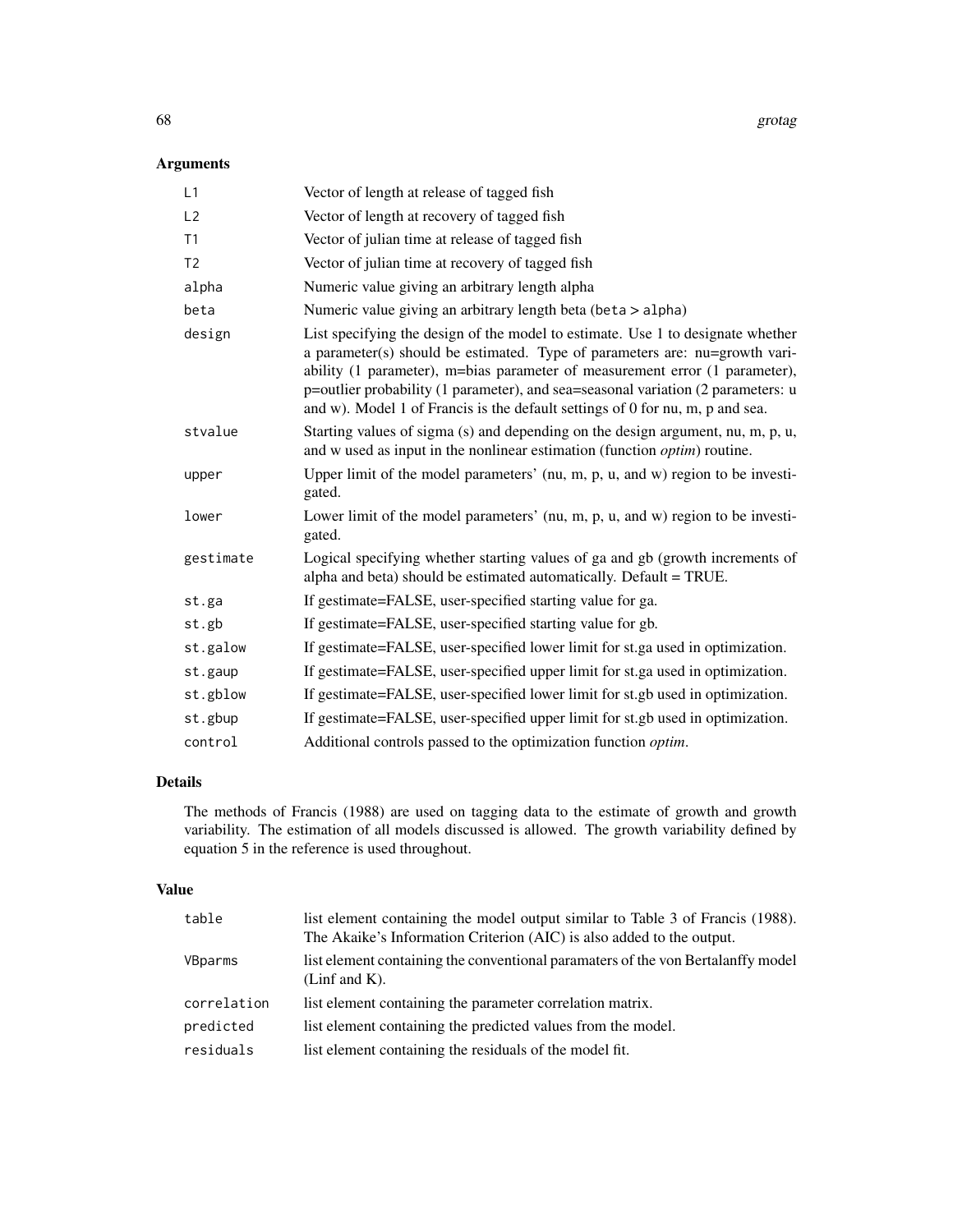#### growhamp 69 and the contract of the contract of the contract of the contract of the contract of the contract of the contract of the contract of the contract of the contract of the contract of the contract of the contract o

#### Author(s)

Marco Kienzle <Marco.Kienzle@gmail.com>

Gary A. Nelson, Massachusetts Division of Marine Fisheries <gary.nelson@state.ma.us>

#### **References**

Francis, R.I.C.C., 1988. Maximum likelihood estimation of growth and growth variability from tagging data. New Zealand Journal of Marine and Freshwater Research, 22, p.42-51.

## Examples

data(bonito)

```
#Model 4 of Francis (1988)
with(bonito,
grotag(L1=L1, L2=L2, T1=T1, T2=T2,alpha=35,beta=55,
 design=list(nu=1,m=1,p=1,sea=1),
 stvalue=list(sigma=0.9,nu=0.4,m=-1,p=0,u=0.4,w=0.4),
 upper=list(sigma=5,nu=1,m=2,p=0.5,u=1,w=1),
 lower-list(sigma=0, nu=0, m=-2, p=0, u=0, w=0), control=list(maxit=1e4)))
```

| growhamp | von Bertalanffy Growth Models for Tagging Data Incorporating Indi- |
|----------|--------------------------------------------------------------------|
|          | vidual Variation                                                   |

## Description

Function fits growth models of Hampton (1991) to length and time-at-large data from tagging studies

## Usage

```
growhamp(L1 = NULL, L2 = NULL, TAL = NULL,
models = c(1, 2, 3, 4, 5, 6, 7),
method = c("Nelder-Mead", "Nelder-Mead", "Nelder-Mead",
 "Nelder-Mead", "Nelder-Mead", "Nelder-Mead", "Nelder-Mead"),
varcov = c(TRUE, TRUE, TRUE, TRUE, TRUE, TRUE, TRUE),
Linf = list(startLinf = NULL, lowerLinf = NULL, upperLinf = NULL),
K = list(startK = NULL, lowerK = NULL, upperK = NULL),sigma2_error = list(startsigma2 = NULL, lowersigma2 = NULL, uppersigma2 = NULL),
sigma2_Linf = list(startsigma2 = NULL, lowersigma2 = NULL, uppersigma2 = NULL),
sigma2_K = list(startsigma2 = NULL, lowersigma2 = NULL, uppersigma2 = NULL),
mu_measure = 0, sigma2_measure = 0,
control = list(maxit = 1000)
```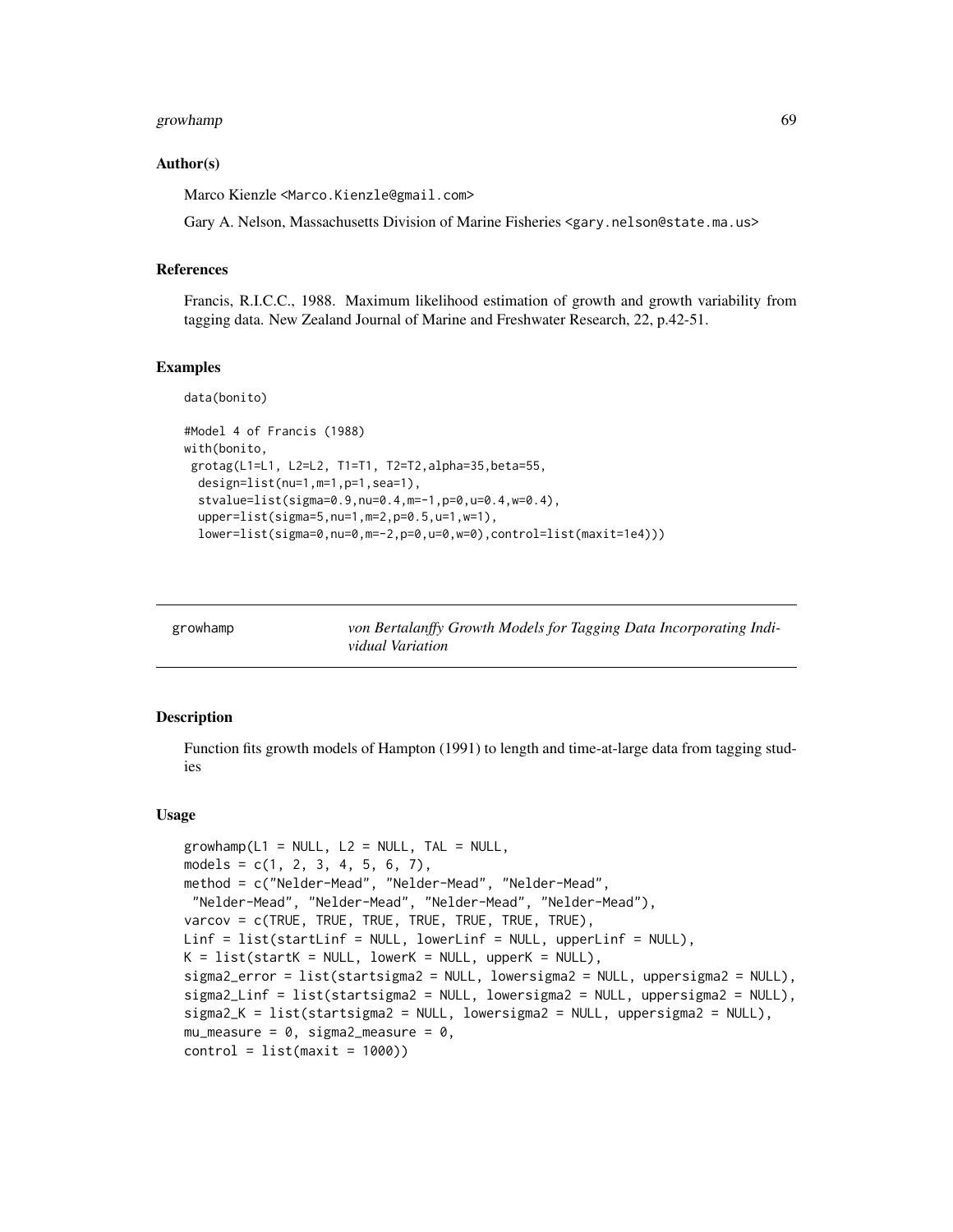# Arguments

| L1             | Vector of release lengths. Each row presents the length of an individual.                                                                                                                                                                                                                                                                                                                                                                                          |
|----------------|--------------------------------------------------------------------------------------------------------------------------------------------------------------------------------------------------------------------------------------------------------------------------------------------------------------------------------------------------------------------------------------------------------------------------------------------------------------------|
| L <sub>2</sub> | Vector of recapture lengths.                                                                                                                                                                                                                                                                                                                                                                                                                                       |
| <b>TAL</b>     | vector of associated time-at-large data. Calculated as the recapture date minus<br>release date.                                                                                                                                                                                                                                                                                                                                                                   |
| models         | The models to fit. $1 =$ Faber model, $2 =$ Kirkwood and Somers model, $3 =$<br>Kirkwood and Somers model with model error, $4 =$ Kirkwood and Somers model<br>with model and release-length-measurement error, $5 =$ Sainsbury model, $6 =$<br>Sainsbury model with model error, and $7 =$ Sainsbury model with model and<br>release-length-measurement error. Default is all: $c(1,2,3,4,5,6,7)$ .                                                               |
| method         | Character vector of optimization methods used in optim to solve parameters for<br>each model. A different method can be selected for each model. Choices are<br>"Nelder-Mead","BFGS","CG","L-BFGS-B" and "SANN". See help for optim.<br>Default is "Nelder-Mead". If there are fewer values specified in method than the<br>number specified in models, a warning message is produced and the last value<br>in the method vector is used for the remaining models. |
| varcov         | Logical vector specifying whether the parameter variance-covariance matrix of<br>each model should be outputted. A different logical can specified for each<br>model. If there are fewer values specified in varcov than the number speci-<br>fied in models, a warning message is produced and the last value in the varcov<br>vector is used for the remaining models.                                                                                           |
| Linf           | A list of starting (startLinf), lower bound (lowerLinf) and upper bound (upper-<br>Linf) of Linfinity of the von Bertalanffy equation used in the optimization. The<br>lower and upper bounds are used only with method "L-BFGS-B".                                                                                                                                                                                                                                |
| К              | A list of starting (startK), lower bound (lowerK) and upper bound (upperK) of<br>K (growth coefficient) of the von Bertalanffy equation used in the optimization.<br>The lower and upper bounds are used only with method "L-BFGS-B".                                                                                                                                                                                                                              |
| sigma2_error   | A list of starting (startsigma2), lower bound (lowersigma2) and upper bound<br>(uppersigma2) of the error variance used in the optimization. The lower and<br>upper bounds are used only with method "L-BFGS-B". This parameter is used<br>in models 1,3,4,6 and 7.                                                                                                                                                                                                |
| sigma2_Linf    | A list of starting (startsigma2), lower bound (lowersigma2) and upper bound<br>(uppersigma2) of the Linfinity variance used in the optimization. The lower and<br>upper bounds are used only with method "L-BFGS-B". This parameter is used<br>in models 2,3,4,5,6, and 7.                                                                                                                                                                                         |
| sigma2_K       | A list of starting (startsigma2), lower bound (lowersigma2) and upper bound<br>(uppersigma2) of the K (growth coefficient) variance used in the optimization.<br>The lower and upper bounds are used only with method "L-BFGS-B". This<br>parameter is used in models 5,6, and 7.                                                                                                                                                                                  |
| mu_measure     | Release measurement error. This parameter is used in models 4 and 7. De-<br>fault= $0$ .                                                                                                                                                                                                                                                                                                                                                                           |
| sigma2_measure | Variance of release measurement error. This parameter is used in models 4 and<br>7. Default=0.                                                                                                                                                                                                                                                                                                                                                                     |
| control        | A list of control parameters for optim. See function optim for details.                                                                                                                                                                                                                                                                                                                                                                                            |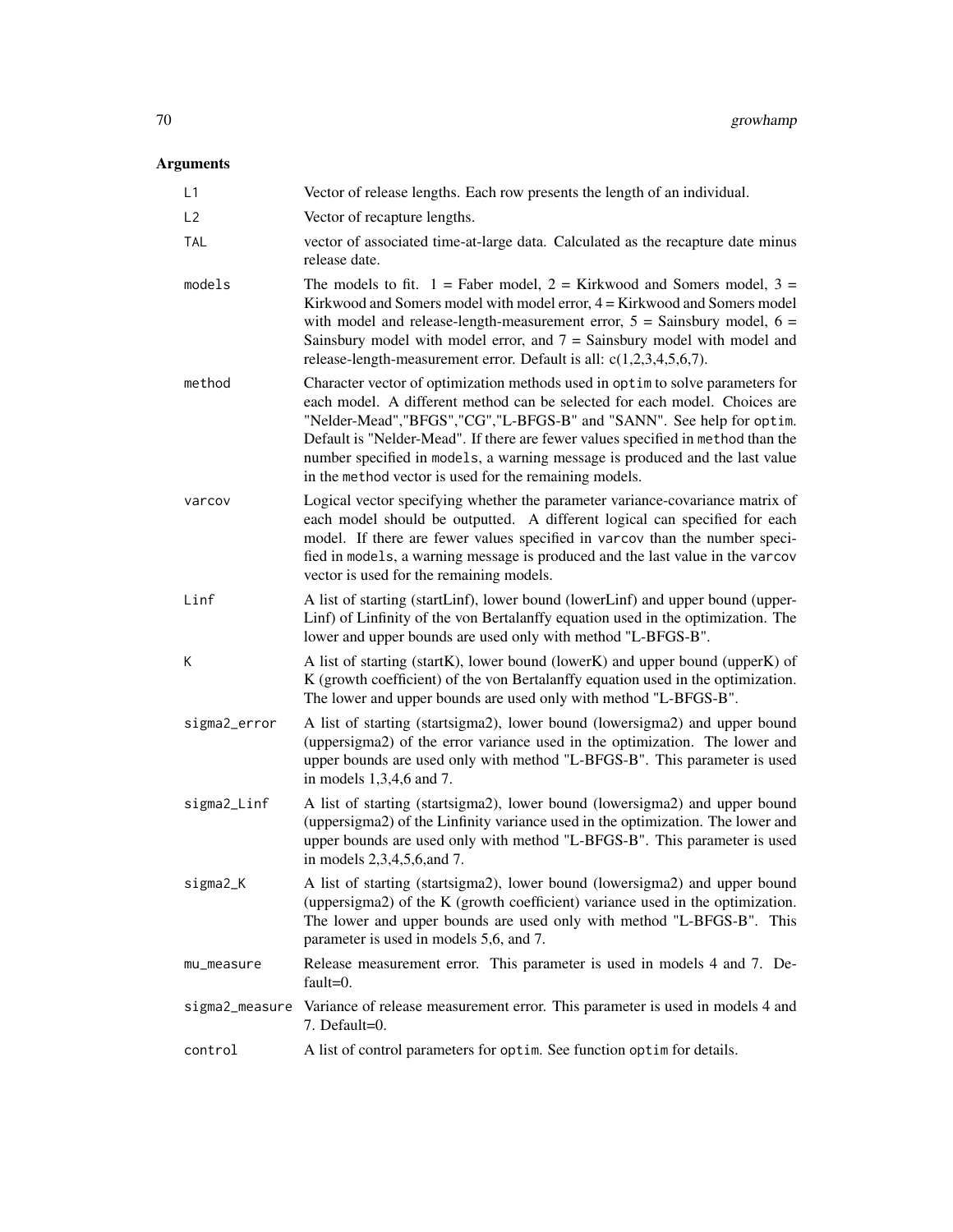#### growhamp 71

#### Details

The seven models are fitted by maximum likelihood using formulae shown in Hampton 1991. Due to the number of parameters estimated, some models can be sensitive to the initial starting values. It is recommended that the starting values are tested for sensitivity to ensure the global minimum has been reached. Sometimes, the hessian matrix, which is inverted to obtain the variance-covariance matrix, will not be positive, definite and therefore will produce an error. Again, try different starting values for parameters and lower and upper bounds if applicable.

#### Value

| results   | list element containing the parameter estimates in table format for each model.           |
|-----------|-------------------------------------------------------------------------------------------|
|           | Column names are model, Linf, K, s2Linf (variance of Linf), s2K (variance of              |
|           | K), s2error (error variance), boundary ( $0 =$ no issues; 1 = one or more param-          |
|           | eter estimates are at constraint boundaries), -Log Likelihood, AIC (Akaike's              |
|           | Information Criterion, and method                                                         |
| varcov    | if varcov=TRUE, list element containing the variance-covariance matrix for each<br>model. |
| residuals | list element containing the residuals (observed-predicted values) for each model.         |

## Author(s)

Gary A. Nelson, Massachusetts Division of Marine Fisheries <gary.nelson@state.ma.us>

#### References

Hampton, J. 1991. Estimation of southern bluefin tuna Thunnus maccoyii growth parameters from tagging data, using von Bertalanffy models incorporating individual variation. U. S. Fishery Bulletin 89: 577-590.

#### See Also

[mort.al](#page-92-0)

# Examples

```
## Not run:
## Models 1,2 and 3 below are models 1,2, and 4 in Table 4.17 of ##Quinn and Deriso
data(trout)
growhamp(L1=trout$L1,L2=trout$L2,TAL=trout$dt,models=c(1,2,3),
      method=c("Nelder-Mead","Nelder-Mead","L-BFGS-B"),
      varcov=c(TRUE,TRUE,TRUE),
      Linf=list(startLinf=650,lowerLinf=400,upperLinf=800),
      K=list(startK=0.30,lowerK=0.01,upperK=1),
      sigma2_error=list(startsigma2=100,lowersigma2=0.1,uppersigma2=10000),
      sigma2_Linf=list(startsigma2=100,lowersigma2=0.1,uppersigma2=100000),
      sigma2_K=list(startsigma2=0.5,lowersigma2=1e-8,uppersigma2=10))
```
## End(Not run)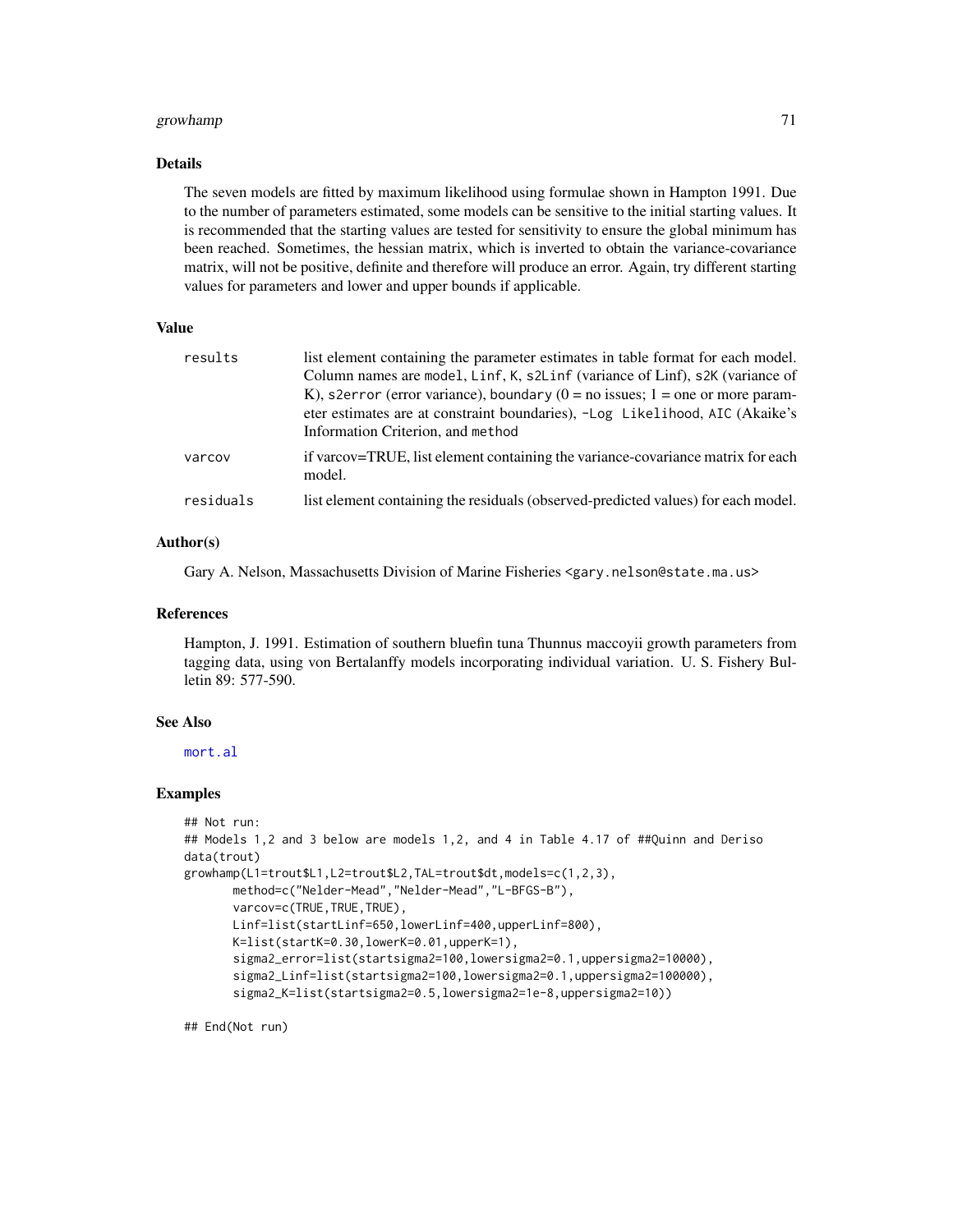# Description

Fits various growth models to length and weight-at-age data.

## Usage

```
growth(intype=1,unit=1,size=NULL,age=NULL,calctype=1,wgtby=1,s2=NULL,error=1,
         Sinf=NULL,K=NULL,t0=NULL,B=3,graph=TRUE,
         control=list(maxiter=10000,minFactor=1/1024,tol=1e-5))
```
# Arguments

| intype       | the input format: $l =$ individual size data; $2 =$ mean size data. Default intype=1.                                                                 |
|--------------|-------------------------------------------------------------------------------------------------------------------------------------------------------|
| unit         | the size unit: $1 =$ length; $2 =$ weight. Default unit=1.                                                                                            |
| size         | the vector of size (length or weight) data.                                                                                                           |
| age          | the vector of ages associated with the size vector.                                                                                                   |
| calctype     | if intype=1, $1 =$ use individual size data; $2 =$ calculate mean size from individual<br>size data. Default calctype=1.                              |
| wgtby        | weighting scheme: $1 = no$ weighting; $2 = weight$ means by inverse variance.<br>Weighting of individual data points is not allowed. Default wgtby=1. |
| s2           | if intype=2 and wgtby=2, specify vector of sample variances associated with<br>mean size-at-age data.                                                 |
| error        | the error structure: $1 =$ additive; $2 =$ multiplicative. Default error=1.                                                                           |
| Sinf         | the starting value for <i>L</i> -infinity or <i>W</i> -infinity of the growth models. Required.                                                       |
| K            | the starting value for $K$ of the growth models.                                                                                                      |
| t0           | the starting value for $t0$ of the growth models.                                                                                                     |
| <sub>B</sub> | the length-weight equation exponent used in the von Bertalanffy growth model<br>for weight. Default $B=3$ .                                           |
| graph        | logical value specifying if fit and residual plots should be drawn. Default graph<br>$=$ TRUE.                                                        |
| control      | see function <i>nls</i> .                                                                                                                             |

# Details

If unit is length, a standard von Bertalanffy growth curve is fitted to length-at-age data using nonlinear least-squares (function *nls*). If individual data are provided, mean size data can be calculated by specifying *calctype*=2. When fitting mean size data, observations can be weighted by the inverse sample variance(*wgtby*=2), resulting in weighted nonlinear least squares. Additive or multiplicative error structures are specified via *error*. See page 135 in Quinn and Deriso (1999) for more information on error structures.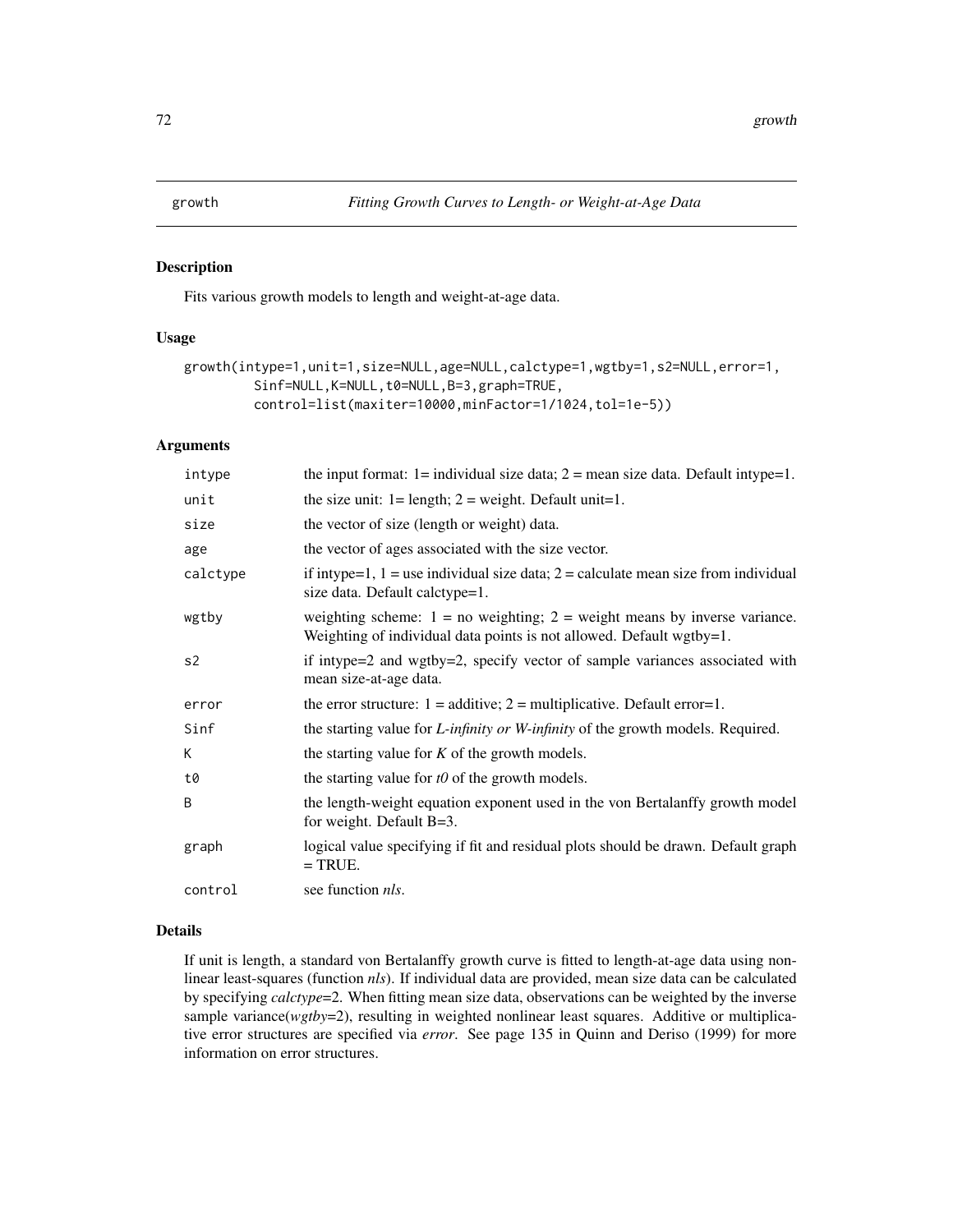## growthResid 73

If unit is weight, three growth models (von Bertalanffy, Gompert and logistic) are fitted to weightat-age data. The exponent for the von Bertalanffy growth in weight model is not estimated and must be specified (*B*). Individual and mean weight data can be used. When fitting mean size data, observations can be weighted by the inverse sample variance (*wgtby*=2), resulting in weighted nonlinear least squares. Additive or multiplicative error structures are specified via *error*.

Plots of model fit and residuals are generated unless *graph*=FALSE.

## Value

List containing list elements of the equation/structure and *nls* output for each model. Information from *nls* output can be extracted using standard functions (e.g., *summary()*).

## Author(s)

Gary A. Nelson, Massachusetts Division of Marine Fisheries <gary.nelson@state.ma.us>

## References

Quinn, T. J. and R. B. Deriso. 1999. Quantitative fish dynamics. Oxford University Press. 542 pages.

#### Examples

```
data(pinfish)
growth(intype=1,unit=1,size=pinfish$sl,age=pinfish$age,
        calctype=1,wgtby=1,error=1,Sinf=200,K=0.3,t0=-1)
```

```
growthResid Plot residuals of growth model fitted to tag data
```
#### Description

Plot residuals (observed - expected growth increments) vs relative age at the time of tagging and versus time at liberty.

#### Usage

```
growthResid(K, Linf, dat, lentag, lenrec, timelib, graph =1,
          main = "Residuals of growth increments",
          cex.lab=1.5, cex.axis=1.5, cex.main=1,
          xlab1="Relative age, yr", xlab2="Time at liberty, yr",
          ylab="Observed - expected increment",
          xlim1=NULL, xlim2=NULL, ylim=NULL, col=1, returnvec=FALSE,
          returnlimits=FALSE, warn=TRUE,...)
```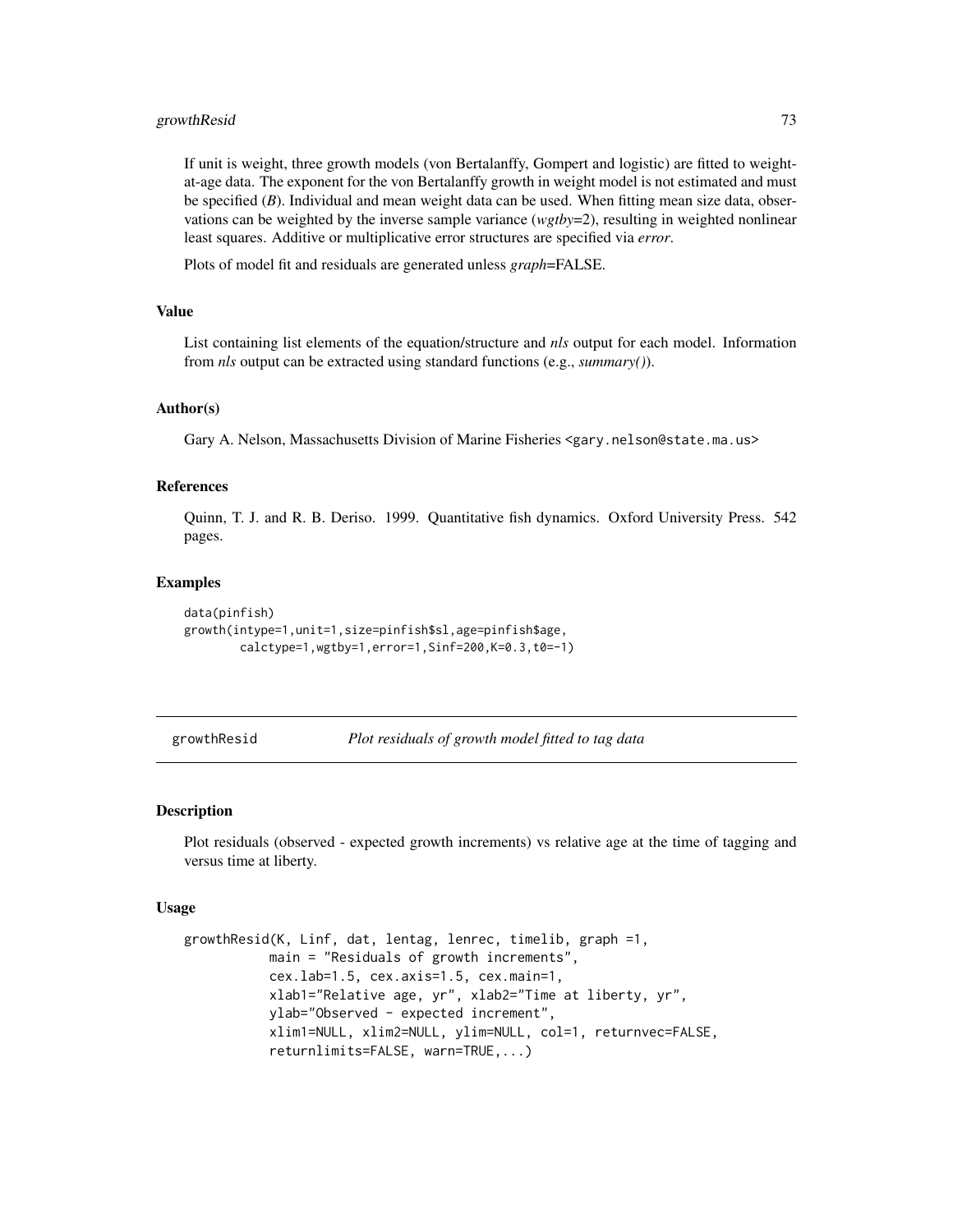# Arguments

| K            | parameter of the von Bertalanffy growth equation                                                                                                                                                                                                                                  |
|--------------|-----------------------------------------------------------------------------------------------------------------------------------------------------------------------------------------------------------------------------------------------------------------------------------|
| Linf         | parameter of the von Bertalanffy growth equation                                                                                                                                                                                                                                  |
| dat          | dataframe containing length at tagging, length at recapture and time at liberty.<br>These must be named lentag, lenrec and timelib or else column 1 must contain<br>the length at tagging, column 2 must contain length at recapture and column 3<br>must contain time at liberty |
| lentag       | alternative way to pass data to function                                                                                                                                                                                                                                          |
| lenrec       | alternative way to pass data to function                                                                                                                                                                                                                                          |
| timelib      | alternative way to pass data to function                                                                                                                                                                                                                                          |
| graph        | which graph to plot - 1: residuals versus Relative age, 2: residuals versus time-<br>at-liberty                                                                                                                                                                                   |
| main         | an overall title for the plot                                                                                                                                                                                                                                                     |
| cex.lab      | The magnification to be used for x and y labels relative to the current setting of<br>cex                                                                                                                                                                                         |
| cex.axis     | The magnification to be used for axis annotation relative to the current setting<br>of cex                                                                                                                                                                                        |
| cex.main     | The magnification to be used for main titles relative to the current setting of cex                                                                                                                                                                                               |
| xlab1        | a title for the x axis 1                                                                                                                                                                                                                                                          |
| $x$ lab $2$  | a title for the x axis 2                                                                                                                                                                                                                                                          |
| ylab         | a title for the y axis                                                                                                                                                                                                                                                            |
| xlim1        | lower and upper limits of x axis 1 e.g., $c(0,100)$                                                                                                                                                                                                                               |
| xlim2        | lower and upper limits of x axis $2$ e.g., $c(0,100)$                                                                                                                                                                                                                             |
| ylim         | lower and upper limits of y axis e.g., $c(0,100)$                                                                                                                                                                                                                                 |
| col          | color of points in plot                                                                                                                                                                                                                                                           |
| returnvec    | logical - if TRUE, function returns a dataframe with the computed age at tagging<br>and the residual (obs - pred increment)                                                                                                                                                       |
| returnlimits | logical - if TRUE, function returns the x and y limits for the plot                                                                                                                                                                                                               |
| warn         | logical - if TRUE, function issues a warning if names of variables in dat do not<br>match the 3 names expected.                                                                                                                                                                   |
| .            | other arguments to pass to <i>plot</i>                                                                                                                                                                                                                                            |

# Details

Function plots residuals (observed - expected growth increments) vs relative age at the time of tagging and vs time at liberty from VB growth model fitted to tagging data. Relative age is calculated by inverting the von Bertalanffy growth curve.

# Value

output If returnvec = TRUE, computed age and residuals. If returnlimits=TRUE, x and y limits for plot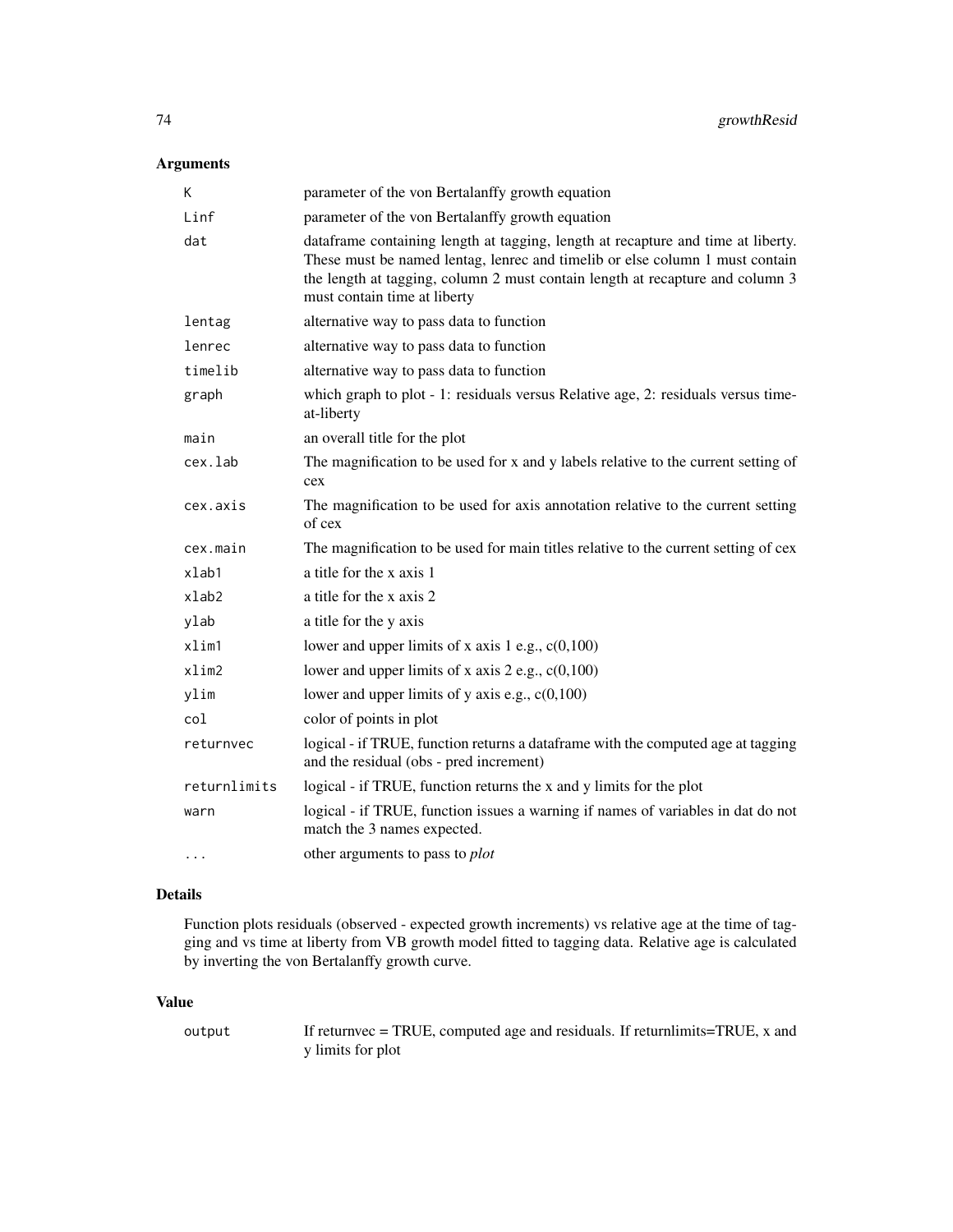# growthTraject 75

## Author(s)

Janos Hoenig Virginia Institute of Marine Science May 2013 <hoenig@vims.edu >

# Examples

```
data(bonito)
temp<-bonito[c(bonito$T2-bonito$T1)>0,]
growthResid(0.19,97.5,lentag=temp$L1, lenrec=temp$L2,timelib=c(temp$T2-temp$T1),graph=1)
```
growthTraject *Plot growth trajectories obtained from tagging data*

# Description

Age and length coordinates for the time of tagging and time of recapture are plotted as line segments overlayed on the von Bertalannfy growth curve

#### Usage

```
growthTraject(K, Linf, dat, lentag, lenrec, timelib, subsets=NULL,
            main = "Growth trajectories & fitted curve",
             cex.lab=1.5, cex.axis=1.5, cex.main=1,
             xlab="Relative age, yr", ylab="Length, cm",
             xlim=NULL, ylim=NULL,ltytraject=1, lwdtraject=1,
             coltraject=1, ltyvonB=1, lwdvonB=2, colvonB="red",
             returnvec=FALSE, returnlimits=FALSE, warn=TRUE, ...)
```
# Arguments

| K       | parameter of the von Bertalanffy growth equation                                                                                                                                                                                                                                                                                                |
|---------|-------------------------------------------------------------------------------------------------------------------------------------------------------------------------------------------------------------------------------------------------------------------------------------------------------------------------------------------------|
| Linf    | parameter of the von Bertalanffy growth equation                                                                                                                                                                                                                                                                                                |
| dat     | data frame containing length at tagging, length at recapture and time at liberty.<br>These must be named lentag, lenrec and timelib or else column 1 must contain<br>the length at tagging, column 2 must contain length at recapture and column 3<br>must contain time at liberty OR the variables must be named lentag, lenrec and<br>timelib |
| lentag  | alternative way to pass data to function                                                                                                                                                                                                                                                                                                        |
| lenrec  | alternative way to pass data to function                                                                                                                                                                                                                                                                                                        |
| timelib | alternative way to pass data to function                                                                                                                                                                                                                                                                                                        |
| subsets | factor or integer variable specifying subsets of the data to be plotted with sepa-<br>rate colors or line types                                                                                                                                                                                                                                 |
| main    | an overall title for the plot                                                                                                                                                                                                                                                                                                                   |
| cex.lab | The magnification to be used for x and y labels relative to the current setting of<br>cex                                                                                                                                                                                                                                                       |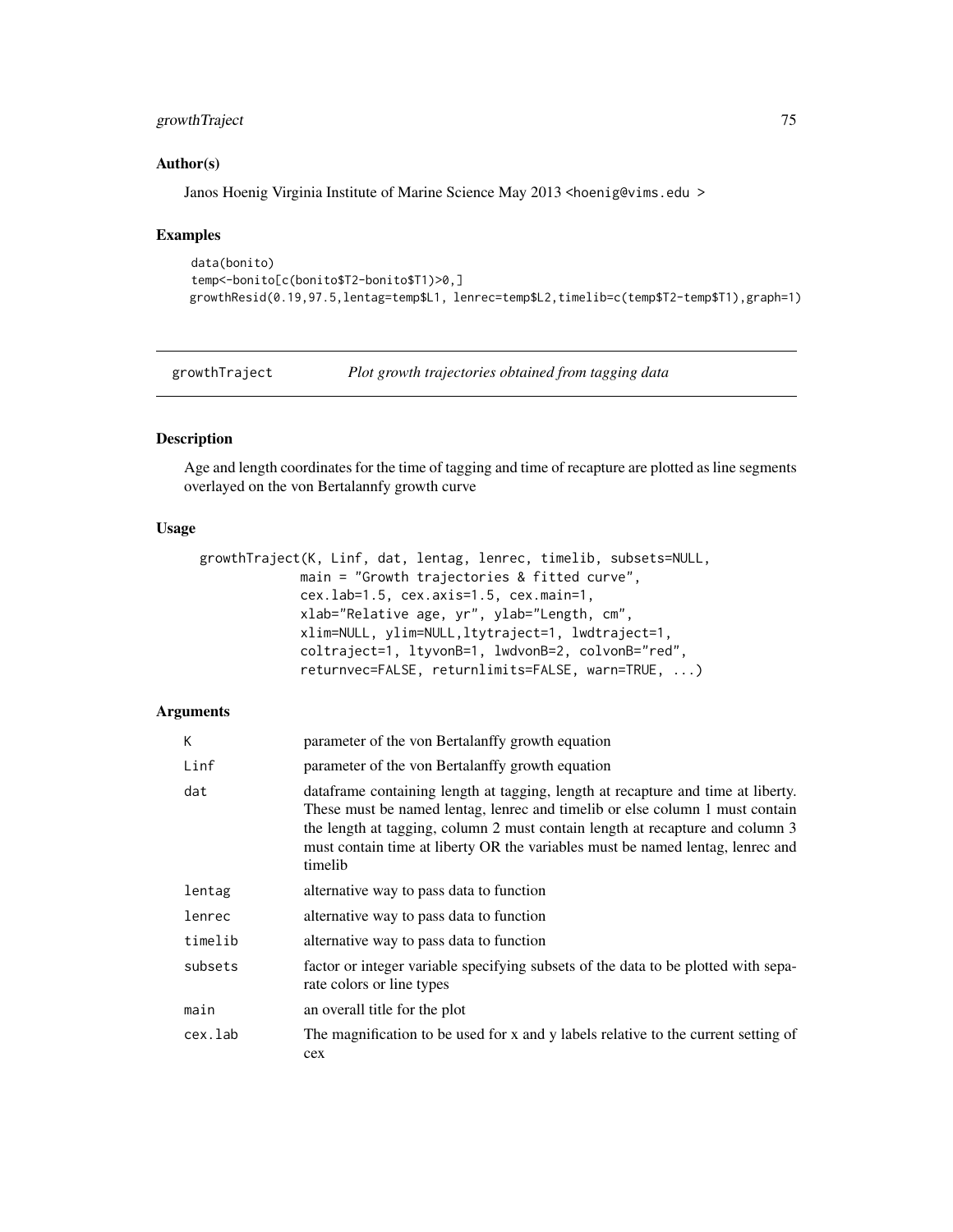| cex.axis     | The magnification to be used for axis annotation relative to the current setting<br>of cex                      |
|--------------|-----------------------------------------------------------------------------------------------------------------|
| cex.main     | The magnification to be used for main titles relative to the current setting of cex                             |
| xlab         | a title for the x axis                                                                                          |
| ylab         | a title for the y axis                                                                                          |
| xlim         | lower and upper limits of x axis e.g., $c(0,100)$                                                               |
| ylim         | lower and upper limits of y axis e.g., $c(0,100)$                                                               |
| ltytraject   | line type for the growth trajectories                                                                           |
| lwdtraject   | line width for the growth trajectories                                                                          |
| coltraject   | line color for the growth trajectories                                                                          |
| ltyvonB      | line type for the fitted von Bertalanffy growth curve                                                           |
| lwdvonB      | line width for the fitted von Bertalanffy growth curve                                                          |
| colvonB      | line color for the fitted von B, curve                                                                          |
| returnvec    | logical for whether the coordinates of the line segments should be returned)                                    |
| returnlimits | logical for whether the x-axis and y-axis limits should be returned                                             |
| warn         | logical - if TRUE, function issues a warning if names of variables in dat do not<br>match the 3 names expected. |
| $\cdots$     | other arguments to pass to <i>plot</i>                                                                          |

## Details

The relative age at tagging is computed from the inverted von Bertalannfy growth equation (i.e., age expressed as a function of length); the age at recapture is taken to be the age at tagging plus the time at liberty. Then the (age, length) coordinates for the time of tagging and time of recapture are plotted as a line segment. Additional parameters control the format of the plot as follows. A call to plot() sets up the axes. Then a call to arrows() draws the line segments. Finally, a call to curve() adds the von Bertalanffy growth curve. Specifying additional graphical parameters is permissable but these will be passed only to plot().

## Value

output if returnvec = TRUE, coordinates of the line segments are returned. If returnlimits=TRUE, x and y limits for plot are returned

# Author(s)

Janos Hoenig Virginia Institute of Marine Science May 2013 <hoenig@vims.edu >

#### Examples

```
data(bonito)
temp<-bonito[c(bonito$T2-bonito$T1)>0,]
growthTraject(0.19,97.5,lentag=temp$L1, lenrec=temp$L2,timelib=c(temp$T2-temp$T1))
```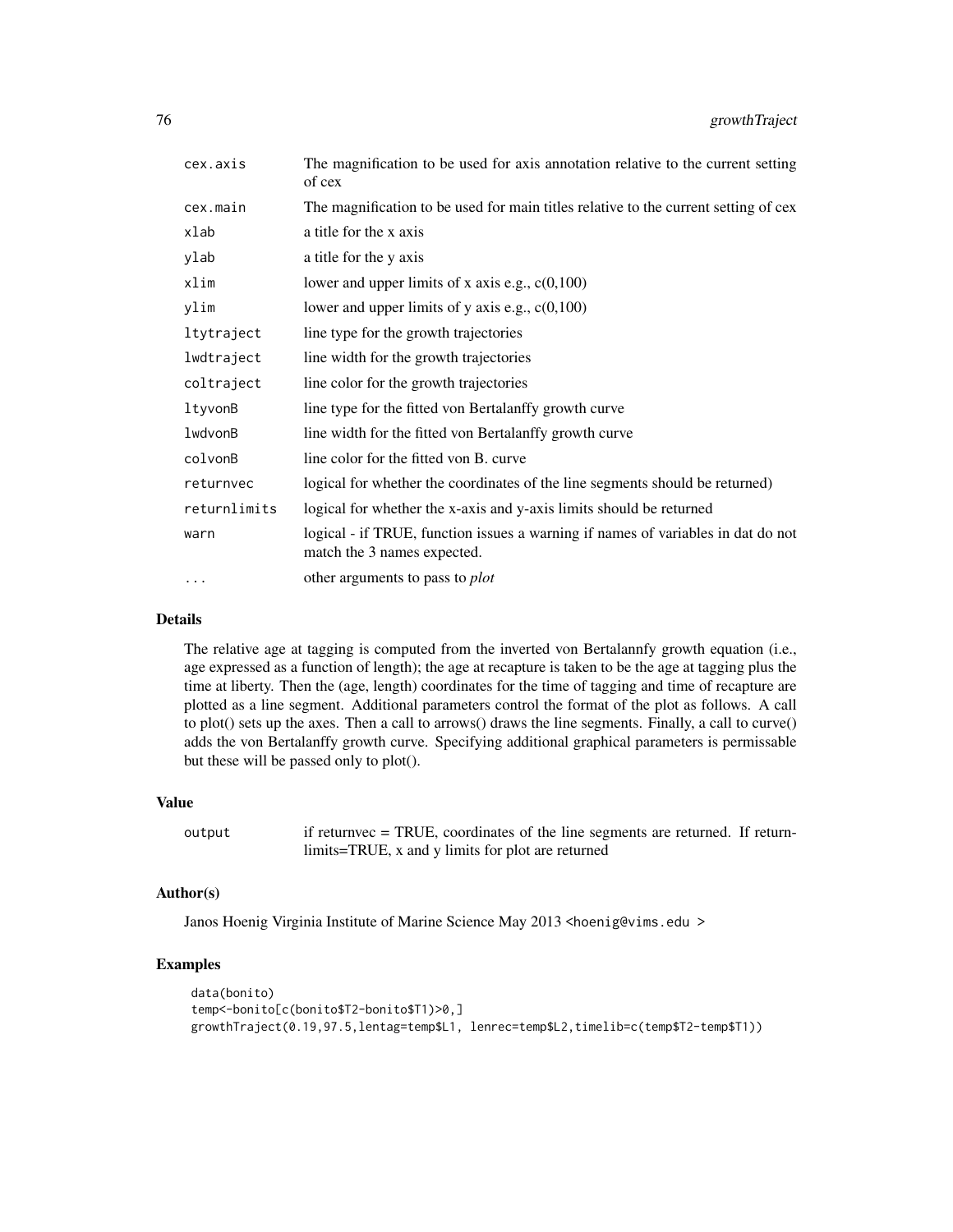Generates a growth transition matrix from parameters of the von Bertalanffy growth equation following Chen et al. (2003)

## Usage

growtrans(Lmin = NULL, Lmax = NULL, Linc = NULL, Linf = NULL, SELinf = NULL,  $K = NULL$ , SEK = NULL, rhoLinfK = NULL)

# Arguments

| Lmin       | Mid-point of starting size class.                                            |
|------------|------------------------------------------------------------------------------|
| Lmax       | Mid-point of end size class. This should be one increment larger than Linf.  |
| Linc       | Size class increment.                                                        |
| Linf       | L-infinity parameter of the von Bertalanffy growth equation.                 |
| SELinf     | Standard error of Linf.                                                      |
| K          | Growth parameter of the von Bertalanffy growth equation.                     |
| <b>SEK</b> | Standard error of K.                                                         |
| rhoLinfK   | Correlation between Linf and K. Usually from a parameter correlation matrix. |

# Details

Transition probabilities are calculated by using formulae 3-9 and procedures in Chen et al. (2003). Negative growth increments result if Lmax is beyond Linf, so the transition matrix is truncated at Linf. The last size class acts as a plus group and has a probability of 1.

# Value

A matrix of dimensions n size classes x n size classes.

## Note

This function is based on an example EXCEL spreadsheet provided by Yong Chen.

# Author(s)

Gary A. Nelson, Massachusetts Division of Marine Fisheries <gary.nelson@state.ma.us>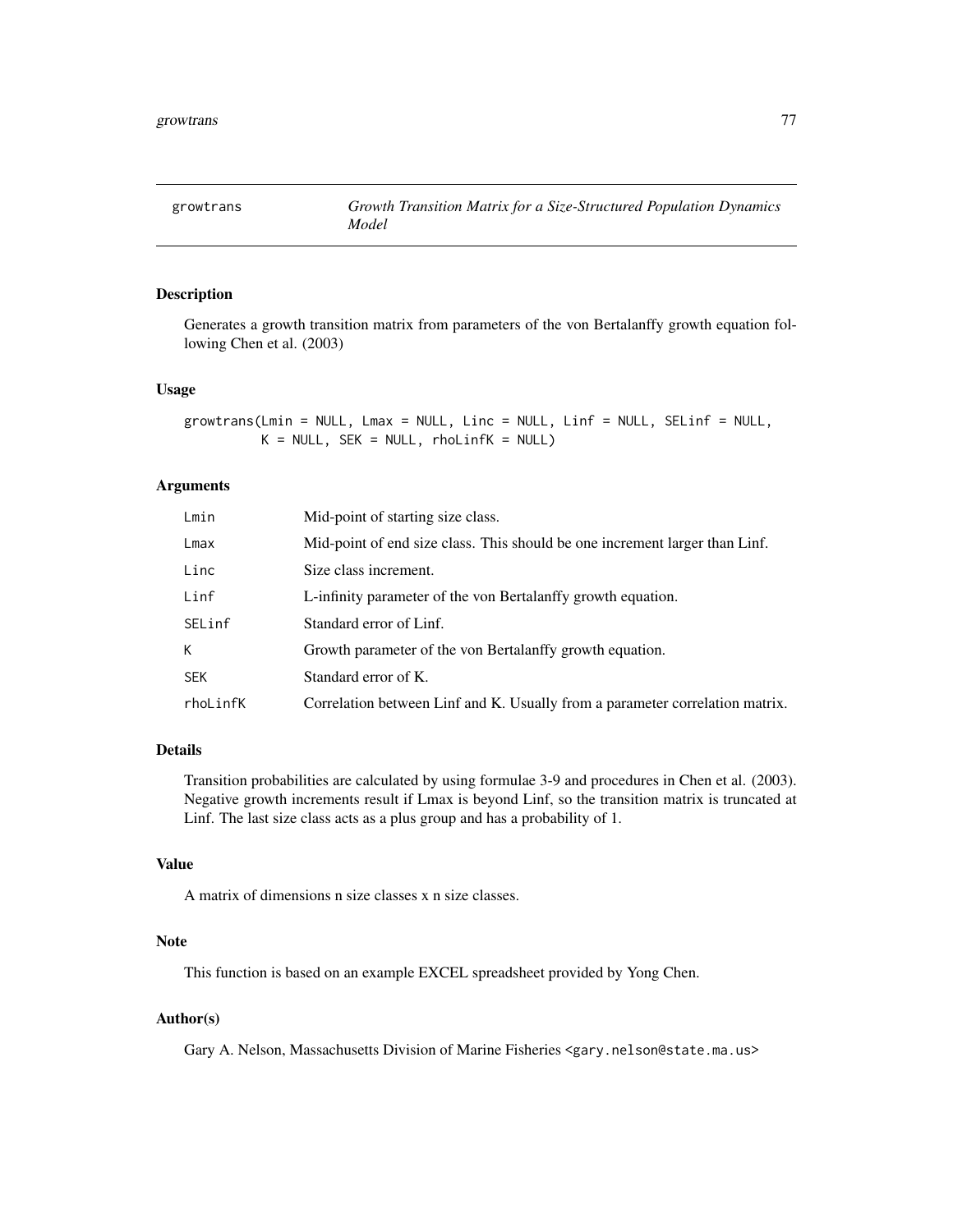#### References

Chen, Y., M. Hunter, R. Vadas, and B. Beal. 2003. Developing a growth-transition matrix for stock assessment of the green sea urchin (Strongylocentrotus droebachiensis) off Maine. Fish. Bull. 101: 737-744.

#### Examples

```
# For Chen et al. 2003
growtrans(Lmin=40,Lmax=101,Linc=1,Linf=100,SELinf=15,K=0.100588,SEK=0.04255,rhoLinfK=0.94)
```
haddock *Biological data for haddock (Melanogrammus aeglefinus)*

#### Description

The haddock data frame has 15 rows and 4 columns. Age, weight at spawning, partial recruitment, and fraction mature data for haddock (Melanogrammus aeglefinus) used by Gabriel et al. (1989) to calculate spawning stock biomass-per-recruit.

#### Usage

haddock

## Format

This data frame contains the following columns:

age vector of ages

ssbwgt vector of weights at spawning for each age

partial partial recruitment vector

pmat vector of fraction of females mature at age

#### Source

Gabriel, W. L., M. P. Sissenwine, and W. J. Overholtz. 1989. Analysis of spawning stock biomass per recruit: an example for Georges Bank haddock. North American Journal of Fisheries Management 9: 383-391.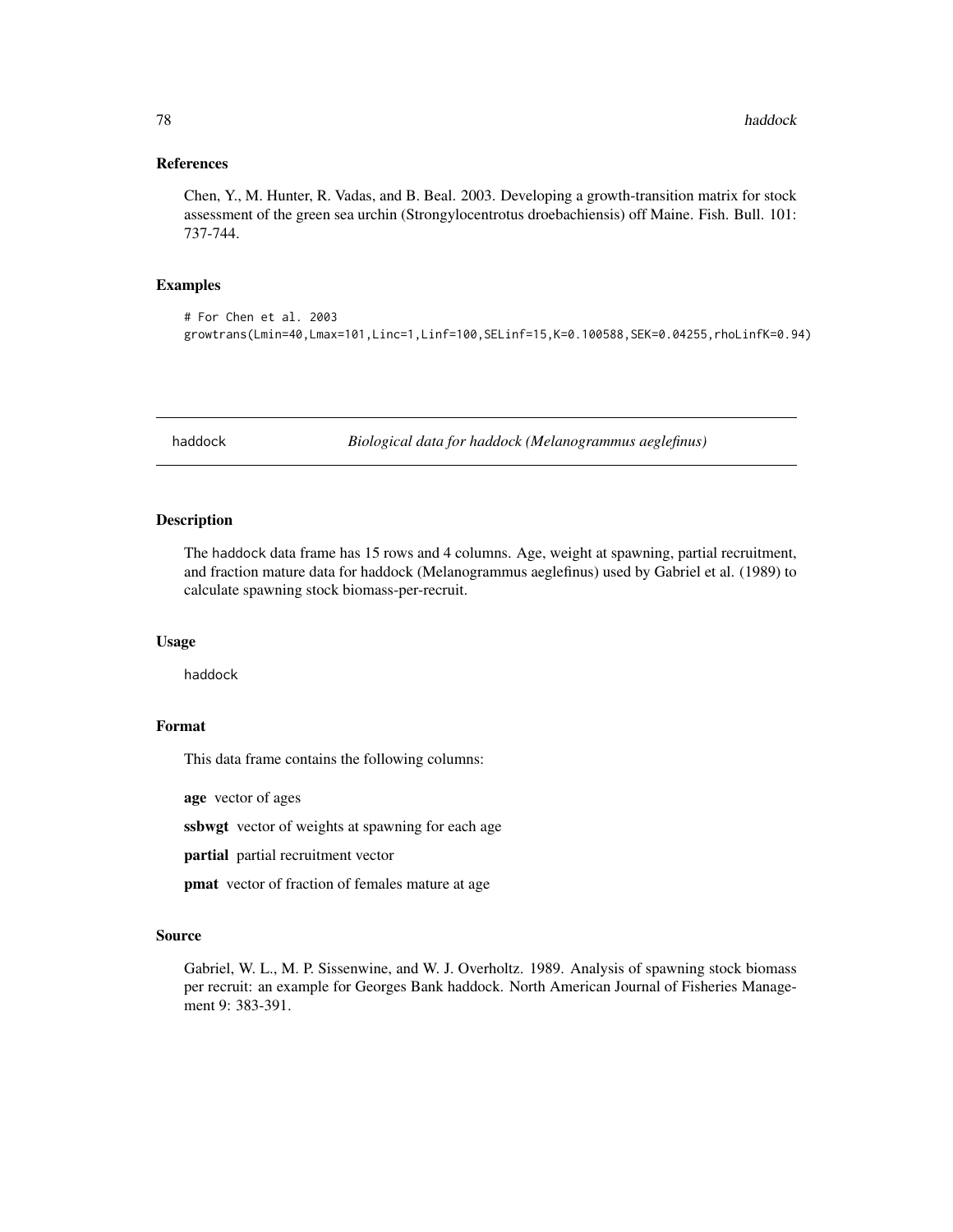The Hightower has 51 rows and 1 column. The complete capture histories of striped bass for Lake Gaston, North Carolina.

#### Usage

Hightower

# Format

This data frame contains the following columns:

caphistory capture histories of 51 striped bass

#### Source

Hightower, J. E., J. R. Jackson, and K. H. Pollock. 2001. Use of telemetry methods to estimate natural mortality and fishing mortality of striped bass in Lake Gaston, North Carolina. Trans. Am. Fish. Soc. 130:557-567.

Thanks to Joe Hightower of NC Cooperative Fish and Wildlife Research Unit for providing his original data.

Hoenig *Tag Data from Hoenig et al. (1998)*

## Description

The Hoenig list containing 8 components of data. Data were obtained from the Hoenig et al.(1998).

#### Usage

Hoenig

#### Format

This list contains the following components:

relyrs vector of start and end years of release years

recapyrs vector of start and end years of recapture years

N vector of number of tags released in each release year

recapharv recapture matrix of harvested fish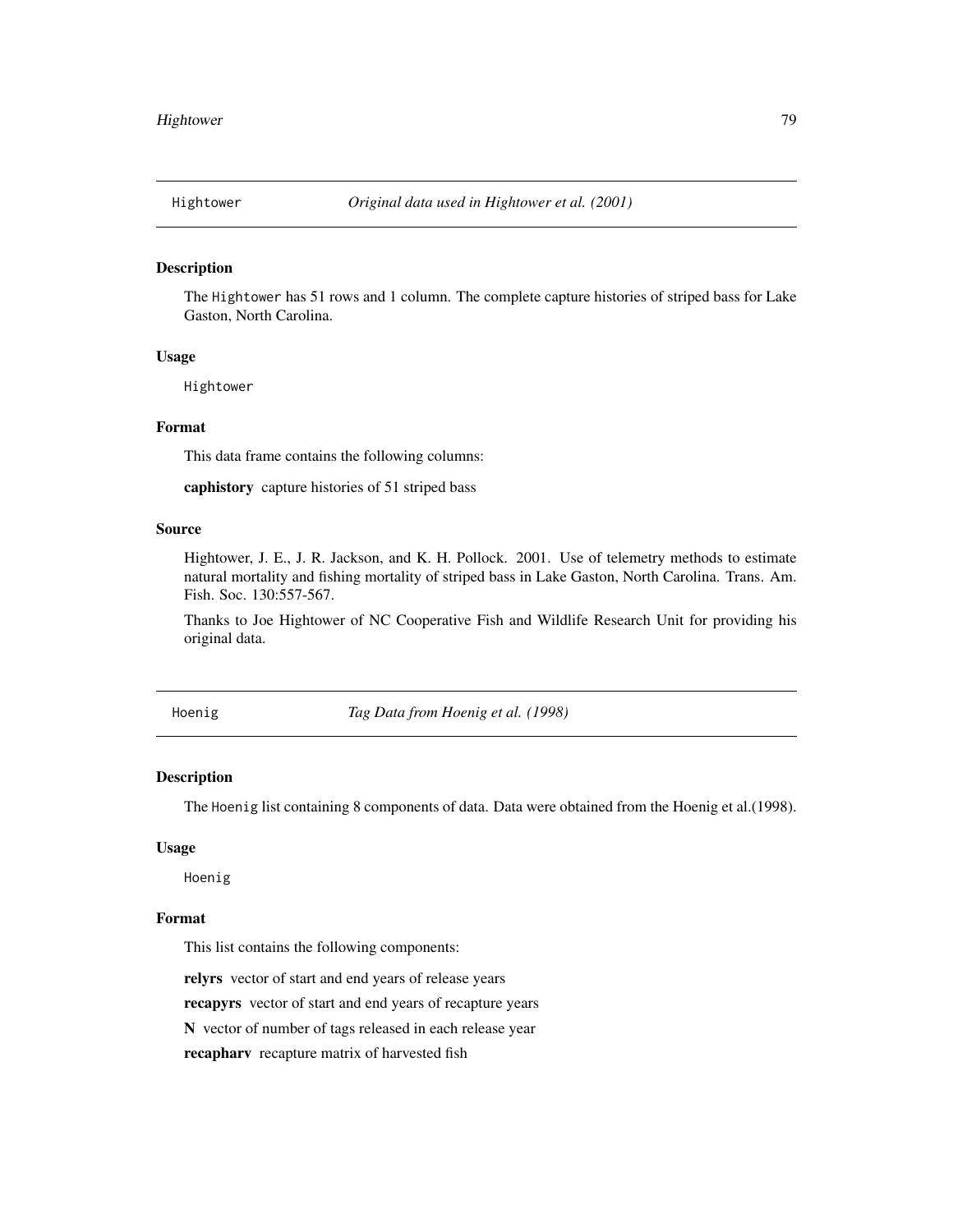lambda vector of reporting rates (one for each recapture year)

phi vector of initial tag loss (one for each recapture year)

Fyr vector of years to estimate fishing mortality

Myr vector of years to estimate natural mortality

#### Source

Hoenig, J. M, N. J. Barrowman, W. S. Hearn, and K. H. Pollock. 1998. Multiyear tagging studies incorporating fishing effort data. Canadian Journal of Fisheries and Aquatic Sciences 55: 1466- 1476.

<span id="page-79-0"></span>irm\_cr *Age-Independent Instantaneous Rates Model of Jiang et al. (2007) Incorporating Catch and Release Tag Returns*

# Description

The age-independent instantaneous rates model of Jiang et al. (2007) for estimating fishing and natural mortality from catch-release tag returns is implemented assuming known values of initial tag survival (phi) and reporting rate (lambda)

#### Usage

```
irm_cr(relyrs = NULL, recapyrs = NULL, N = NULL, recapharv = NULL,
recaprel = NULL, hlambda = NULL, rlambda = NULL, hphi = NULL,
rphi = NULL, hmrate = NULL, Fyr = NULL, FAyr = NULL, Myr = NULL,
initial = c(0.1, 0.05, 0.1), lower = c(0.0001, 0.0001, 0.0001),upper=c(5,5,5),maxiter=10000)
```
## **Arguments**

| relyrs    | vector containing the start and end year of the entire release period (e.g., $c(1992,$<br>$2006$ )).                                                                                                                                                                                                               |
|-----------|--------------------------------------------------------------------------------------------------------------------------------------------------------------------------------------------------------------------------------------------------------------------------------------------------------------------|
| recapyrs  | vector containing the start year and end year of entire recapture period (e.g.,<br>$c(1992, 2008)$ .                                                                                                                                                                                                               |
| N         | vector of total number of tagged fish released in each release year (one value per<br>year).                                                                                                                                                                                                                       |
| recapharv | matrix of the number of tag recoveries of harvested fish by release year (row)<br>and recovery year (column). The lower triangle (blank cells) may be filled with<br>-1s as place holders. Missing values in the upper triangle (release/recovery cells)<br>are not allowed.                                       |
| recaprel  | matrix of the number of tag recoveries of fish recaptured and re-released with<br>the tag removed by release year (row) and recovery year (column). The lower<br>triangle (blank cells) may be filled with -1s as place holders. Missing values in<br>the upper triangle (release/recovery cells) are not allowed. |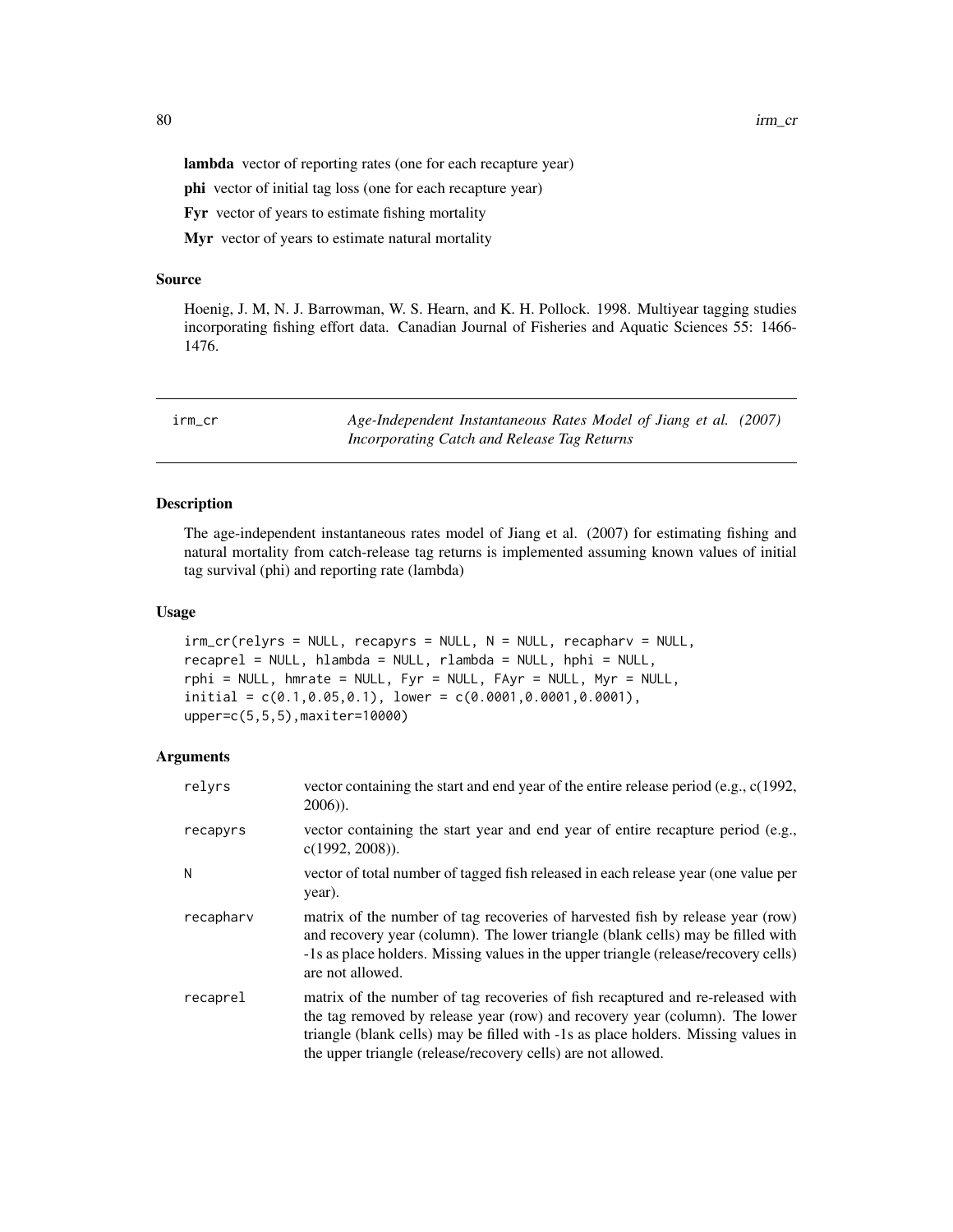| hlambda | vector of reporting rate estimates (lambda) for harvested fish. One value for<br>each recovery year.                                                                                                                                                                                                    |
|---------|---------------------------------------------------------------------------------------------------------------------------------------------------------------------------------------------------------------------------------------------------------------------------------------------------------|
| rlambda | vector of reporting rate estimates (lambda) for recaptured fish re-released with<br>tag removed. One value for each recovery year.                                                                                                                                                                      |
| hphi    | vector of initial tag survival estimates (phi) for harvested fish. One value for<br>each recovery year. $1 = no$ loss                                                                                                                                                                                   |
| rphi    | vector of initial tag survival estimates (phi) for recaptured fish re-released with<br>tag removed fish. One value for each recovery year. $1 = no loss$                                                                                                                                                |
| hmrate  | vector of hooking mortality rates. One value for each recovery year.                                                                                                                                                                                                                                    |
| Fyr     | vector of year values representing the beginning year of a period over which to<br>estimate a constant fishing mortality rate (F). If estimation of F for each recovery<br>year is desired, enter the year value for each year. The first year value must be<br>the start year for the recovery period. |
| FAyr    | vector of year values representing the beginning year of a period over which to<br>estimate a constant tag mortality rate (FA). If estimation of FA for each recovery<br>year is desired, enter the year value for each year. The first year value must be<br>the start year for the recovery period.   |
| Myr     | vector of year values representing the beginning year of a period over which<br>to estimate a constant natural mortality rate (M). If estimation of M for each<br>recovery year is desired, enter the year value for each year. The first year value<br>must be the start year for the recovery period. |
| initial | vector of starting values for fishing, tag, and natural mortality estimates. First<br>position is the starting value for all Fs, second position is the starting value for all<br>FAs, and the third position is the starting value for all Ms (e.g., $c(0.1, 0.1, 0.2)$ ).                             |
| lower   | vector of lower bounds of F, FA, and M estimates used in optimization routine.<br>First position is the lower value for all Fs, second position is the lower value for<br>all FAs, and the third position is the lower value for all Ms.                                                                |
| upper   | vector of upper bounds of F, FA, and M estimates used in optimization routine.<br>First position is the upper value for all Fs, second position is the upper value for<br>all FAs, and the third position is the upper value for all Ms.                                                                |
| maxiter | maximum number iterations used in the optimization routine.                                                                                                                                                                                                                                             |

## Details

Jiang et al (2007) provides an extension of the Hoenig et al. (1998) instantaneous tag return model to account for catch/release of tagged fish. The benefits of this instantaneous rates model are that data from tagged fish that are recaptured and released alive are directly incorporated in the estimation of fishing and natural mortality. Jiang et al. models mortality of harvested fish and the mortality experienced by the tag because fish are often released after the tag has been removed. Therefore, additional tag mortality parameters are estimated in the model. The age-independent model of Jiang et al. is implemented here and initial tag loss and reporting rates are assumed known. This model assumes that tagged fish are fully-recruited to the fishery and that fishing took place throughout the year. Similar to Hoenig et al. (1998), observed recovery matrices from the harvest and catch/release fish with removed tags are compared to expected recovery matrices to estimate model parameters. Asymmetric recovery matrices are allowed (recovery years > release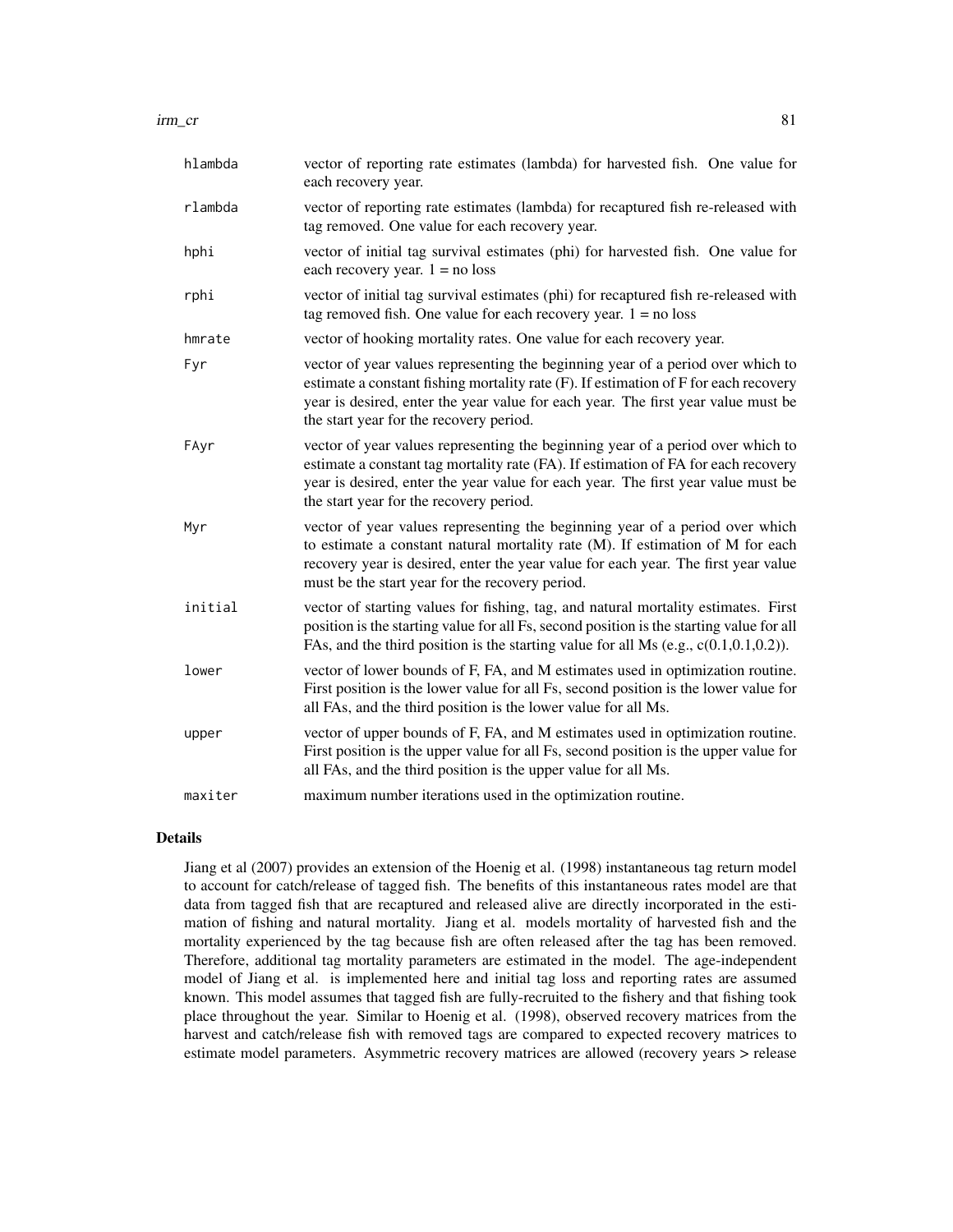years). All summary statistics follow Burnham and Anderson (2002). Model degrees of freedom are calculated as the number of cells from the harvested and released recapture matrices and not-seen vector minus the number of estimated parameters. Total chi-square is calculated by summing cell chi-square values for all cells of the harvest, released, and not seen matrices. C-hat, a measure of overdispersion, is estimated by dividing the total chi-square value by the model degrees of freedom. Pooling of cells to achieve an expected cell value of 1 is performed and pooled chi-square and c-hat metrics are additionally calculated.Pearson residuals are calculated by subtracting the observed numbers of recoveries in each cell from the predicted numbers of recoveries and dividing each cell by the square-root of the predicted cell value. The variance of instantaneous total mortality (Z) is calculated by varF + hmrate^2\*varFA + varM + 2\*sum(cov(F,M)+ hmrate^2\*cov(F,FA)+hmrate^2\*cov(FA,M)), and the variance of survival (S) is calculated from Z using the delta method. The optim routine is used to find the parameters that minimize the -1\*negative log-likelihood.

The program allows the configuration of different model structures (biological realistic models) for the estimation of fishing, natural, and tag mortalities. Consider the following examples:

#### *Example 1*

Release years range from 1991 to 2003 and recovery years from 1991 to 2003. One model structure might be constant fishing mortality estimates over the recovery years of 1991-1994 and 1995-2003, one constant estimate of tag mortality and one constant estimate of natural mortality for the entire recovery period. To designate this model structure, the beginning year of each interval is assigned to the Fyr vector (e.g.,Fyr<-c(1991, 1995)), and the beginning year of the recovery period is assigned to the FAyr vector and the Myr vector (e.g., FAyr<-c(1991); Myr<-c(1991)). The first value of each vector must always be the beginning year of the recovery period regardless of the model structure.

## *Example 2*

Release years range from 1991 to 2003 and recovery years from 1991 to 2003. One model might be fishing and tag mortality estimates for each year of recovery years and two constant estimates of natural mortality for 1991-1996 and 1997-2003. To designate this model structure, one value for each year is assigned to the Fyr and FAyr vectors (e.g., Fyr<-c(1991,1992,1993,1994,1995,1996,1997, 1998,1999,2000,2001,2002,2003 and FAyr<-c(1991, 1992, 1993, 1994, 1995, 1996, 1997, 1998, 1999, 2000, 2001, 2002, 2003)), and the beginning years of the natural mortality intervals are assigned to the Myr vector (e.g.,Myr<-c(1991,1997)).

Averaging of model results can be accomplished using the function tag\_model\_avg.

#### Value

List containing summary statistics for the model fit, model convergence status, parameter correlation matrix, estimates of fishing mortality, natural mortality, tag mortality, total instantaneous mortality (Z), and survival (S) and their variances and standard errors by year, observed and predicted recoveries for harvested, released, and "not-seen" fish, cell chi-square and Pearson values for harvested, released, and "not seen" fish, and a model configuration label (type) used in the tag\_model\_avg function.

## Author(s)

Gary A. Nelson, Massachusetts Division of Marine Fisheries <gary.nelson@state.ma.us>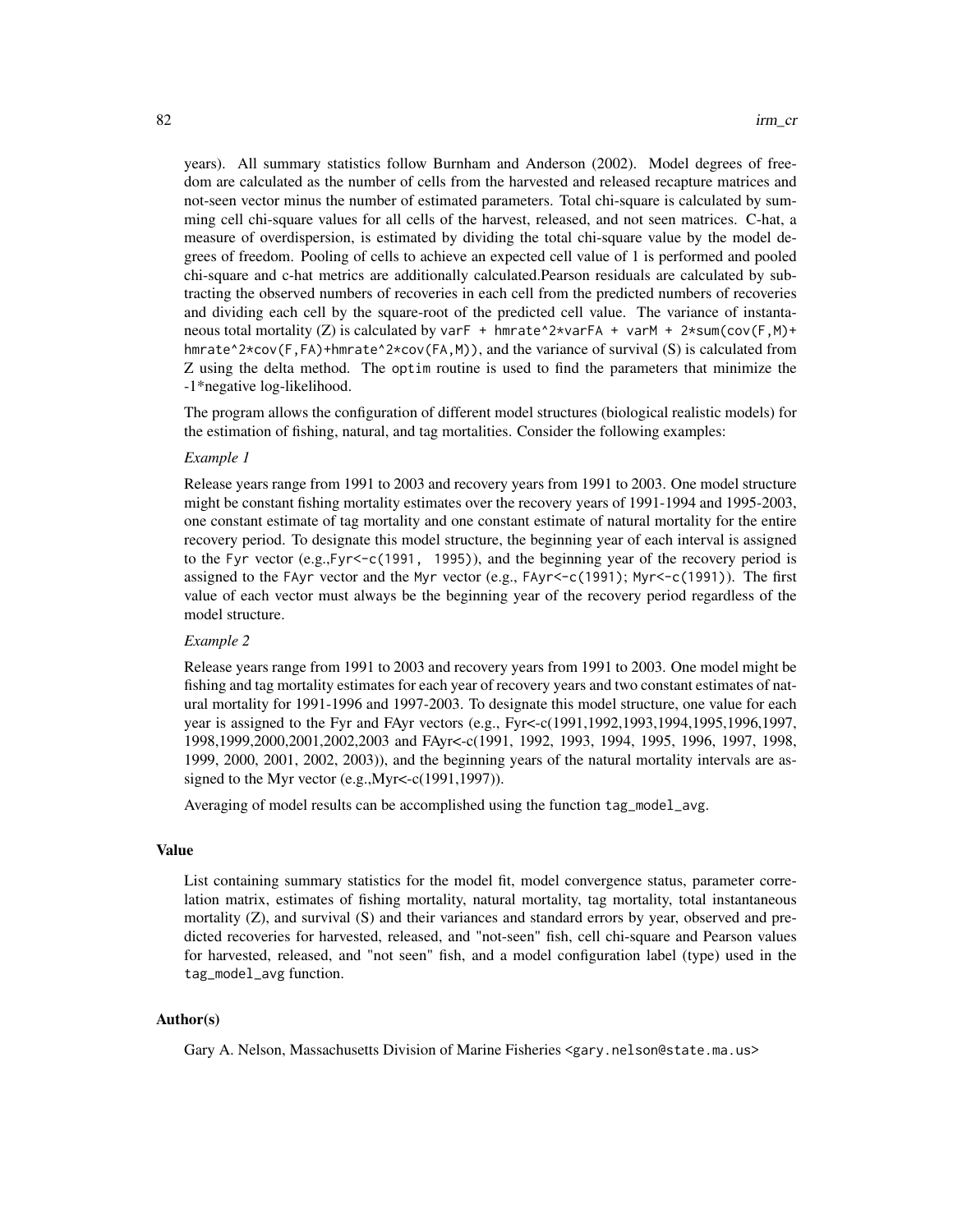#### $\lim_{h \to 0} h$  83

## References

Burnham, K. P. and D. R. Anderson. 2002. Model selection and multimodel inference : A Practical Information-Theorectic Approach, 2nd edition. Spriner-Verlag, New York, NY. 488 p.

Hoenig, J. M, N. J. Barrowman, W. S. Hearn, and K. H. Pollock. 1998. Multiyear tagging studies incorporating fishing effort data. Canadian Journal of Fisheries and Aquatic Sciences 55: 1466- 1476.

Jiang, H. 2005. Age-dependent tag return models for estimating fishing mortality, natural mortality and selectivity. Doctoral dissertation. North Carolina State University, Raleigh.

Jiang, H., K. H. Pollock, C. Brownie, J. M. Hoenig, R. J. Latour, B. K. Wells, and J. E. Hightower. 2007. Tag return models allowing for harvest and catch and release: evidence of environmental and management impacts on striped bass fishing and natural mortality rates. North Amercian Journal of Fisheries Management 27:387-396.

## See Also

[irm\\_h](#page-82-0) [tag\\_model\\_avg](#page-112-0)

## Examples

```
## Data come from Appendix Table A2 and model structure from model (a) in
## Table 3.2 of Jiang (2005)
## Example takes a bit of time to run
 ## Not run:
 data(Jiang)
  model1<-irm_cr(relyrs = Jiang$relyrs, recapyrs = Jiang$recapyrs,
    N = Jiang$N, recapharv = Jiang$recapharv, recaprel = Jiang$recaprel,
    hlambda = Jiang$hlambda, rlambda = Jiang$rlambda, hphi = Jiang$hphi,
    rphi = Jiang$rphi, hmrate = Jiang$hmrate, Fyr = Jiang$Fyr,
    FAyr = Jiang$FAyr, Myr = Jiang$Myr, initial = c(0.1, 0.05, 0.1),
    lower = c(0.0001,0.0001,0.0001), upper=c(5,5,5),maxiter=10000)
```
## End(Not run)

<span id="page-82-0"></span>irm\_h *Age-Independent Instantaneous Rates Tag Return Model of Hoenig et al. (1998)*

#### **Description**

The age-independent instantaneous rates model of Hoenig et al. (1998) for estimating fishing and natural mortality from tag returns of harvested fish is implemented assuming known values of initial tag survival (phi) and reporting rate (lambda)

## Usage

```
irm_h(relyrs = NULL, recapyrus = NULL, N = NULL, recapharv = NULL,lambda = NULL,phi = NULL, Fyr = NULL, Myr = NULL, initial = NULL,lower = c(0.0001, 0.0001), upper = c(5, 5), maxiter = 10000)
```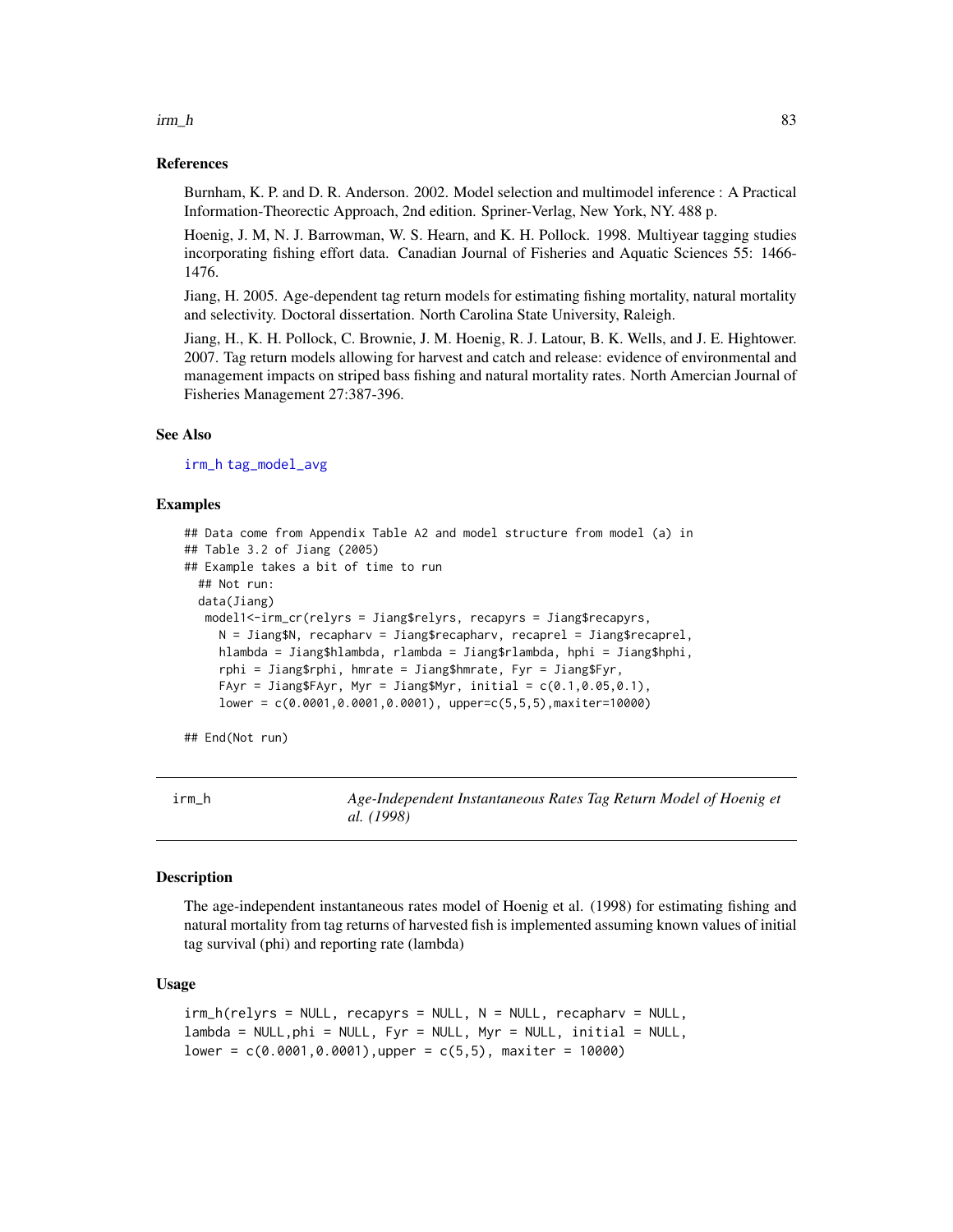## Arguments

| relyrs    | vector containing the start and end year of the entire release period (e.g., c(1992,<br>$2006$ )).                                                                                                                                                                                                      |
|-----------|---------------------------------------------------------------------------------------------------------------------------------------------------------------------------------------------------------------------------------------------------------------------------------------------------------|
| recapyrs  | vector containing the start year and end year of entire recapture period (e.g.,<br>c(1992, 2008)).                                                                                                                                                                                                      |
| N         | vector of total number of tagged fish released in each release year (one value per<br>year).                                                                                                                                                                                                            |
| recapharv | matrix of the number of tag recoveries of harvested fish by release year (row)<br>and recovery year (column). The lower triangle (blank cells) may be filled with<br>-1s as place holders. Missing values in the upper triangle (release/recovery cells)<br>are not allowed.                            |
| lambda    | vector of reporting rate estimates for harvested fish. One value for each recovery<br>year.                                                                                                                                                                                                             |
| phi       | vector of initial tag survival estimates (phi) for harvested fish. One value for<br>each recovery year. 1=no loss                                                                                                                                                                                       |
| Fyr       | vector of year values representing the beginning year of a period over which to<br>estimate a constant fishing mortality rate (F). If estimation of F for each recovery<br>year is desired, enter the year value for each year. The first year value must be<br>the start year for the recovery period. |
| Myr       | vector of year values representing the beginning year of a period over which<br>to estimate a constant natural mortality rate (M). If estimation of M for each<br>recovery year is desired, enter the year value for each year. The first year value<br>must be the start year for the recovery period. |
| initial   | vector of starting values for fishing, and natural mortality estimates. First posi-<br>tion is the starting value for all Fs and second position is the starting value for<br>all Ms (e.g., $c(0.1, 0.2)$ ).                                                                                            |
| lower     | vector of lower bounds of F and M estimates used in optimization routine. First<br>position is the lower value for all Fs and second position is the lower value for<br>all Ms. Default = $0.0001$ .                                                                                                    |
| upper     | vector of upper bounds of F and M estimates used in optimization routine. First<br>position is the upper value for all Fs and second position is the upper value for<br>all Ms. Default = $5$                                                                                                           |
| maxiter   | maximum number iterations used in the optimization routine.                                                                                                                                                                                                                                             |

## Details

The instantaneous tag return model of Hoening et al. (1998) assuming known initial tag loss and reporting rates is implemented. This model assumes that tagged fish are fully-recruited to the fishery and that fishing took place throughout the year. The observed recovery matrices are compared to expected recovery matrices to estimate model parameters. Asymmetric recovery matrices are allowed (recovery years > release years). All summary statistics follow Burnham and Anderson (2002). Model degrees of freedom are calculated as the number of all cells from the harvested recovery matrix and not-seen vector minus the number of estimated parameters. Total chi-square is calculated by summing cell chi-square values for all cells of the harvest, released, and not seen matrices. C-hat, a measure of overdispersion, is estimated by dividing the total chi-square value by the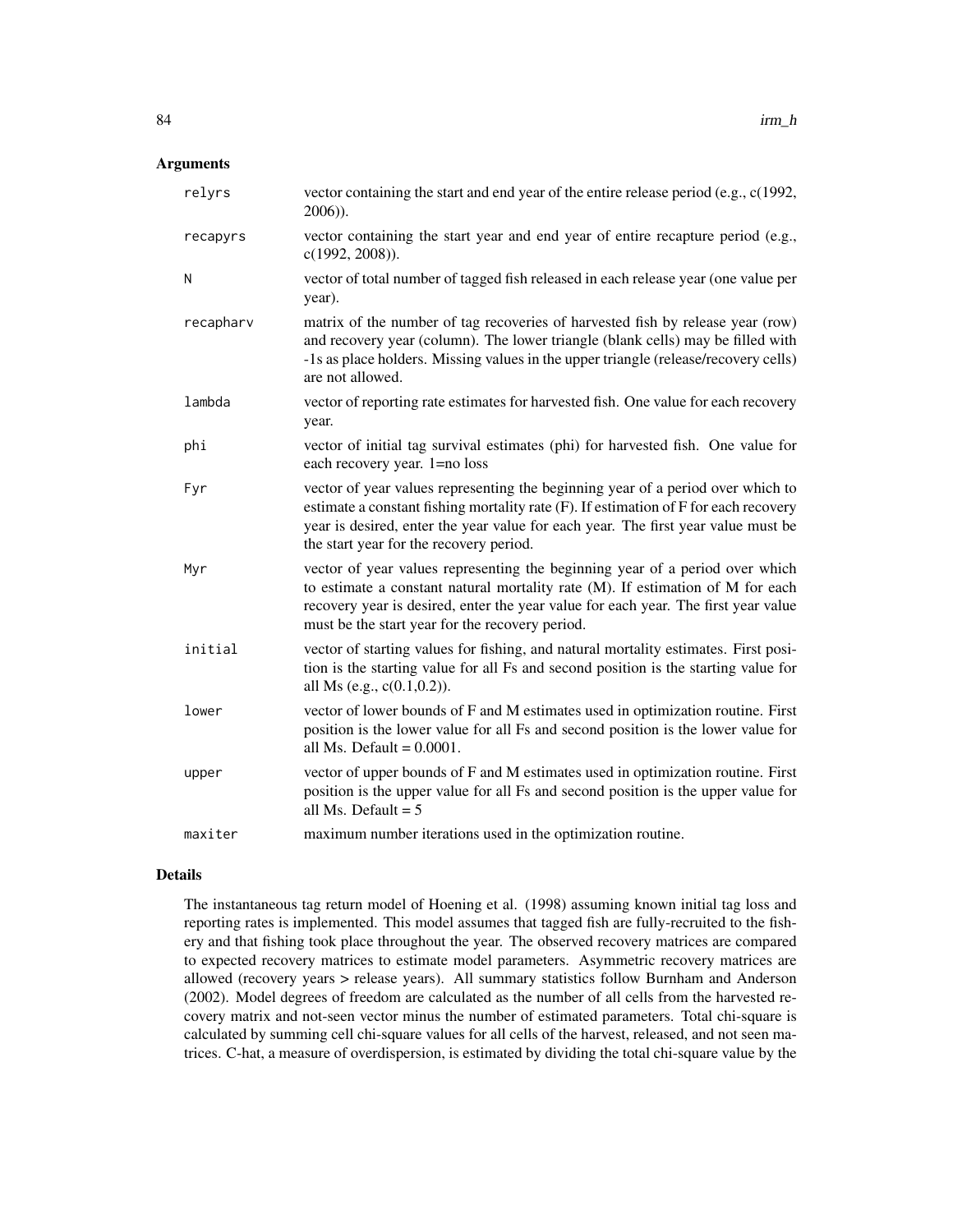### $\lim_{h \to 0} h$  85

model degrees of freedom. Pooling of cells to achieve an expected cell value of 1 is performed and pooled chi-square and c-hat metrics are additionally calculated. Pearson residuals are calculated by subtracting the observed numbers of recoveries in each cell from the predicted numbers of recoveries and dividing each cell by the square-root of the predicted cell value. The optim routine is used to find the parameters that minimize the -1\*negative log-likelihood. The variance of instantaneous total mortality (Z) is calculated by varF + varM + 2cov( $F, M$ ), and the variance of survival (S) is estimated from the variance of Z using the delta method.

The program allows the configuration of different model structures (biological realistic models) for the estimation of fishing and natural mortalities. Consider the following examples:

#### *Example 1*

Release years range from 1991 to 2003 and recovery years from 1991 to 2003. One model structure might be constant fishing mortality estimates over the recovery years of 1991-1994 and 1995-2003, and one constant estimate of natural mortality for the entire recovery period. To specify this model structure, the beginning year of each interval is assigned to the Fyr vector (e.g.,Fyr<-c(1991, 1995)), and the beginning year of the recovery period is assigned to the Myr vector (e.g.,Myr<-c(1991)). The first value of each vector must always be the beginning year of the recovery period regardless of the model structure.

## *Example 2*

Release years range from 1991 to 2003 and recovery years from 1991 to 2003. One model might be fishing mortality estimates for each year of recovery years and two constant estimates of natural mortality for 1991-1996 and 1997-2003. To specify this model structure, one value for each year is assigned to the Fyr vector (e.g., Fyr<-c(1991,1992, 1993, 1994, 1995, 1996, 1997, 1998, 1999, 2000, 2001, 2002, 2003) and the beginning years of the natural mortality intervals are assigned to the Myr vector (e.g.,Myr<-c(1991, 1997)).

Averaging of model results can be accomplished using the function tag\_model\_avg.

## Value

List containing summary statistics for the model fit, model convergence status, parameter correlation matrix, estimates of fishing mortality, natural mortality, total instantaneous mortality (Z), and survival (S) and their variances and standard errors by year, observed and predicted recoveries for harvested, released, and "not-seen" fish, cell chi-square and Pearson values for harvested, released, and "not seen" fish and a model configuration label (type) used in the tag\_model\_avg function.

#### Author(s)

Gary A. Nelson, Massachusetts Division of Marine Fisheries <gary.nelson@state.ma.us>

#### References

Burnham, K. P. and D. R. Anderson. 2002. Model selection and multimodel inference : A Practical Information-Theorectic Approach, 2nd edition. Spriner-Verlag, New York, NY. 488 p.

Hoenig, J. M, N. J. Barrowman, W. S. Hearn, and K. H. Pollock. 1998. Multiyear tagging studies incorporating fishing effort data. Canadian Journal of Fisheries and Aquatic Sciences 55: 1466- 1476.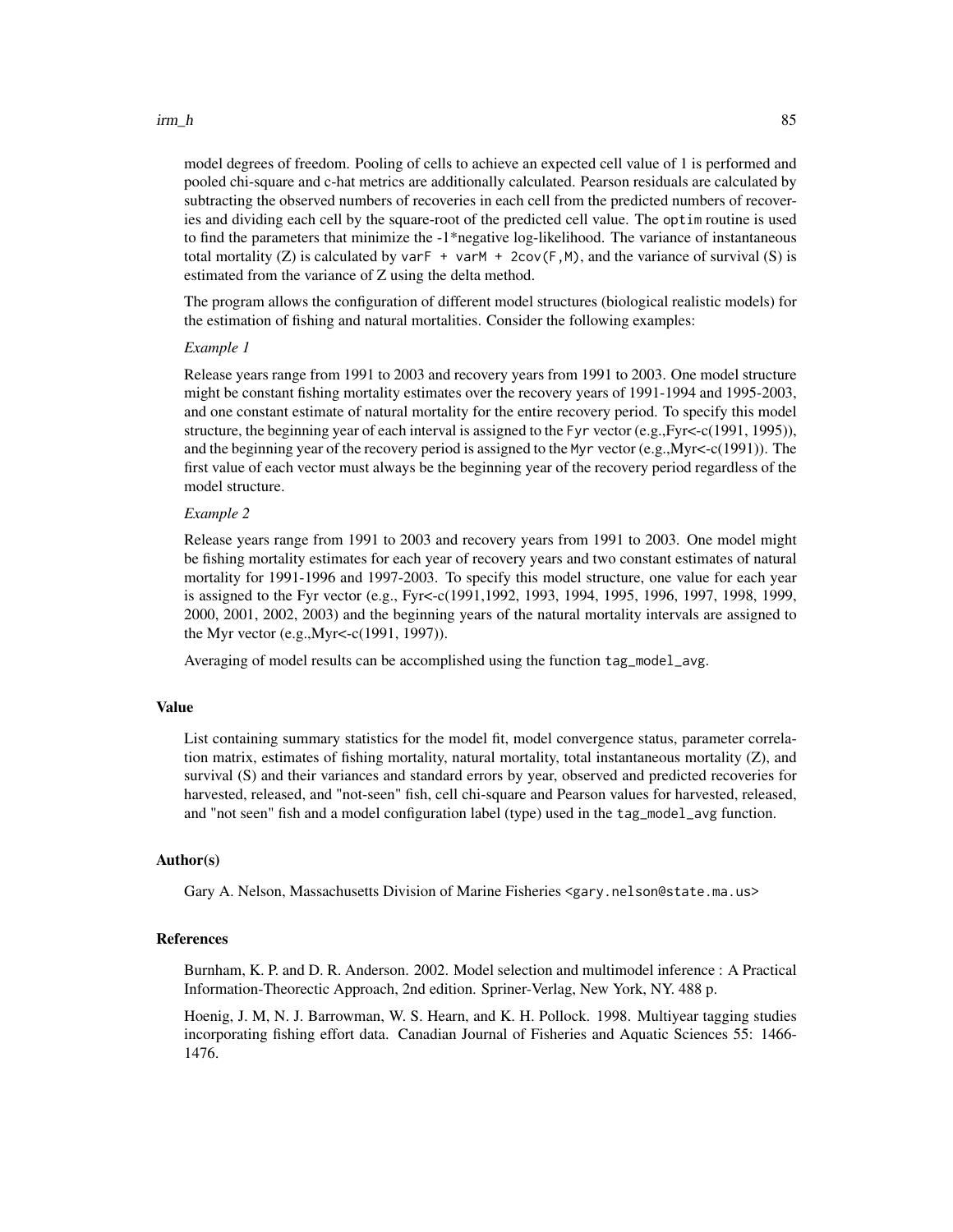86 Jensen (1990) and the set of the set of the set of the set of the set of the set of the set of the set of the set of the set of the set of the set of the set of the set of the set of the set of the set of the set of the

# See Also

[irm\\_cr](#page-79-0) [tag\\_model\\_avg](#page-112-0)

## Examples

```
# Data come from Table 4 and model structure from Table 5 under "year-specific F,
# constant M" in Hoenig et al. (1998)
data(Hoenig)
model1<-irm_h(relyrs = Hoenig$relyrs, recapyrs = Hoenig$recapyrs,
N = Hoenig$N, recapharv = Hoenig$recapharv, lambda = Hoenig$lambda,
phi = Hoenig$phi, Fyr = Hoenig$Fyr, Myr = Hoenig$Myr, initial = c(0.1, 0.1),
lower = c(0.0001, 0.0001), upper = c(5, 5), maxiter = 10000)
```
Jensen *Age Frequency Data for Lake Whitefish By Individual Haul*

## Description

The Jensen data frame has 312 rows and 2 columns. The age data are from reconstructed catches of lake whitefish reported by Jensen (1996) in Table 1 and were expanded to individual observations from the age frequency table.

#### Usage

Jensen

## Format

This data frame contains the following columns:

group net haul label

age age of an individual fish

## Source

Jensen, A. L. 1996. *Ratio estimation of mortality using catch curves*. Fisheries Research 27: 61-67.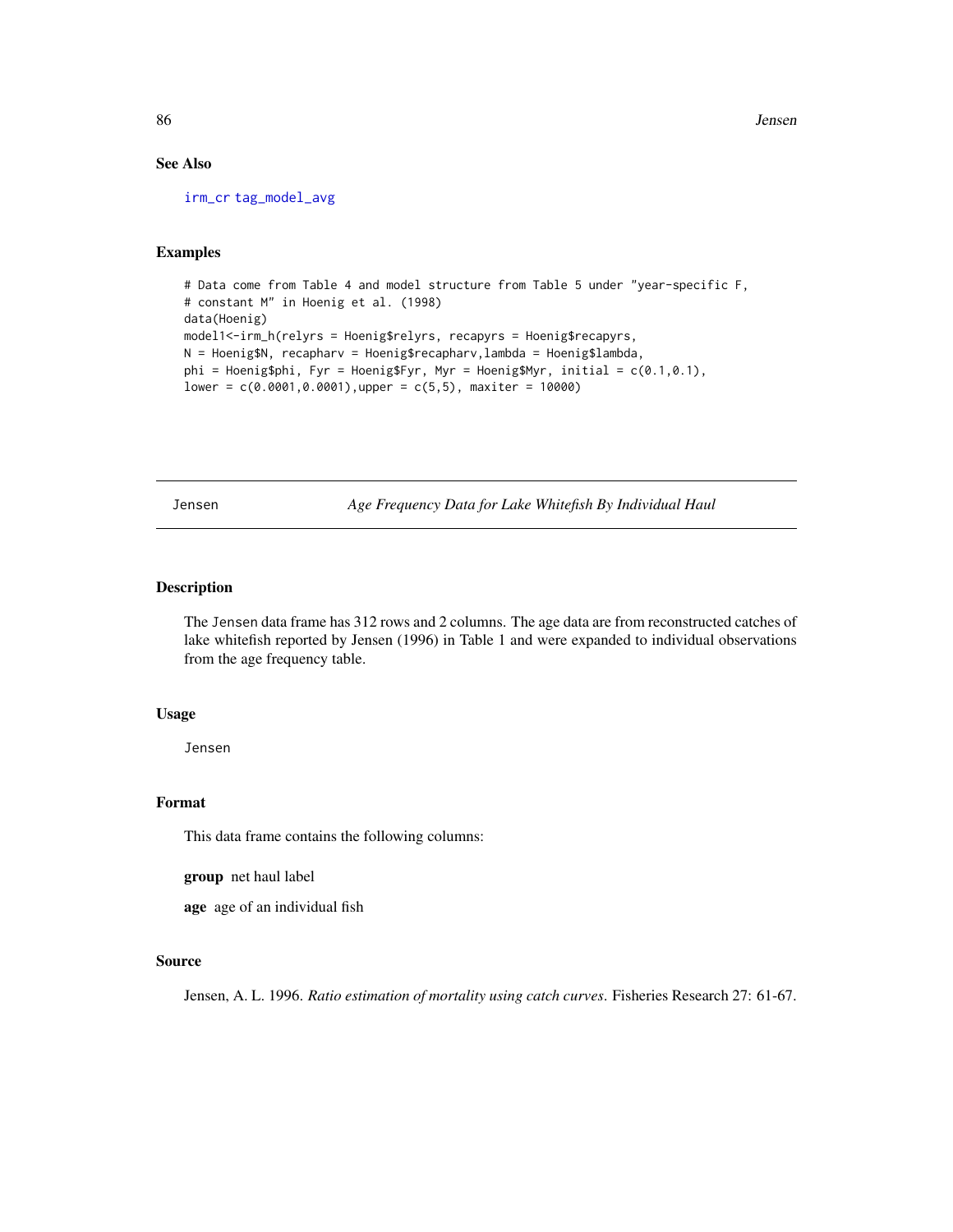The Jiang list containing 13 components of data. Data were obtained from the Jiang (2005).

# Usage

Jiang

## Format

This list contains the following components:

relyrs vector of start and end years of release years

recapyrs vector of start and end years of recapture years

N vector of number of tags released in each release year

recapharv recapture matrix of harvest fish

recaprel recapture matrix of recaptured and re-released fish with tag removed

hlambda vector of reporting rates of harvested fish (one value for each recapture year)

rlambda vector of reporting rates of recaptured and re-released fish (one value for each recapture year)

hphi vector of initial tag loss of harvested fish (one value for each recapture year)

rphi vector of initial tag loss of harvested fish (one value for each recapture year)

hmrate vector of hooking mortality rates (one value for each recapture year)

Fyr vector of years to estimate fishing mortality

FAyr vector of years to estimate tag mortality

Myr vector of years to estimate natural mortality

## Source

Jiang, H. 2005. Age-dependent tag return models for estimating fishing mortality, natural mortality and selectivity. Doctoral dissertation. North Carolina State University, Raleigh.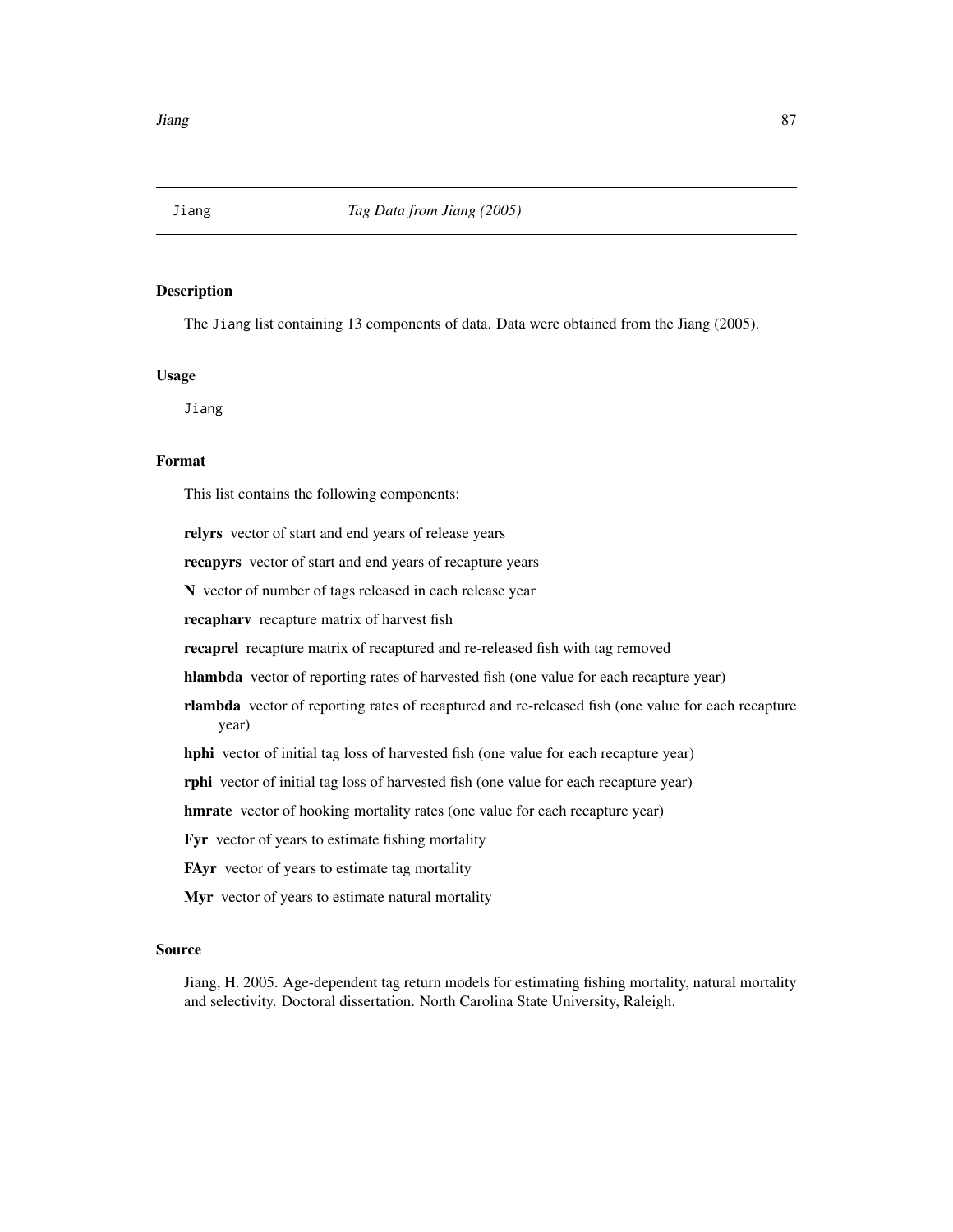The kappenman data frame has 55 rows and 1 column.

# Usage

kappenman

# Format

This data frame contains one column:

cpue Pacific cod cpue from 1994

# Source

Kappenman, R. F. 1999. Trawl survey based abundance estimation using data sets with unusually large catches. ICES Journal of Marince Science 56: 28-35.

Kimura *Length and Age Data For Male and Female Pacific Hake*

## Description

The Kimura data frame has 24 rows and 3 columns. Mean length-at-age data for male and female Pacific hake as reported by Kimura (1980)

# Usage

Kimura

# Format

This data frame contains the following columns:

age fish age

length mean length of fish of age *age*

sex sex code

## Source

Kimura, D. K. 1980. *Likelihood methods for the von Bertalanffy growth curve*. U. S. Fishery Bulletin 77:765-776.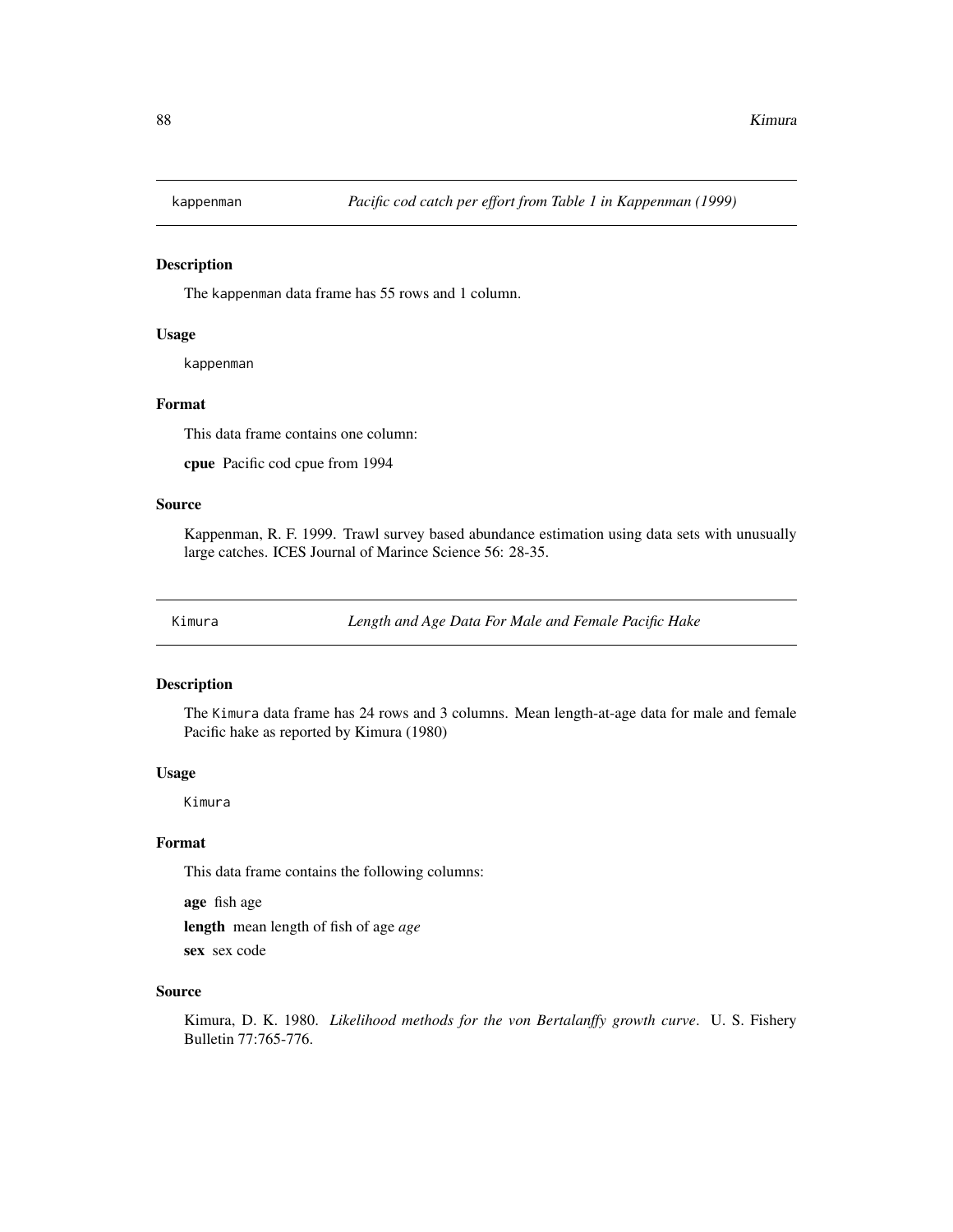Life tables are constructed from either numbers of individuals of a cohort alive at the start of an age interval (nx) or number of individuals of a cohort dying during the age interval (dx).

#### Usage

 $lifetable(age = NULL, numbers = NULL, r = NULL, type = 1)$ 

#### Arguments

| age     | vector of age intervals (e.g., 0 to maximum cohort age).                                                                                                                                                                                                                                                                                                                                                                                                                                                                                                                                                                                                                 |
|---------|--------------------------------------------------------------------------------------------------------------------------------------------------------------------------------------------------------------------------------------------------------------------------------------------------------------------------------------------------------------------------------------------------------------------------------------------------------------------------------------------------------------------------------------------------------------------------------------------------------------------------------------------------------------------------|
| numbers | number of individual alive $(nx)$ or dead $(dx)$                                                                                                                                                                                                                                                                                                                                                                                                                                                                                                                                                                                                                         |
| r       | known rate of increase $(r)$ for methods 3 and 4                                                                                                                                                                                                                                                                                                                                                                                                                                                                                                                                                                                                                         |
| type    | numeric value of method to use to calculate life table.<br>$1 = Age$ at death recorded directly and no assumption made about population<br>stability or stability of age structure - Method 1 in Krebs (1989). $2 =$ Cohort<br>size recorded directly and and no assumption made about population stability or<br>stability of age structure - Method 2 in Krebs (1989). $3 = \text{Ages}$ at death recorded<br>for a population with stable age distribution and known rate of increase - Method<br>5 in Krebs (1989). $4 = \text{Age distribution recorded for a population with a stable}$<br>age distribution and known rate of increase - Method 6 in Krebs (1989). |

# Details

Following Krebs (1989:413-420), standard life tables are calculated given age intervals and either cohort size or deaths. X=age interval, nx=number of individuals of a cohort alive at the start of age interval X,  $|x|$  = proportion of individuals surviving at the start of age interval X,  $dx$  = number of individuals of a cohort dying during the age interval  $X$ , qx=finite rate of mortality during the age interval X to X+1, px=finite rate of survival during the age interval X to X+1, ex=mean expectation of life for individuals alive at start of age X. For method 5, dx is corrected for population growth by  $dx' = dx * exp(r * x)$  and in method 6, nx is corrected for the same by  $nx * e(r * x)$ . See Krebs for formulae.

#### Value

Dataframe containing life table values.

# Author(s)

Gary A. Nelson, Massachusetts Division of Marine Fisheries <gary.nelson@state.ma.us>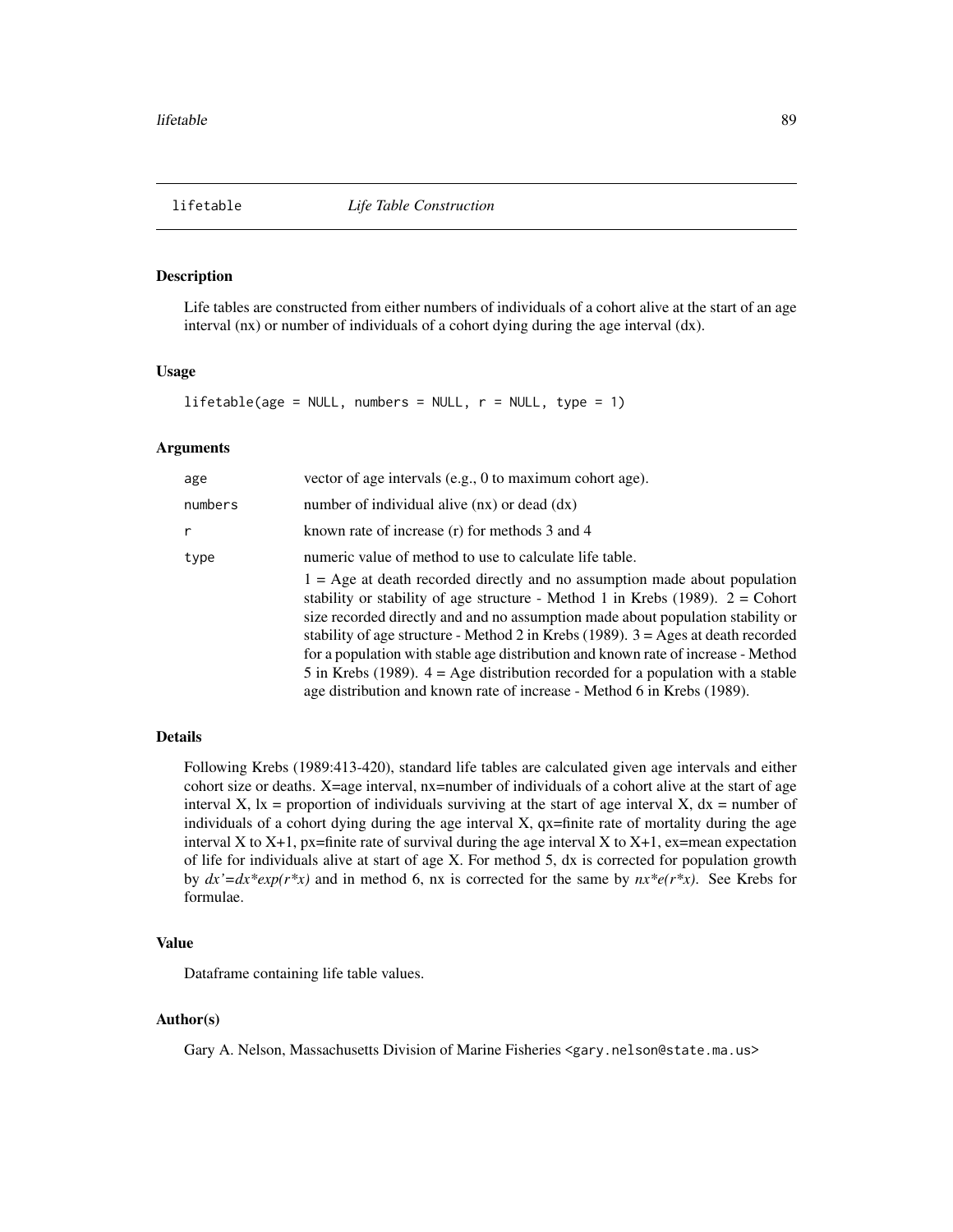## References

Krebs, C. J. 1989. *Ecological Methodologies*. Harper and Row, New York, NY. 654 p.

#### Examples

```
data(buffalo)
lifetable(age=buffalo$age,numbers=buffalo$nx,type=2)
```
lingcod *Catch data (metric tons) for lingcod 1889 to 2001*

## Description

Lingcod catch data from literature sources in Martell and Froese (2012).

#### Usage

lingcod

#### Format

A data frame with 113 observations on the following 2 variables.

year a numeric vector describing the year of catch

catch a numeric vector describing the annual catch in metric tons

## Details

Note some data points are not exactly the same as shown in Figure 7 of Martell and Froese 2012.

M.empirical *Estimation of Natural Mortality Rates from Life History Parameters*

#### Description

The approaches of Pauly (1980), Hoenig (1983), Alverson and Carney (1975), Roff (1984), Gunderson and Dygert (1988), Petersen and Wroblewski (1984), Lorenzen (1996), Gislason et al. (2010) and Then et al. (2015) are encoded for estimation of natural mortality (M).

#### Usage

```
M.empirical(Linf = NULL, Winf = NULL, K1 = NULL, Kw = NULL,
T = NULL, tmax = NULL, tm = NULL, GSI = NULL, Wdry = NULL,
Wwet = NULL, Bl = NULL, method = c(1, 2, 3, 4, 5, 6, 7, 8, 9, 10, 11))
```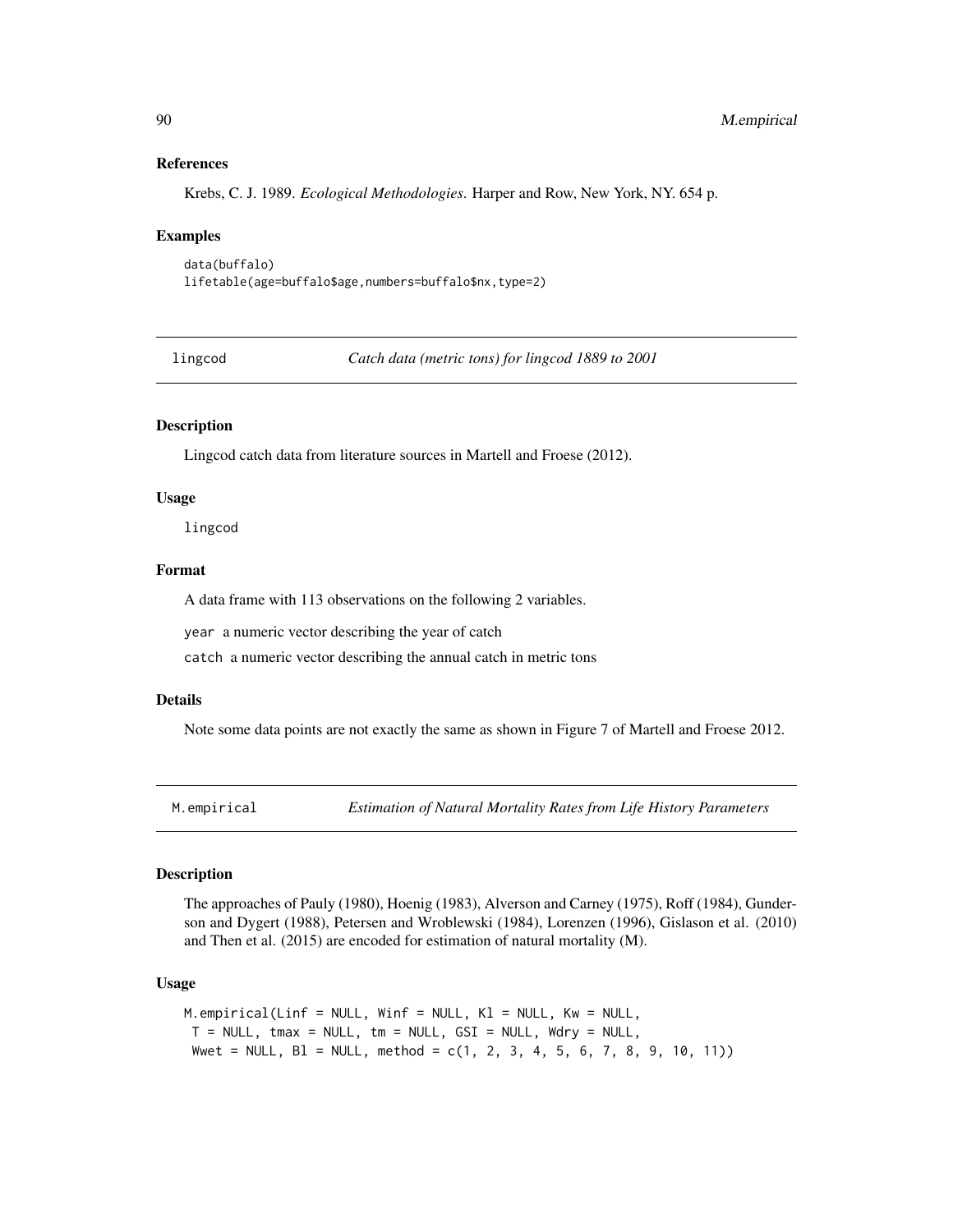# M.empirical 91

# Arguments

| Linf   | Length-infinity value from a von Bertalanffy growth curve (total length-cm).                                                                                                                                                                                                                                                                                                                                                                                                                                                                                                                                                                                  |  |
|--------|---------------------------------------------------------------------------------------------------------------------------------------------------------------------------------------------------------------------------------------------------------------------------------------------------------------------------------------------------------------------------------------------------------------------------------------------------------------------------------------------------------------------------------------------------------------------------------------------------------------------------------------------------------------|--|
| Winf   | Weight-infinity value from a von Bertalanffy growth curve (wet weight-grams).                                                                                                                                                                                                                                                                                                                                                                                                                                                                                                                                                                                 |  |
| Kl     | Kl is the growth coefficient (per year) from a von Bertalanffy growth curve for<br>length.                                                                                                                                                                                                                                                                                                                                                                                                                                                                                                                                                                    |  |
| Kw     | Kw is the growth coefficient (per year) from a von Bertalanffy growth curve for<br>weight.                                                                                                                                                                                                                                                                                                                                                                                                                                                                                                                                                                    |  |
| T      | the mean water temperature (Celsius) experienced by the stock.                                                                                                                                                                                                                                                                                                                                                                                                                                                                                                                                                                                                |  |
| tmax   | the oldest age observed for the species.                                                                                                                                                                                                                                                                                                                                                                                                                                                                                                                                                                                                                      |  |
| tm     | the age at maturity.                                                                                                                                                                                                                                                                                                                                                                                                                                                                                                                                                                                                                                          |  |
| GSI    | gonadosomatic index (wet ovary weight over wet body weight).                                                                                                                                                                                                                                                                                                                                                                                                                                                                                                                                                                                                  |  |
| Wdry   | total dry weight in grams.                                                                                                                                                                                                                                                                                                                                                                                                                                                                                                                                                                                                                                    |  |
| Wwet   | total wet weight at mean length in grams.                                                                                                                                                                                                                                                                                                                                                                                                                                                                                                                                                                                                                     |  |
| Bl     | body length in cm.                                                                                                                                                                                                                                                                                                                                                                                                                                                                                                                                                                                                                                            |  |
| method | vector of method code(s). Any combination of methods can employed. $1=$<br>Pauly (1980) length equation - requires Linf, Kl, and T; 2= Pauly (1980) weight<br>equation - requires Winf, Kw, and T; 3= Hoenig (1983) joint equation - requires<br>tmax; 4= Alverson and Carney (1975) - requires Kl and tmax; 5= Roff (1984) -<br>requires K1 and tm; 6= Gunderson and Dygert (1988) - requires GSI; 7= Peterson<br>and Wroblewski (1984) - requires Wdry; 8= Lorenzen (1996) - requires Wwet;<br>9 = Gislason et al. (2010) - requires Linf, K and Bl; 10 = Then et al. (2015) tmax<br>- requires tmax; 11= Then et al. (2015) growth - requires Kl and Linf. |  |

# Details

Please read the references below for details about equations. Some estimates of M will not be valid for certain fish groups.

# Value

A matrix of M estimates.

## Note

Original functions for the Pauly (1980) length equation and the Hoenig (1983) fish equation were provided by Michael H. Prager, National Marine Fisheries Service, Beaufort, North Carolina.

# Author(s)

Gary A. Nelson, Massachusetts Division of Marine Fisheries <gary.nelson@state.ma.us>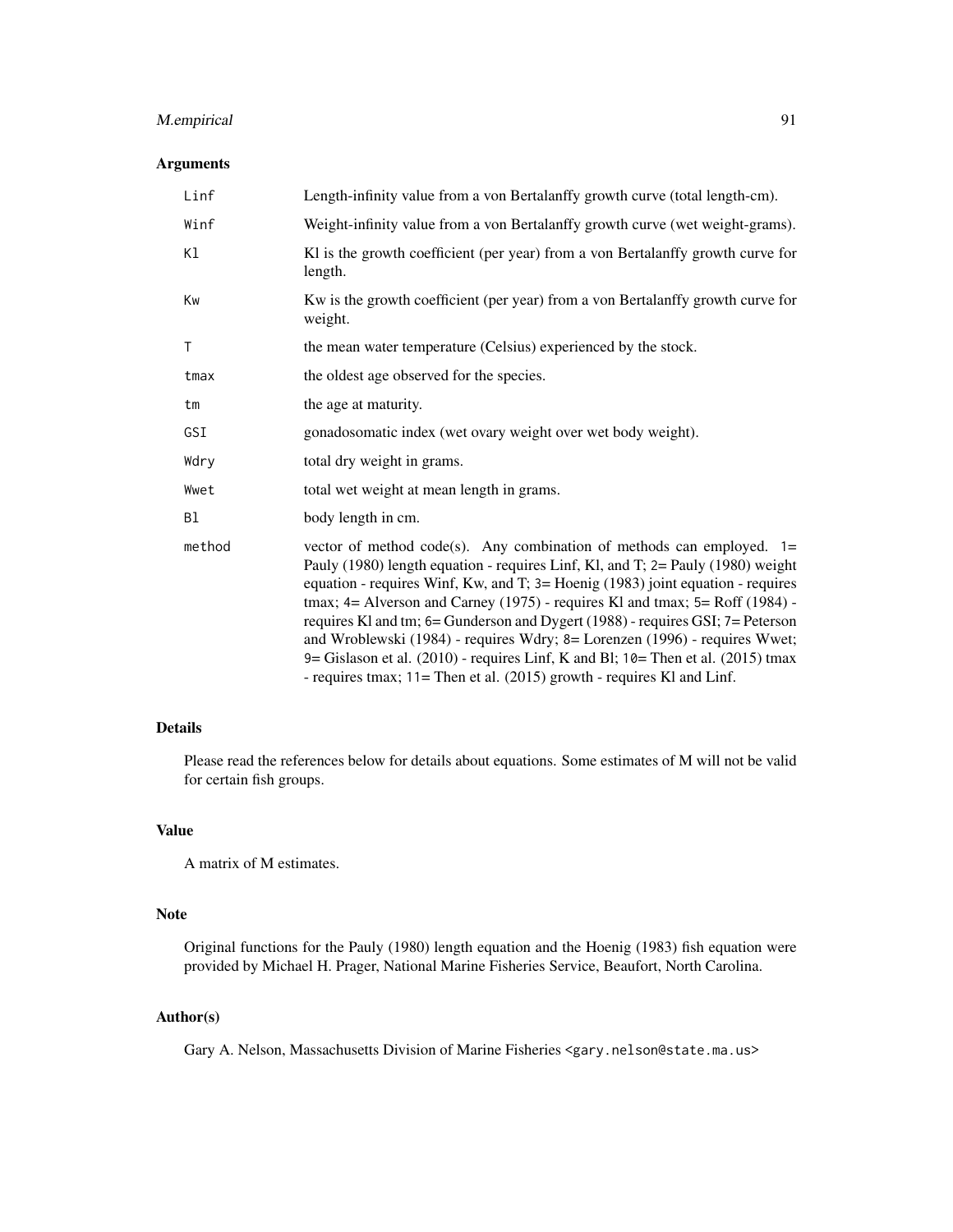#### References

Alverson, D. L. and M. J. Carney. 1975. A graphic review of the growth and decay of population cohorts. J. Cons. Int. Explor. Mer 36: 133-143.

Gislason, H., N. Daan, J. C. Rice, and J. G. Pope. 2010. Size, growth, temperature and the natural mortality of marine fish. Fish and Fisheries 11: 149-158.

Gunderson, D. R. and P. H. Dygert. 1988. Reproductive effort as a predictor of natural mortality rate. J. Cons. Int. Explor. Mer 44: 200-209.

Hoenig, J. M. 1983. Empirical use of longevity data to estimate mortality rates. Fish. Bull. 82: 898-903.

Lorenzen, K. 1996. The relationship between body weight and natural mortality in juvenile and adult fish: a comparison of natural ecosystems and aquaculture. J. Fish. Biol. 49: 627-647.

Pauly, D. 1980. On the interrelationships between natural mortality, growth parameters, and mean environmental temperature in 175 fish stocks. J. Cons. Int. Explor. Mer: 175-192.

Peterson, I. and J. S. Wroblewski. 1984. Mortality rate of fishes in the pelagic ecosystem. Can. J. Fish. Aquat. Sci. 41: 1117-1120.

Roff, D. A. 1984. The evolution of life history parameters in teleosts. Can. J. Fish. Aquat. Sci. 41: 989-1000.

Then, A. Y., J. M. Hoenig, N. G. Hall, D. A. Hewitt. 2015. Evaluating the predictive performance of empirical estimators of natural mortality rate using information on over 200 fish species. ICES J. Mar. Sci. 72: 82-92.

#### Examples

M.empirical(Linf=30.1,Kl=0.31,T=24,method=c(1))

menhaden *Biological data for menhaden (Brevoortia tyrannus)*

#### **Description**

The menhaden data frame has 15 rows and 4 columns. Age, fecundity-at-age, partial recruitment, fraction mature, and nautral mortality data for menhaden to calculate eggs-per-recruit.

#### Usage

menhaden

#### Format

This data frame contains the following columns:

age vector of ages

fecundity vector of weights at spawning for each age

partial partial recruitment vector

pmat vector of fraction of females mature at age

M vector of natural mortality value-at-age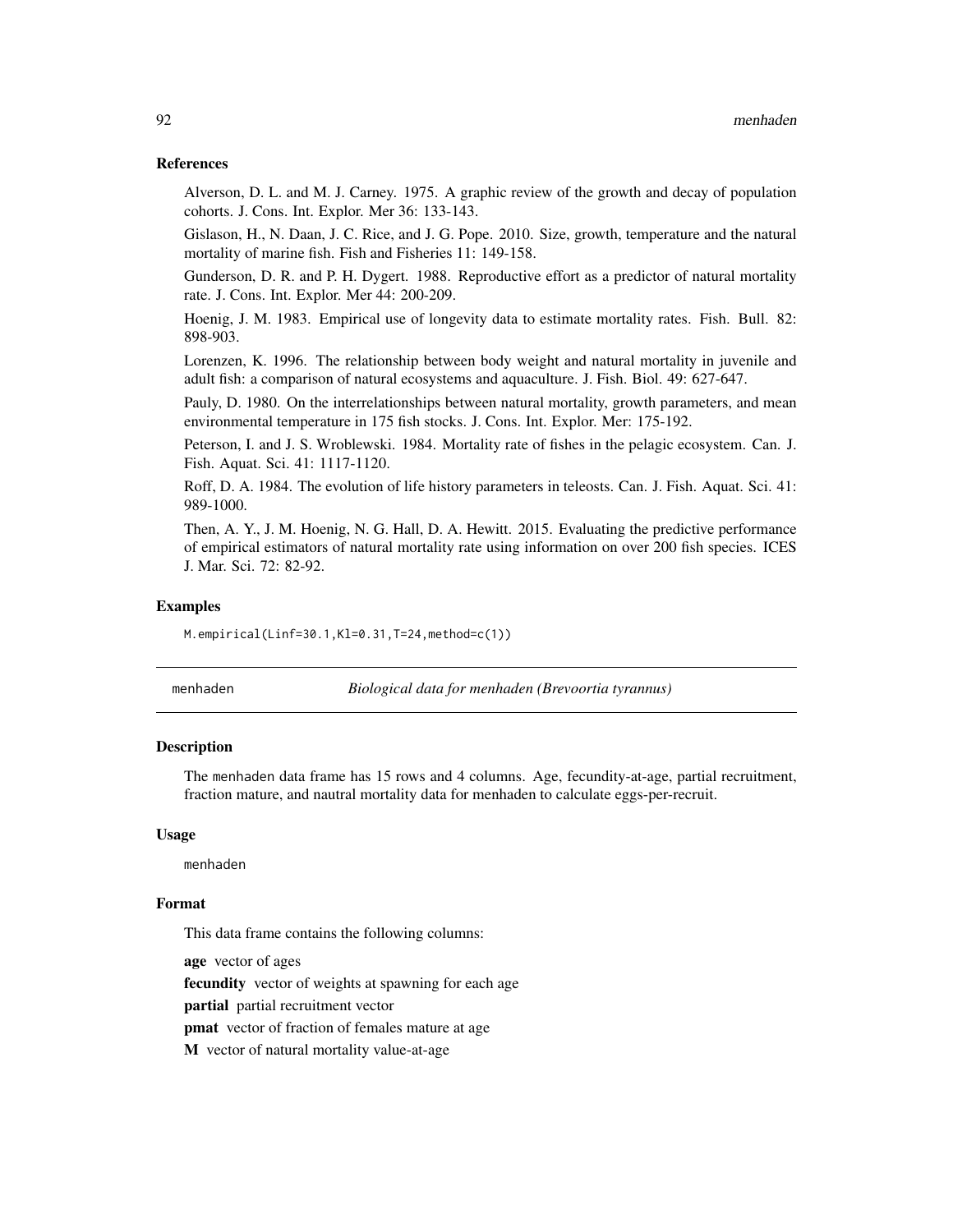#### mort.al 93

## Source

Atlantic State Marine Fisheries Commission. 2010. 2009 stock assessment report for Atlantic menhaden. ASMFC SAR 10-02.

| mor |  |
|-----|--|
|     |  |

Estimation of Mortality using Times-At-Large Data from Tagging

#### Description

Calculates total instantaneous (Z), natural mortality (M) and/or fishing mortality (F) using times-atlarge data and methods of Gulland (1955) and McGarvey et al. (2009).

## Usage

mort.al(relyr = NULL, tal = NULL,  $N = NULL$ , method = c(1, 2, 3),  $np = 0$ , stper = NULL, nboot = 500)

#### Arguments

| relyr  | a vector of release year (or cohort) for individual times-at-large observations.                                                                                         |
|--------|--------------------------------------------------------------------------------------------------------------------------------------------------------------------------|
| tal    | a vector of individual times-at-large observations.                                                                                                                      |
| N      | a vector of number of releases for each release year (or cohort). Each individual<br>observation from a release year should have the same N value.                       |
| method | $1 = \text{McGarvey}$ et al., $2 = \text{Gulland}$ . Default is all (i.e., c(1,2)).                                                                                      |
| np     | the number of periods over which to combine data to make period estimates of<br>mortality. Set np=0 to estimate mortality for each release year.                         |
| stper  | vector of year values representing the beginning year of each period over which<br>to estimate mortality. The first year in $c()$ must always be the first release year. |
| nboot  | the number of resamples for the Gulland method.                                                                                                                          |

## Details

The methods of Gulland (1955) and McGarvey et al (2009) are used to estimate Z, F and M (depending on the method) from tagging times-at-large data. For the Gulland method, the standard error of the Z, M, and F estimates are made using a parametric bootstrap method similar to Tanaka (2006). When periods are specified, period-specific mortality estimates and standard errors are derived by averaging release-year-specific mortality estimates. The standard errors are calculated by taking the square-root of the averaged variances of the estimates. To combine data over all years prior to estimation, change all relyr within a period to the same year value.

## Value

dataframe containing the M, F and Z estimates and associated standard errors by period.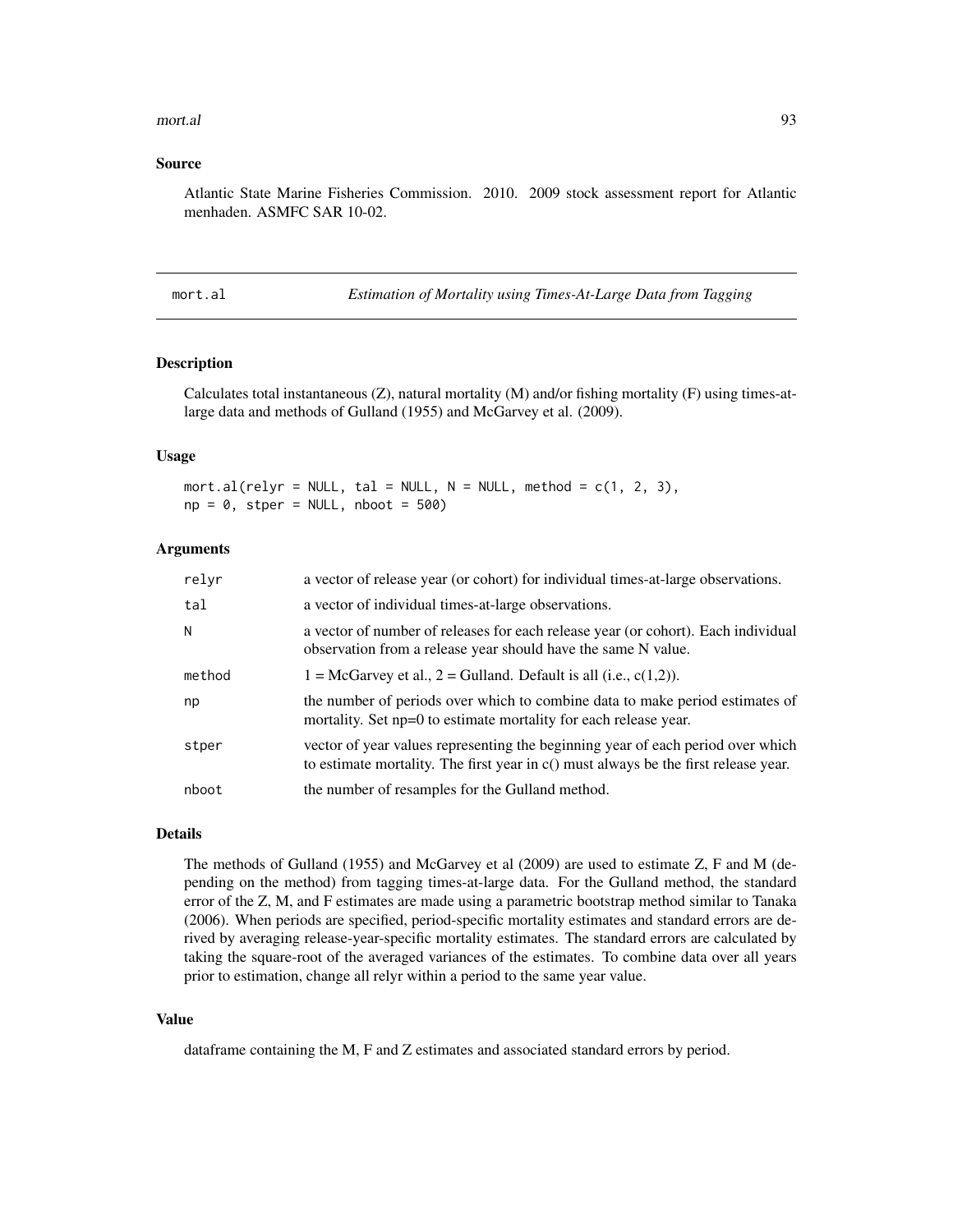#### Author(s)

Gary A. Nelson, Massachusetts Division of Marine Fisheries <gary.nelson@state.ma.us>

#### References

Gulland, J. A. 1955. On the estimation of population parameters from marked members. Biometrika 42: 269-270.

McGarvey, R., J. M. Matthews, and J. E. Feenstra. 2009. Estimating mortality from times-at-large: testing accuracy and precision using simulated single tag-recovery data. ICES Journal of Marine Science 66: 573-581.

Tanaka, E. 2006. Simultaneous estimation of instantaneous mortality coefficients and rate of effective survivors to number of released fish using multiple sets of tagging experiments. Fisheries Science 72: 710-718.

# Examples

```
## Not run:
data(tanaka)
mort.al(relyr = tanaka$relyr, tal = tanaka$tal, N = tanaka$N)
```
## End(Not run)

mrN.single *Estimate of Population Size from a Single Mark-Recapture Experiment*

## Description

Estimates population sizes, standard errors, and confidence intervals for the bias-corrected Petersen and the Bailey binomial estimators.

### Usage

 $m rN \cdot single(M = NULL, C = NULL, R = NULL, alpha = 0.05)$ 

#### Arguments

| M            | Number of marked animals released    |
|--------------|--------------------------------------|
| $\mathsf{C}$ | Number of animals captured           |
| R            | Number of animals recaptured         |
| alpha        | alpha level for confidence intervals |

#### Details

The bias-corrected Petersen estimator and its variance (Seber 2002: p.60), and the Bailey binomial estimator and its variance (Seber 2002: p.61) are calculated. The hypergeometric distribution is used to estimate confidence intervals for the Petersen model and the binomial distribution is used to estimate confidence intervals for the Bailey model.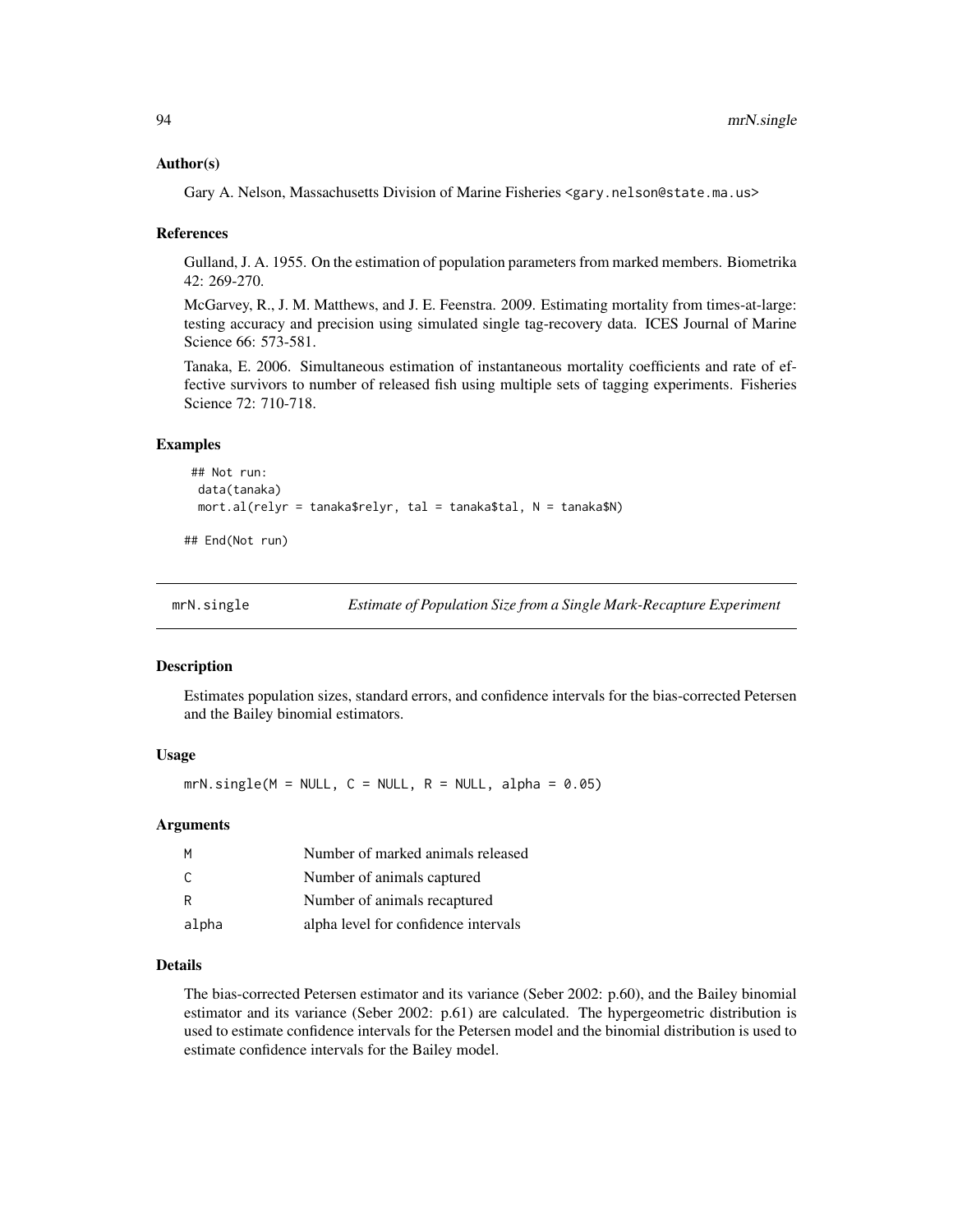#### nshrimp 95

## Value

Dataframe containing the population estimates (N), standard errors of N, the lower confidence limits (LCI), and the upper confidence limits(UCI).

#### Author(s)

Gary A. Nelson, Massachusetts Division of Marine Fisheries <gary.nelson@state.ma.us>

#### References

Seber, G. A. F. 2002. *The Estimation of Animal Abundance and Related Parameters, Second Edition*. The Blackburn Press, Caldwell, New Jersey. 654 p.

#### Examples

mrN.single(M=948,C=421,R=167)

nshrimp *Data for Gulf of Maine northern shrimp*

#### Description

Recruit and postrecruit survey indices and catch data for Gulf of Maine northern shrimp (Pandulus borealis), 1985-2007

#### Usage

data(nshrimp)

## Format

A data frame with 23 observations on the following 4 variables.

year a numeric vector describing the year

r a numeric vector of the recruit index

n a numeric vector of the postrecruit index

C a numeric vector of the landings (in numbers)

### Source

<http://www.nefsc.noaa.gov/publications/crd/crd0716/pdfs/a.pdf>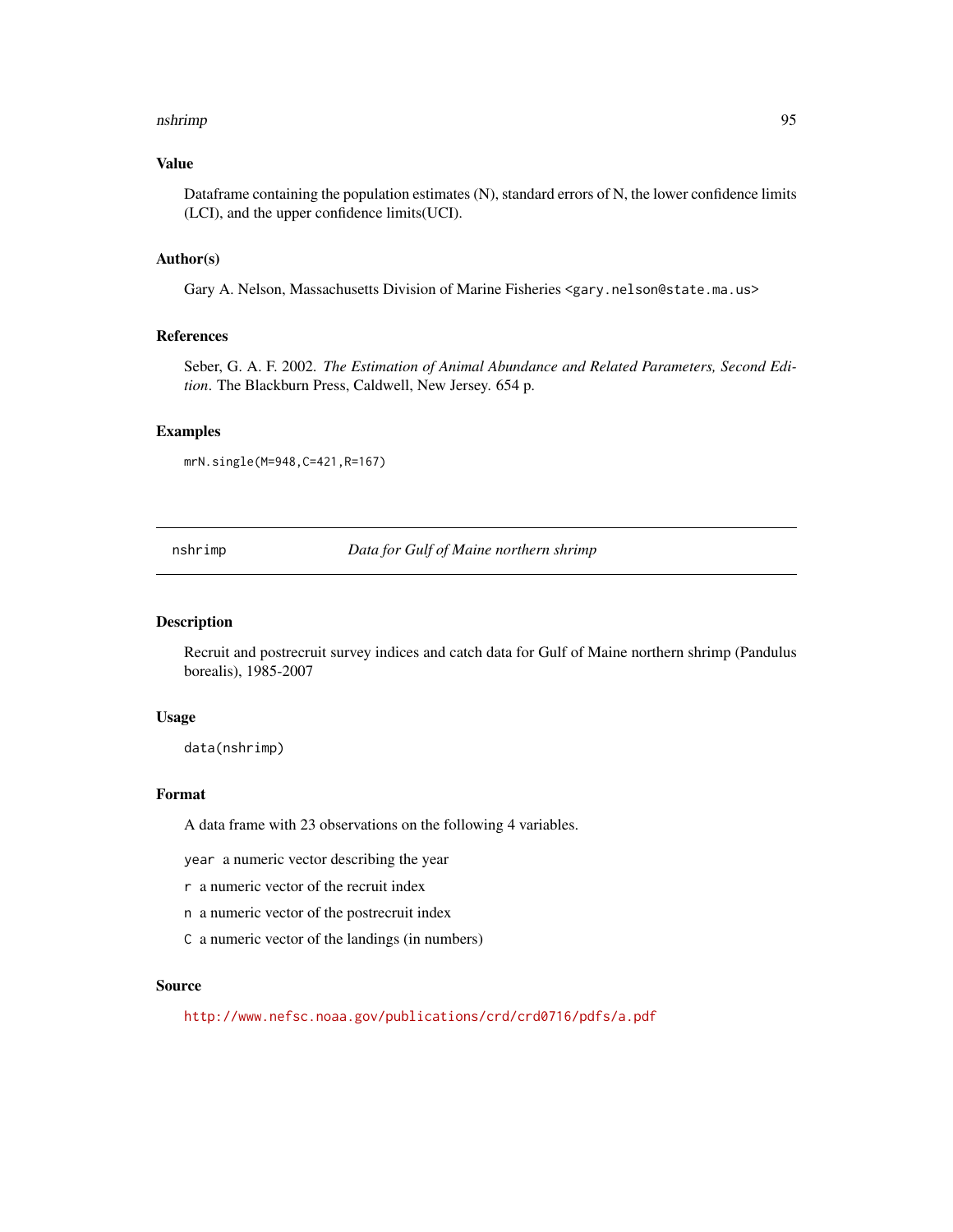<span id="page-95-0"></span>

Calculates optimum trophy catch given a slot size over a range of F values. Also, finds Fmax for a cohort given age-at-first recruitment, age-at-first-entry, slot age, and age at which fish are considered trophy size following Jensen (1981).

## Usage

 $opt\_slot(M = NULL, N = 1000, recage = NULL, entage = NULL,$ trage = NULL, slage = NULL, stF =  $0$ , endF =  $2$ , intF =  $0.05$ )

## Arguments

| М      | natural mortality                  |
|--------|------------------------------------|
| Ν      | cohort size                        |
| recage | age-at-first recruitment           |
| entage | age-at-entry into the fishery      |
| slage  | upper age of slot for legal fish   |
| trage  | age of fish considered trophy size |
| stF    | starting F of range to explore     |
| endF   | ending F of range to explore       |
| intF   | increment of F                     |

# Details

Calculations follow equations given in Jensen (1981).

#### Value

| Catch | dataframe containing range of Fs and associated total catch, nontrophy, and tro- |
|-------|----------------------------------------------------------------------------------|
|       | phy catch of designated cohort size                                              |
| Fmax  | F at which trophy catch is maximum given slot                                    |

## Author(s)

Gary A. Nelson, Massachusetts Division of Marine Fisheries <gary.nelson@state.ma.us>

## References

Jense, A. L. 1981. Optimum size limits for trout fisheries. Can. J. Fish. Aquat. Sci. 38: 657-661.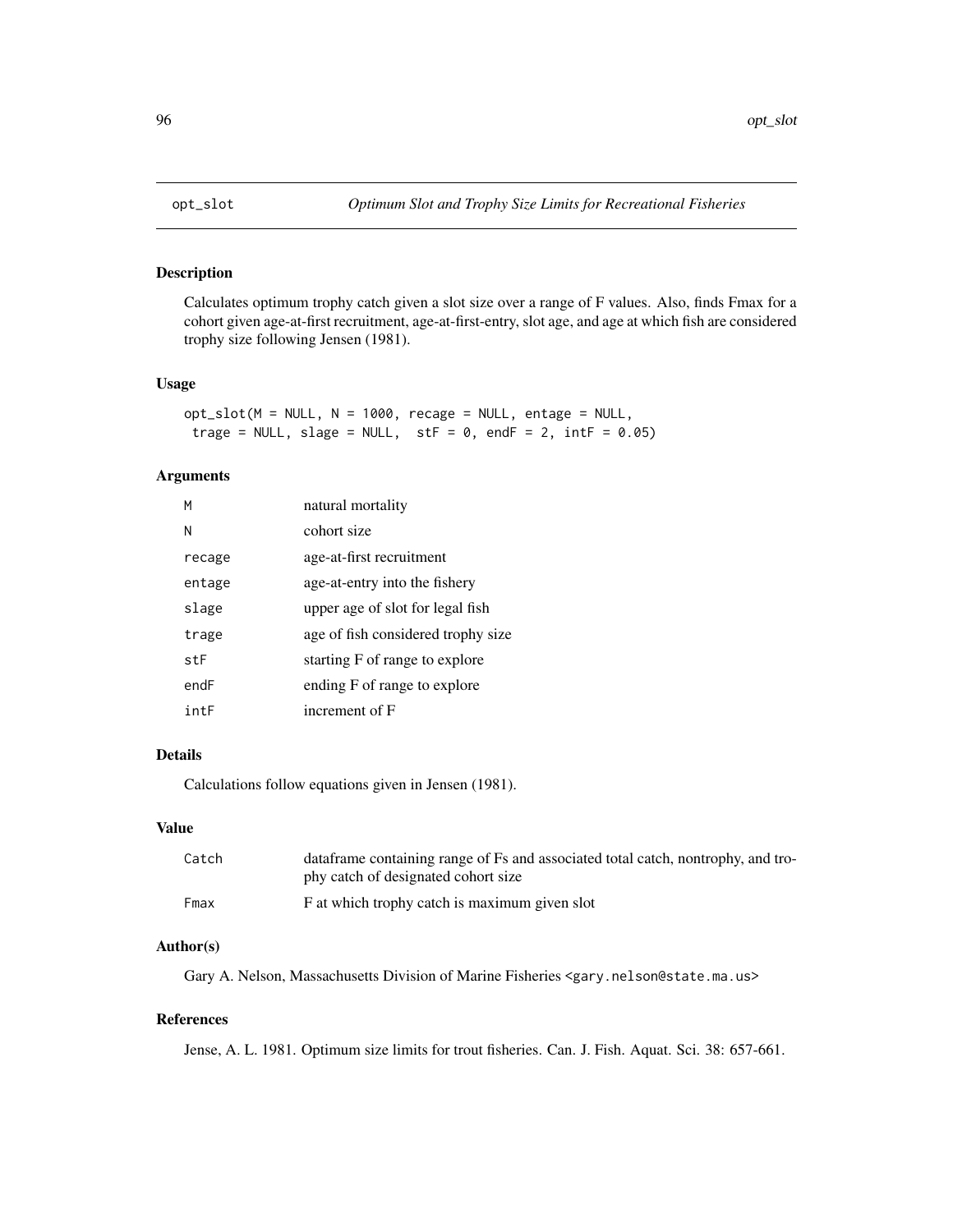# opt\_trophy 97

# See Also

[opt\\_trophy](#page-96-0)

## Examples

```
# Example from Jensen (1981) page 661
opt_slot(M=0.70,N=1000,recage=1,entage=1,slage=3,trage=4)
```
<span id="page-96-0"></span>opt\_trophy *Optimum Trophy Size Limits for Recreational Fisheries*

# Description

Calculates optimum trophy catch over a range of F values and finds Fmax for a cohort given ageat-first recruitment, age-at-first-entry, and age at which fish are considered trophy size following Jensen (1981).

# Usage

opt\_trophy(M = NULL, N = 1000, recage = NULL, entage = NULL, trage = NULL,  $stF = 0$ , endF = 2,  $intF = 0.05$ )

# Arguments

| м      | natural mortality                  |
|--------|------------------------------------|
| N      | cohort size                        |
| recage | age-at-first recruitment           |
| entage | age-at-entry into the fishery      |
| trage  | age of fish considered trophy size |
| stF    | starting F of range to explore     |
| endF   | ending F of range to explore       |
| intF   | increment of F                     |

## Details

Calculations follow equations given in Jensen (1981).

## Value

| Catch | data frame containing range of Fs and associated total catch and trophy catch of |
|-------|----------------------------------------------------------------------------------|
|       | designated cohort size                                                           |
| Fmax  | F at which trophy catch is maximum                                               |

# Author(s)

Gary A. Nelson, Massachusetts Division of Marine Fisheries <gary.nelson@state.ma.us>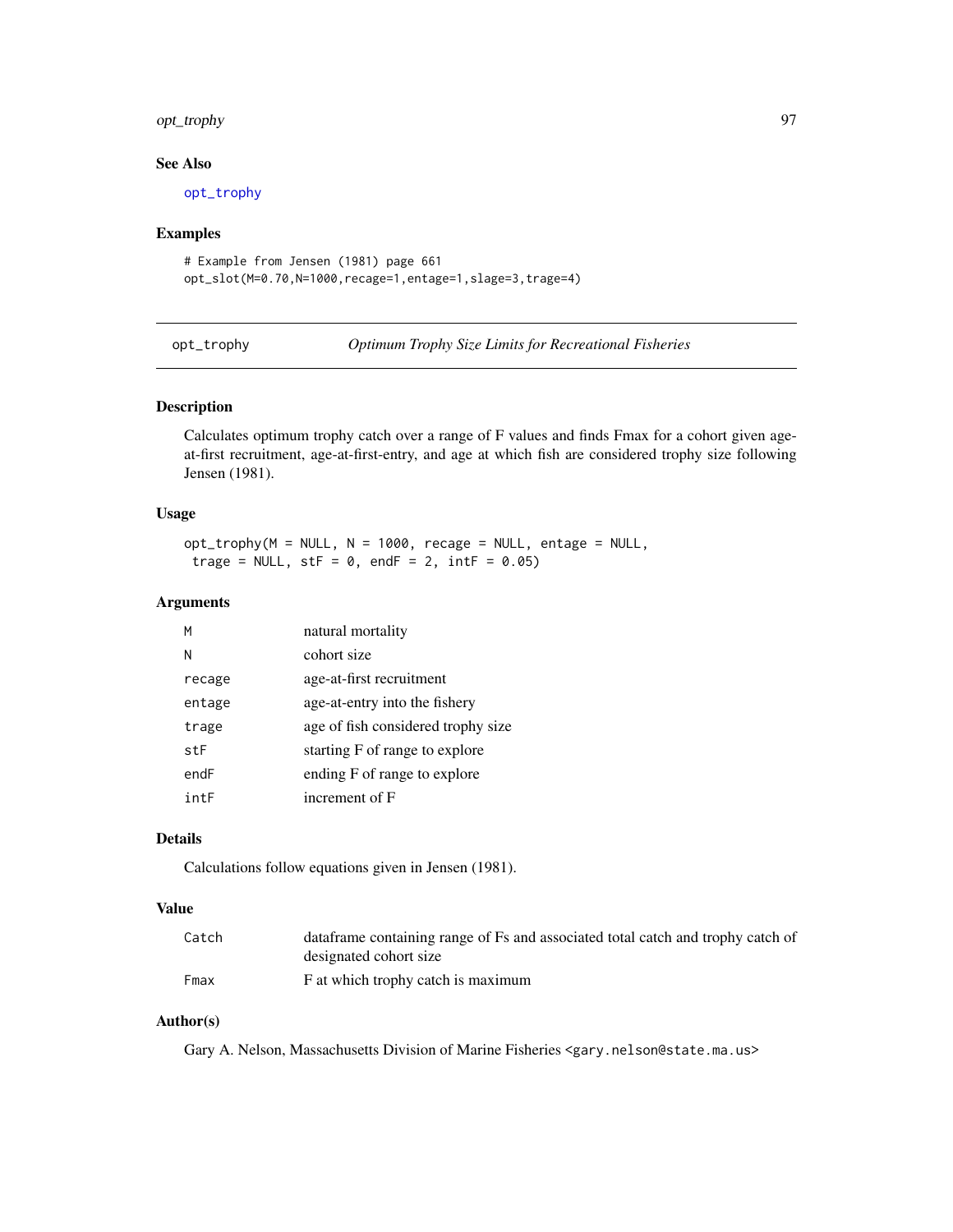# References

Jense, A. L. 1981. Optimum size limits for trout fisheries. Can. J. Fish. Aquat. Sci. 38: 657-661.

#### See Also

[opt\\_slot](#page-95-0)

## Examples

```
# Example from Jensen (1981) page 659
opt_trophy(M=0.70,N=1000,recage=1,entage=1,trage=4)
```
pgen *Probability of a Management Parameter Exceeding a Reference Point*

# Description

Calculates the probability of a management value exceeding a reference point with or without error

# Usage

pgen(est=NULL,limit=NULL,estSD=0,limSD=0,corr=0,dist=1,comp=1,nreps=10000)

# Arguments

| est   | management value (mv) or vector containing individual parameter values from,<br>say, bootstrap runs.                                                                                                                        |
|-------|-----------------------------------------------------------------------------------------------------------------------------------------------------------------------------------------------------------------------------|
| limit | reference point (rp) or vector containing individual reference point values from,<br>say, bootstrap runs.                                                                                                                   |
| estSD | standard deviation of management value if a single value is used. Must be $>0$ if<br>a single value is used. If a vector of individual values is provided, estSD is not<br>used.                                            |
| limSD | standard deviation of reference point if a single value is used. If a vector of<br>individual values is provided, $\lim SD$ is not used. $\lim SD = 0$ if the reference<br>point is considered a point estimate (no error). |
| corr  | correlation between est and limit. Only used if est and limit are single values<br>with error.                                                                                                                              |
| dist  | assumed distribution of est or limit if they are single values with error. $1 =$<br>normal; $2 = log-normal$ .                                                                                                              |
| comp  | the direction of comparison: 1: mv < rp, 2: mv <= rp, 3: mv > rp, 4: mv >= rp.                                                                                                                                              |
| nreps | the number of samples to draw to create normal or log-normal distributions.<br>User should explore different sample sizes to determine if the probability ob-<br>tained is stable.                                          |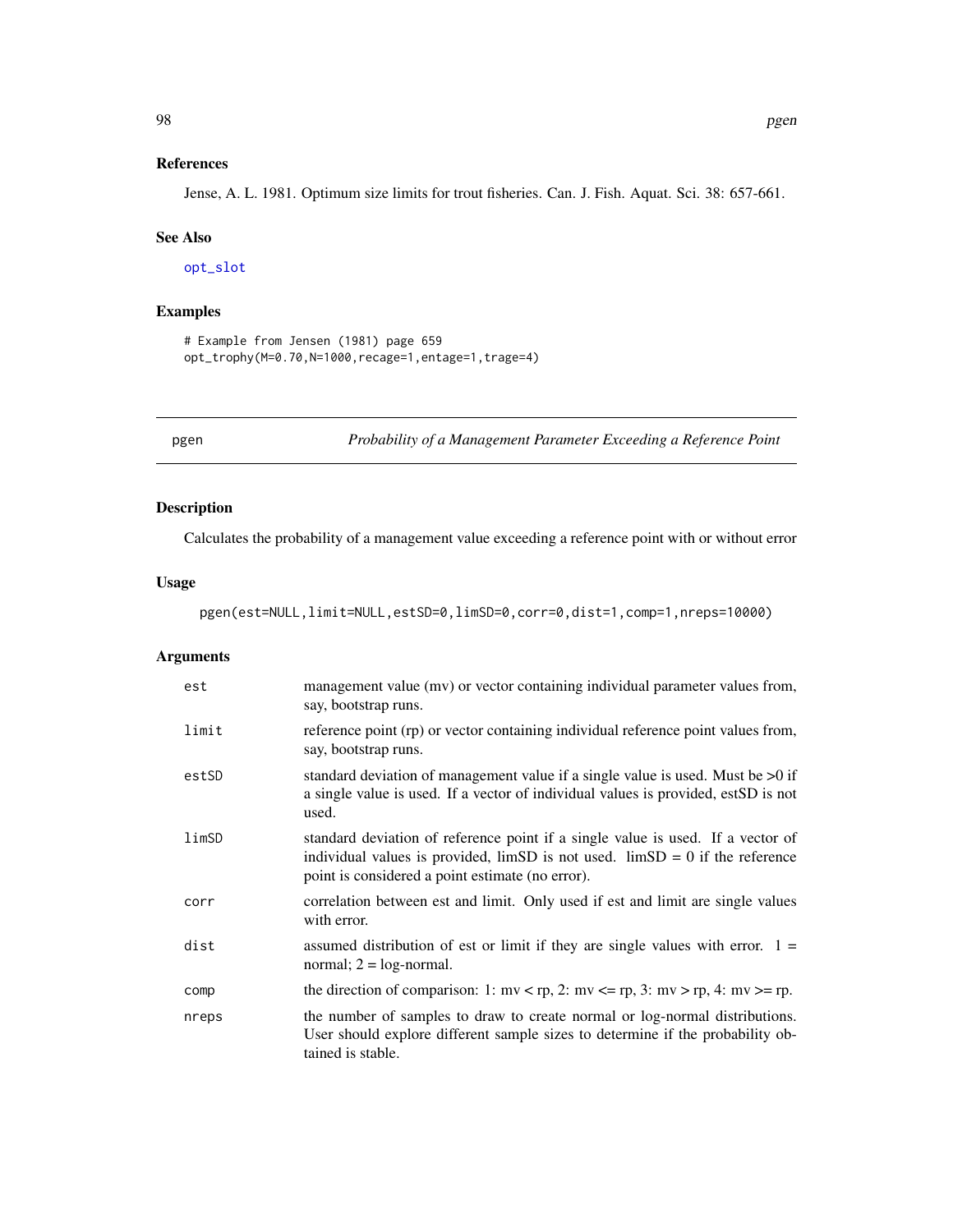# pgen 1999 - 1999 - 1999 - 1999 - 1999 - 1999 - 1999 - 1999 - 1999 - 1999 - 1999 - 1999 - 1999 - 199

## Details

Randomization methods as approximations to Equations 1, 2 and 3 in Shertzer et al. (2008) are used to calculate the probability that a management value with error (e.g., fishing mortality) passes a reference point without (Eq. 1) or with (Eq. 2) error. Either may be represented by a single value and its associated standard deviations or a vector of individual values that represent results from, say, bootstrap runs. If log-normal is assumed, mv and rp and associated standard deviations must be in natural log-units (i.e., meanlog and sdlog).

If the management value and reference point are specified as single values with standard deviations, samples of size *nreps* are drawn randomly from the specified distribution parameterized with *est* and *limit* and associated standard deviations. If *corr*>0 (Eq. 3), then the *est* and *limit* distributions are drawn from a multivariate normal (function *mvrnorm*) distribution. If log-normal is assumed, function *myrnorm* is used with the meanlog and sdlog estimates and then output values are biascorrected and back-transformed.

If the management value and the reference point are represented by vectors of individual values, the probability is calculated by tallying the number of management values that exceed (or pass) the reference points and then dividing by number of est values\*number of limit values. If either the management value or reference point is specified as a single value with standard deviation, then a vector of individual values of size equal to the size of the other vector is generated by using the *rnorm* or *rlnorm* function parameterized with the single value and its standard deviation.

#### Value

probability value of comparison

#### Note

Chris Legault of the National Marine Fisheries Service, Woods Hole, MA provided R code for the randomization method and Daniel Hennen of the the National Marine Fisheries Service, Woods Hole, MA provided the R code for using mvrnorm to obtain log-normal distributions.

#### Author(s)

Gary A. Nelson, Massachusetts Division of Marine Fisheries <gary.nelson@state.ma.us>

## **References**

Shertzer, K. W., M. H. Prager, and E. K. Williams. 2008. A probability-based approach to setting annual catch levels. Fishery Bulletion 106: 225-232.

#### Examples

```
## est = 2010 Spawning Stock Biomass of Striped Bass, limit = SSB Reference Point
pgen(est=50548,limit=36881,estSD=5485,limSD=1901,corr=0.05,dist=1,comp=2,nreps=1000)
```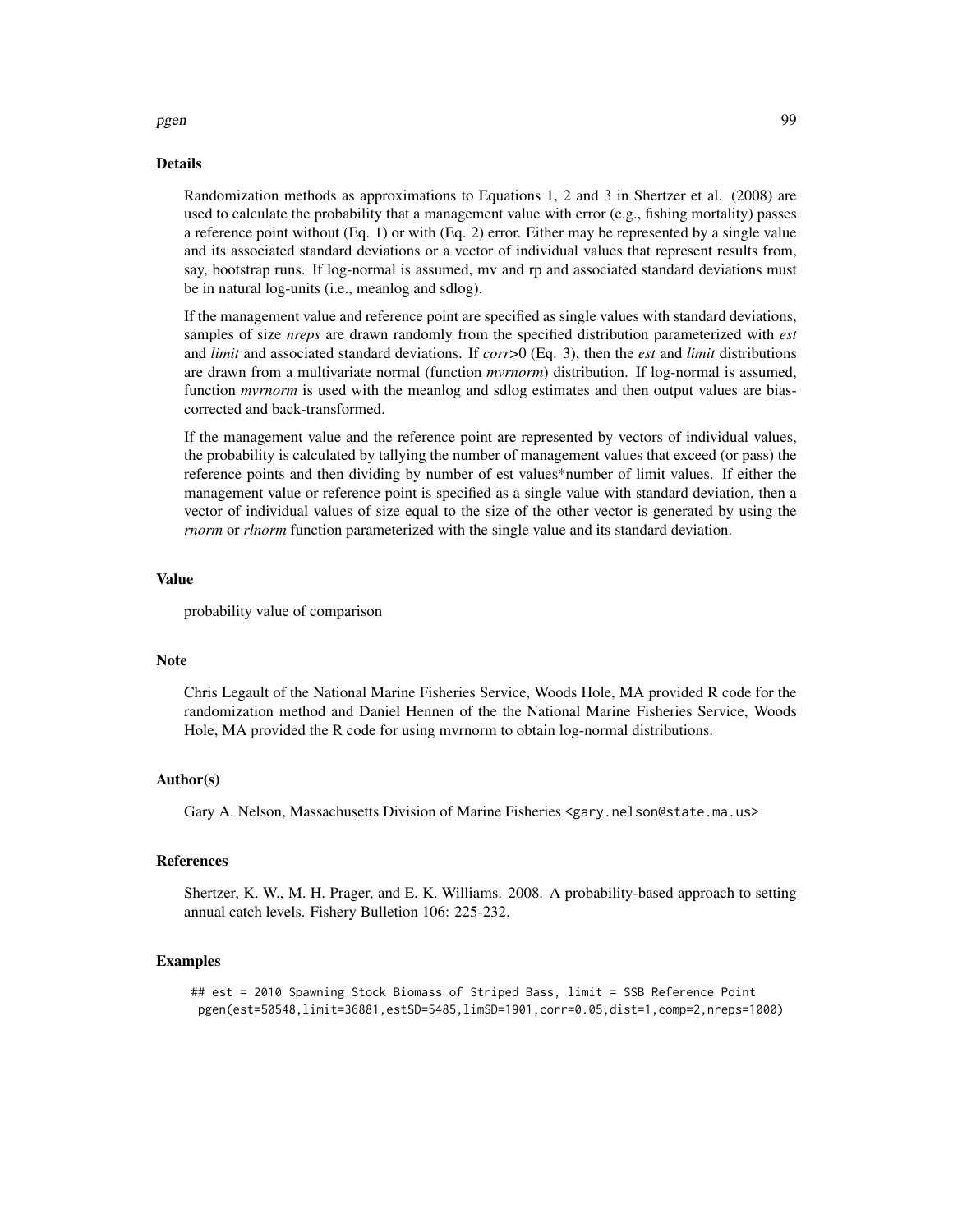pinfish *Length, age and sex data for pinfish (Lagodon rhomboides) from Tampa Bay, Florida*

## Description

The pinfish data frame has 670 rows and 4 columns.

#### Usage

pinfish

## Format

This data frame contains the following columns:

field\_no haul identifier

sl standard length (mm) of individual pinfish

age age in year with decimal extention reflecting age past January 1

sex sex of fish. 1=male, 2=female,  $0 =$ unknown

#### Source

Nelson, G. A. 2002. Age, growth, mortality, and distribution of pinfish (Lagodon rhomboides) in Tampa Bay and adjacent Gulf of Mexico waters. Fishery Bulletin 100: 582-592.

powertrend *Power Analysis For Detecting Trends*

# Description

Power analysis for detecting trends in linear regression is implemented following procedures in Gerrodette (1987; 1991).

## Usage

```
powertrend(trend = 1, A1 = NULL, PSE = NULL, pserel = 1,
maxyrs = 3, pR = 100, step = 5, alpha = 0.05, tail = 2, graph = TRUE)
```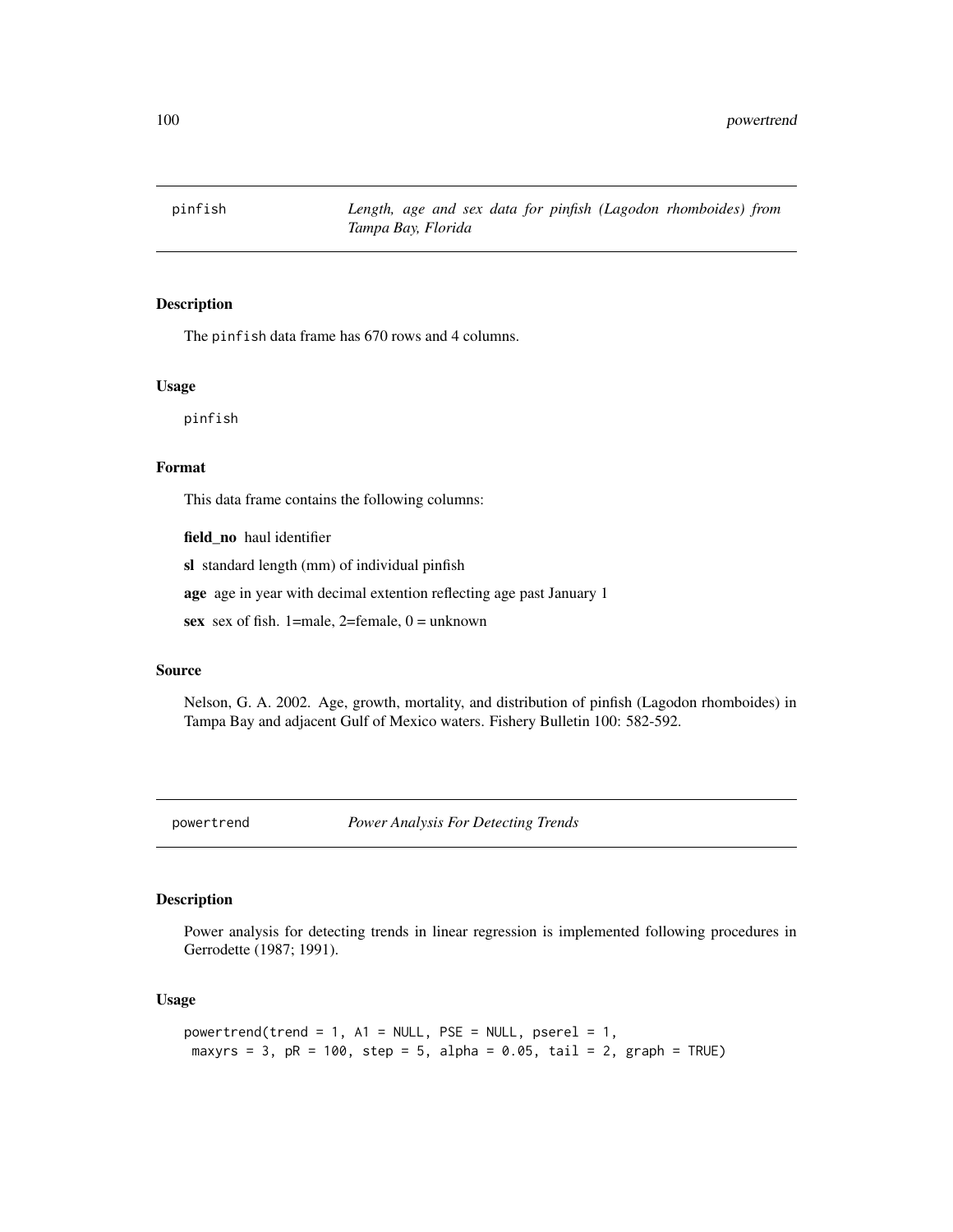# powertrend 101

#### Arguments

| trend          | $1 =$ Linear, $2 =$ Exponential. Default = 1.                                                                          |
|----------------|------------------------------------------------------------------------------------------------------------------------|
| A <sub>1</sub> | the start year abundance. In actuality, it can be population size, productivity,<br>diversity, mortality rate, etc.    |
| <b>PSE</b>     | the proportional standard error $(SE(A)/A) = CV$ in Gerrodette (1987;1991).                                            |
| pserel         | the relationship between abundance and PSE: $1 = 1/\sqrt{(A1)}$ , $2 = constant$ , $3 =$<br>sqrt $(A1)$ . Default = 1. |
| maxyrs         | the maximum number of samples or years to project start year abundance. De-<br>fault = $3$ .                           |
| pR             | the highest positive percent change to investigate. Default $= 100$ .                                                  |
| step           | the increment of the range of percent change to investigate. Default $= 5$ .                                           |
| alpha          | the alpha level (Type I error) to use. Default $= 0.05$ .                                                              |
| tail           | type of tailed test: $1 =$ one-tailed, $2 =$ two-tailed. Default = 2.                                                  |
| graph          | logical specifying whether a graph of power versus percent change should be<br>produced. Default is TRUE.              |

# Details

The probability that an upward or downward trend in abundance (power) will be detected is calculated using linear regression given number of samples (maxyrs), estimates of sample variability (PSE) and abundance-PSE relationship (pserel), and percent rate of change. The program calculates power for each step increment beginning at -100 percent for declining changes and ending at pR percent for increasing changes. See Gerrodette (1987;1991) for full details. It is assumed that time intervals between samplings is equal.

#### Value

Dataframe containing columns of number of samples (years), trend selected (trend), the PSE (pse), alpha level (alpha), tail of test (tail), percent change (R) over maxyrs, and power (power).

## Author(s)

Gary A. Nelson, Massachusetts Division of Marine Fisheries <gary.nelson@state.ma.us>

#### References

Gerrodette, T. 1987. A power analysis for detecting trends. Ecology. 68(5): 1364-1372.

Gerrodette, T. 1991. Models for power of detecting trends - a reply to Link and Hatfield. Ecology 72(5): 1889-1892.

## Examples

powertrend(A1=1000,PSE=0.1)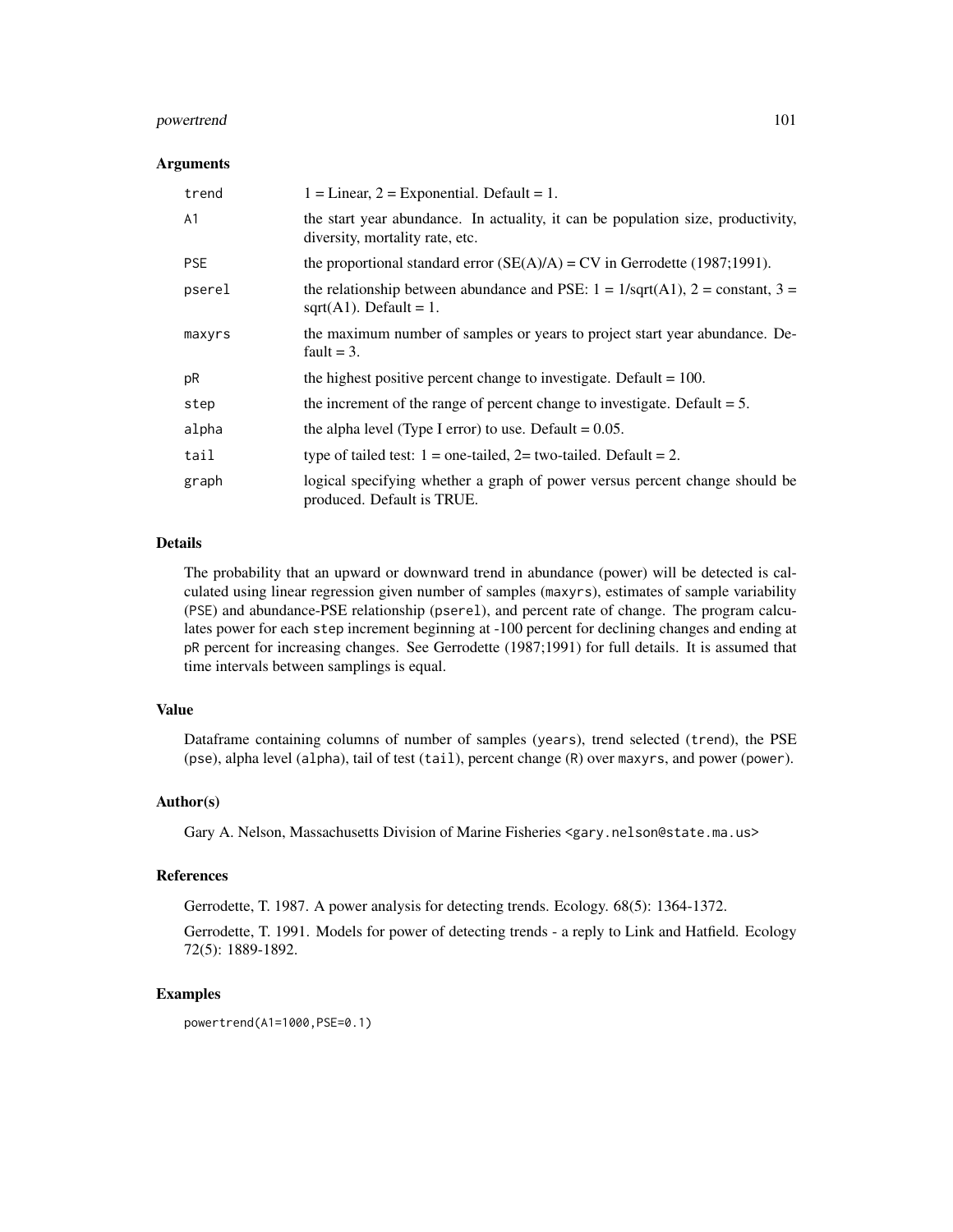pwpop *Estimate Net Reproductive Rates Over Multiple Periods Of An Abundance Time Series Using Piecewise Regression*

## Description

Function estimates net reproductive rates for periods of change over a time series of abundance data.

## Usage

```
pwpop(abund = NULL, year = NULL, periods = NULL, Cs = NULL,
startR = NULL, upperR = NULL, lowerR = NULL, graph = TRUE)
```
## Arguments

| abund   | the vector of time series of abundance data (e.g. run counts, indices of relative<br>abundance, etc.).                                             |
|---------|----------------------------------------------------------------------------------------------------------------------------------------------------|
| year    | the vector of years associated with abundance data.                                                                                                |
| periods | the number of periods over which to fit the population model.                                                                                      |
| Cs      | the vector of user-specified initial starting value for year(s) of change - number<br>of values equals <i>periods</i> - 1 (enclose within $c()$ ). |
| startR  | the vector of user-specified initial starting values for $R$ - one value for each<br>period (enclose within $c()$ ).                               |
| upperR  | the vector of user-specified upper limits for $R$ (one for each period) used in<br>optimization (enclose within $c()$ ).                           |
| lowerR  | the vector of user-specified lower limits for R (one for each period) used in<br>optimization (enclose within $c()$ ).                             |
| graph   | Logical specifying whether a graph of observed versus predicted values is plot-<br>ted. Default=TRUE.                                              |

#### Details

A simple population model is fitted to abundance data to estimate the net reproductive rate for specified periods of time. The model is  $Nt=N0*R^{\wedge}t$  where Nt is the abundance at time t, N0 is the estimated initial population size and R is the net reproductive rate. R can be used as an indication that the population is stable  $(R=1)$ , is increasing  $(R>1)$  or is declining  $(R<1)$  over a specified time period. The fitted equation is the linearized form:  $log(Nt)=log(N0)+log(R)*t$ , where log is the natural-log; therefore, zeros are not allowed.

To simultaneously estimate the parameters for periods of trends in the abundance data, a piecewise regression approach is used. The linearized model is fitted separately to data for each period but models are linked so that the ending year for the preceding period is also the intercept for the current period. As an example, the models for three periods are

 $log(N1,t)=log(N1,0)+log(R1)*t$  for  $t < C1$ 

 $log(N2,t)=log(N1,0)+C1*(log(R1)-log(R2))+log(R2)*t$  for t>=C1 and t<C2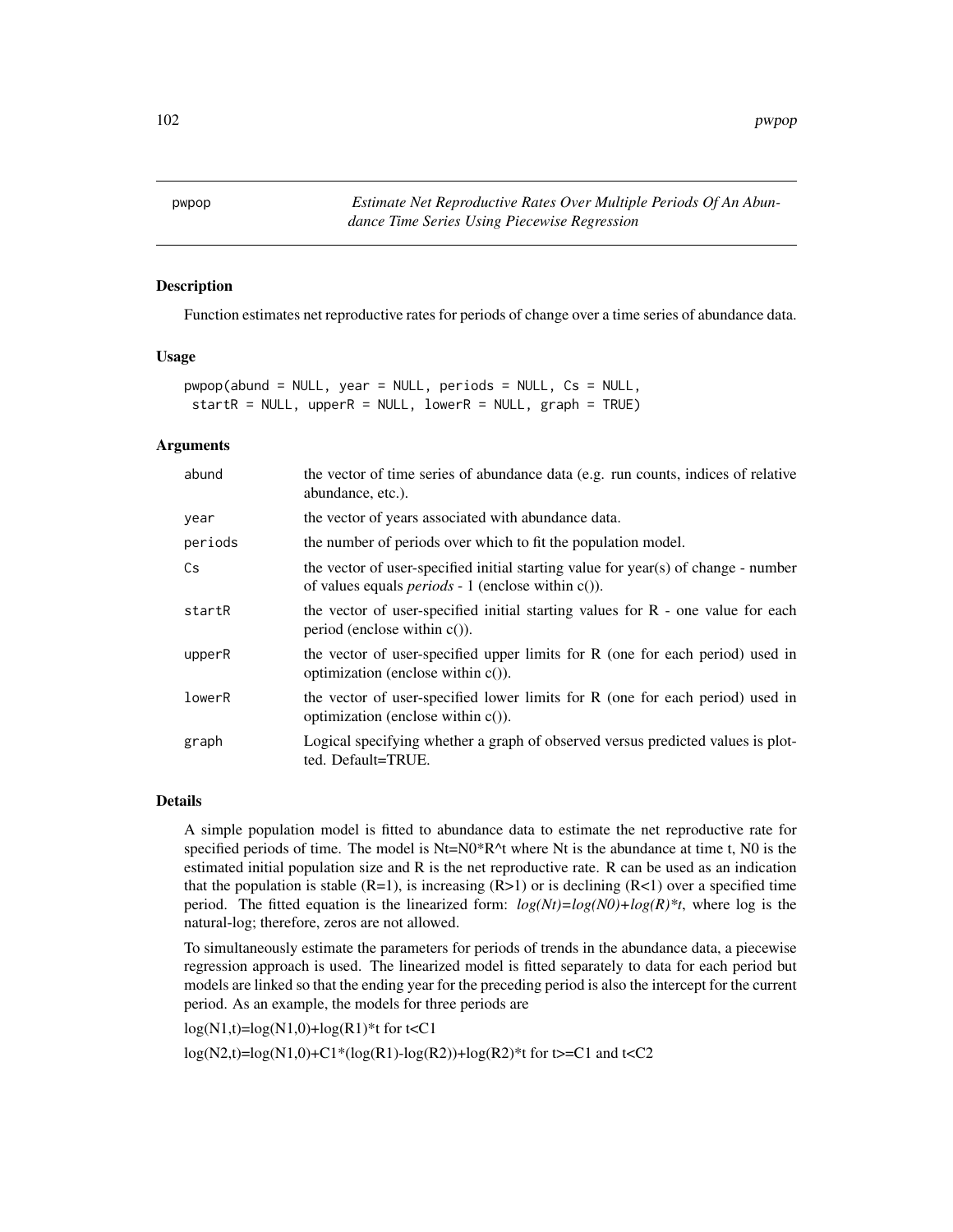#### remp and the state of the state of the state of the state of the state of the state of the state of the state of the state of the state of the state of the state of the state of the state of the state of the state of the s

 $log(N3,t)=log(N1,0)+C1*(log(R1)-log(R2))+C2*(log(R2)-log(R3))+log(R3)*t$  for t>=C2

The parameters estimated for these models are  $log(N1,0)$ ,  $log(R1)$ ,  $C1$ ,  $log(R2)$ ,  $C2$ , and  $log(R3)$ . *t* is time starting at 1 for the first year of abundance and ending at x for the last year of abundance(year information is still needed for plotting). Entered Cs value are converted to the same scale as t. Backtransform the log(R) values using *exp* to obtain the R values for each period. The function optim is used to obtain parameter estimates and associated standard errors by minimizing the sum of squares  $(log(N)-log(pred))$ <sup>2</sup>. Add first year-1 to each C to put estimates on year scale.

## Value

| Estimates | list element with the parameter estimates and associated standard errors, residual<br>sum of squares, Akaike's Information Criterion for least squares (AIC), and<br>coefficient of determination (r2). |
|-----------|---------------------------------------------------------------------------------------------------------------------------------------------------------------------------------------------------------|
| Data      | list element with the abundance data, years, t, log predicted values, and back-<br>transformation predicted values.                                                                                     |

## Author(s)

Gary A. Nelson, Massachusetts Division of Marine Fisheries <gary.nelson@state.ma.us>

# References

Neter, J. , M. H. Kutner, C. J. Nachtsheim, and W. Wasserman. 1996. Applied Linear Statistical Models. The Magraw-Hill Companies. 1408 p.

#### Examples

```
data(counts)
pwpop(abund = counts$number, year = counts$year,periods = 3, Cs = c(2000,2005),
startR = c(0.5, 0.5, 0.5),
upperR = c(10, 10, 10),
lowerR = c(-10, -10, -10)
```
remp *Random Number Generation from an Empirical Distribution*

## Description

Generates random numbers from a distribution created with empirical data

### Usage

remp(n,obs=NULL)

## Arguments

| n   | number of random observations to generate. |
|-----|--------------------------------------------|
| obs | vector of empirical observations.          |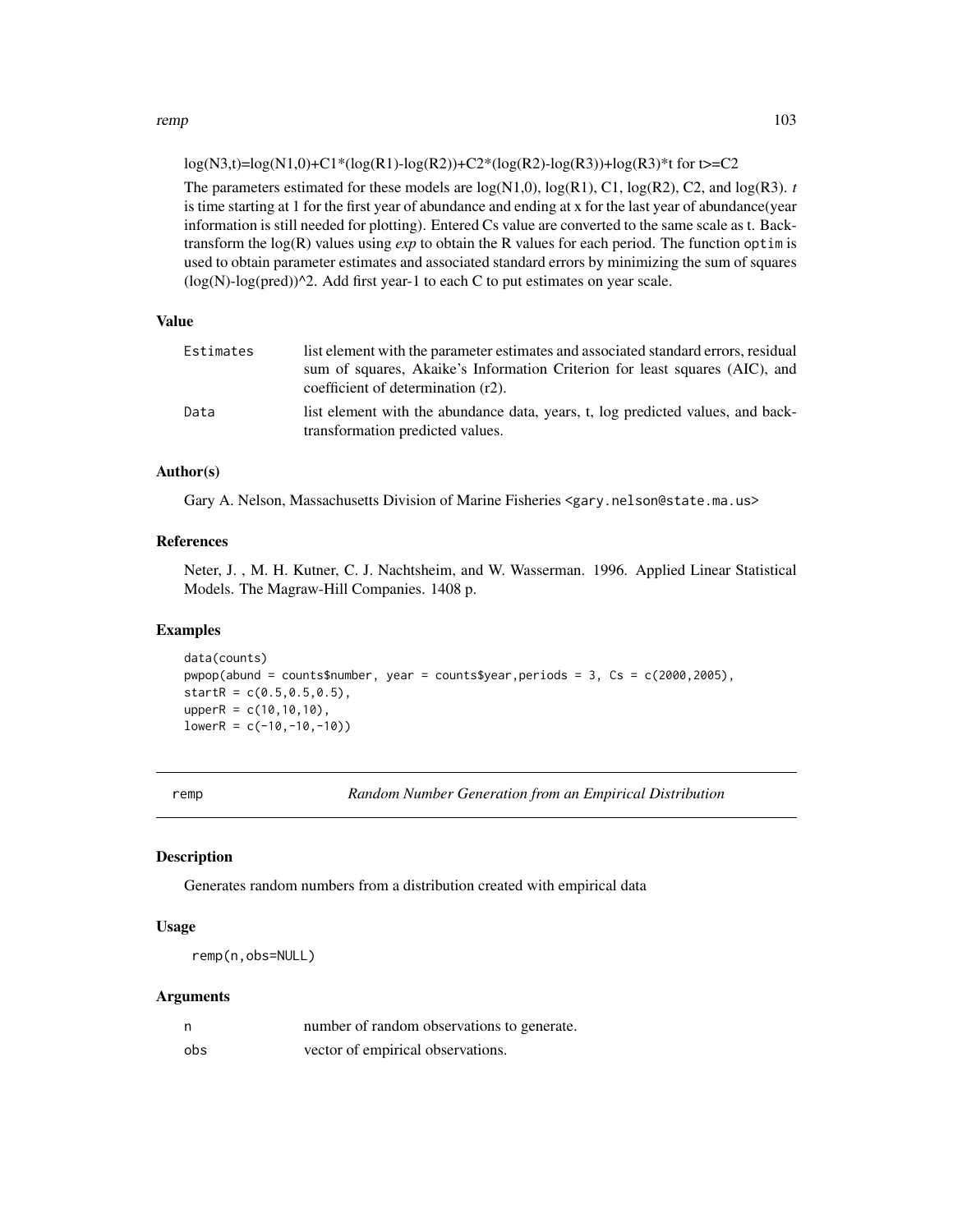#### Details

An empirical probability distribution is formed from empirical data with each observation having 1/T probabililty of selection, where T is the number of data points. The cumulative distribution function  $(cdf)$  is then created so that cumulative probability of the smallest observation  $= 0$  and the largest observation  $= 1$ . Random values are generated by applying the probability integral transform to the empirical cdf using uniformly distributed random variable (U) on the interval[0,1]. If U corresponds directly to the cdf probability of a particular empirical observation, then the actual observation is selected. If U falls between cdf probabilities of empirical observations, then an observation is obtained by linear interpolation.

# Value

random observation(s)

## **Note**

Jon Brodziak of the National Marine Fisheries Service, Honolulu, HI described this technique in his AGEPRO program.

## Author(s)

Gary A. Nelson, Massachusetts Division of Marine Fisheries <gary.nelson@state.ma.us>

#### Examples

```
# Striped bass recruits per spawning stock biomass ratios
# for 2001-2011 from 2013 assessment
ratios<-c(799.22,794.78,969.81,1038.80,1101.45,1117.46,1126.16,
         1647.51,1882.30,1966.13,2189.25)
# Select new recruits per SSB ratio for projection
remp(1,ratios)
```
rockbass *Age Frequency Data for Rock Bass*

## Description

The rockbass data frame has 243 rows and 1 column. The age data are from a sample of rock bass trap-netted from Cayuga Lake, New York by Chapman and Robson, as reported by Seber (2002; page 417) and were expanded to individual observations from the age frequency table.

#### Usage

rockbass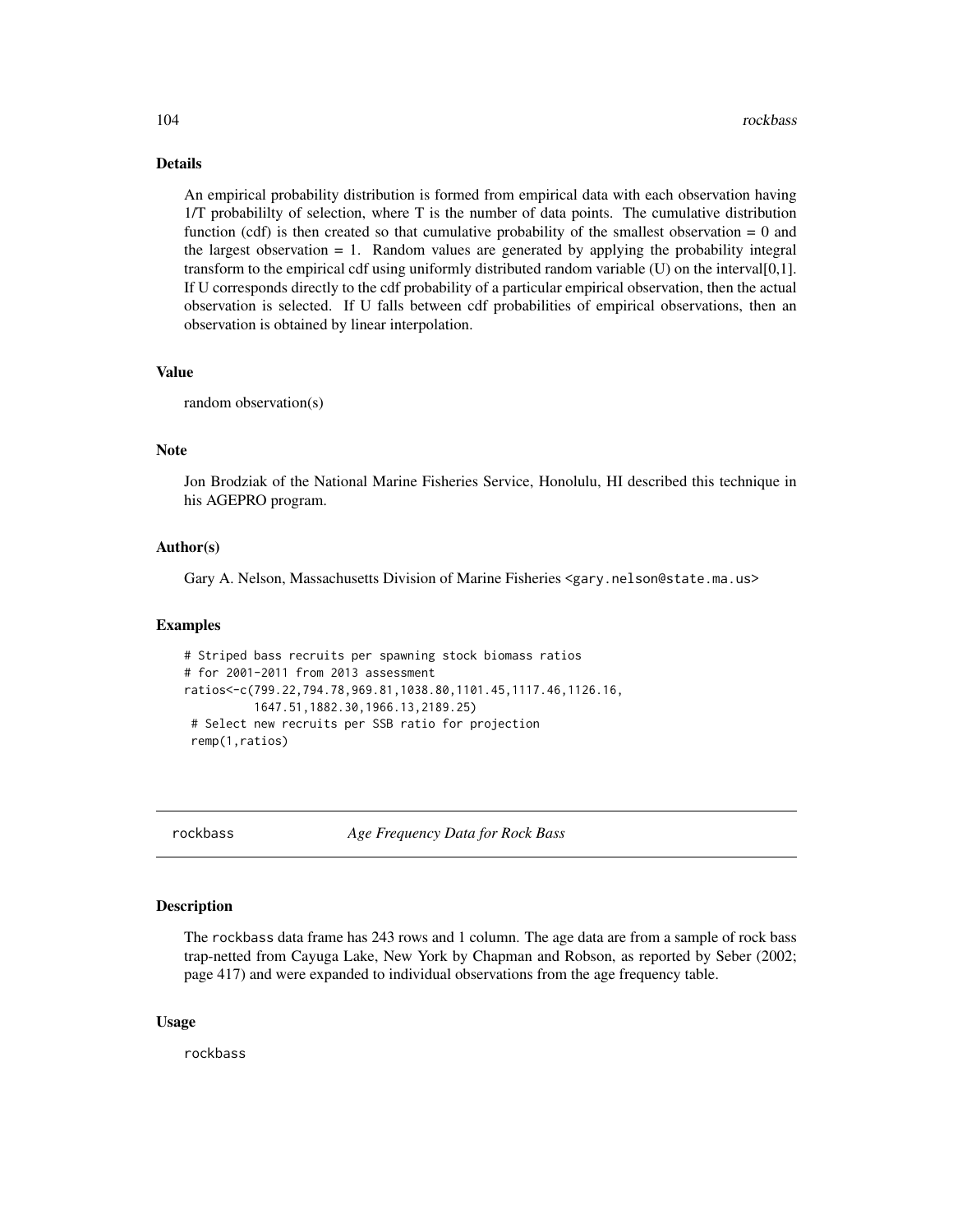#### sblen 105

# Format

This data frame contains the following columns:

age age of individual rock bass in years

#### Source

Seber, G. A. F. 2002. *The Estimation of Animal Abundance and Related Parameters, Second Edition*. The Blackburn Press, Caldwell, New Jersey. 654 p.

| sblen | Total length (inches) of striped bass collected by Massachusetts vol- |
|-------|-----------------------------------------------------------------------|
|       | unteer anglers in 2014                                                |

## Description

sblen data frame has 311 rows and 1 columns. Total length of striped bass

# Usage

sblen

## Format

This data frame contains the following columns:

len\_inches vector of lengths

#### Source

Massachusetts Division of Marine Fisheries, 30 Emerson Avenue, Gloucester, MA

sbotos *Otolith ages of striped bass made by two age readers*

# Description

The sbotos data frame has 135 rows and 2 columns. Ages of striped bass interpreted from the same otolith sections by two age readers

#### Usage

sbotos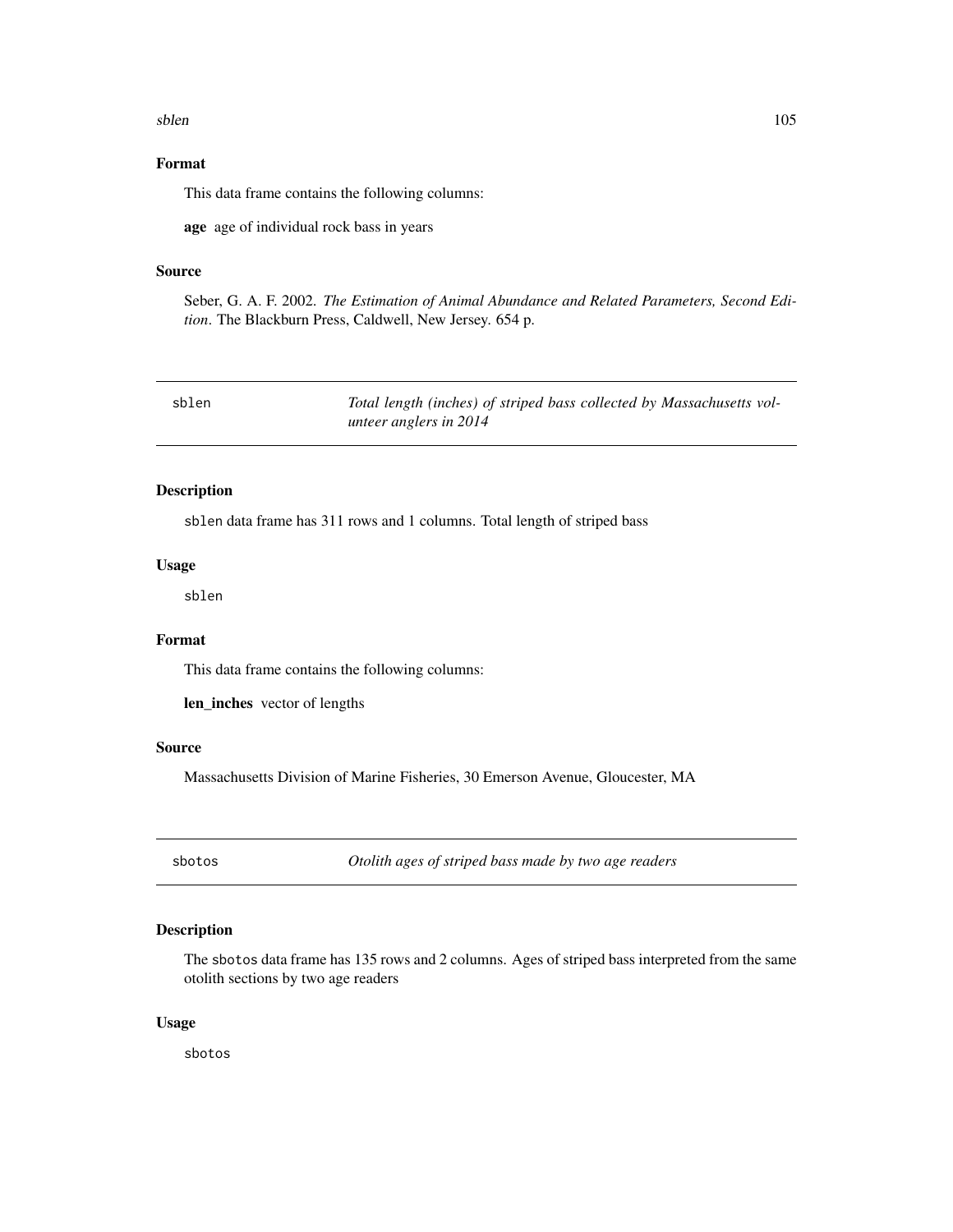# Format

This data frame contains the following columns:

reader1 vector of ages reader2 vector of ages

# Source

Massachusetts Division of Marine Fisheries, 30 Emerson Avenue, Gloucester, MA

sbpr *Spawning Stock Biomass-Per-Recruit Analysis*

# Description

Spawning stock biomass-per-recruit(SBPR) analysis is conducted following Gabriel et al. (1989). Reference points of F and SBPR for a percentage of maximum spawning potential are calculated.

# Usage

 $sbpr(age = NULL, ssbwgt = NULL, partial = NULL, pmat = pmat,$  $M = NULL$ ,  $pF = NULL$ ,  $pM = NULL$ ,  $MSP = 40$ ,  $plus = FALSE$ , oldest = NULL,  $maxF = 2$ ,  $incrF = 1e-04$ ,  $graph = TRUE$ )

## Arguments

| age        | vector of cohort ages. If the last age is a plus group, do not add a "+" to the age.                                                                                                                          |
|------------|---------------------------------------------------------------------------------------------------------------------------------------------------------------------------------------------------------------|
| ssbwgt     | vector of spawning stock weights for each age. Length of vector must corre-<br>spond to the length of the age vector.                                                                                         |
| partial    | partial recruitment vector applied to fishing mortality (F) to obtain partial F-at-<br>age. Length of this vector must match length of the age vector.                                                        |
| pmat       | proportion of mature fish at each age. Length of this vector must match the<br>length of the age vector.                                                                                                      |
| M          | vector containing a single natural mortality (M) rate if M is assumed constant<br>over all ages, or a vector of Ms, one for each age. If the latter, the vector length<br>match the length of the age vector. |
| pF         | the proportion of fishing mortality that occurs before spawning.                                                                                                                                              |
| рM         | the proportion of natural mortality that occurs before spawning.                                                                                                                                              |
| <b>MSP</b> | the percentage of maximum spawning potential (percent MSP reference point)<br>for which F and SBPR should be calculated.                                                                                      |
| plus       | a logical indicating whether the last age is a plus-group. Default=FALSE.                                                                                                                                     |
| oldest     | if plus=TRUE, a numeric value indicating the oldest age in the plus group.                                                                                                                                    |
| maxF       | the maximum value of F range over which SBPR will be calculated. SBPR is<br>calculated for $F = 0$ to maxF.                                                                                                   |
| incrF      | F increment for SBPR calculation.                                                                                                                                                                             |
| graph      | a logical indicating whether SPR and Percent Max SPR versus F should be plot-<br>ted. Default=TRUE.                                                                                                           |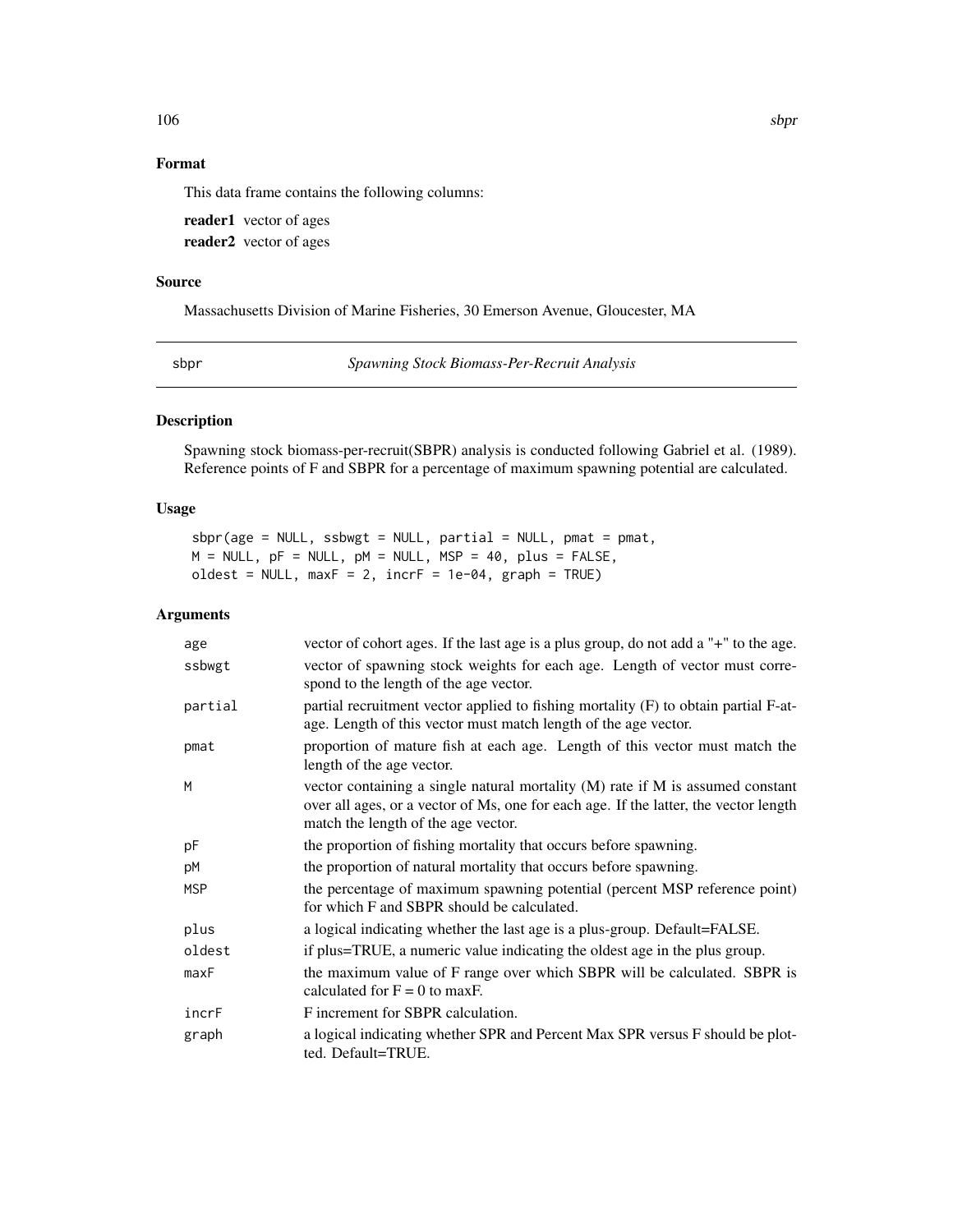#### schnabel and the set of the set of the set of the set of the set of the set of the set of the set of the set of the set of the set of the set of the set of the set of the set of the set of the set of the set of the set of

## Details

Spawning stock biomass-per-recruit analysis is conducted following Gabriel et al. (1989). The F and SBPR for the percentage maximum spawning potential reference point are calculated. If the last age is a plus-group, the cohort is expanded to the oldest age and the ssbwgt, partial, pmat, and M values for the plus age are applied to the expanded cohort ages.

## Value

Reference\_Points F and SBPR values for the percentage MSP SBPR\_vs\_F Spawning stock biomass-per-recruit values for each F increment

## Author(s)

Gary A. Nelson, Massachusetts Division of Marine Fisheries <gary.nelson@state.ma.us>

#### References

Gabriel, W. L., M. P. Sissenwine, and W. J. Overholtz. 1989. Analysis of spawning stock biomass per recruit: an example for Georges Bank haddock. North American Journal of Fisheries Management 9: 383-391.

#### See Also

[ypr](#page-119-0)

## Examples

```
data(haddock)
sbpr(age=haddock$age,ssbwgt=haddock$ssbwgt,partial=haddock$partial,
pmat=haddock$pmat,M=0.2,pF=0.2, pM=0.1667,MSP=30,plus=FALSE,maxF=2,
incrF=0.001)
```
schnabel *Population Size Estimates from Repeated Mark-Recapture Experiments*

## Description

Estimates of population abundance from Schnabel (1938) and Schumacher and Eschmeyer (1943) are calculated from repeated mark-recapture experiments following Krebs (1989).

#### Usage

```
schnabel(catch = NULL, recaps = NULL, newmarks = NULL,
alpha = 0.05
```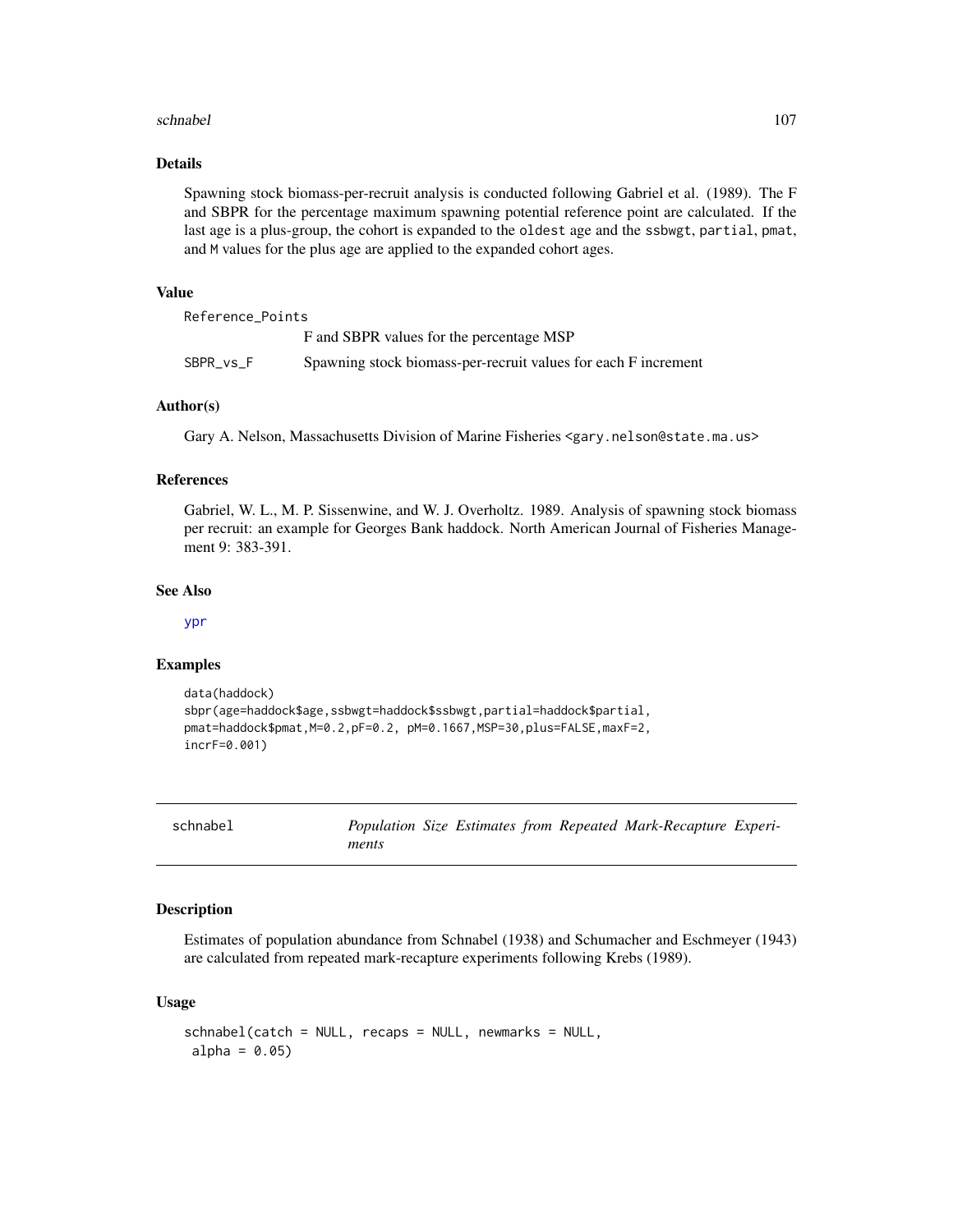## Arguments

| catch    | A vector containing the number of animal caught in each mark-recapture exper-<br>iment.   |
|----------|-------------------------------------------------------------------------------------------|
| recaps   | A vector containing the number of animal recaptured in each mark-recapture<br>experiment. |
| newmarks | A vector containing the newly marked animals in each mark-recapture experi-<br>ment.      |
| alpha    | the alpha level for confidence intervals. Default $= 0.05$                                |

## Details

All computations follow Krebs (1989: p. 30-34). For the Schnabel method, the poisson distribution is used to set confidence intervals if the sum of all recaptures is <50,and the t distribution is used if the sum of all recaptures is >=50. For the Schumacher-Eschmeyer method, the t distribution is used to set confidence intervals.

# Value

Dataframe containing the population estimates for the Schnabel and Schumacher & Eschmeyer methods (N), the inverse standard errors (invSE), lower (LCI) and upper (UCI) confidence intervals, and the type of distribution used to set confidence intervals (CI Distribution).

#### Author(s)

Gary A. Nelson, Massachusetts Division of Marine Fisheries <gary.nelson@state.ma.us>

## References

Krebs, C. J. 1989. *Ecological Methodologies*. Harper and Row, New York, NY. 654 p.

# Examples

```
data(Gerking)
schnabel(catch=Gerking$C,recaps=Gerking$R, newmarks=Gerking$nM,
alpha=0.10)
```

| Shepherd |
|----------|
|          |

d **Shepherd** *Seasonal Length Frequencies for Raja clavata* 

## Description

The Shepherd data frame has 24 rows and 4 columns. The seasonal length frequency data of Raja clavata are from Shepherd's working document.

#### Usage

Shepherd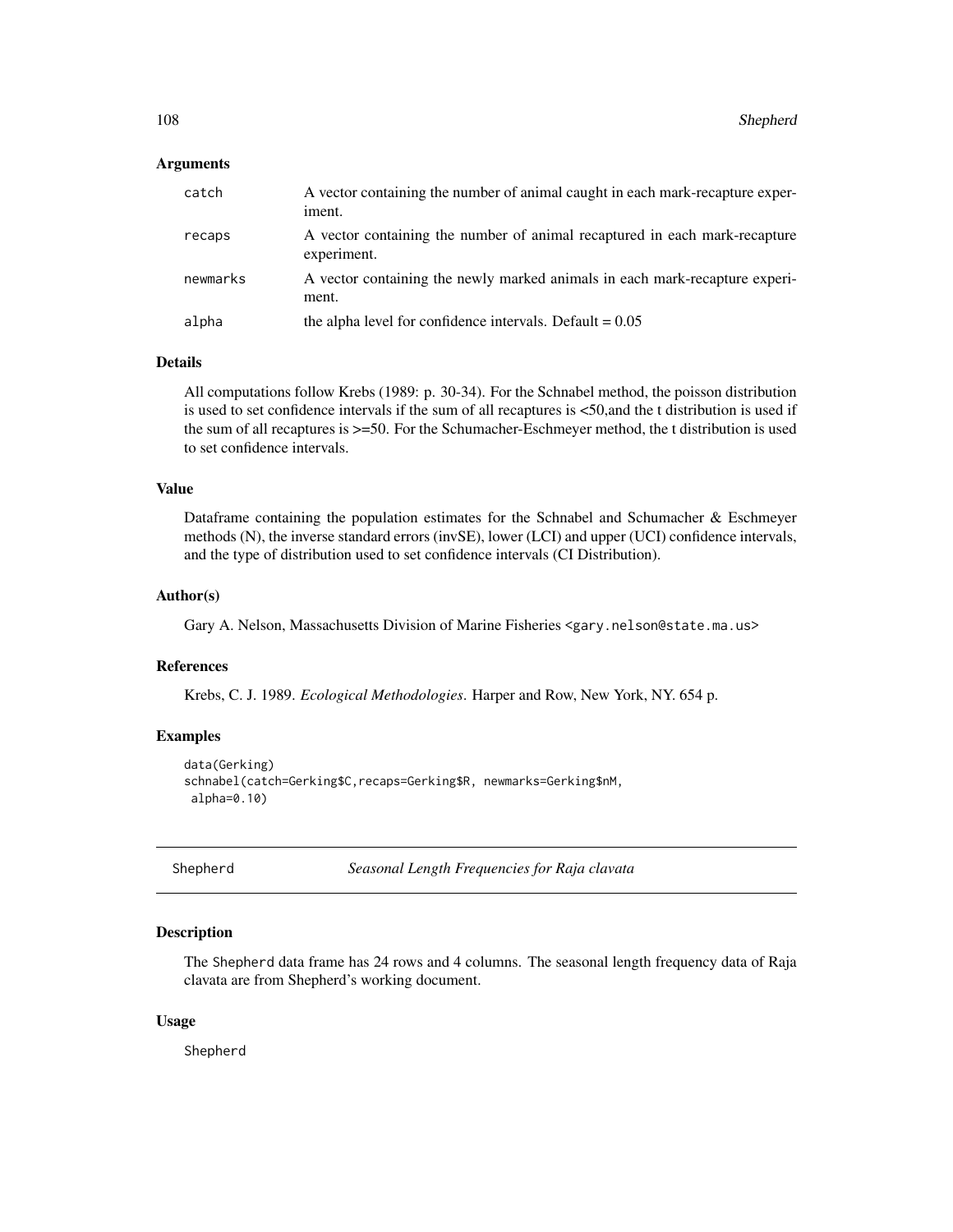# <span id="page-108-0"></span>Format

This data frame contains the following columns:

length lower limit of length interval

- f1 length frequency from first sampling event in year.
- f2 length frequency from second sampling event in year.
- f3 length frequency from third sampling event in year.

#### Source

Shepherd, J. G. 1987. *A weakly parametric method for the analysis of length composition data*. In: D. Pauly and G. Morgan, (eds). The Theory and Application of Length-Based Methods of Stock Assessment. ICLARM Conf. Ser. Manilla.

| I<br>$\sim$ | ×<br>٦<br>$\sim$ | I<br>× |
|-------------|------------------|--------|
|             |                  |        |

slca *A Weakly Parametric Method for the Analysis of Length Composition Data*

# Description

Shepherd's method for the decomposition of seasonal length frequencies into age classes.

# Usage

```
slca(x, type = 1, fryr=NULL, Linf = NULL, K = NULL, t0 = NULL,Lrange = NULL, Krange = NULL)
```
#### Arguments

| x    | the dataframe containing the seasonal length frequencies. The first column con-<br>tains the lower limit of the length bin as a single numeric value, and the second<br>and remaining columns contain the number of fish in each length bin for each<br>seasonal length frequency. The increment of length frequencies should be con-<br>stant, e.g. every 3 cm. Empty cells must be coded as zeros. Column headers are<br>not required. |
|------|------------------------------------------------------------------------------------------------------------------------------------------------------------------------------------------------------------------------------------------------------------------------------------------------------------------------------------------------------------------------------------------------------------------------------------------|
| type | the analysis to be conducted: $1=explore, 2=evaluate.$                                                                                                                                                                                                                                                                                                                                                                                   |
| fryr | the fraction of the year corresponding to when each seasonal length frequency<br>was collected. Enter one numeric value for each length frequency separated by<br>commas within the concatentation function, e.g. $c(0.2, 0.45)$ . Values must be<br>entered for type= $1$ and type= $2$ .                                                                                                                                               |
| Linf | the von Bertalanffy L-infinity parameter. If type=2, then value must be entered.                                                                                                                                                                                                                                                                                                                                                         |
| K.   | the von Bertalanffy growth parameter. If type=2, then value must be entered.                                                                                                                                                                                                                                                                                                                                                             |
| t0   | the von Bertalanffy t-sub zero parameter. If type=2, the value must be entered.                                                                                                                                                                                                                                                                                                                                                          |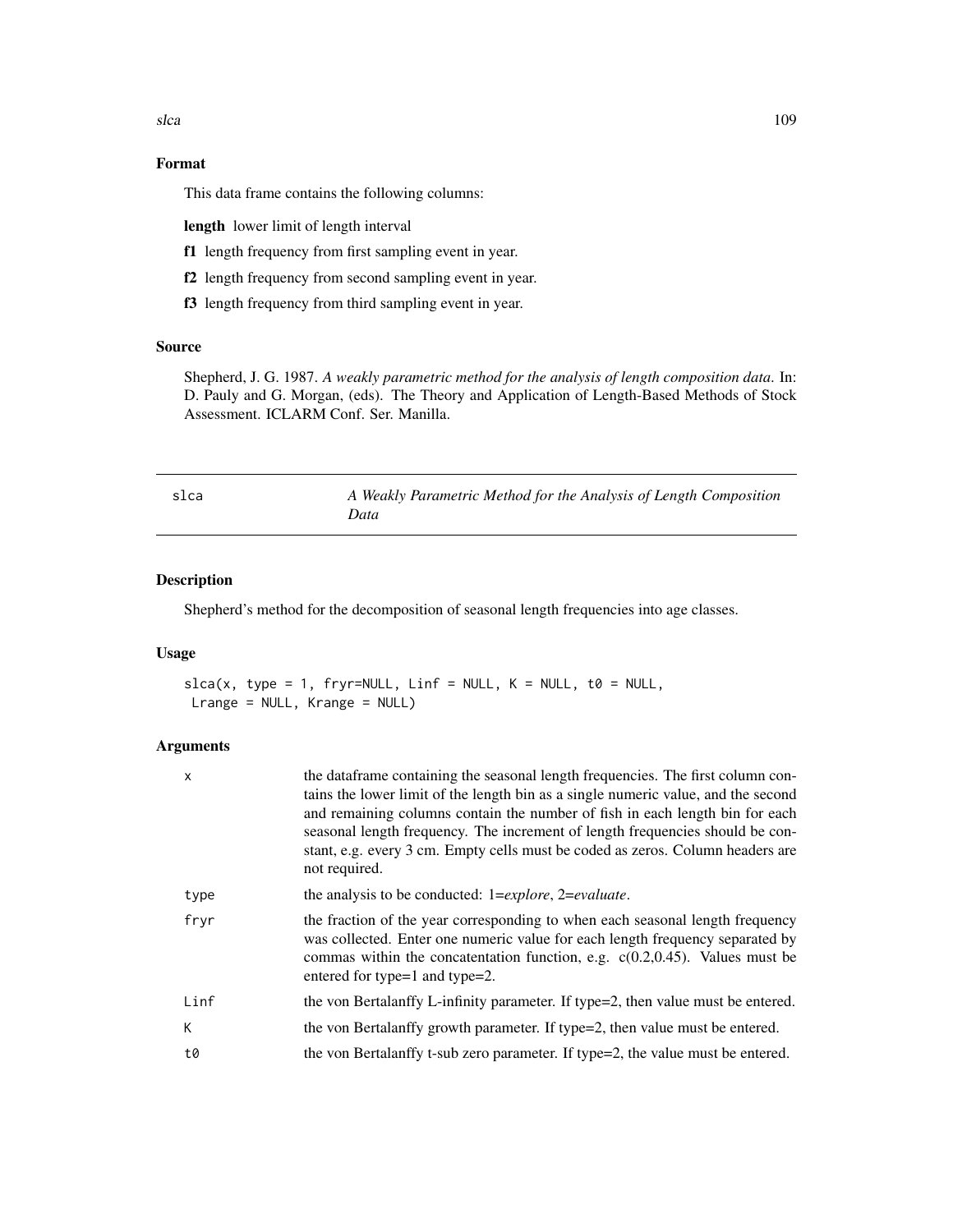| Lrange | the L-infinity range (minimum and maximum) and increment to explore. If                                                                                      |
|--------|--------------------------------------------------------------------------------------------------------------------------------------------------------------|
|        | type=1, then values must by entered. The first position is the minimum value, the                                                                            |
|        | second position is the maximum value, and the third position is the increment.                                                                               |
|        | Values should be separated by commas within the concatentation function, e.g.<br>$c(100, 120, 10)$ .                                                         |
| Krange | the K range and increment to explore. If type=1, then values must by entered.<br>The first position is the minimum value, the second position is the maximum |
|        | value, and the third position is the increment. Values should be separated by                                                                                |
|        | commas within the concatentation function, e.g. $c(0.1, 0.3, 0.02)$ .                                                                                        |
|        |                                                                                                                                                              |

#### Details

There are two analytical steps. In the "explore" analysis, a set of von Bertalanffy parameters that best describes the growth of the seasonal length groups is selected from a table of goodness-of-fit measures mapped over the range of specified K and L-infinity values. Once the best K and Linfinity parameters are selected, the corresponding t0 value is obtained off the second table. In the "evaluate" analysis, the selected parameters are used to 'slice' the seasonal length frequencies into age classes.

# Value

If type=1, tables of goodness of fit measures versus L-infinity and K parameters, and t0 values versus L-infinity and K parameters. If type=2, table of age classes produced from slicing the length frequencies.

# Note

Shepherd's Fortran code provided in his original working document was translated into R code.

# Author(s)

Gary A. Nelson, Massachusetts Division of Marine Fisheries <gary.nelson@state.ma.us>

# References

Shepherd, J. G. 1987. A weakly parametric method for the analysis of length composition data. In: D. Pauly and G. Morgan, (eds). The Theory and Application of Length-Based Methods of Stock Assessment. ICLARM Conf. Ser. Manilla.

# Examples

```
#Data are from Shepherd working document - seasonal length frequencies
# for Raja clavata.
data(Shepherd)
#explore
slca(Shepherd,1,fryr=c(0.2,0.45,0.80),Lrange=c(100,150,10),
Krange=c(0.1,0.3,0.02))
```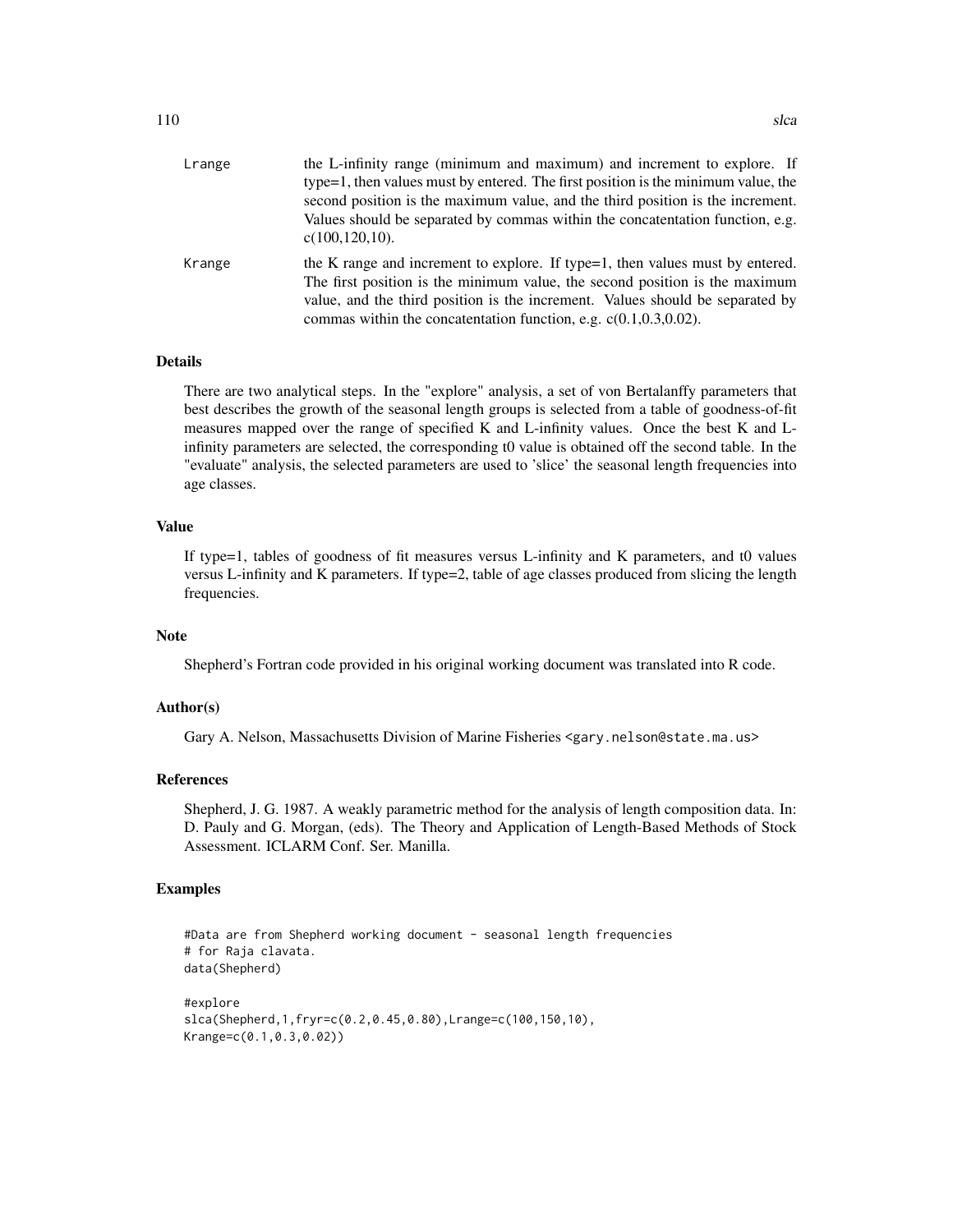#### <span id="page-110-1"></span>surveyfit the contract of the contract of the contract of the contract of the contract of the contract of the contract of the contract of the contract of the contract of the contract of the contract of the contract of the

```
#evaluate
slca(Shepherd,2,fryr=c(0.2,0.45,0.80),Linf=120,K=0.2,t0=0.57)
```
<span id="page-110-0"></span>surveyfit *Estimating the Relative Abundance of Fish From a Trawl Survey*

# Description

This function applies the time series method of Pennington (1986) for estimating relative abundance to a survey series of catch per tow data

# Usage

surveyfit(year = NULL, index = NULL, logtrans = TRUE, graph = TRUE)

#### Arguments

| year     | vector containing the time series of numeric year labels.                                                                            |
|----------|--------------------------------------------------------------------------------------------------------------------------------------|
| index    | vector containing the time series of mean catch per tow data.                                                                        |
| logtrans | a logical value indicating whether the natural log-transform should be applied to<br>the mean catch per tow values. Default is TRUE. |
| graph    | a logical value indicating whether a graph of the observed and model fit should<br>be drawn. Default is TRUE.                        |

# Details

Parameters for a first difference, moving average model of order 1 are estimated from the trawl time series using function arima. Following Equation 4 in Pennington (1986), fitted values are calculated from the model residuals and the estimate of theta.

#### Value

List containing summary statistics (sample size (n), the first three sample autocorrelations (r1-r3) for the first differenced logged series) and parameter estimates (theta, theta standard error, and sigma2), the observed log-transformed index and fitted values, and the ARIMA function output.

#### Author(s)

Gary A. Nelson, Massachusetts Division of Marine Fisheries <gary.nelson@state.ma.us>

#### References

Pennington, M. P. 1986. Some statistical techniques for estimating abundance indices from trawl surveys. Fishery Bulletin 84(3): 519-525.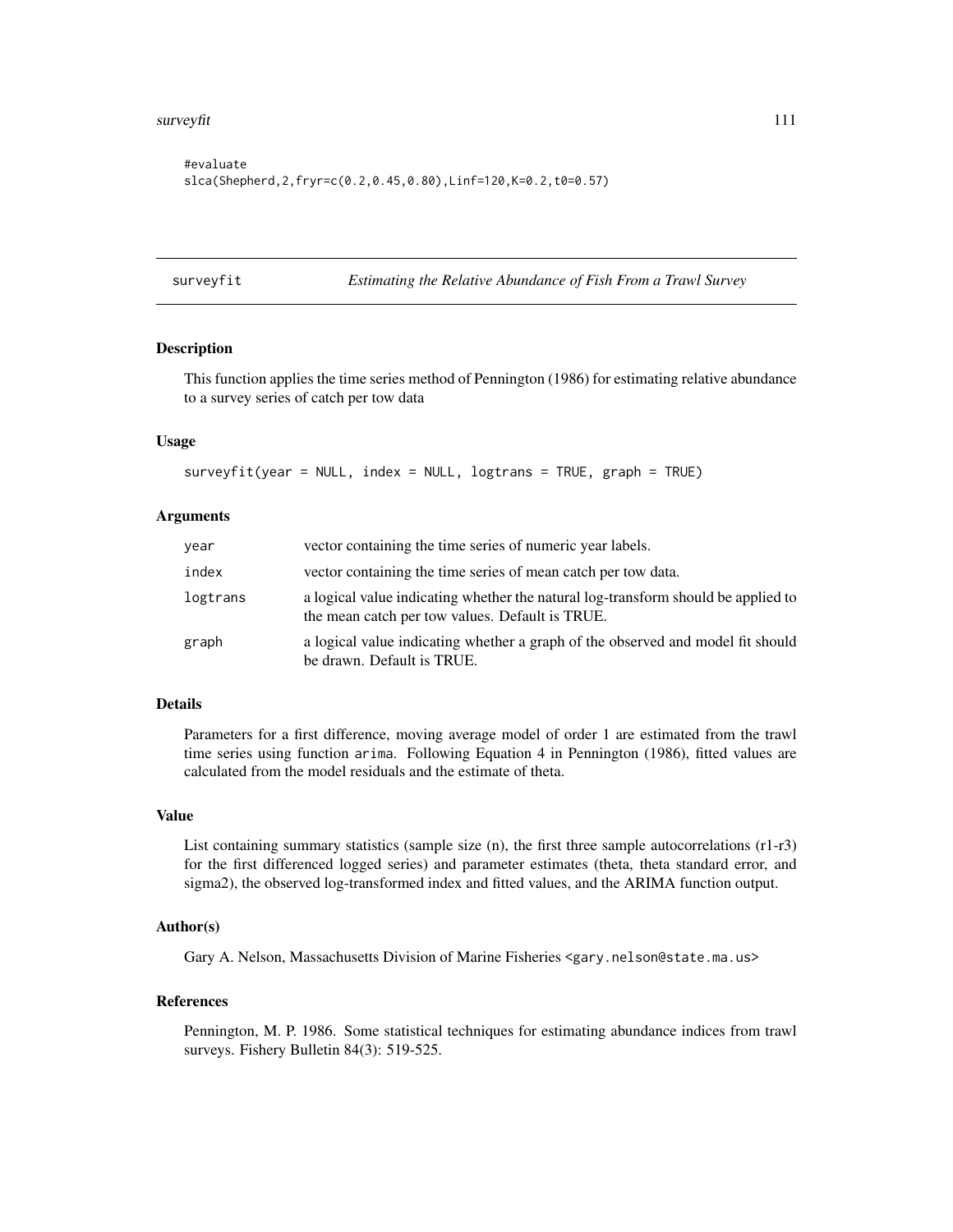#### 112 surveyref

# See Also

[surveyref](#page-111-0)

#### Examples

```
data(yellowtail)
surveyfit(year=yellowtail$year,index=yellowtail$index)
```
<span id="page-111-0"></span>

| surveyref | Quantitative reference points from stock abundance indices based on |
|-----------|---------------------------------------------------------------------|
|           | research surveys                                                    |

# Description

This function implements the methodology of Helser and Hayes (1995) for generating quantitative reference points from relative abundance indices based on research surveys

# Usage

```
surveyref(x = NULL, refpt = 25, compyear = NULL, reffix = FALSE,refrange = NULL, nboot = 500, allboots = FALSE)
```
# Arguments

| $\mathsf{x}$ | output object from function surveyfit.                                                                                                                                                            |
|--------------|---------------------------------------------------------------------------------------------------------------------------------------------------------------------------------------------------|
| refpt        | the lower quantile (percentile) of the fitted time series used as the reference<br>point.                                                                                                         |
| compyear     | the index year to compare to the reference point. Multiple years can be included<br>in the comparison using the $c()$ function.                                                                   |
| reffix       | a logical value specifying whether the lower quantile should be determined from<br>a fixed set of years. Default = FALSE.                                                                         |
| refrange     | If $reffix = TRUE$ , the beginning and ending year of the time series to include<br>in determination of the lower quantile. The values should be enclosed within<br>c() $(e.g., c(1963, 1983))$ . |
| nboot        | the number of bootstrap replicates.                                                                                                                                                               |
| allboots     | a logical value specifying whether the fitted values for the bootstrap replicates<br>should be included in the output. Default = FALSE.                                                           |

# Details

Using the output object from function surveyfit, the methodology of Helser and Hayes (1995) is applied to generate the probability distribution that the abundance index value for a given year lies below the value of a lower quantile (reference point). The procedure is : 1) add to the original fitted time series residuals randomly selected with replacement from the Pennington model fit, 2) repeat this nboot times to create new time series, 3) fit the Pennington model to each new time series

<span id="page-111-1"></span>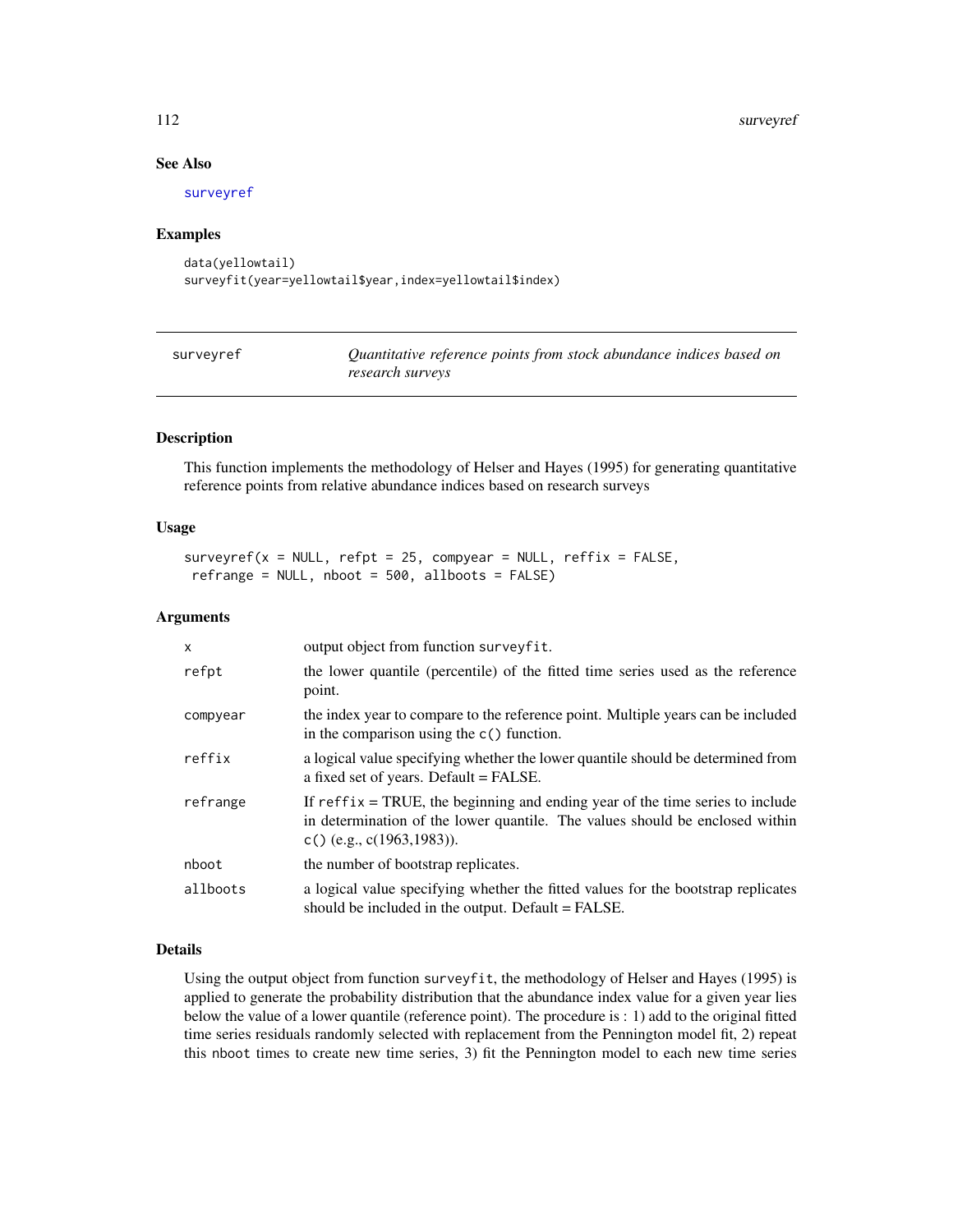<span id="page-112-0"></span>using the original theta estimate to get nboot replicates of new fitted time series, and 4) determine the lower quantile for each new fitted time series. A probability profile specifying the probability that the selected index value is less than the quantile reference point for various decision confidence levels is calculated following Helser et al. (2002).

If comparisons between the current year's index and the reference point will be made year-afteryear, Helser and Hayes (1995) recommend using a fixed set of years to select the lower quantile. This procedure will avoid a change in reference point over time as a survey time series is updated. Use arguments reffix and refrange to accomplish this.

# Value

list containing the lower quantile of the original fitted time series and the mean quantile of the fitted bootstrap replicates (comp\_refpt), the original fitted time series values versus the mean of the fitted bootstrap time series values(comp\_fitted), the empirical distribution of the selected index (emp\_dist\_index), the empirical distribution of the lower quantile (emp\_dist\_refpt), the probability that the index value lies below the reference point for a given decision confidence level (prob\_index), and, if argument allboots is TRUE, the fitted values of the bootstrap replicates (boot\_runs).

#### Author(s)

Gary A. Nelson, Massachusetts Division of Marine Fisheries <gary.nelson@state.ma.us>

# References

Helser, T. E. and D. B. Hayes. 1995. Providing quantitative management advice from stock abundance indices based on research surveys. Fishery Bulletin 93: 290-298.

Hesler, T. E., A. Sharov, and D. M. Kahn. 2002. A stochastic decision-based approach to assessing the status of the Delaware Bay blue crab stock. American Fisheries Society Symposium 27: 63-82.

# See Also

[surveyfit](#page-110-0)

# Examples

```
data(wolffish)
out<-surveyfit(year=wolffish$year,index=wolffish$index,logtrans=TRUE)
surveyref(out,refpt=25,compyear=c(1990))
```
tag\_model\_avg *Model Averaging for Instantaneous Rates Tag Return Models*

#### Description

Calculates model averaged estimates of instantaneous fishing, natural and total mortality, and survival rates for instantaneous rates tag return models (Hoenig et al. (1998) and Jiang et al. (2007)).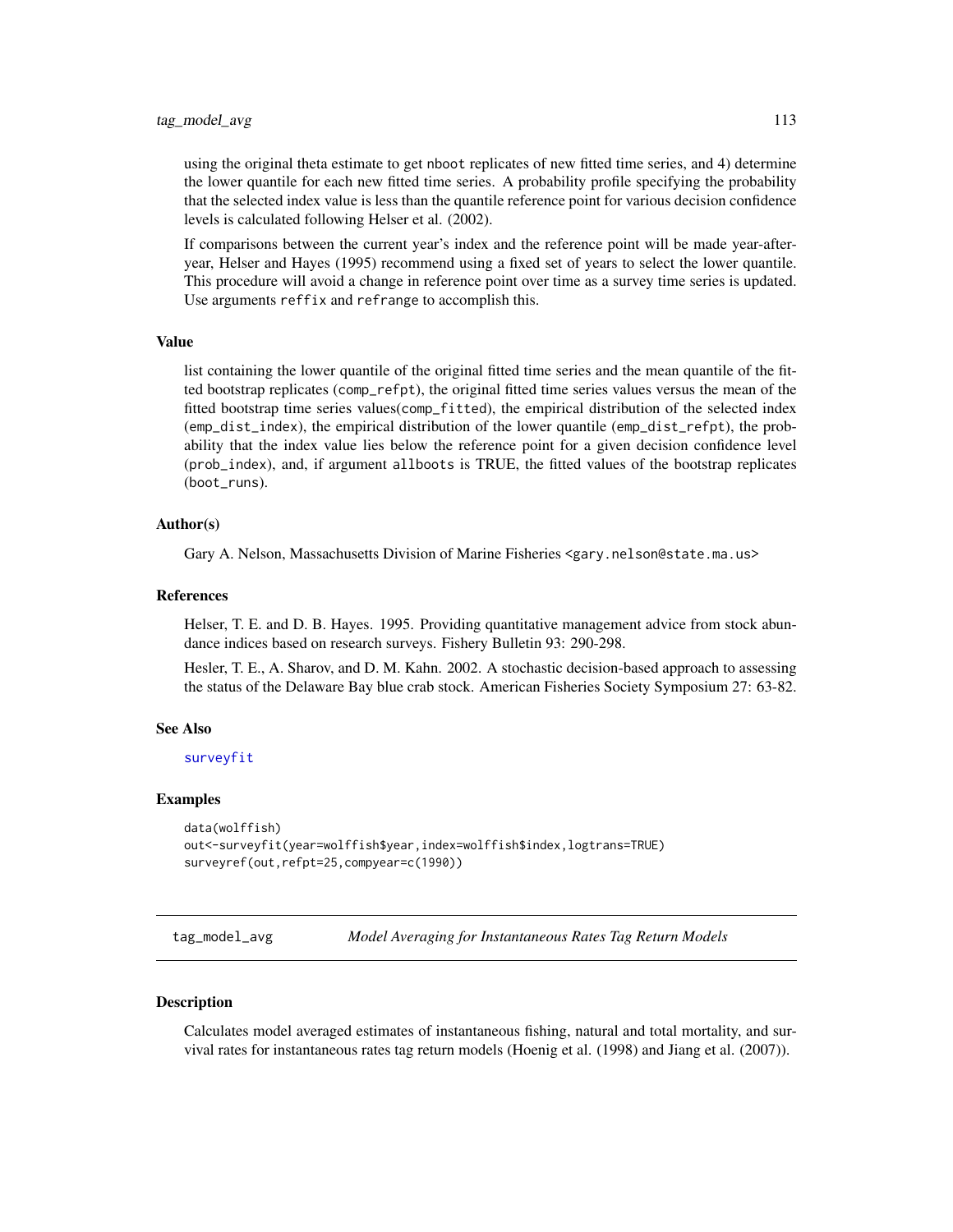### <span id="page-113-0"></span>Usage

 $tag\_model_avg(..., global = NULL)$ 

#### Arguments

| $\cdot$ $\cdot$ $\cdot$ | model object names separated by commas                                      |  |  |  |  |
|-------------------------|-----------------------------------------------------------------------------|--|--|--|--|
| global                  | specify global model name in quotes. If the global model is the first model |  |  |  |  |
|                         | included in the list of candidate models, this argument can be ignored.     |  |  |  |  |

# Details

Model estimates are generated from functions irm\_cr and irm\_h. Averaging of model estimates follows the procedures in Burnham and Anderson (2002). Variances of parameters are adjusted for overdispersion using the c-hat estimate from the global model : sqrt(var\*c-hat). If c-hat of the global model is <1, then c-hat is set to 1. The c-hat is used to calculate the quasi-likelihood AIC and AICc metrics for each model (see page 69 in Burnham and Anderson(2002)). QAICc differences among models are calculated by subtracting the QAICc of each model from the model with the smallest QAICc value. These differences are used to calculate the Akaike weights for each model following the formula on page 75 of Burnham and Anderson (2002). The Akaike weights are used to calculate the weighted average and standard error of parameter estimates by summing the product of the model-specific Akaike weight and parameter estimate across all models. An unconditional standard error is also calculated by sqrt(sum(QAICc wgt of model i \* (var of est of model i + (est of model  $i - avg$  of all est)^2))).

# Value

List containing model summary statistics, model-averaged estimates of fishing, natural, tag, and total mortality, and survival and their weighted and uncondtional standard errors .

#### Author(s)

Gary A. Nelson, Massachusetts Division of Marine Fisheries <gary.nelson@state.ma.us>

#### References

Burnham, K. P. and D. R. Anderson. 2002. Model selection and multimodel inference : A Practical Information-Theorectic Approach, 2nd edition. Spriner-Verlag, New York, NY. 488 p.

#### See Also

#### [irm\\_h](#page-82-0) [irm\\_cr](#page-79-0)

#### Examples

```
## This is a typical specification, not a working example
## Not run:
tag_model_avg(model1,model2,model3,model4,model5,model6,model7,global="model7")
## End(Not run)
```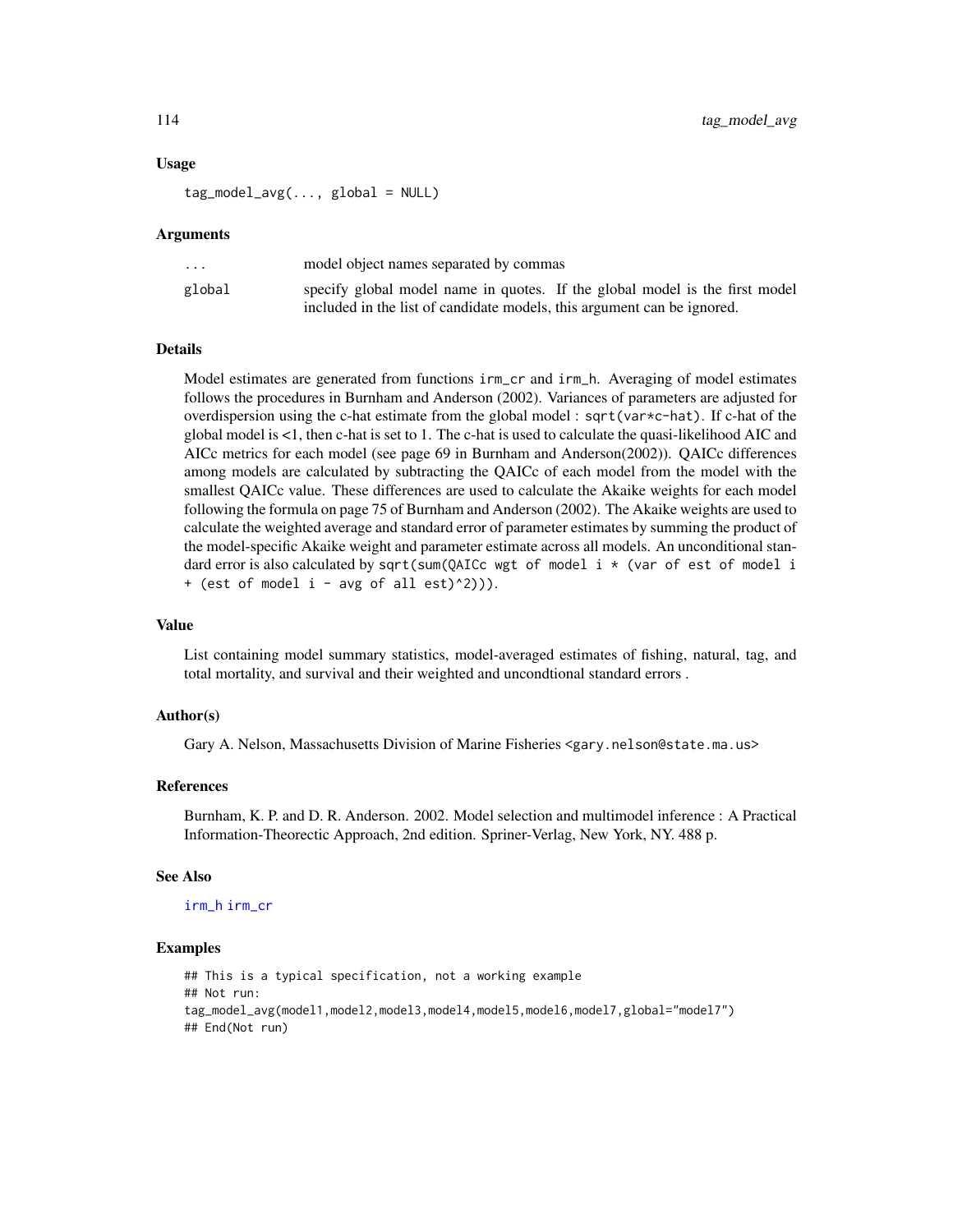<span id="page-114-0"></span>

#### Description

The tanaka data frame has 138 rows and 3 columns. The number of returns and the mean timesat-large from Table 2 of Tanaka (2006) were used to generate individual times-at-large data from a random normal distributions using a CV of 0.1.

#### Usage

tanaka

# Format

This data frame contains the following columns:

relyr release year (cohort)

tal individual times-at-large (in years)

N Total number of releases for relear year (cohort)

# Source

Tanaka, E. 2006. Simultaneous estimation of instantaneous mortality coefficients and rate of effective survivors to number of released fish using multiple sets of tagging experiments. Fisheries Science 72: 710-718.

trout *Mark-recapture data for Kenai River trout trout*

#### Description

The trout data frame has 102 rows and 3 columns. Release lengths, recapture lengths and timesat-large for trout trout in the Kenai River from Table 4.10 of Quinn and Deriso (1999).

#### Usage

trout

#### Format

This data frame contains the following columns:

L1 vector of release lengths

L2 vector of recapture lengths

dt vector of times-at-large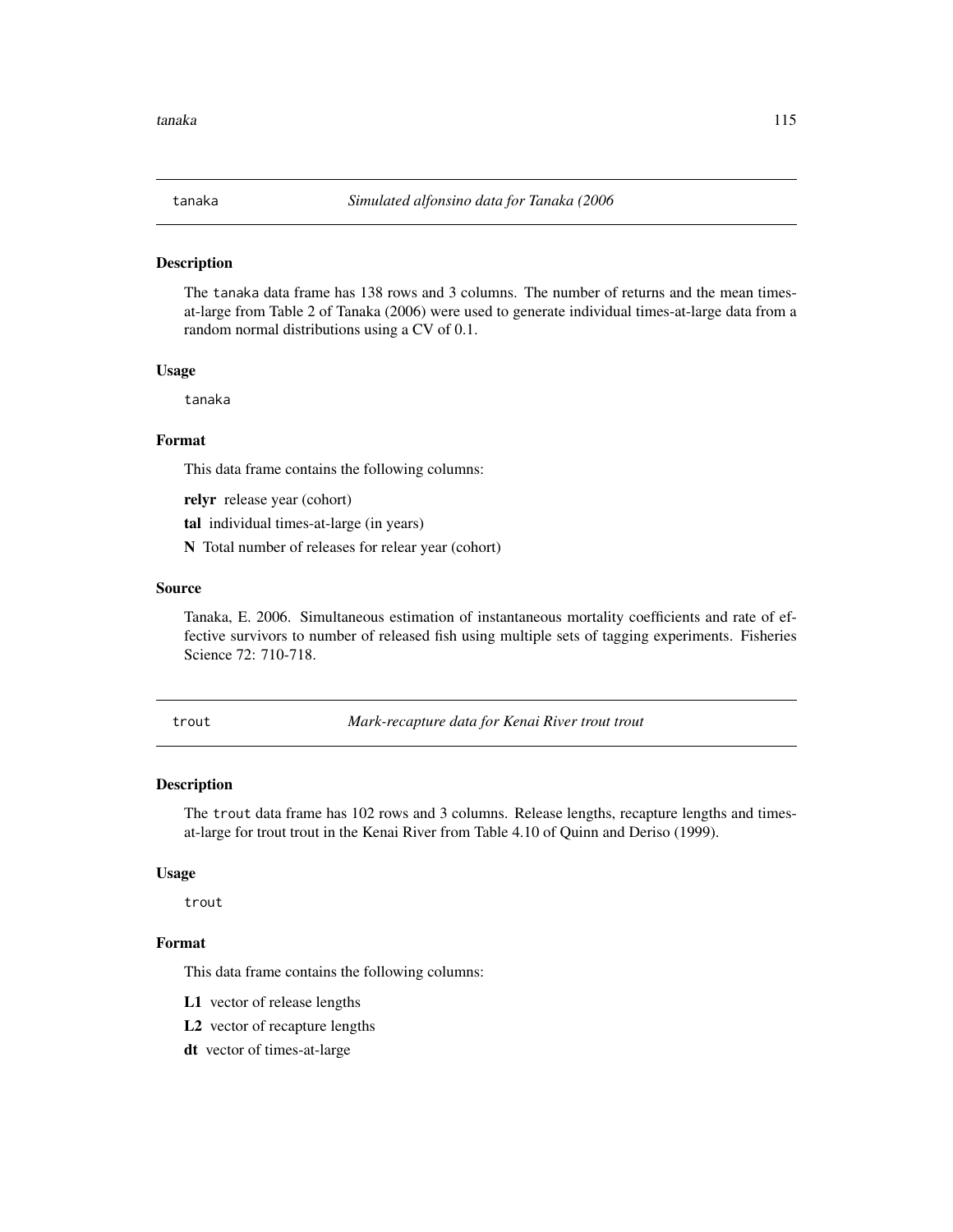# <span id="page-115-0"></span>Source

Quinn, T. J. and R. B. Deriso. 1999. Quantitative Fish Dynamics. Oxford University Press, New York, New York. 542 pages

vbfr *Francis' re-parameterization of the von Bertalanffy growth equation for length-age data*

# Description

Fits the re-parameterized von Bertalanffy growth equation of Francis (1988) by using nonlinear least-squares

#### Usage

```
vbf(\text{age = NULL}, L = NULL, agent = NULL, agent = NULL, graph = TRUE,gestimate = TRUE, Lphiparms = c(NA, NA, NA), Lchiparms = c(NA, NA, NA),
Lpsiparms = c(NA, NA, NA),control = list(maxiter = 10000))
```
# Arguments

| age       | Vector of ages of individual fish.                                                                                                                                                                                                              |
|-----------|-------------------------------------------------------------------------------------------------------------------------------------------------------------------------------------------------------------------------------------------------|
| L         | Vector of lengths of individual fish.                                                                                                                                                                                                           |
| agephi    | Arbitrary reference age phi                                                                                                                                                                                                                     |
| agepsi    | Arbitrary reference age psi. agepsi>agephi.                                                                                                                                                                                                     |
| graph     | Logical specifiying whether observed versus predicted, and residual plots should<br>be drawn. Default=TRUE.                                                                                                                                     |
| gestimate | Logical specifying whether automatic generation of starting values of <i>lphi</i> , <i>lchi</i><br>and lpsi should be used. Default=TRUE. If gestimate=FALSE, user-specified<br>starting, lower and upper limits of parameters must be entered. |
| Lphiparms | If gestimate=FALSE, starting value, lower limit and upper limit of <i>lphi</i> used in<br>nls.                                                                                                                                                  |
| Lchiparms | If gestimate=FALSE, starting value, lower limit and upper limit of <i>lchi</i> used in<br>nls.                                                                                                                                                  |
| Lpsiparms | If gestimate=FALSE, starting value, lower limit and upper limit of <i>lpsi</i> used in<br>nls.                                                                                                                                                  |
| control   | see control under function nls.                                                                                                                                                                                                                 |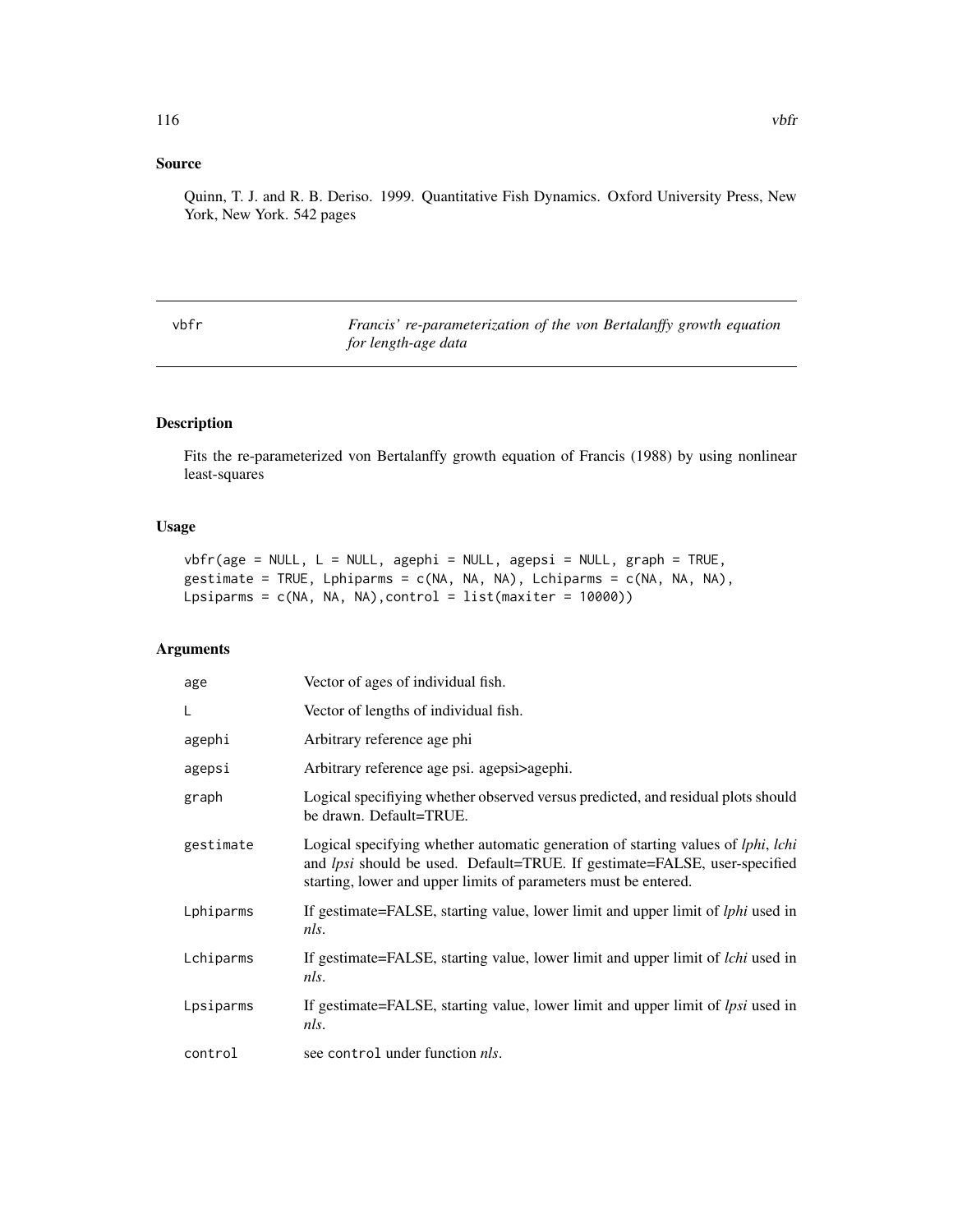<span id="page-116-0"></span>vblrt to the contract of the contract of the contract of the contract of the contract of the contract of the contract of the contract of the contract of the contract of the contract of the contract of the contract of the c

# Details

Francis (1988) re-parameterized the von Bertalanffy growth equation for age-length in order to make equivalent comparison of parameters to parameters of a common model used to estimate growth from tagging data. Three parameters, *lphi*, *lchi* and *lpsi*, are estimated. The re-parameterization also has better statistical properties than the original equation.

The formulae to get the conventional von Bertalanffy parameters are:

Linf = lphi +  $(lpsi - lphi)/(1-r^2)$  where r =  $(lpsi - lchi)/(lchi-lphi)$ 

 $K = -(2 * log(r))/(agepsi - agephi)$ 

 $t0 = agephi + (1/K)^*log((Linf-lphi)/Linf)$ 

If gestimate=TRUE, unconstrained nonlinear least-squares (function *nls*) is used to fit the model. If gestimate=FALSE, constrained nonlinear least-squares is used (algorithm "port" in *nls*).

# Value

*nls* object of model results. Use *summary* to extract results.

### Author(s)

Gary A. Nelson, Massachusetts Division of Marine Fisheries <gary.nelson@state.ma.us>

#### References

Francis, R. I. C. C. 1988. Are growth parameters estimated from tagging and age-length data comparable? Can. J. Fish. Aquat. Sci. 45: 936-942.

#### Examples

```
data(pinfish)
with(pinfish,vbfr(age=age,L=sl,agephi=3,agepsi=6))
```
vblrt *Likelihood Ratio Tests for Comparing Two von Bertalanffy Growth Curves*

### Description

Likelihood ratio tests for comparison of two von Bertalanffy growth curves following Kimura (1980).

#### Usage

```
vblrt(len = NULL, age = NULL, group = NULL, error = 1,select = 1, Linf = NULL, K = NULL, to = NULL, plottype=0,
control=list(maxiter=10000,minFactor=1/1024,tol=1e-5))
```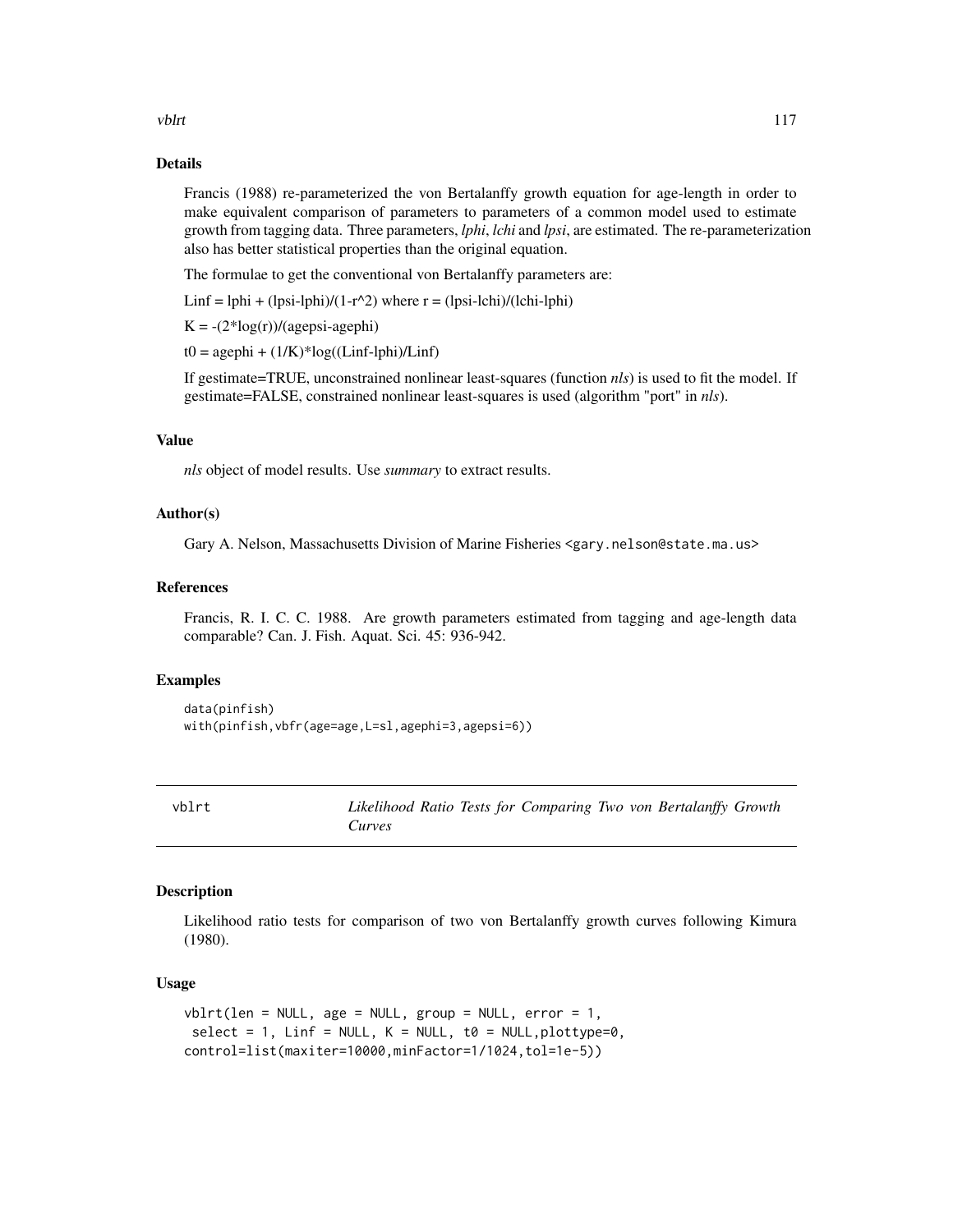# **Arguments**

| len      | the vector of lengths of individual fish.                                                                                                                                                                                                                                                                                                                                                                                                               |
|----------|---------------------------------------------------------------------------------------------------------------------------------------------------------------------------------------------------------------------------------------------------------------------------------------------------------------------------------------------------------------------------------------------------------------------------------------------------------|
| age      | the vector of ages associated with the length vector.                                                                                                                                                                                                                                                                                                                                                                                                   |
| group    | the vector of character or numeric codes specifying group association.                                                                                                                                                                                                                                                                                                                                                                                  |
| error    | the error variance assumption. 1 = constant variance for all $lij$ s; 2 = constant<br>variance for all mean lengths at age; 3=var of <i>lij</i> varies with age. See methods<br>a-c in Kimura (1980: pp. 766). The required statistics for each type of error are<br>calculated from the individual length-age observations.                                                                                                                            |
| select   | the selection of starting values of $L$ -infinity, $K$ , and $t0$ . 1=automatic selection,<br>2=user-specified. If select=1, initial starting values of <i>L</i> -infinity, <i>K</i> , and t0 are<br>calculated from Walford lines (Everhart et al. 1975), and ages represented as<br>decimal values are truncated to the integer before linear regression is applied. If<br>select=2, the user must specify the values of $L$ -infinity, $K$ , and t0. |
| Linf     | if select=2, the starting value for <i>L</i> -infinity of the von Bertalanffy equation.                                                                                                                                                                                                                                                                                                                                                                 |
| K        | if select=2, the starting value for $K$ of the von Bertalanffy equation.                                                                                                                                                                                                                                                                                                                                                                                |
| t0       | if select=2, the starting value for $t0$ of the von Bertalanffy equation.                                                                                                                                                                                                                                                                                                                                                                               |
| plottype | the type of plot for each model. $1 =$ observed versus predicted, $2 =$ residuals.<br>Default= $0$ (no plot).                                                                                                                                                                                                                                                                                                                                           |
| control  | see function <i>nls</i> .                                                                                                                                                                                                                                                                                                                                                                                                                               |

# Details

Following Kimura (1980), the general model (6 parameters; one *L-infinity*, *K*, and *t0* for each group) and four sub models are fitted to the length and age data using function *nls* (nonlinear least squares). For each general model-sub model comparison, likelihood ratios are calculated by using the residual sum-of-squares and are tested against chi-square statistics with the appropriate degrees of freedom. Individual observations of lengths-at-age are required. If error variance assumptions 2 or 3, mean lengths and required statistics are calculated. A dummy vector called *cat*, containing 0s for the first group with lower alpha-numeric order and 1s for the second group, is used in the estimation of group parameters. To extract the VB parameters for each group from the Ho model: # Group 1 Linf1<-x\$'model Ho'\$coefficients[1] K1<-x\$'model Ho'\$coefficients[3] t01<-x\$'model Ho'\$coefficients[5]

# Group 2 Linf2<-Linf1+x\$'model Ho'\$coefficients[2] K2<-K1+x\$'model Ho'\$coefficients[4] t02< t01+x\$'model Ho'\$coefficients[6]

where  $x$  is the output object. For models H1, H2, H3 and H4, the shared VB parameter for the second group will be the same as the first group.

# Value

| results  | list element with the likelihood ratio tests comparing von Bertalanffy models. |
|----------|--------------------------------------------------------------------------------|
| model Ho | list element with the nls fit for the general model.                           |
| model H1 | list element with the nls for model H1 (Linf1=Linf2).                          |
| model H2 | list element with the nls fit for model $H2$ (K1=K2).                          |
| model H3 | list element with the nls fit for model $H3$ (t01=t02).                        |
|          |                                                                                |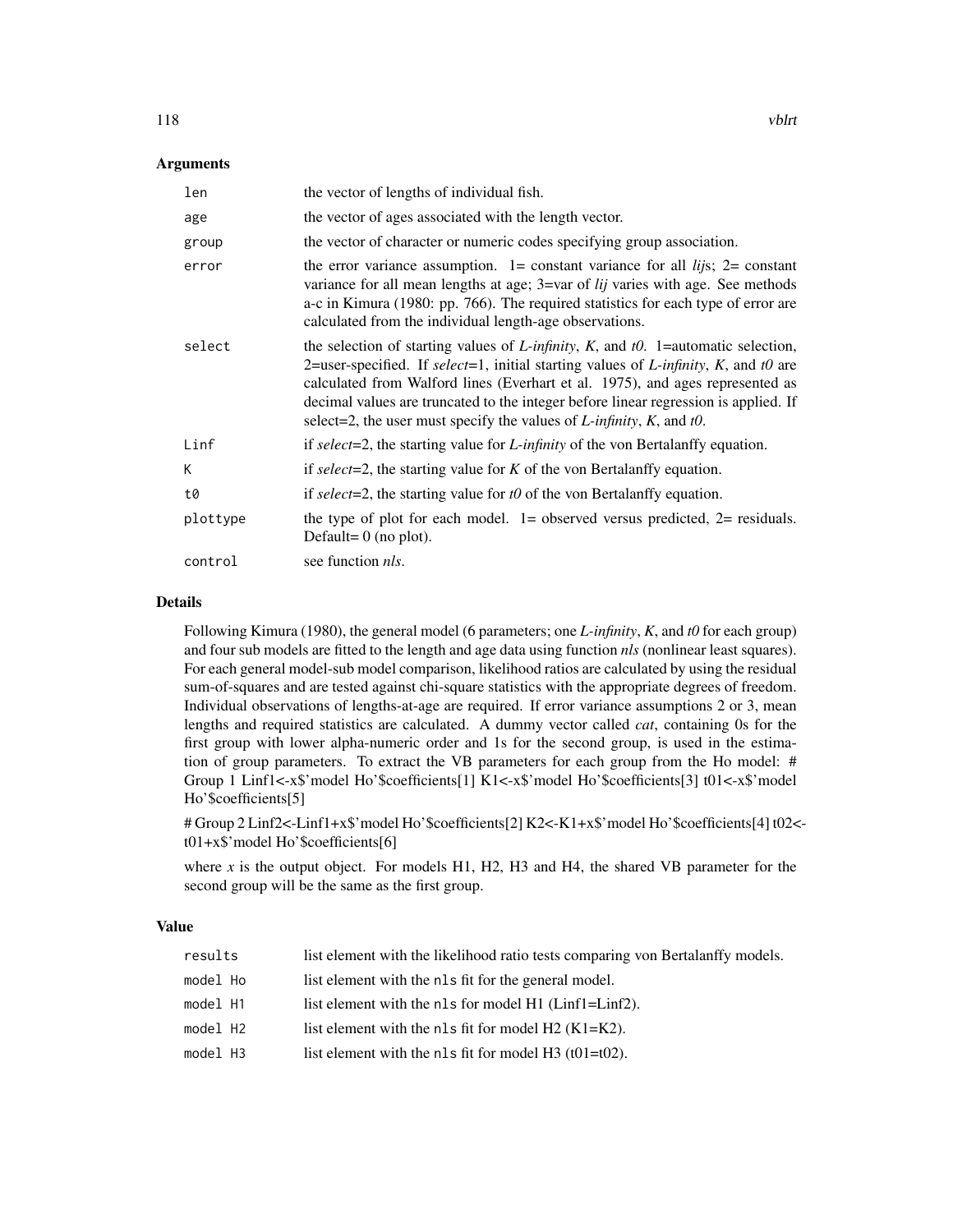#### <span id="page-118-0"></span>wolffish the contract of the contract of the contract of the contract of the contract of the contract of the contract of the contract of the contract of the contract of the contract of the contract of the contract of the c

| model H4  | list element with the nls fit for model H4 (Linf1=Linf2, K1=K2, t01=t02). |
|-----------|---------------------------------------------------------------------------|
| rss       | list element with the residual sum-of-squares from each model.            |
| residuals | list element with the residuals from each model.                          |

# Author(s)

Gary A. Nelson, Massachusetts Division of Marine Fisheries <gary.nelson@state.ma.us>

# References

Everhart, W. H., A. W. Eipper, and W. D. Youngs. 1975. Principles of Fishery Science. Cornell University Press.

Kimura, D. K. 1980. Likelihood methods for the von Bertalanffy growth curve. U. S. Fish. Bull. 77(4): 765-776.

#### Examples

```
## Normally, the length and age data will represent data for individuals.
## Kimura's data are mean lengths-at-age but are usable because error=2
## will calculate mean lengths-at-age from individual data. Since only
## one value is present for each age,the mean length will be calculated
## as the same value.
data(Kimura)
vblrt(len=Kimura$length,age=Kimura$age,group=Kimura$sex,error=2,select=1,
plottype=2)
```

| wolffish |        |  | Spring untransformed mean catch per tow for wolffish (Anarhichas |
|----------|--------|--|------------------------------------------------------------------|
|          | lupus) |  |                                                                  |

#### Description

The wolffish data frame has 25 rows and 2 columns. The mean catch per tow values were digitized from Figure 4 of Helser and Hayes (1995) and back-transformed to the original scale.

#### Usage

wolffish

# Format

This data frame contains the following columns:

year survey year of catch per tow

index mean catch per tow value (untransformed)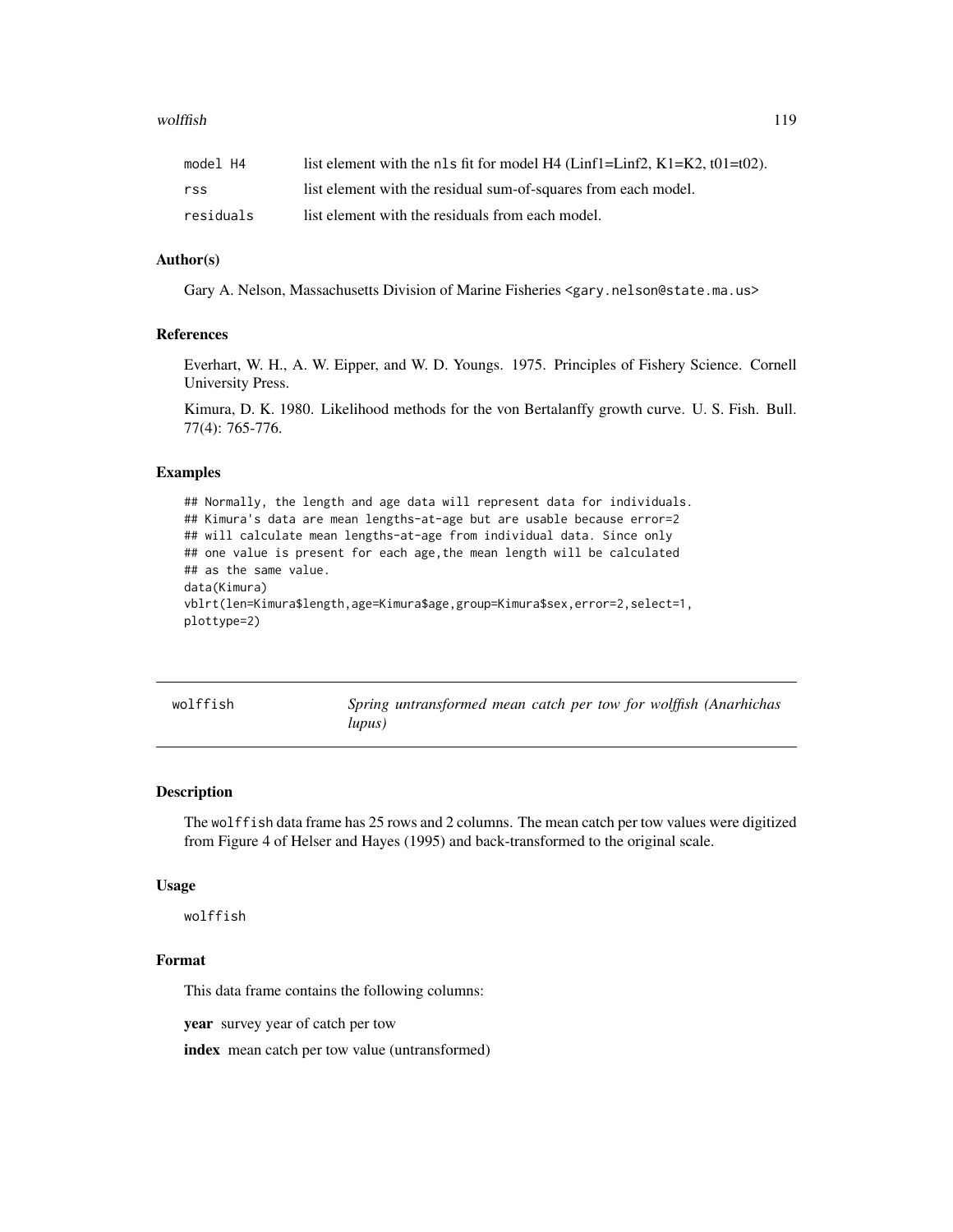# <span id="page-119-0"></span>Source

Helser, T. E. and D. B. Hayes. 1995. Providing quantitative management advice from stock abundance indices based on research surveys. Fishery Bulletin 93: 290-298.

| vellowtail | Fall average catch per tow for southern New England yellowtail floun- |
|------------|-----------------------------------------------------------------------|
|            | der                                                                   |

# Description

The yellowtail data frame has 22 rows and 2 columns. The average catch per tow values were digitized from Figure 4 of Pennington (1986)

#### Usage

yellowtail

# Format

This data frame contains the following columns:

year survey year of catch per tow

index average catch per tow value (untransformed)

#### Source

Pennington, M. P. 1986. Some statistical techniques for estimating abundance indices from trawl surveys. Fishery Bulletin 84(3): 519-525.

ypr *Yield-Per-Recruit Analysis*

# Description

Yield-per-recruit (YPR) analysis is conducted following the modified Thompson-Bell algorithm. Reference points Fmax and F0.1 are calculated.

#### Usage

```
ypr(age = NULL, wgt = NULL, partial = NULL, M = NULL,plus = FALSE, oldest = NULL, maxF = 2, incrF = 0.001, graph = TRUE)
```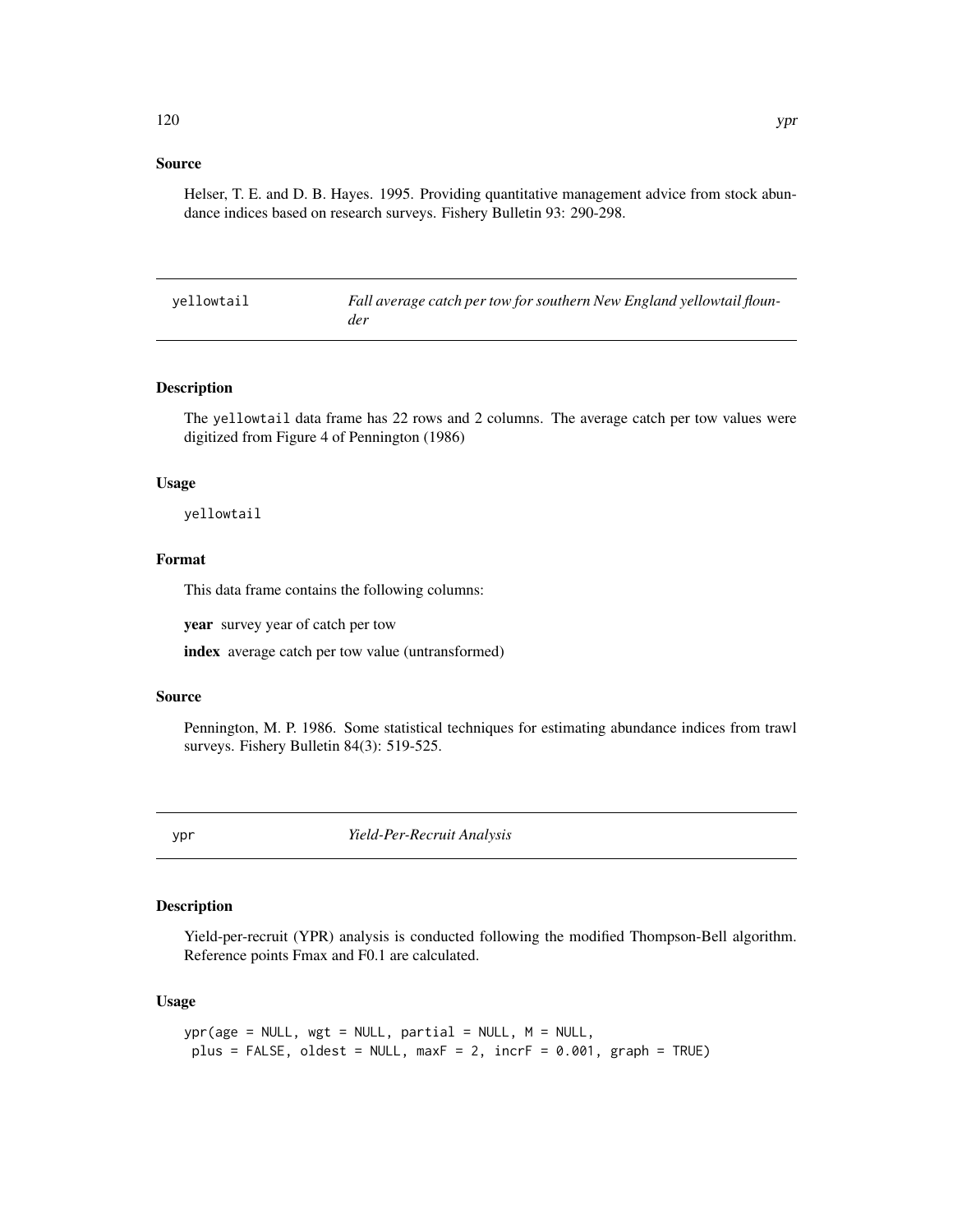# <span id="page-120-0"></span>Arguments

| age     | the vector of cohort ages, e.g. $c(1,2,3,4,5)$ . If the last age is a plus group, do not<br>add a " $+$ " to the age.                                                                                                      |
|---------|----------------------------------------------------------------------------------------------------------------------------------------------------------------------------------------------------------------------------|
| wgt     | the vector of catch weights for each age, e.g. $c(0.2, 0.4, 0.7, 1.0, 1.2)$ . Length of<br>vector must correspond to the length of the age vector.                                                                         |
| partial | the partial recruitment vector applied to fishing mortality (F) to obtain partial<br>F-at-age. Length of the partial recruitment vector must correspond to the length<br>of the age vector.                                |
| M       | vector containing a single natural mortality (M) rate if M is assumed constant<br>over all ages, or a vector of Ms, one for each age. If the latter, the vector length<br>must correspond to the length of the age vector. |
| plus    | a logical value indicating whether the last age is a plus-group. Default is FALSE.                                                                                                                                         |
| oldest  | if plus=TRUE, a numeric value indicating the oldest age in the plus group.                                                                                                                                                 |
| maxF    | the maximum value of F range over which YPR will be calculated. YPR is<br>calculated for $F = 0$ to maxF.                                                                                                                  |
| incrF   | F increment for YPR calculation.                                                                                                                                                                                           |
| graph   | logical indicating whether YPR versus F should be plotted. Default=TRUE.                                                                                                                                                   |

# Details

Yield-per-recruit analysis is conducted following the modified Thompson-Bell algorithm. Reference points Fmax and F0.1 are calculated. If the last age is a plus-group, the cohort is expanded to the oldest age and the wgt, partial, and M values for the plus age are applied to the expanded cohort ages.

# Value

| Reference_Points |                                                  |
|------------------|--------------------------------------------------|
|                  | F and yield-per-recruit values for Fmax and F0.1 |
| F vs YPR         | Yield-per-recruit values for each F increment    |

# Author(s)

Gary A. Nelson, Massachusetts Division of Marine Fisheries <gary.nelson@state.ma.us>

# References

Gabriel, W. L., M. P. Sissenwine, and W. J. Overholtz. 1989. Analysis of spawning stock biomass per recruit: an example for Georges Bank haddock. North American Journal of Fisheries Management 9: 383-391.

# See Also

[sbpr](#page-105-0)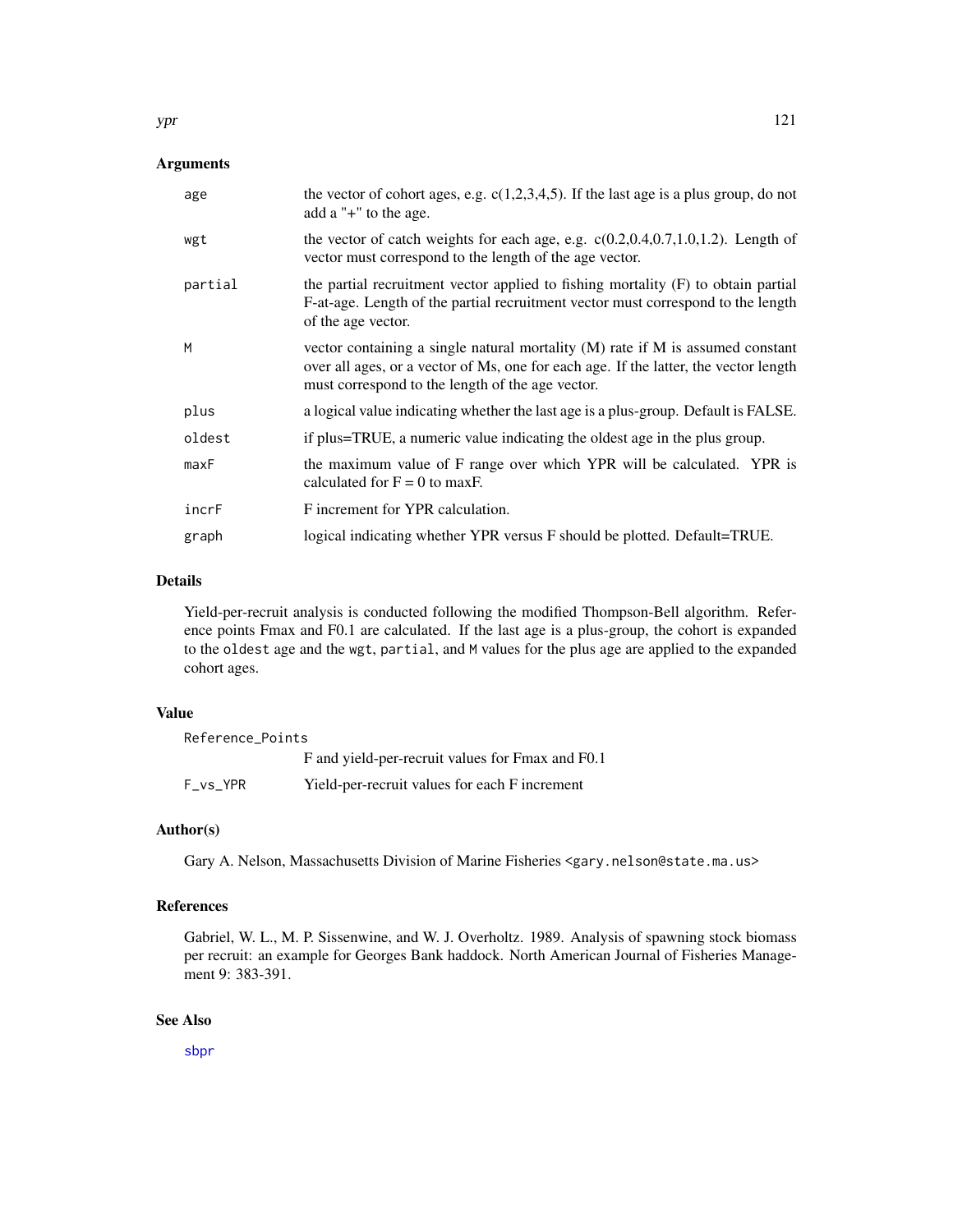# <span id="page-121-0"></span>Examples

```
data(haddock)
ypr(age=haddock$age,wgt=haddock$ssbwgt,partial=haddock$partial,M=0.4,
plus=TRUE,oldest=100,maxF=2,incrF=0.01)
```
zt *Z-transform or center a time series*

# Description

Z-transforms observations of a time series or centers observations of a time series to the mean.

# Usage

 $zt(x = NULL, ctype = 1)$ 

# Arguments

| X     | vector of observations. Missing values are allowed.                                         |
|-------|---------------------------------------------------------------------------------------------|
| ctype | the type of transformation. $1 = Z$ transform $((x - mean x)/ sd x)$ ; $2 = center (x - b)$ |
|       | mean x). Default $= 1$                                                                      |

# Details

Z-transforms observations of a time series or centers observations of a time series to the mean.

# Value

vector containing the transformed time series.

# Author(s)

Gary A. Nelson, Massachusetts Division of Marine Fisheries <gary.nelson@state.ma.us>

# Examples

data(wolffish) zt(wolffish\$index)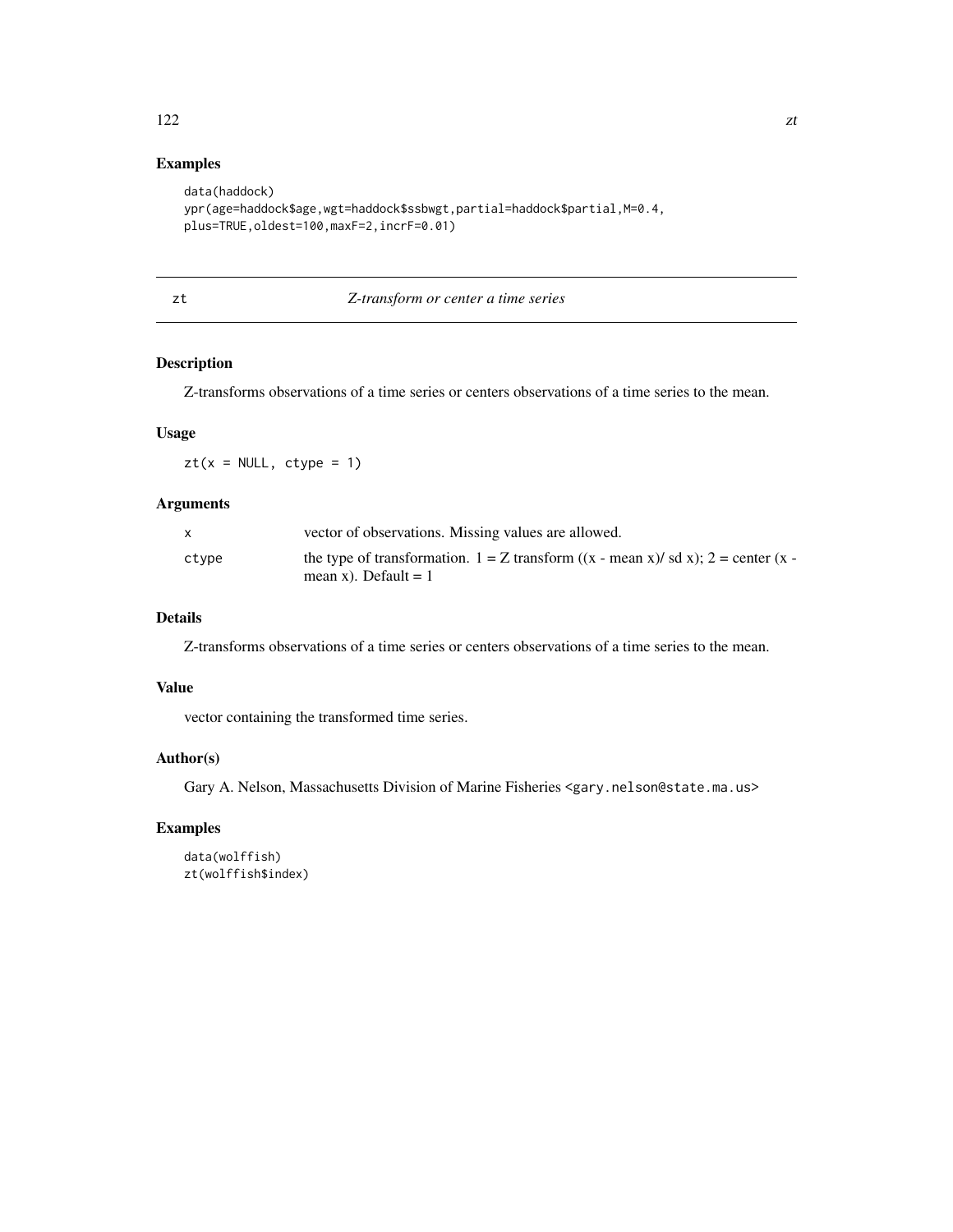# Index

∗Topic MISC astrocalc4r, [11](#page-10-0) ∗Topic \textasciitildekwd1 dlproj, [55](#page-54-0) growthResid, [73](#page-72-0) growthTraject, [75](#page-74-0) ∗Topic \textasciitildekwd2 dlproj, [55](#page-54-0) growthResid, [73](#page-72-0) growthTraject, [75](#page-74-0) ∗Topic datasets alkdata, [8](#page-7-0) bonito, [17](#page-16-0) buffalo, [19](#page-18-0) catch, [20](#page-19-0) codcluslen, [41](#page-40-0) codstrcluslen, [41](#page-40-0) counts, [45](#page-44-0) cowcod, [46](#page-45-0) darter, [47](#page-46-0) Gerking, [66](#page-65-0) goosefish, [67](#page-66-0) haddock, [78](#page-77-0) Hightower, [79](#page-78-0) Hoenig, [79](#page-78-0) Jensen, [86](#page-85-0) Jiang, [87](#page-86-0) kappenman, [88](#page-87-0) Kimura, [88](#page-87-0) lingcod, [90](#page-89-0) menhaden, [92](#page-91-0) nshrimp, [95](#page-94-0) pinfish, [100](#page-99-0) rockbass, [104](#page-103-0) sblen, [105](#page-104-0) sbotos, [105](#page-104-0) Shepherd, [108](#page-107-0) tanaka, [115](#page-114-0) trout, [115](#page-114-0)

wolffish, [119](#page-118-0) yellowtail, [120](#page-119-0) ∗Topic htest clus.str.lf, [35](#page-34-0) vblrt, [117](#page-116-0) ∗Topic misc agesurv, [3](#page-2-0) agesurvcl, [5](#page-4-0) alk, [6](#page-5-0) alkD, [7](#page-6-0) alkprop, [9](#page-8-0) alkss, [10](#page-9-0) bheq, [14](#page-13-0) bhnoneq, [15](#page-14-0) bt.log, [18](#page-17-0) catch.select, [20](#page-19-0) catchmsy, [22](#page-21-0) catchsurvey, [26](#page-25-0) clus.lf, [27](#page-26-0) clus.mean, [31](#page-30-0) clus.rho, [32](#page-31-0) clus.rho.g, [34](#page-33-0) clus.str.lf, [35](#page-34-0) clus.t.test, [38](#page-37-0) clus.vb.fit, [40](#page-39-0) combinevar, [42](#page-41-0) compare2, [43](#page-42-0) convmort, [44](#page-43-0) cpuekapp, [46](#page-45-0) dbsra, [48](#page-47-0) deltadist, [52](#page-51-0) deplet, [53](#page-52-0) epr, [56](#page-55-0) fm\_checkdesign, [58](#page-57-0) fm\_model\_avg, [60](#page-59-0) fm\_telemetry, [61](#page-60-0) gap, [65](#page-64-0) grotag, [67](#page-66-0) growhamp, [69](#page-68-0)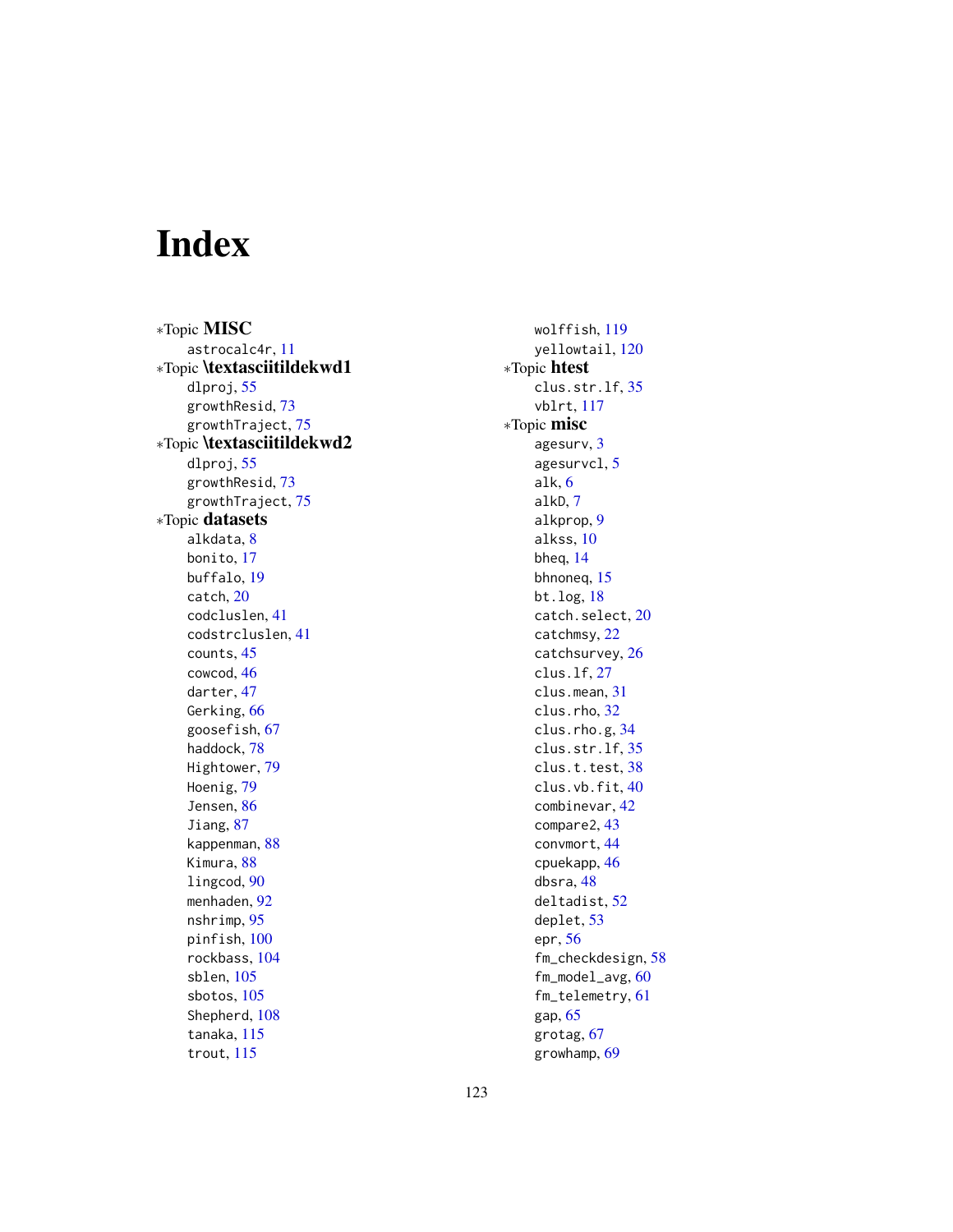# 124 INDEX

growth , [72](#page-71-0) growtrans , [77](#page-76-0) irm\_cr , [80](#page-79-1) irm\_h , [83](#page-82-1) lifetable , [89](#page-88-0) M.empirical,  $90$ mort.al, [93](#page-92-0) mrN.single, [94](#page-93-0) opt\_slot , [96](#page-95-0) opt\_trophy , [97](#page-96-0) pgen , [98](#page-97-0) powertrend, [100](#page-99-0) pwpop , [102](#page-101-0) remp , [103](#page-102-0) sbpr , [106](#page-105-1) schnabel , [107](#page-106-0) slca , [109](#page-108-0) surveyfit , [111](#page-110-1) surveyref, [112](#page-111-1) tag\_model\_avg , [113](#page-112-0) vbfr , [116](#page-115-0) vblrt , [117](#page-116-0) ypr , [120](#page-119-0) zt , [122](#page-121-0) agesurv , [3](#page-2-0) , *[5](#page-4-0)* agesurvcl, <mark>[5](#page-4-0)</mark> alk , [6](#page-5-0) alkD, [6](#page-5-0), [7](#page-6-0), *[10](#page-9-0), [11](#page-10-0)* alkdata, [8](#page-7-0) alkprop , *[6](#page-5-0)* , *[8](#page-7-0)* , [9](#page-8-0) , *[11](#page-10-0)* alkss, [6](#page-5-0), [8](#page-7-0), [10](#page-9-0), 10 astrocalc4r , [11](#page-10-0) bheq , [14](#page-13-0) , *[16](#page-15-0)* bhnoneq , *[15](#page-14-0)* , [15](#page-14-0) bonito , [17](#page-16-0) bt.log , [18](#page-17-0) buffalo , [19](#page-18-0) catch , [20](#page-19-0) catch.select, [20](#page-19-0) catchmsy , [22](#page-21-0) , *[51](#page-50-0)* , *[56](#page-55-0)* catchsurvey , [26](#page-25-0) clus.lf , [27](#page-26-0) , *[33](#page-32-0)* , *[35](#page-34-0)* , *[38](#page-37-0)* clus.mean , [31](#page-30-0) , *[33](#page-32-0)* , *[35](#page-34-0)* clus.rho , [32](#page-31-0) clus.rho.g, [34](#page-33-0) clus.str.lf , *[30](#page-29-0)* , *[33](#page-32-0)* , *[35](#page-34-0)* , [35](#page-34-0)

clus.t.test, [38](#page-37-0) clus.vb.fit, [40](#page-39-0) codcluslen , [41](#page-40-0) codstrcluslen , [41](#page-40-0) combinevar , [42](#page-41-0) compare2 , [43](#page-42-0) convmort , [44](#page-43-0) counts , [45](#page-44-0) cowcod , [46](#page-45-0) cpuekapp , [46](#page-45-0) darter , [47](#page-46-0) dbsra , *[25](#page-24-0)* , [48](#page-47-0) , *[56](#page-55-0)* deltadist , [52](#page-51-0) deplet , [53](#page-52-0) dlproj , *[25](#page-24-0)* , *[51](#page-50-0)* , [55](#page-54-0) epr, <mark>[56](#page-55-0)</mark> fm\_checkdesign , [58](#page-57-0) fm\_model\_avg , [60](#page-59-0) fm\_telemetry , *[59](#page-58-0)* , *[61](#page-60-0)* , [61](#page-60-0) gap , *[47](#page-46-0)* , [65](#page-64-0) Gerking, [66](#page-65-0) goosefish , [67](#page-66-0) grotag , [67](#page-66-0) growhamp , [69](#page-68-0) growth , [72](#page-71-0) growthResid , [73](#page-72-0) growthTraject , [75](#page-74-0) growtrans , [77](#page-76-0) haddock , [78](#page-77-0) Hightower , [79](#page-78-0) Hoenig, <mark>[79](#page-78-0)</mark> irm\_cr , [80](#page-79-1) , *[86](#page-85-0)* , *[114](#page-113-0)* irm\_h , *[83](#page-82-1)* , [83](#page-82-1) , *[114](#page-113-0)* Jensen, [86](#page-85-0) Jiang, [87](#page-86-0) kappenman , [88](#page-87-0) Kimura, <mark>[88](#page-87-0)</mark> lifetable , [89](#page-88-0) lingcod, [90](#page-89-0) M.empirical, $90$